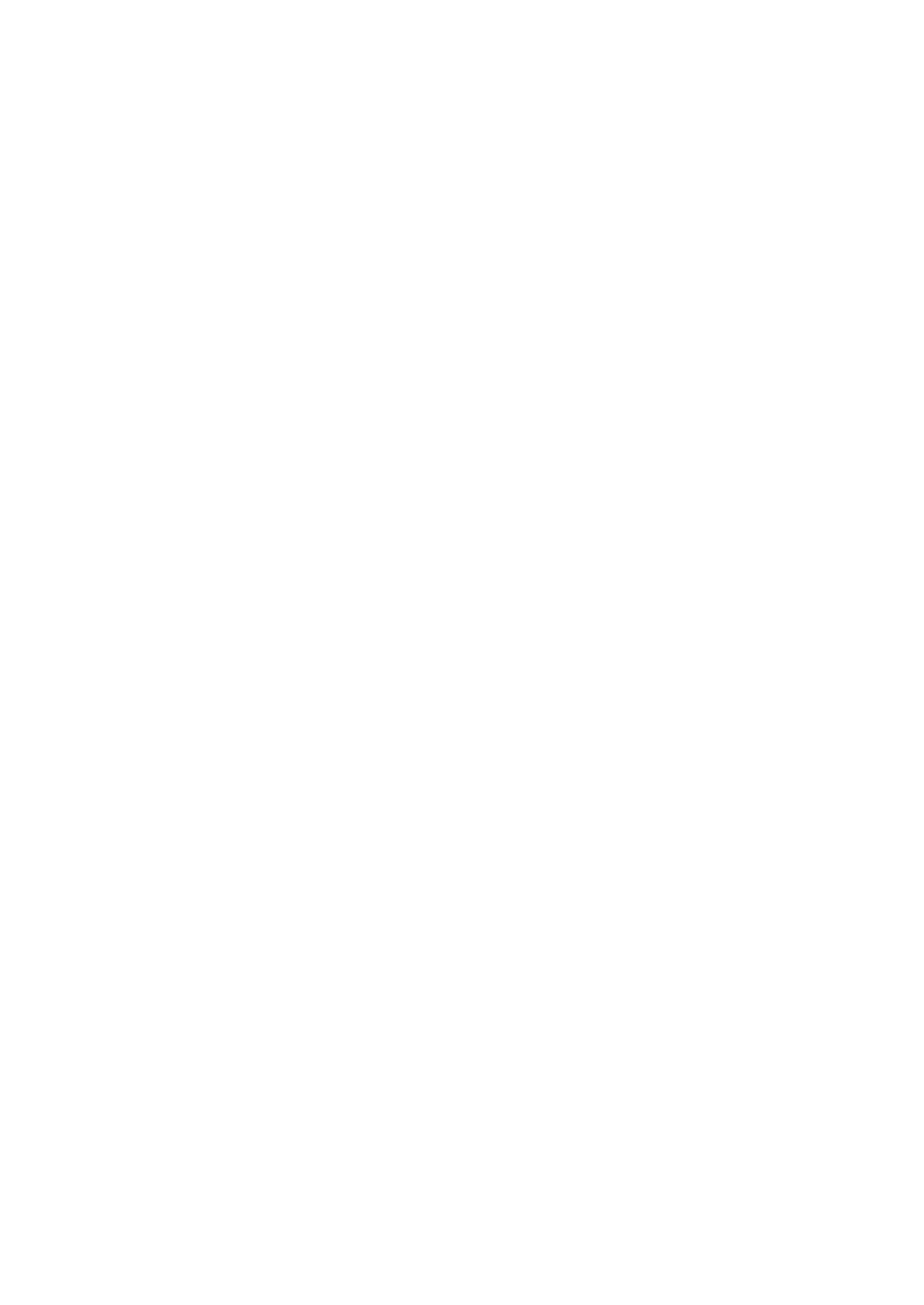**East Usambara Conservation Area Management Programme**

**Technical Paper 52**

# **Amani Nature Reserve**

**A biodiversity survey**

 **Doody, K. Z., Howell, K. M., and Fanning, E. (eds.)**

**Ministry of Natural Resources and Tourism, Tanzania Forestry and Beekeeping Division**

**Department of International Development Co-operation, Finland Metsähallitus Consulting** 

**Frontier-Tanzania University of Dar es Salaam Society for Environmental Exploration**

**Tanga 2001**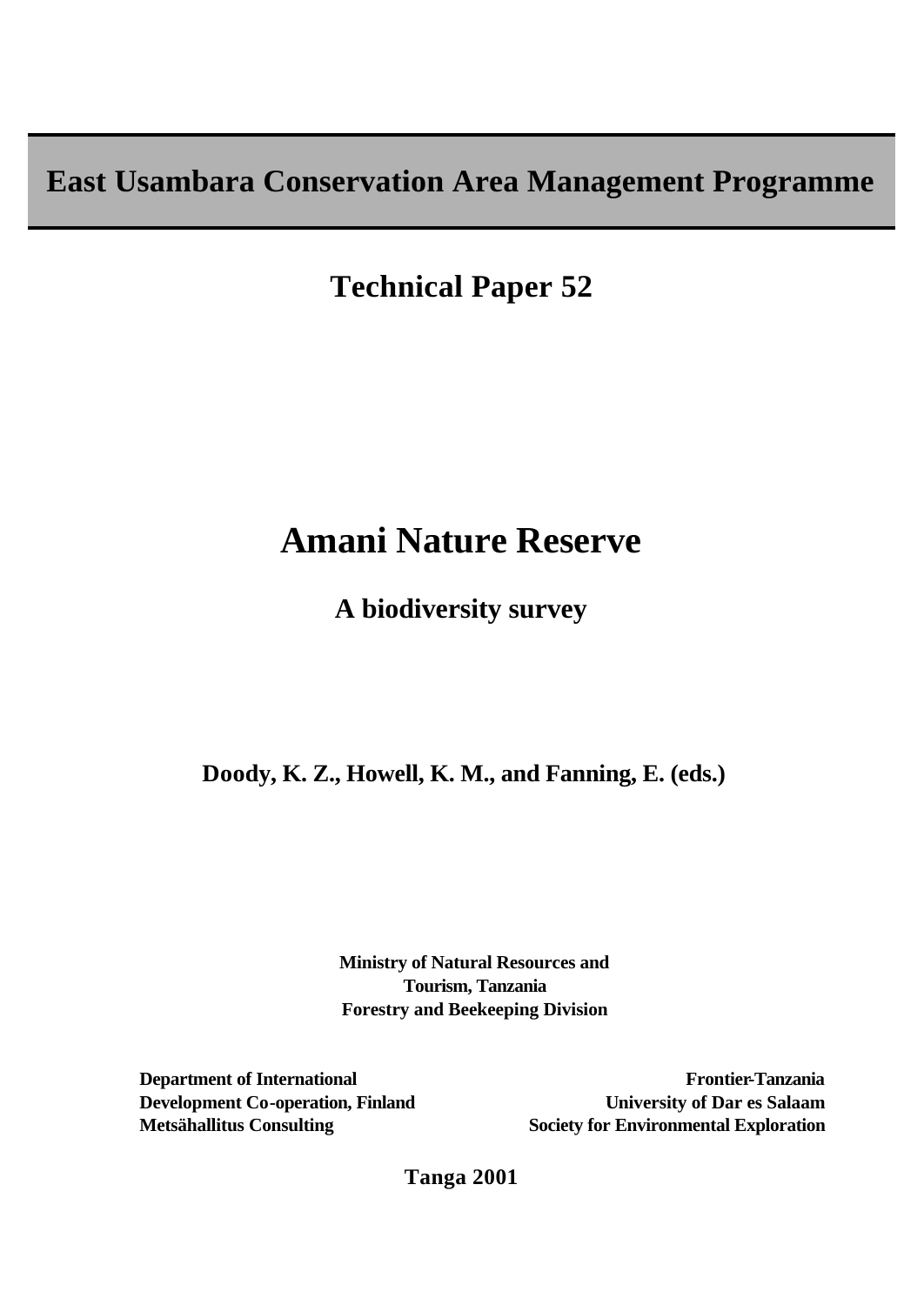# **© Metsähallitus - Forest and Park Service**

Cover painting: Jaffary Aussi (1995)

## **ISBN 9987-646-08-5**

**Suggested citation:** Frontier Tanzania 2001. Doody. K. Z., Howell, K. M., and Fanning, E. (eds.). Amani Nature Reserve: A biodiversity survey. East Usambara Conservation Area Management Programme Technical Paper No. 52. Frontier Tanzania; Forestry and Beekeeping Division and Metsähallitus Consulting , Dar es Salaam, Tanzania and Vantaa, Finland.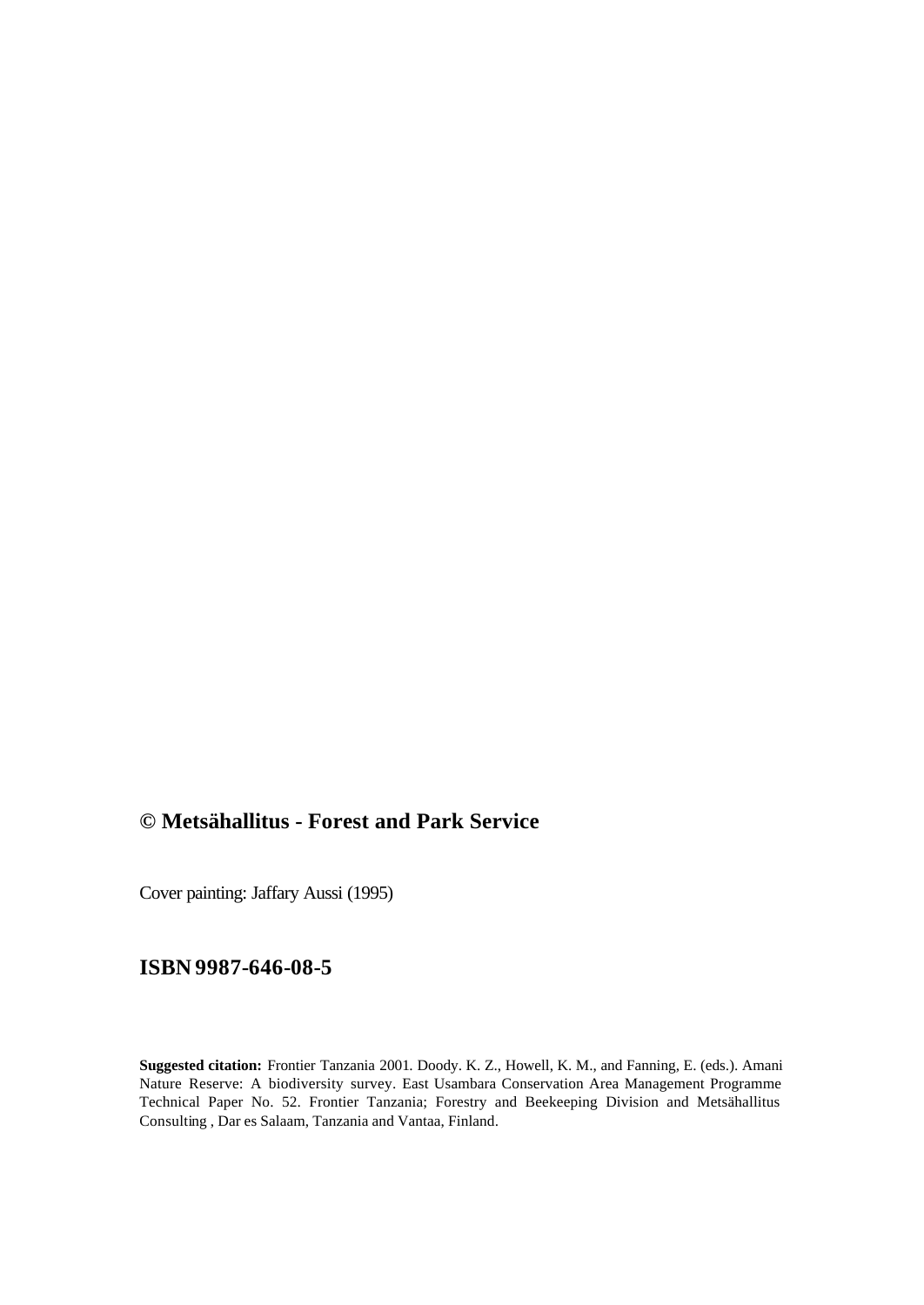#### **East Usambara Conservation Area Management Programme (EUCAMP)**

The East Usambara rain forests are one of the most valuable conservation areas in Africa. Several plant and animal species are found only in the East Usambara mountains. The rain forests secure the water supply of 200,000 people and the local people in the mountains depend on these forests. The East Usambara Conservation Area Management Programme has established the Amani Nature Reserve and aims; at protecting water sources; establishing and protecting forest reserves; sustaining villager's benefits from the forest; and rehabilitating the Amani Botanical Garden. The programme is implemented by the Forestry and Beekeeping Division of the Ministry of Natural Resources and Touris m with financial support from the Government of Finland, and implementation support from the Finnish Forest and Park Service. To monitor the impact of the project, both baseline biodiversity assessments and development of a monitoring system are needed. The present activity is aimed at establishing baseline information on biological diversity in selected East Usambara forests.

#### **The University of Dar es Salaam (UDSM)**

The University of Dar es Salaam was established in July 1970 as a centre for learning and research in the arts and the physical, natural, earth, marine, medical and human sciences. The University is surveying and mapping the flora and fauna of Tanzania and is conducting research into the maintenance and improvement of the environment and the sustainable exploitation of Tanzania's natural resources.

#### **The Society for Environmental Exploration (SEE)**

The Society is a non-profit making company limited by guarantee and was formed in 1989. The Society's objectives are to advance field research into environmental issues and implement practical projects contributing to the conservation of natural resources. Projects organised by The Society are joint initiatives developed in collaboration with national research agencies in co-operating countries.

#### **Frontier Tanzania Forest Research Programme (FT FRP)**

The Society for Environmental Exploration and the University of Dar es Salaam have been conducting collaborative research into environmental issues since July 1989 under the title of Frontier Tanzania, of which one component is the Frontier Tanzania Forest Research Programme (FT FRP). Since July 1994, the FT FRP has been working in the forests of the East Usambara mountains in collaboration with the East Usambara Conservation Area Management Programme (EUCAMP). This survey of selected forests collects baseline biodiversity data and assists the EUCAMP in the management of the East Usambara forests.

## **FOR MORE INFORMATION:**

Forestry and Beekeeping Division P.O. Box 426, Dar es Salaam, Tanzania Tel: 255-22-2111 062/3/4 Fax: 255-22-2114 659 E-mail: misitu@twiga.com

East Usambara Conservation Area Management Programme P.O. Box 5869, Tanga, Tanzania Tel: 255-27-2643453, 2646907, 2643820 Fax: 255-27-2643820 E-mail: usambara@twiga.com Internet: www.usambara.com Dept. of Zoology & Marine Biology

University of Dar es Salaam P.O. Box 35064, Dar es Salaam, Tanzania Tel: 255-22-2410462 E-mail: zoology@udsm.ac.tz

Department for Development Co-operation Ministry for Foreign Affairs Katajanokanlaituri 3 FIN-00160 Helsinki, Finland Tel: 358-9-134 161 Fax: 358-9-1341 6293

Metsähallitus Consulting P.O. Box 94, FIN-01301 Vantaa, Finland Tel: 358-205-64100 Fax: 358-205-644401 E-mail: knowhow@metsa.fi

Society for Environmental Exploration 77 Leonard Street, London, U.K. Tel: +44 20 76 13 24 22 Fax: +44 20 76 13 29 92 E-mail: enquiries@frontierprojects.ac.uk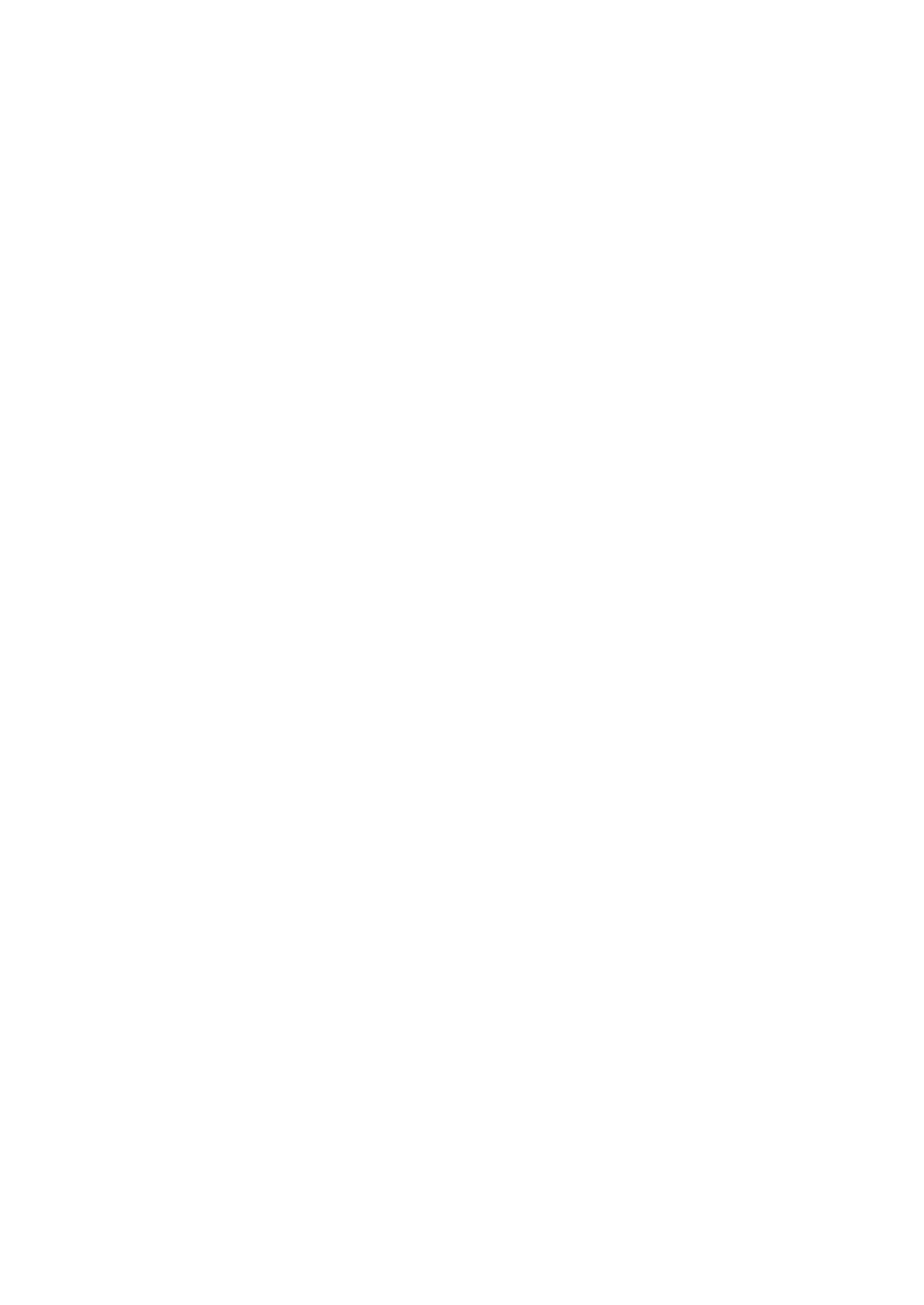# **TABLE OF CONTENTS**

| 1.0 |                |  |
|-----|----------------|--|
| 1.1 |                |  |
| 1.2 |                |  |
| 1.3 |                |  |
| 1.4 |                |  |
| 1.5 |                |  |
| 2.0 |                |  |
| 3.0 |                |  |
| 3.1 |                |  |
|     | 3.1.1          |  |
|     | 3.1.2          |  |
|     | 3.1.3          |  |
|     | 3.1.4          |  |
|     | 3.1.5          |  |
| 4.0 |                |  |
| 4.1 |                |  |
| 4.2 |                |  |
|     | 4.2.1          |  |
| 4.3 |                |  |
|     | 4.3.1          |  |
|     | 4.3.2          |  |
| 4.4 |                |  |
| 5.0 |                |  |
| 5.1 |                |  |
| 5.2 | <b>METHODS</b> |  |
|     | 5.2.1          |  |
|     | 5.2.2          |  |
|     | 5.2.3          |  |
|     | 5.2.4          |  |
|     | 5.2.5          |  |
| 5.3 |                |  |
| 5.4 |                |  |
|     | 5.4.1          |  |
|     | 5.4.2          |  |
|     | 5.4.3          |  |
|     | 5.4.4          |  |
|     | 5.4.5          |  |

 $\mathbf{i}$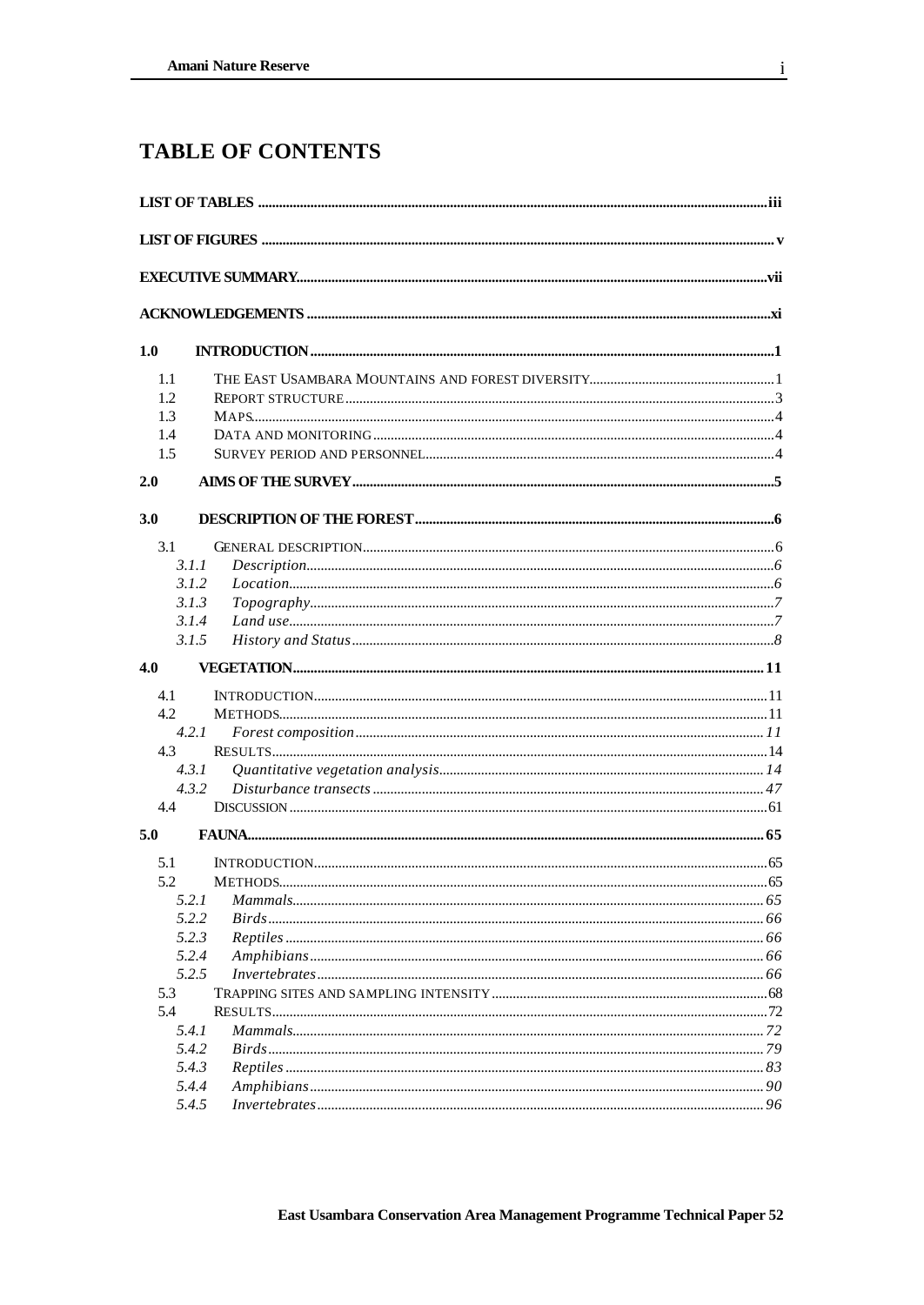|     | 5.5.1 |                                                                                            |  |
|-----|-------|--------------------------------------------------------------------------------------------|--|
|     | 5.5.2 |                                                                                            |  |
|     | 5.5.3 | $\label{thm:main} Endemic \textit{Status}.\text{}.\text{}.\text{}.\text{}.\text{}.\text{}$ |  |
|     |       |                                                                                            |  |
| 6.0 |       |                                                                                            |  |
| 7.0 |       |                                                                                            |  |
|     |       |                                                                                            |  |
|     |       |                                                                                            |  |
|     |       |                                                                                            |  |
|     |       |                                                                                            |  |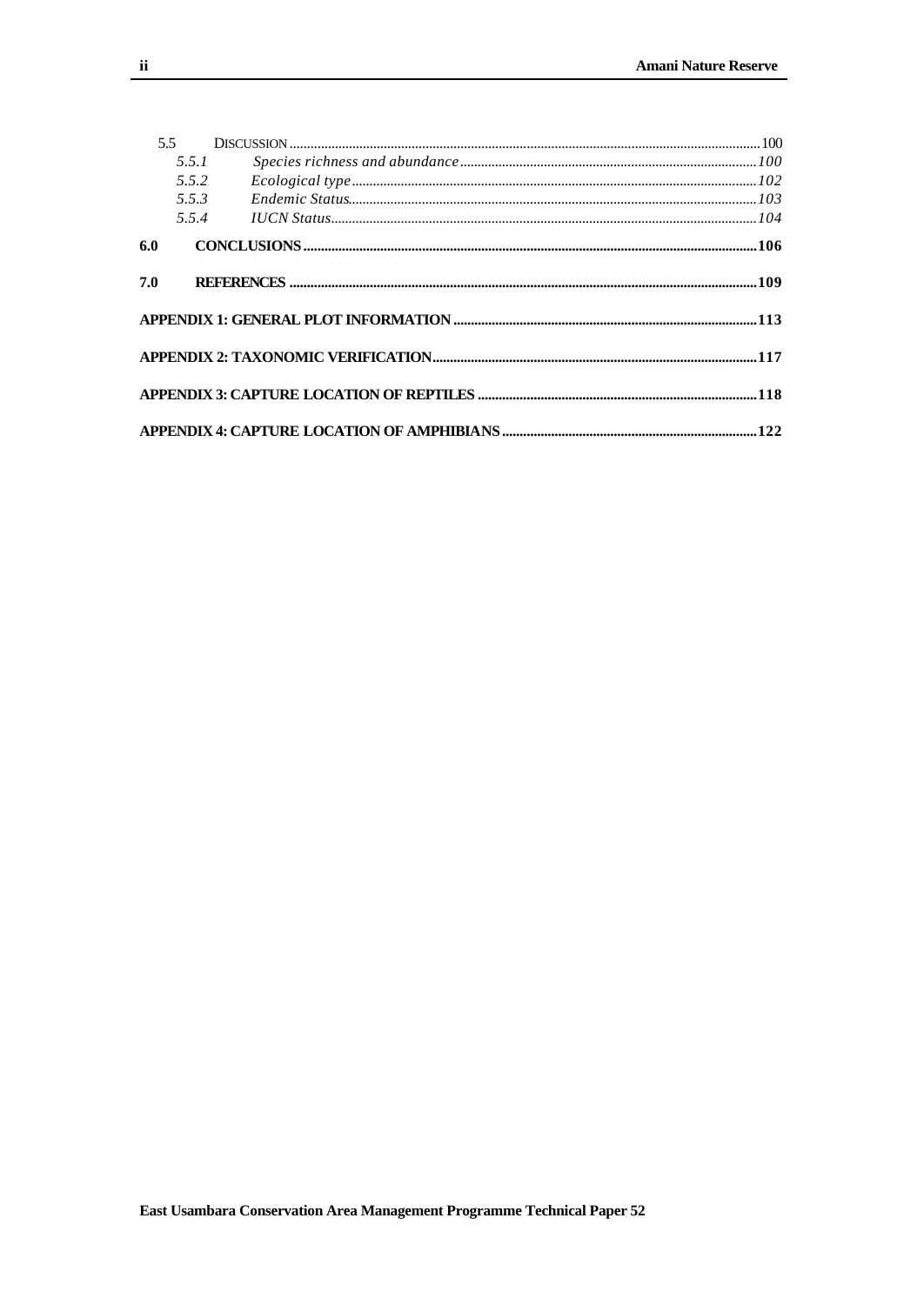# **LIST OF TABLES**

| Table 1 Summary of biodiversity of taxa surveyed.                                                | vii              |
|--------------------------------------------------------------------------------------------------|------------------|
| Table 2 Forest area in the East Usambara Mountains (based on Johansson and Sandy 1996).          | $\boldsymbol{2}$ |
| Table 3 Land use distribution (Johansson and Sandy, 1996).                                       | $\overline{7}$   |
| Table 4 Checklist of trees and shrubs recorded within the vegetation plots.                      | 14               |
| Table 5 Species recorded exclusively in the regeneration layer.                                  | 21               |
| Table 6 Summary of opportunistic botanical records from Amani Nature Reserve.                    | 22               |
| Table 7 Tree and shrub species found outside their previously recorded range in the East         |                  |
| Usambara Mountains.                                                                              | 32               |
| Table 8 Summary of ecological type.                                                              | 33               |
| Table 9 Summary of habitat type.                                                                 | 33               |
| Table 10 Submontane species in lowland areas, and the lowest altitudes where they were recorded. | 34               |
| Table 11 Summary of endemic status.                                                              | 35               |
| Table 12 The abundance of selected timber species.                                               | 35               |
| Table 13 Disturbance transect results for pole counts.                                           | 47               |
| Table 14 Disturbance transect results for timber counts.                                         | 50               |
| Table 15 Summary descriptions of trapping sites in Amani Nature Reserve.                         | 68               |
| Table 16 Sampling intensities in Amani Nature Reserve.                                           | 69               |
| Table 17 Summary of bat-netting sites in Amani Nature Reserve.                                   | 70               |
| Table 18 Summary of captured small mammals.                                                      | 72               |
| Table 19 Abundance of duiker, hyrax and bushbuck dung in Amani Nature Reserve.                   | 73               |
| Table 20 Summary of dung survey in Amani Nature Reserve.                                         | 74               |
| Table 21 Summary of mammal observations in Amani Nature Reserve.                                 | 75               |
| Table 22 Summary of bats.                                                                        | 76               |
| Table 23 Summary of birds.                                                                       | 79               |
| Table 24 Ranges of endemic and near-endemic bird species.                                        | 82               |
| Table 25 Summary of reptiles.                                                                    | 83               |
| Table 26 Ranges for endemic and near-endemic reptile species recorded.                           | 85               |
| Table 27 Summary of reptile observations.                                                        | 86               |
| Table 28 Summary of amphibians.                                                                  | 90               |
| Table 29 Ranges for endemic and near-endemic amphibian species recorded.                         | 92               |
| Table 30 Summary of butterflies.                                                                 | 96               |
| Table 31 Summary of faunal families and species.                                                 | <b>100</b>       |
| Table 32 Summary of ecological type of mammal, bird, reptile, amphibian and butterfly species.   | 103              |
| Table 33 Summary of endemic status of mammal, bird, reptile and amphibian species.               | 103              |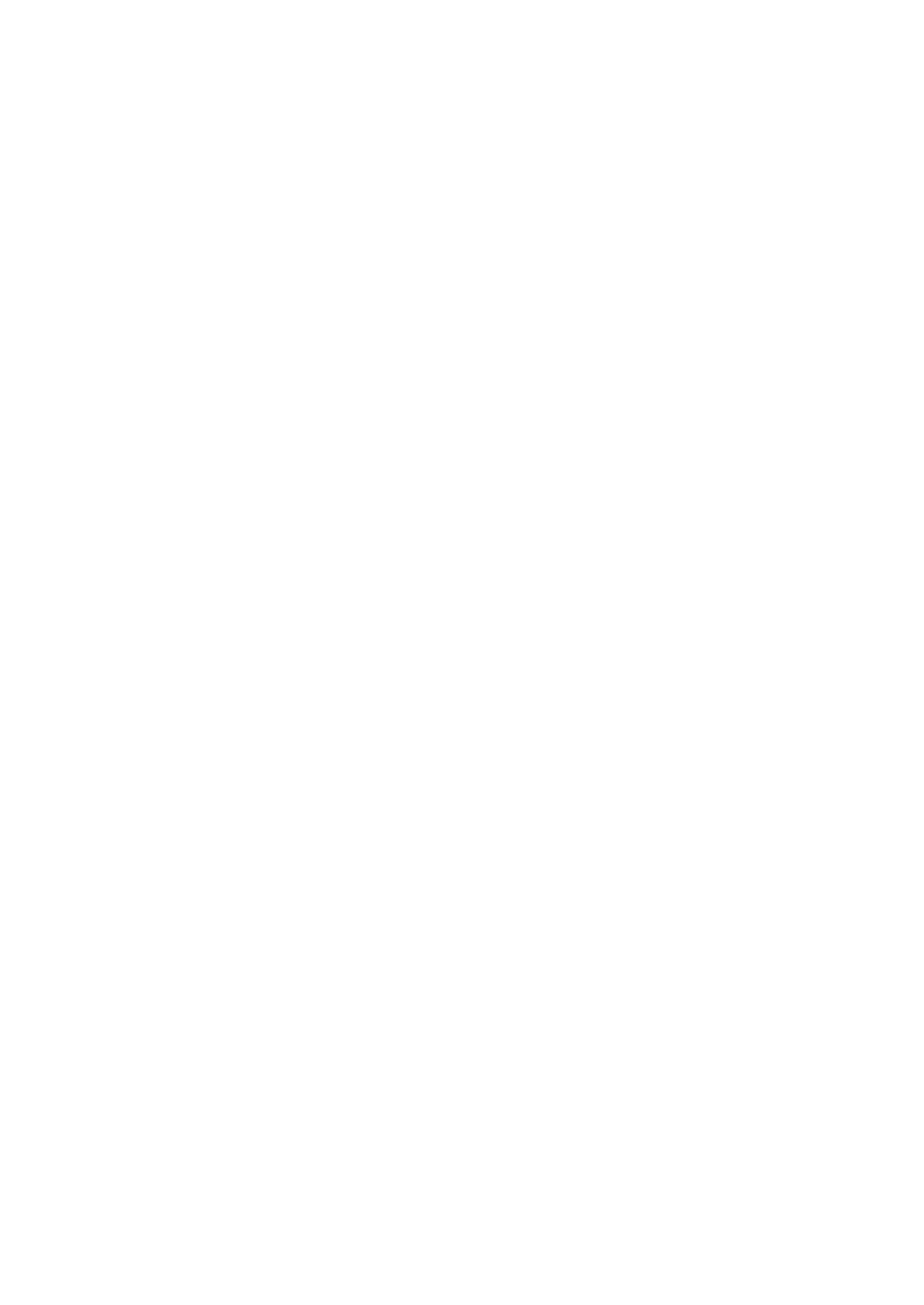## **LIST OF FIGURES**

| Figure 5 Distribution of forest dependent tree and shrub individuals in Amani N.R36                   |  |
|-------------------------------------------------------------------------------------------------------|--|
|                                                                                                       |  |
|                                                                                                       |  |
|                                                                                                       |  |
|                                                                                                       |  |
|                                                                                                       |  |
|                                                                                                       |  |
|                                                                                                       |  |
|                                                                                                       |  |
|                                                                                                       |  |
|                                                                                                       |  |
|                                                                                                       |  |
|                                                                                                       |  |
|                                                                                                       |  |
| Figure 19 Relative abundance of live, naturally dead and cut timbers in Amani N.R. 50                 |  |
|                                                                                                       |  |
|                                                                                                       |  |
|                                                                                                       |  |
|                                                                                                       |  |
|                                                                                                       |  |
| Figure 25 Areas of highest disturbance in relation to the distribution of tree and shrub individuals  |  |
|                                                                                                       |  |
| Figure 26 Areas of highest disturbance in relation to the distribution of tree and shrub species      |  |
|                                                                                                       |  |
| Figure 27 Areas of highest disturbance in relation to the distribution of tree and shrub individuals  |  |
|                                                                                                       |  |
| Figure 28 Areas of highest disturbance in relation to the distribution of tree and shrub species that |  |
|                                                                                                       |  |
|                                                                                                       |  |
|                                                                                                       |  |
|                                                                                                       |  |
|                                                                                                       |  |
|                                                                                                       |  |
|                                                                                                       |  |
|                                                                                                       |  |
|                                                                                                       |  |
|                                                                                                       |  |
|                                                                                                       |  |
| Figure 39 Areas of highest disturbance in relation to the distribution of animal species that are     |  |
|                                                                                                       |  |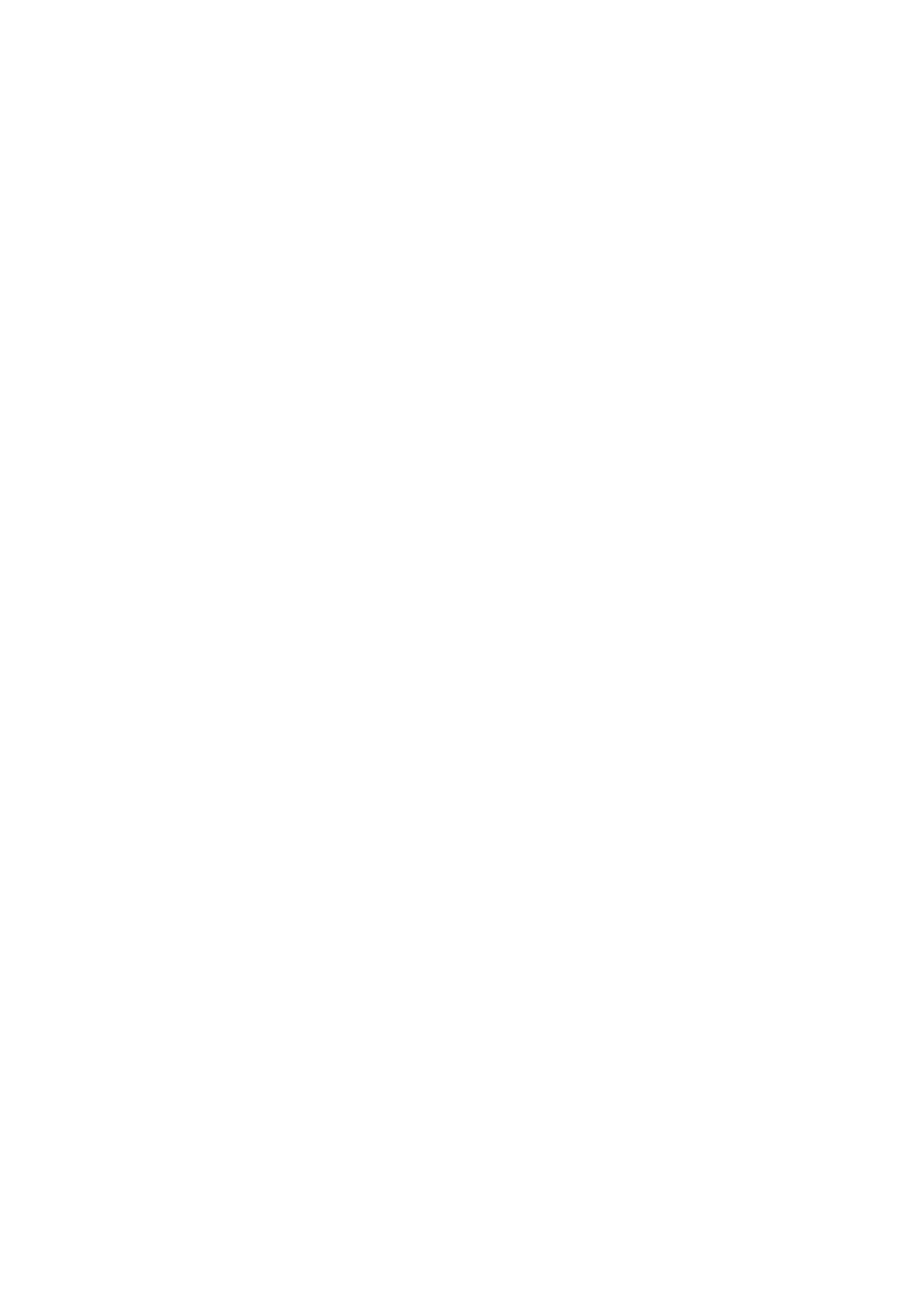## **EXECUTIVE SUMMARY**

Amani Nature Reserve, in the East Usambara Mountains in northeast Tanzania was gazetted in 1997. It is situated in Muheza District, Tanga Region and covers 8360 ha between approximately 190m and 1130m above sea level (asl), encompassing submontane, lowland and plantation forest.

As part of the East Usambara Conservation Area Management Programme, (EUCAMP), (formerly the East Usambara Catchment Forest Project), Frontier-Tanzania conducted a biological survey of Amani Nature Reserve between January 1999 and March 2000 for a total of 12 research months. The systematic vegetation survey covered all parts of the reserve with a sampling intensity of 0.25%, the zoological survey was focused on 17 trapping sites. This report provides an inventory of the trees, shrubs, herbs, mammals, reptiles, amphibians, birds and butterflies recorded during the survey. The report also describes patterns of human disturbance within the reserve. The species richness, endemism and ecological affinities of the taxa recorded are summarised in Table 1.

| <b>Taxon</b>        | Total no. of<br>species             | % forest<br>dependent | No. of non-<br>forest<br>species | No. of<br>endemic<br>species | No. of<br>near-<br>endemic<br>species | No. of forest<br>dependent<br>endemics and<br>near-endemics |
|---------------------|-------------------------------------|-----------------------|----------------------------------|------------------------------|---------------------------------------|-------------------------------------------------------------|
| Trees and<br>shrubs | $264*$<br>$367**$<br>$8***$         | 43%                   | 22                               | 19                           | 49                                    | 53                                                          |
| <b>Mammals</b>      | 59<br>(includes 16 bat)<br>species) | 15.3%                 | 6                                | $\Omega$                     | 3                                     | 2                                                           |
| <b>Birds</b>        | 65                                  | 33.8%                 | 15                               | $\overline{2}$               | 3                                     | 3                                                           |
| Reptiles            | 49                                  | 46.7%                 | 6                                | 3                            | 15                                    | 17                                                          |
| Amphibians          | 27                                  | 66.6%                 | $\theta$                         | $\overline{2}$               | 14                                    | 16                                                          |
| <b>Butterflies</b>  | 112                                 | 20.5%                 | 4                                |                              | 10                                    | 9                                                           |
| <b>Total</b>        | 943                                 | n/a                   | 53                               | 27                           | 94                                    | 100                                                         |

**Table 1** Summary of biodiversity of taxa surveyed.

\* Species recorded in vegetation plots \*\*Species recorded opportunistically \*\*\*Species recorded in the regeneration plots only

Amani Nature Reserve is the largest block of forest in the East Usambara Mountains; it is an amalgamation of six former forest reserves (Amani Sigi, Amani East, Amani West, Kwamsambia, Kwamkoro and Mnyuzi), 1068 ha of forest donated by the East Usambara Tea Company and public land. In terms of conservation it is significant as habitat for a large number of endemic and threatened species. It is also a good example of a continuous forest block of ranging from lowland to submontane forest. Relative to other reserves surveyed by Frontier-Tanzania Amani Nature Reserve has above average botanical and faunal species richness.

In terms of fauna, the reserve is home to seven endangered and 26 vulnerable species according to IUCN categories. The reserve has a high diversity of reptiles and amphibians. Six animal species and one subspecies recorded are endemic to the Usambara Mountains.

Pole cutting and animal trapping continue illegally within the nature reserve.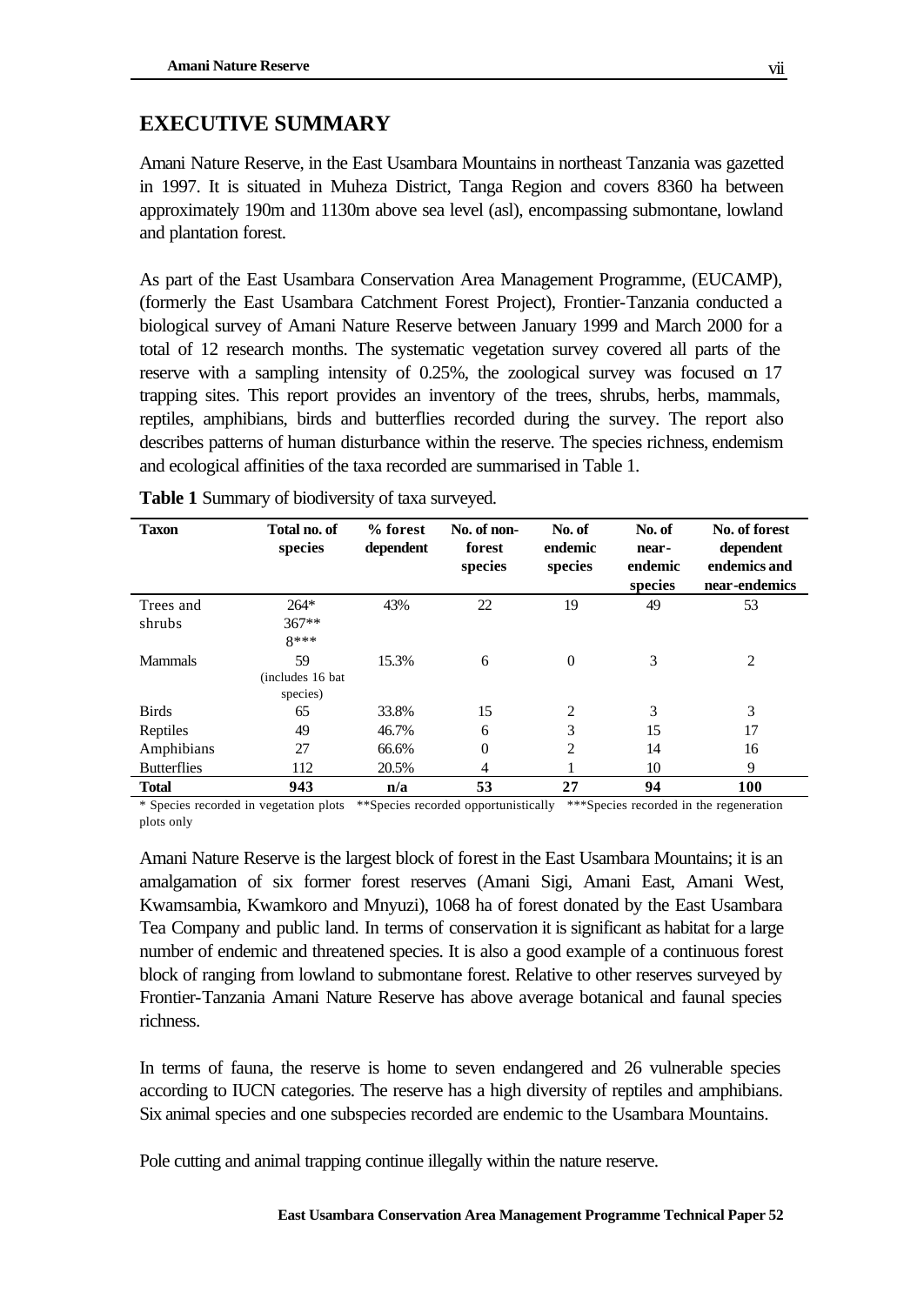Fires represent a threat to the nature reserve on the western and southern borders.

Amani Nature Reserve offers an excellent example of continuous Eastern Arc lowland and submontane forest, that is accessible and caters for visitors and students. Thus Amani offers a unique opportunity for eco-tourism, training and study within the Eastern Arc.

The information collected by this survey will be used for management planning by the EUCAMP. The survey results are also available as a baseline for monitoring. The data are stored on a Microsoft Access (version Windows 97) database in the EUCAMP library in Tanga, and parts of it are available on the Internet at the following address: www.usambara.com

Animal specimens have been deposited at: the Department of Zoology and Marine Biology, University of Dar es Salaam; Natural History Museum, London; Zoological Museum of Copenhagen, Denmark; Frankfurt Zoological Museum, Germany; The Natural History Museum of Zimbabwe, Bulawayo and the African Butterfly Research Institute, Nairobi. Contact names and addresses are listed in Appendix 2.

Botanical specimens are held at the TAFORI Herbarium in Lushoto.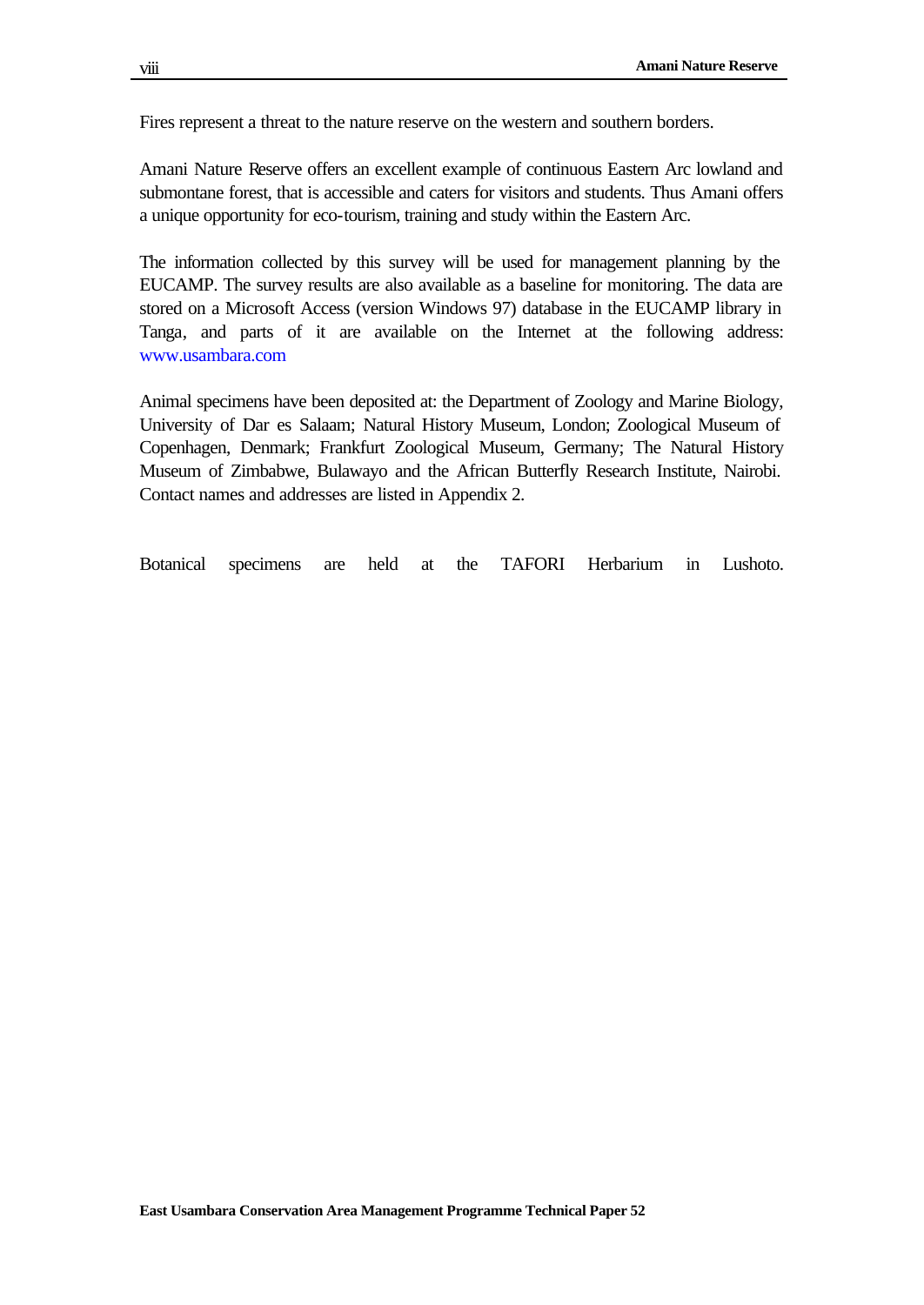## **FOREWORD**

The East Usambara forests in northeastern Tanzania are part of the Eastern Arc mountains. More than one hundred years of biological interest and research have shown that these forests have a unique diversity of flora and fauna, and an exceptionally high degree of endemism. They have gained global recognition as being part of a Biodiversity Hotspot (Conservation International), an Endemic Bird Area (BirdLife), a Centre of Plant Diversity (WWF and IUCN) and a Globally Important Ecoregion (WWF). Since 1990, the East Usambara Conservation Area Management Programme (EUCAMP) (formerly known as the East Usambara Catchment Forest Project (EUCFP)) has worked in the East Usambara Mountains with the mission to protect these natural forests. The project is implemented by the Forestry and Beekeeping Division (FBD) of the Ministry of Natural Resources and Tourism (MNRT) with financial support from the Government of Finland, and technical support from Metsähallitus Consulting.

Although a considerable amount of biological information exists from the East Usambara Mountains much of this is restricted to the Amani area and systematic surveys elsewhere are few. In order to get more comprehensive information on the forests, biodiversity surveys were initiated and contracted in July 1995. The surveys are conducted by Frontier Tanzania, a joint venture between the University of Dar es Salaam and the Society for Environmental Exploration, together with EUCAMP. The aim of the surveys is to provide systematic baseline information on the biological values of different forests as a basis for management planning and long-term monitoring, as well as training forestry staff in the use of biological inventory techniques. They will also help setting priorities in the conservation of this valuable area.

The programme involves locally employed field assistants, permanent EUCAMP, Frontier-Tanzania, University of Dar es Salaam, and Tanzania Forestry Research Institute staff, as well as an international network of taxonomists and other experts. The surveys have become progressively more systematic and quantitative, and have already resulted in the discovery of several previously unknown taxa. This will further raise awareness of the unique conservation values of the East Usambara Mountains. EUCAMP has also commissioned the development of a biodiversity database, a work which also contributed the maps to these reports. All data collected during the surveys is entered into this database, which is linked to the Tanzanian national biodiversity database held at the Department of Zoology and Marine Biology, University of Dar es Salaam.

The reports are the result of the work of many people – too many to be listed here. We would like to thank all of them for their invaluable effort. We hope that the surveys will make yet another contribution to the long historic chain of efforts to study and understand these unique forests. Perhaps even more than that we hope that this information will contribute to better management and conservation of the East Usambara Mountains so that the beauty of the area will continue to amaze coming generations and that the light in the tunnel will become the bright future.

Evarist Nashanda Dr Veli Pohjonen Project Manager Chief Technical Adviser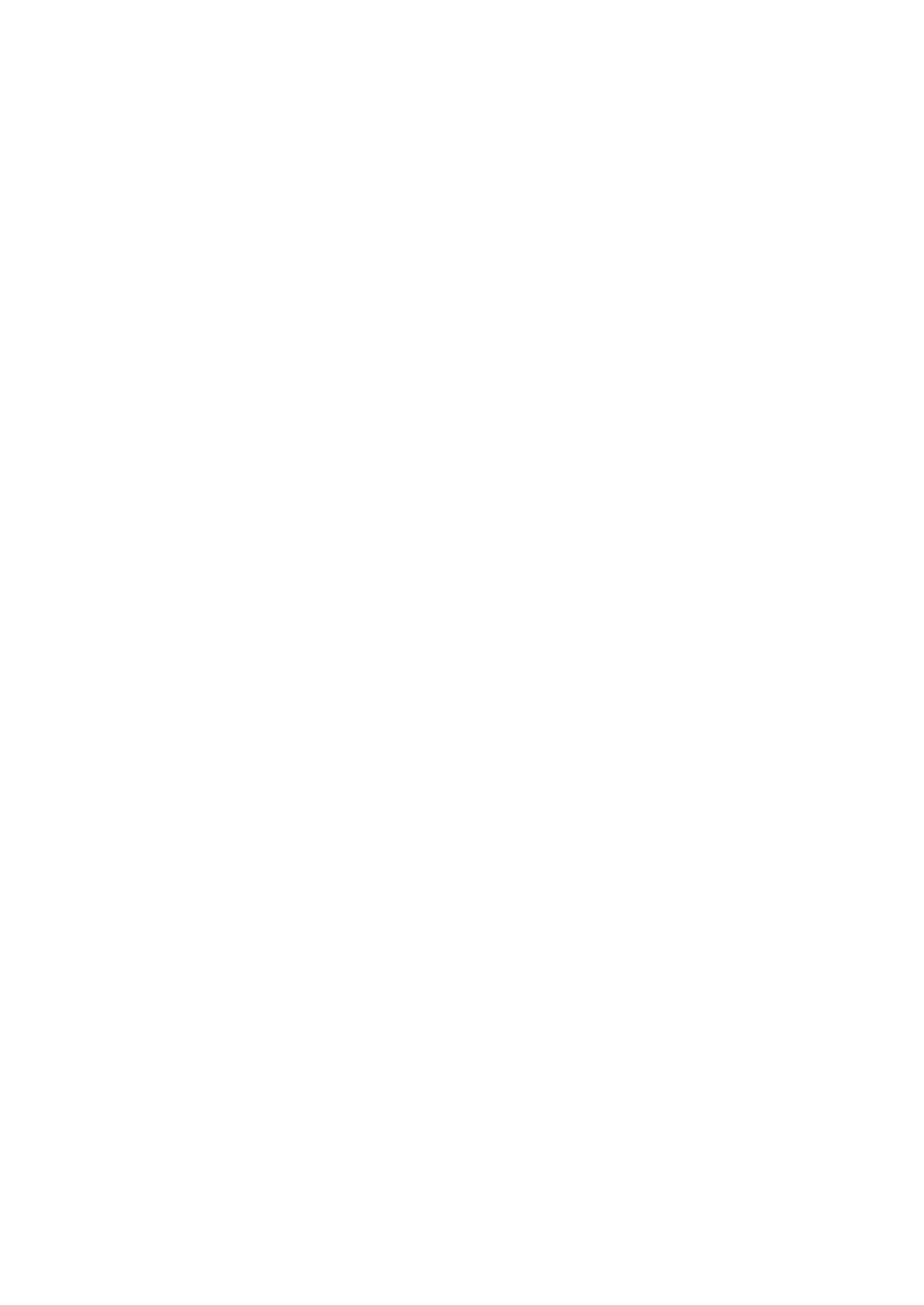## **ACKNOWLEDGEMENTS**

This report is the culmination of the advice, co-operation, hard work and expertise of many people. In particular we would like to acknowledge and thank the following people:

| <b>MANAGEMENT</b>                          |                                                                                                       |
|--------------------------------------------|-------------------------------------------------------------------------------------------------------|
| FRONTIER-TANZANIA                          |                                                                                                       |
| Managing Director of SEE:                  | Eibleis Fanning                                                                                       |
| Development Programme Manager:             | <b>Elizabeth Humphreys</b>                                                                            |
| Director of Research:                      | Dr D. Stanwell Smith                                                                                  |
| <b>Operations Manager:</b>                 | Matthew Willson                                                                                       |
| <b>UDSM</b> Co-ordinators:                 | Prof. K. M. Howell and Dr M. Muruke                                                                   |
| EUCAMP:                                    |                                                                                                       |
| Project Manager:                           | Mr E. Nashanda                                                                                        |
| <b>Chief Technical Advisor:</b>            | Dr V. Pohjonen                                                                                        |
| <b>FIELD RESEARCH</b>                      |                                                                                                       |
| FRONTIER-TANZANIA                          |                                                                                                       |
| Project Co-ordinators:                     | Nike Doggart and Kathryn Doody                                                                        |
| Research Co-ordinator:                     | Kathryn Doody                                                                                         |
| <b>Assistant Research Co-ordinators:</b>   | Henry Brink, Hanna Siurua, Olivia Scholtz,<br>Christopher Barrio-Froján and Simon Loader              |
| Logistics Co-ordinator:                    | <b>James Davey</b>                                                                                    |
| <b>Field Assistants:</b>                   | Hassani Abedi, Ramathan Rajabu, Godfrey Mathew,<br>Lawrence Balua, Francis Kiondo and Zahara Rashidi. |
| <b>EUCAMP:</b>                             | Raymond Kilenga, Albert Ntemi, Rashidi Shughuli,                                                      |
|                                            | Emmanuelle Msoffe, Johari Mtango, Juma Ndege,                                                         |
|                                            | Aison Ndeonansio, Mama Asia, Gerald Boniface, and                                                     |
|                                            | Mzee Ali.                                                                                             |
| <b>TECHNICAL SUPPORT</b>                   |                                                                                                       |
| We would also like to thank the following: |                                                                                                       |

| $\mathcal{H}$ would also like to thank the following. |                                                   |
|-------------------------------------------------------|---------------------------------------------------|
| UDSM:                                                 | Prof. K. M. Howell and Dr C. Msuya, Department of |
|                                                       | Zoology and Marine Biology.                       |
| TAFORI:                                               | Ahmed Mndolwa and Iddi Rajabu, Botanists.         |
|                                                       |                                                   |

We are also grateful to all of the taxonomists listed in Appendix II for providing us with the identifications of the zoological specimens.

#### **REPORT WRITING**

| Frontier-Tanzania          |                                                                                                                                                                                                       |
|----------------------------|-------------------------------------------------------------------------------------------------------------------------------------------------------------------------------------------------------|
| Authors:                   | Kathryn Doody, Raymond Kilenga, Albert Ntemi,<br>Christopher Barrio-Froján, Hanna Siurua, Olivia Scholtz,<br>and Simon Loader.                                                                        |
| <b>Editorial Comments:</b> | Dr V. Pohjonen, Chief Technical Adviser for the East<br>Usambara Conservation Area Management<br>Programme; Prof. K. M. Howell from the University of<br>Dar es Salaam and Dr D. Stanwell-Smith, SEE. |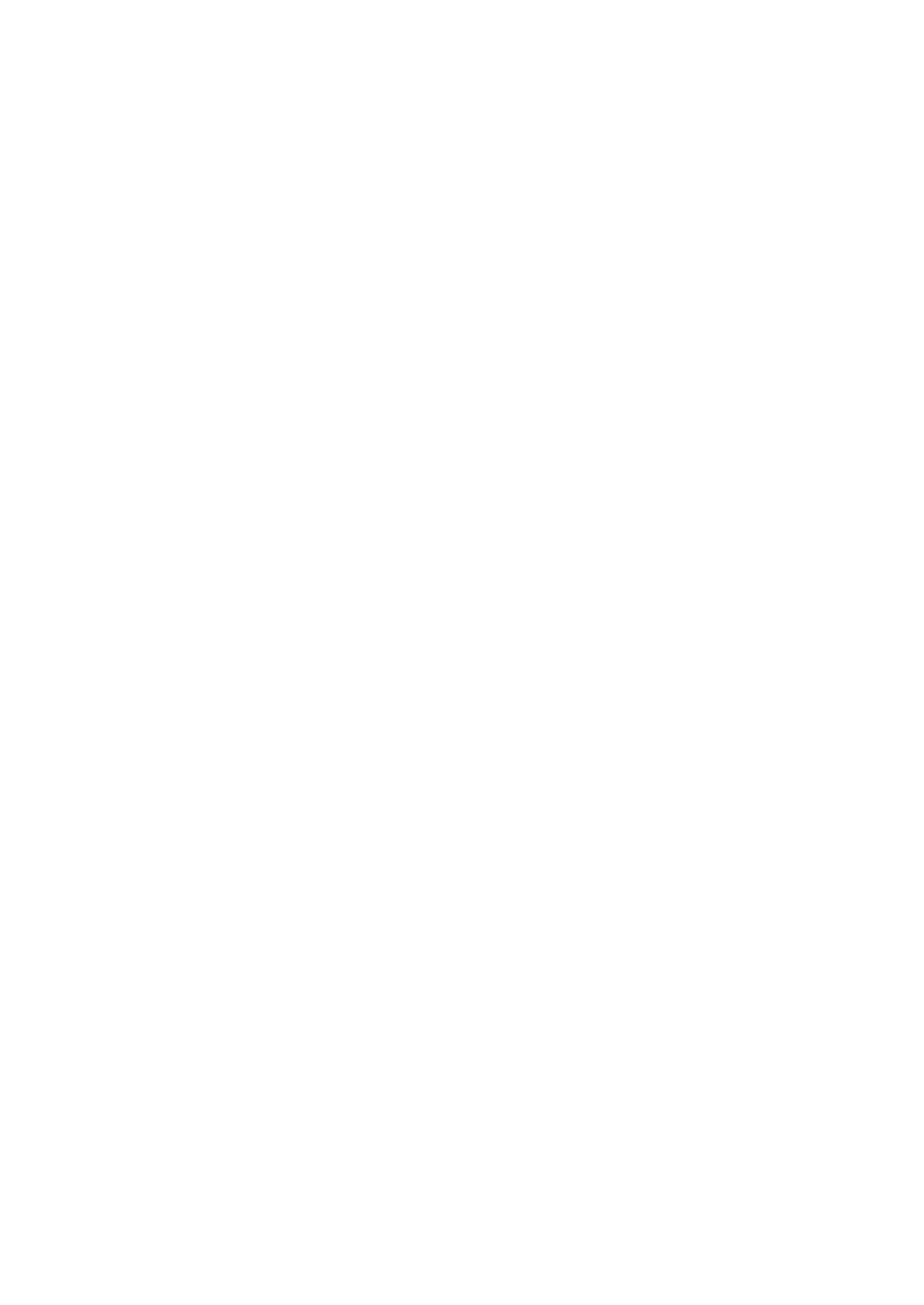## **1.0 INTRODUCTION**

### **1.1 The East Usambara Mountains and forest diversity**

The East Usambara Mountains are situated in northeastern Tanzania within 40 km of the coastal town of Tanga between  $4^{\circ}48^{\circ}$ -5<sup>°</sup>13'S and 38<sup>°</sup>32'-38<sup>°</sup>48'E. These mountains form part of a chain known as the Eastern Arc that stretches down the coast of East Africa from southern Kenya to southern Tanzania. This is a chain of isolated mountains composed of Precambrian rock exposed by block faulting and slow uprising (Griffiths, 1993). Being adjacent to the Indian Ocean, considerable orographic rainfall occurs in this area. The rainfall distribution is bi-modal, peaking between March and May and between September and December. The dry seasons are from June to August and January to March. However precipitation occurs in all months. Rainfall is greatest at higher altitudes and in the southeast of the mountains, increasing from 1,200 mm annually in the foothills to over 2,200 mm at higher altitudes. Due to topographic and climatic interactions, the west-facing slopes of the mountains are drier compared to the east-facing slopes. Due to their age, isolation and their role as condensers of the moisture from the Indian Ocean, the East Usambara Mountains support ancient and unique forests, rich in endemic species (Hamilton, 1989).

Research in the East Usambara Mountains began in the late 1890s with substantial botanical collections being undertaken. Later, in 1928, surveys were undertaken on amphibians and by the 1930s detailed ornithological work had begun. Since these early studies biological research in the mountains has steadily increased. Recently, work in the area has also included an attempt to understand the drainage and catchment value of the mountain's forests (Bruen, 1989; Litterick, 1989).

The East Usambara forests have been likened to the African equivalent of the Galapagos Islands in terms of their endemism and biodiversity (Rodgers and Homewood, 1982; Howell, 1989). They are considered to be one of the most important forest blocks in Africa (Tye, 1994). Currently, at least 3450 species of vascular plants have been recorded in the Usambara Mountains of which it is suggested that over one quarter are endemic or near-endemic (Iversen, 1991a). Many are threatened (Rodgers, 1996).

The forests of the East Usambara Mountains are not only important for their biodiversity, they also play an important role in maintaining the hydrological cycle that feeds the Sigi River. This river is a vital water source for the local communities as well as supplying water for the large coastal town of Tanga. Deforestation in the area will lead to increased soil erosion, particularly from the steeper slopes. Soil erosion is liable to result in a more irregular run off and deterioration in water quality due to siltation.

The latest survey of the East Usambara Mountains, conducted by Johansson and Sandy (1996) shows that approximately 45,137 ha of the East Usambara Mountains remain as natural forest. This can be divided into two types: submontane rain forest and lowland forest. Altitude is the factor differentiating these two forest types (Hamilton, 1989), with submontane forest generally occurring above 850m. The area recorded as forest in the East Usambara Mountains according to these categories is described in Table 2.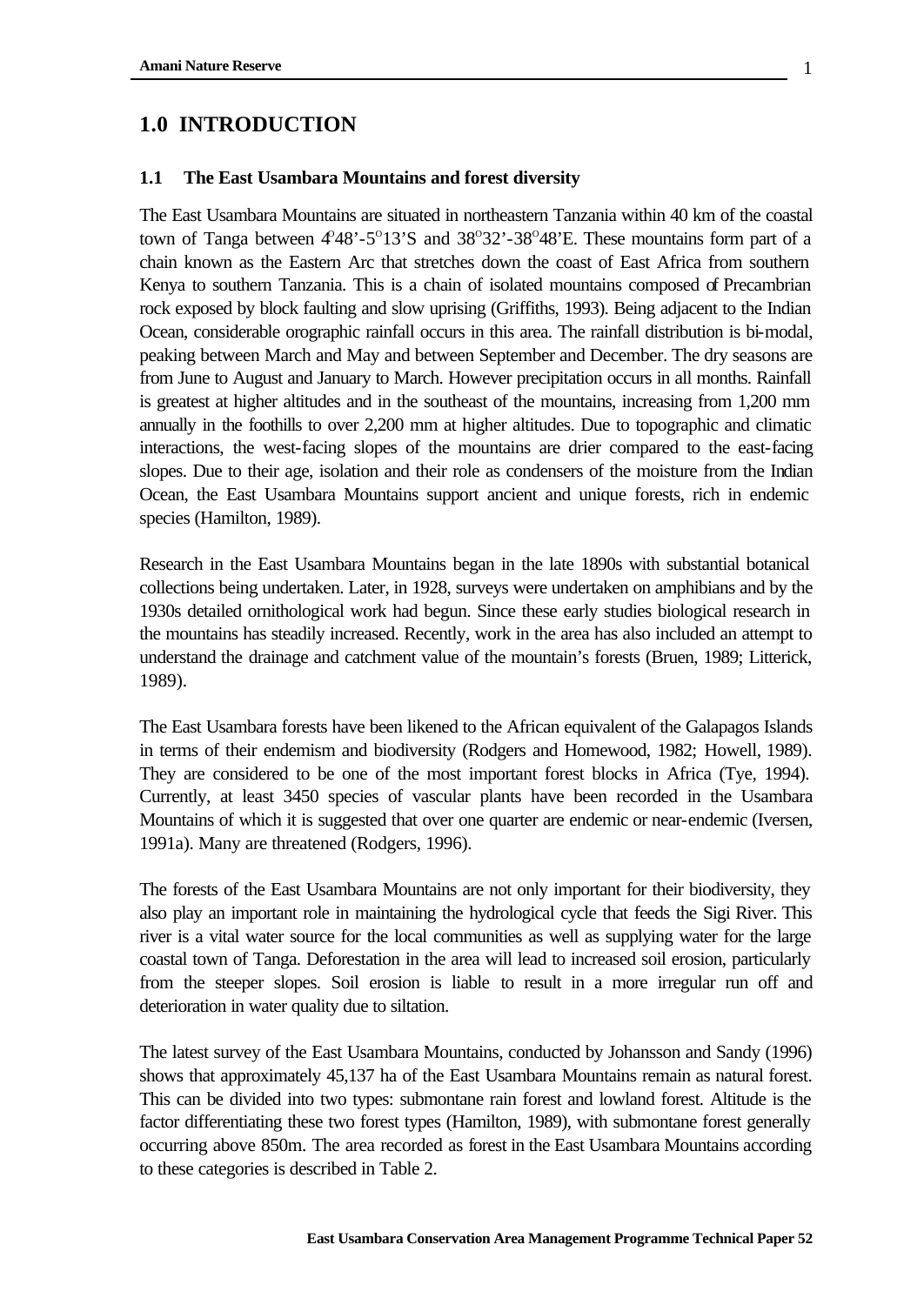| <b>Forest type</b> | Area    | % of area |
|--------------------|---------|-----------|
| Lowland forest     | 29497.4 | 62.9      |
| Submontane forest  | 12916.6 | 30.6      |
| Forest plantation  | 2723.6  | 6.5       |
| <b>TOTAL</b>       | 45137.6 |           |

**Table 2** Forest area in the East Usambara Mountains (based on Johansson and Sandy 1996).

The mammals of the East Usambara Mountains show limited endemism (Kingdon and Howell 1993). However, there are several species of special interest. These include: the restricted Zanj elephant shrew, *Rhynchocyon petersi,* which is common in the Usambara Mountains (Collar and Stuart, 1987) yet listed as globally 'Endangered' by IUCN due to a decline in habitat extent and quality; Eastern tree hyrax, *Dendrohyrax validus*, listed as 'Vulnerable' by IUCN (Hilton-Taylor, 2000), and the Lesser pouched rat, *Beamys hindei* which is also considered 'Vulnerable' by IUCN (Hilton-Taylor, 2000).

There are at least 11 species of reptiles and amphibians endemic to the East and West Usambara Mountains (Howell, 1993). The East Usambara Biodiversity Surveys provide further information on new species and species' range extensions. A new species of snake, *Prosymna semifasciata,* was recently found in Kwamgumi and Segoma Forest Reserves (Broadley, 1995) and a recently described amphibian species; *Stephopaedes usambarae* (Poynton, 1999) has been recorded by the surveys in Mtai and Kwamgumi Forest Reserves.

The forest avifauna of the East Usambara Mountains has a high diversity with at east 110 species (Stuart, 1989). Six species occurring in the lowland forests are considered 'Vulnerable' to global extinction: Sokoke scops owl, *Otus ireneae*; the endemic Usambara eagle owl, *Bubo vosseleri*; Swynnerton's robin, *Swynnertonia swynnertoni*; East coast akalat, *Sheppardia gunningi*; Amani sunbird, *Anthreptes pallidigaster* and the Banded green sunbird, *Anthreptes rubritorques* (IUCN*,* 1996).

The East Usambara Mountains are essentially forest 'islands' (Lovett, 1989). There has been natural forest in the area for several million years. The Usambara Mountains harbour many species that have been geographically separated from their closest relatives for long periods. They also serve as a refuge for formerly widespread flora and fauna that have become extinct over much of their former area (Iversen, 1991).

These forests have been under continuous exploitative human pressure for at least 2,000 years (Schmidt, 1989). Until recently, especially before the past 50 years, (Kikula, 1989), this pressure was sustainable. However, the growing human population in the area is leading to increased pressure on the remaining natural forest, and represents the main threat to their survival.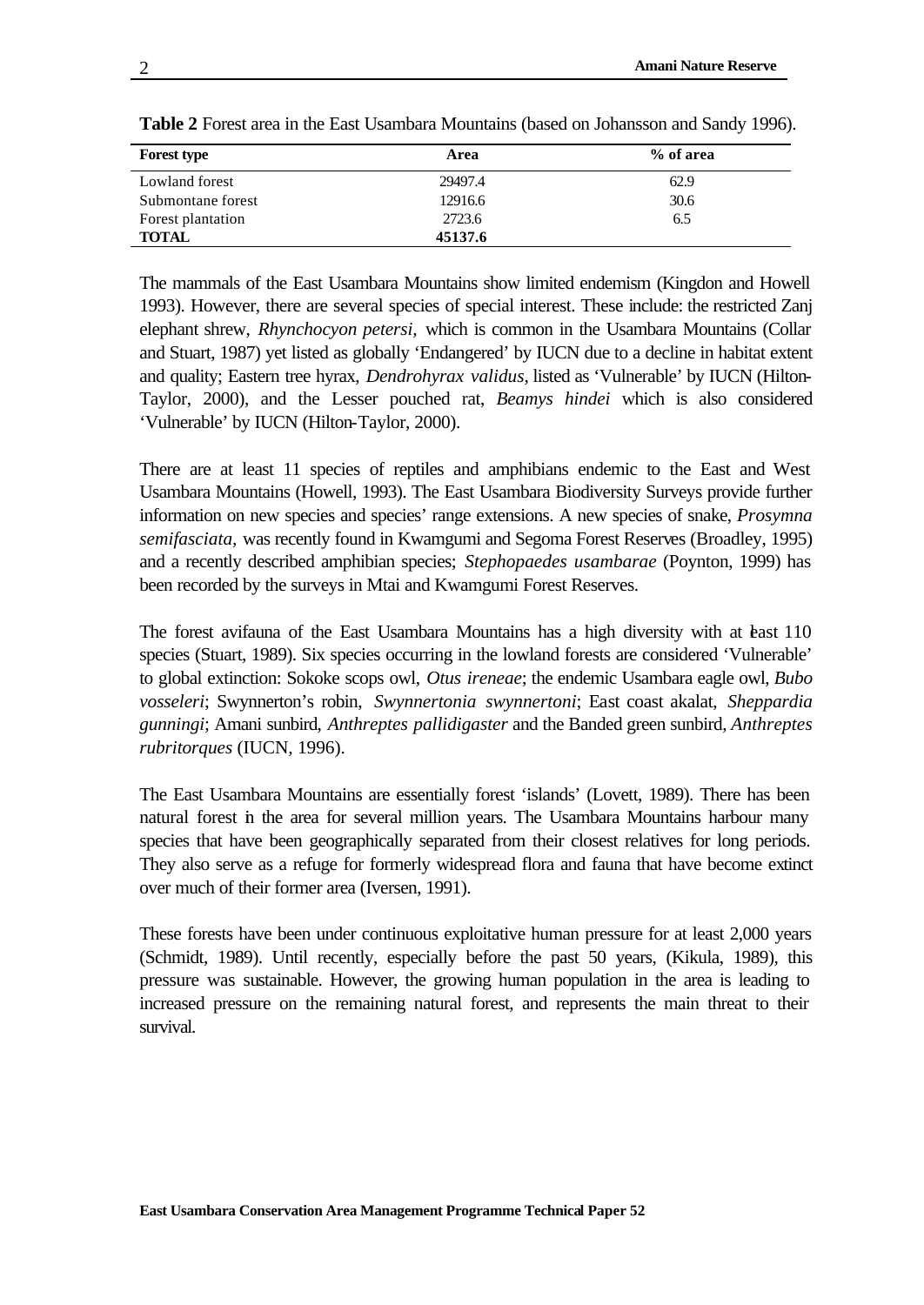## **1.2 Report structure**

This report provides a floral and faunal inventory of Amani Nature Reserve. Each species is described in terms of its ecological requirements and its endemic status.

Ecological requirements are defined as:

- **Forest dependent species (F)**: Species dependent on primary forest only. This category does not include forest edge or secondary forest species;
- **Forest non-dependent species (f)**: Forest dwelling but not dependent on primary forest: species occurring in primary forest as defined above as well as other vegetation types. It should be emphasised that many of these species are still dependent on a forest habitat albeit forest edge or disturbed forest. Most species in this category will still be adversely affected by forest destruction.
- **Non-forest species (O)**: These are species that do not normally occur in primary or secondary forest or forest edge.

Levels of endemism are defined as:

- **Endemic (E):** Occurring only in the Usambara Mountains;
- **Near-endemic (N):** Species with ranges restricted to the Eastern Arc Mountains and / or the East African lowland forests;
- **Widespread (W):** Species with ranges extending beyond the Eastern Arc and East African lowland forests.

The typical habitat association of plant species is categorised as either:

- Lowland (L): Species occurring at altitudes of <850m.
- **Submontane (S):** Species occurring at altitudes of >850m.

This refers to the habitat in which they are typically found in East Africa rather than to where they have been recorded in the reserve.

These three criteria are used to analyse the uniqueness of the biodiversity of the reserve and its vulnerability to disturbance.

The categories are based on information from various sources. For plants the ecological type and endemic status are primarily based on Iversen (1991a). Forest dependent species refers to those species listed as being exclusively associated with Iversen's categories 1a (wet evergreen forest), 1b (dry evergreen forest) and / or 1c (riverine forest). Forest dwelling also includes other habitats.

Habitat type is based on Hamilton (1989) and the List of East African Plants (LEAP) (Knox, 2000).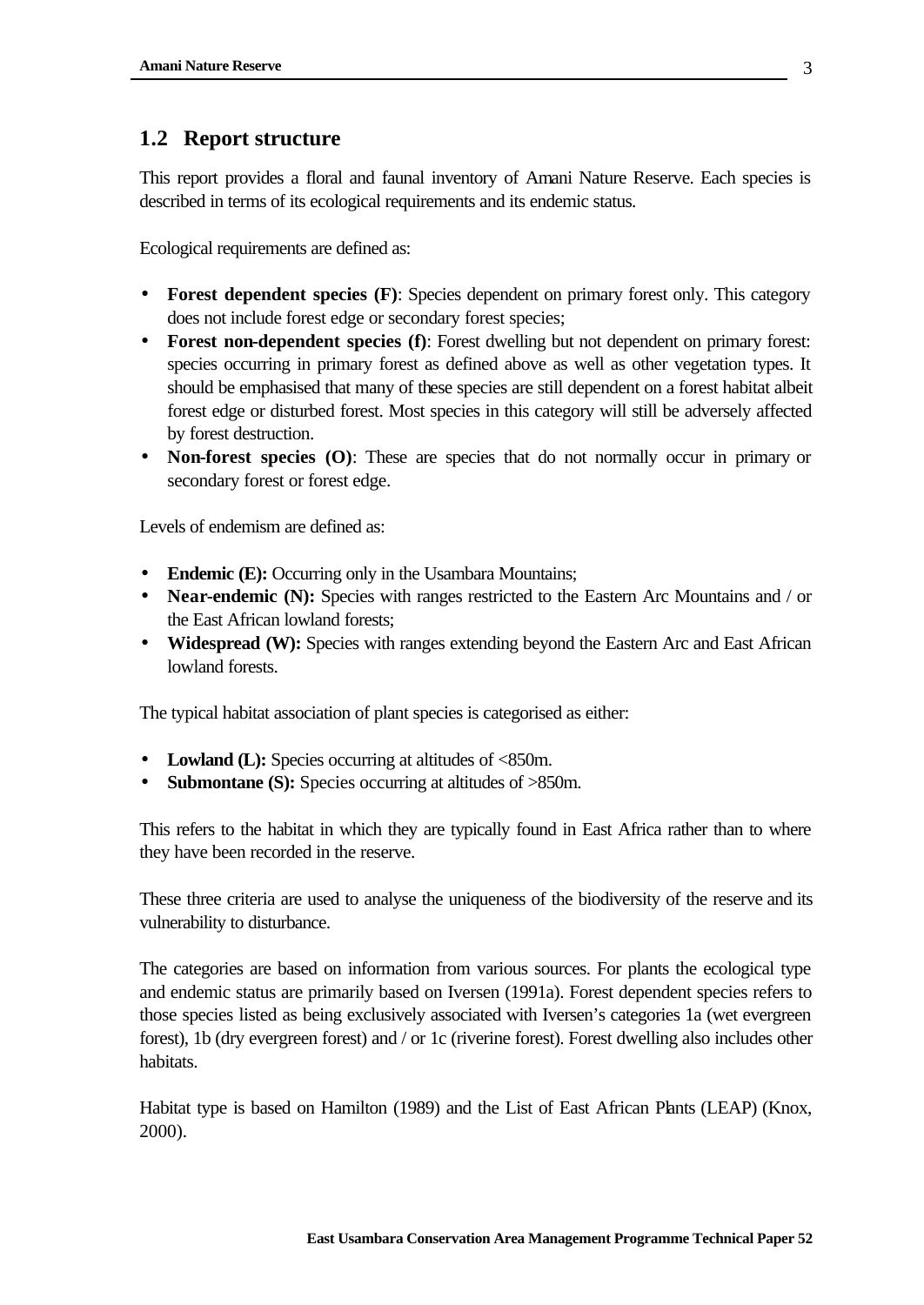For those species not listed by Iversen or Hamilton, the information is taken from the Flora of Tropical East Africa and the List of East African Plants database (LEAP), (Knox, 2000). For the animals, the following references were used (in order of priority):

| Mammals:     | Kingdon (1997), Kingdon (1989) and Kingdon (1974)             |
|--------------|---------------------------------------------------------------|
| Birds:       | Zimmerman et al. (1996), Zimmerman et al. (1999)              |
| Reptiles:    | Howell (1993), Broadley and Howell (1991), and Branch (1994)  |
| Amphibians:  | Howell (1993) and Passmore, N. I. and V. C. Carruthers (1995) |
| Butterflies: | Kielland (1990) and Larsen (1996)                             |

The IUCN category of threat is cited for those animals listed in the 2000 IUCN red list of threatened species (Hilton-Taylor, 2000). However many Tanzanian species are not included in the 2000 IUCN red list as insufficient data was available at the time of its publication. The IUCN status listed in this report for the mammals, amphibians and reptiles is based on the National Biodiversity Database. The status of these species is undergoing national and international evaluation.

## **1.3 Maps**

The distribution of species within the reserve is presented as a series of maps. These are thematic maps where the size of each spot is directly proportional to the value which they represent. In those plots where no spot is shown, the relevant taxa were not surveyed.

## **1.4 Data and monitoring**

Data are stored in a Microsoft Access (version Windows 97) database currently stored at the East Usambara Conservation Area Management Programme and Frontier-Tanzania. Parts of it will shortly be available on the Internet. Zoological data are also stored on the National Biodiversity Database at the Department of Zoology and Marine Biology, University of Dar es Salaam. This is also a Microsoft Access database. The data are geographically referenced and so can be used as a baseline for biodiversity monitoring.

## **1.5 Survey period and personnel**

The survey of Amani Nature Reserve was conducted between January 1999 and March 2000 for a total of 12 research months. The survey was conducted by Frontier-Tanzania staff, Catchment Forest Officers, and local employed field assistants from Maramba, Tanga, Amani and Kisiwani.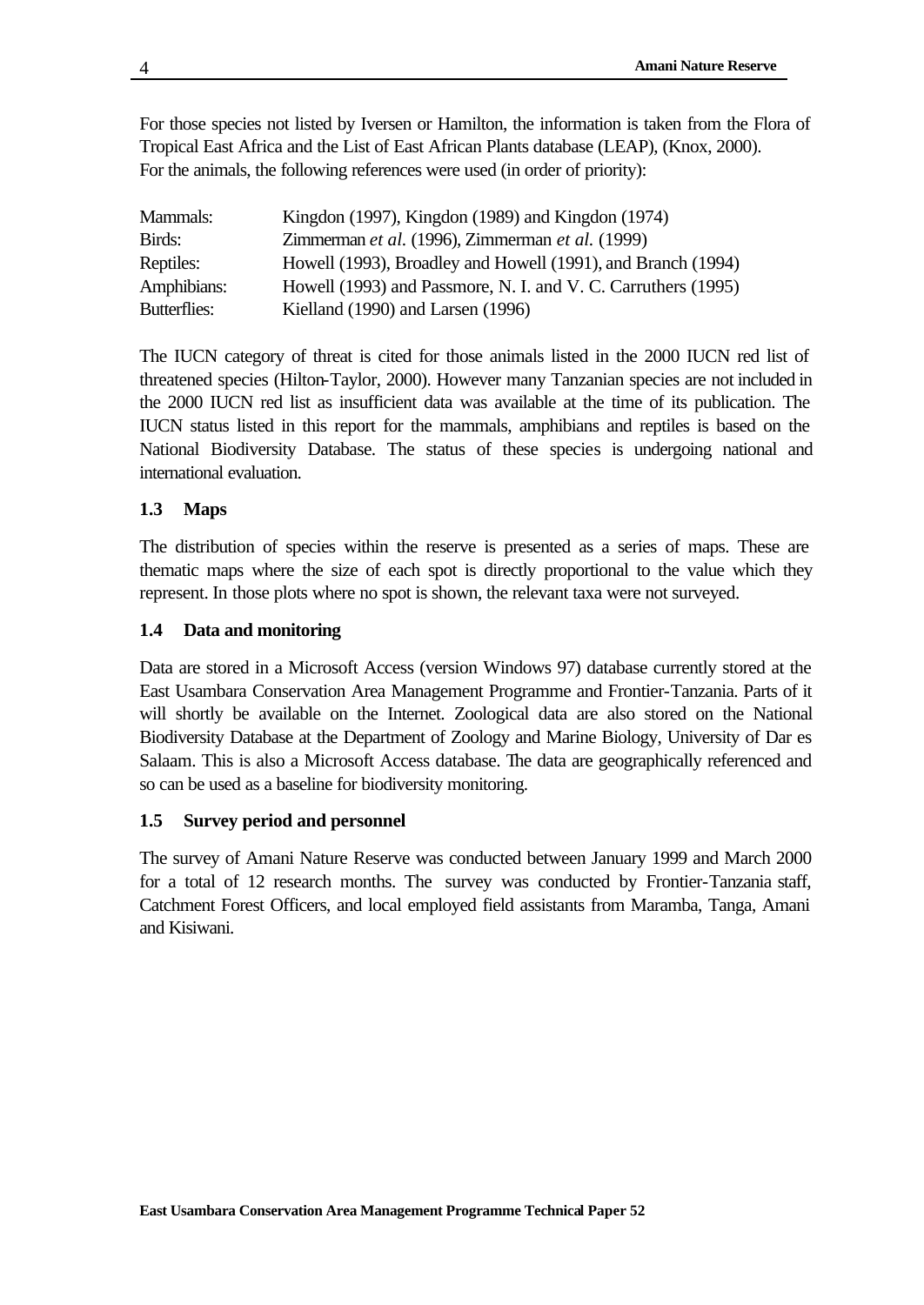## **2.0 AIMS OF THE SURVEY**

The specific aims of the survey as outlined in the Terms of Reference between the Frontier Tanzania Forest Research Programme and the East Usambara Conservation Area Management Programme are:

- to conduct biological baseline surveys in selected gazetted forests and in forests which are proposed for gazettement;
- to provide information on the biological value and importance of these forests in order to assist in the development of management plans and practices for these forests;
- to develop a system for monitoring aspects of forest biodiversity, both on a general as well as a forest-specific level.

Furthermore, the aims of the survey methods applied are:

- to sample the vegetation and tree species composition of selected forests of the East Usambara Mountains using systematic sampling techniques along systematically located vegetation transects, which sample approximately 0.25% of the area of each forest reserve;
- to assess levels of disturbance by systematically sampling the incidence of tree cutting, animal trapping and other illegal activities along the vegetation transects;
- to use standardised and repeatable methods to record biodiversity values of the forest in terms of small mammal, reptile, amphibian, and invertebrate species;
- to collect opportunistic data on all other groups of vertebrate and invertebrates. Species lists resulting from this will be compared against IUCN categories of threat and other conservation criteria in order to assess the overall biodiversity values of each forest.

By using standardised and repeatable methods these surveys provide an assessment of the biodiversity value of the forests, enabling their importance to be determined and their biodiversity value to be monitored in future.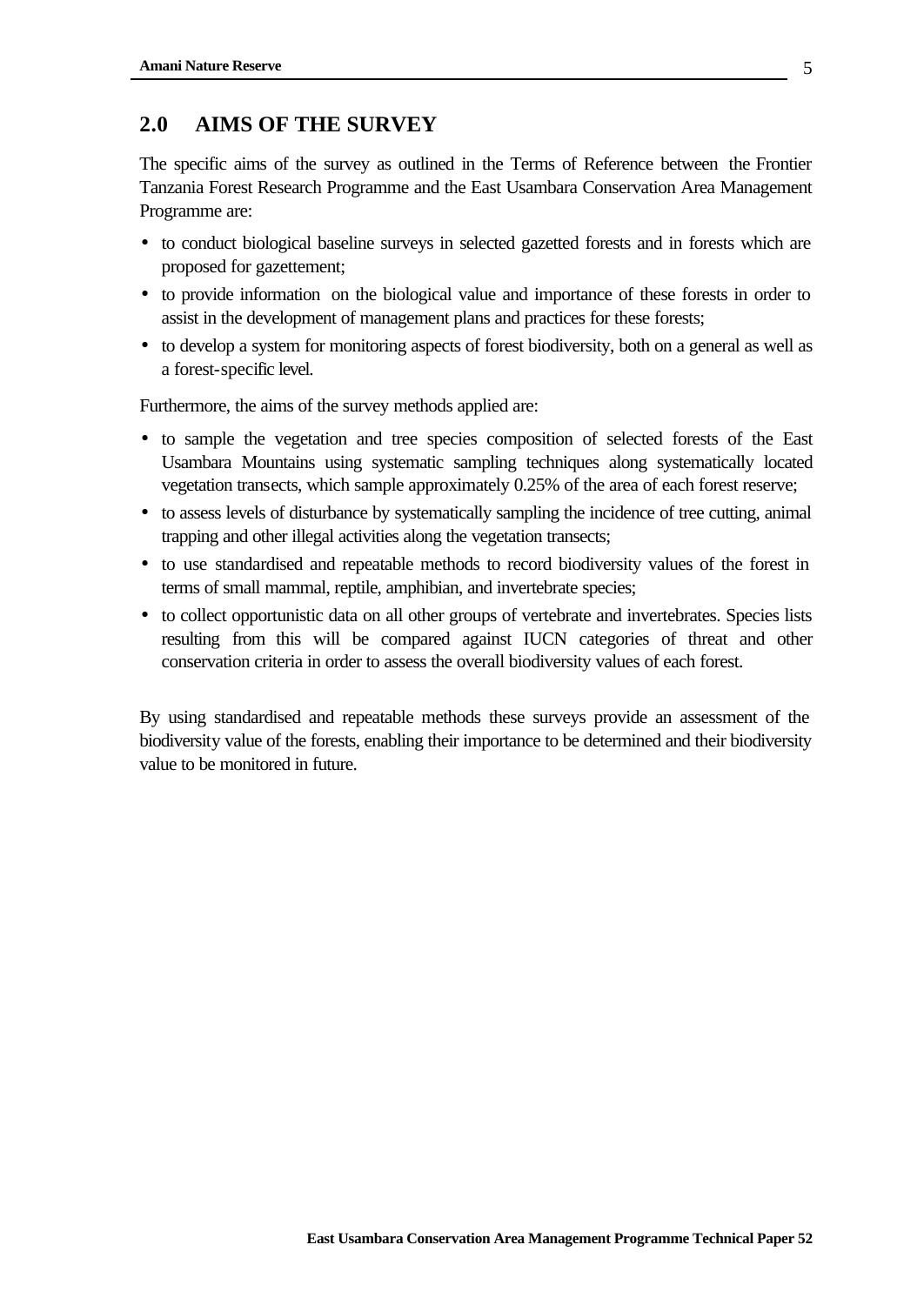# **3.0 DESCRIPTION OF THE FOREST**

## **3.1 General description**

## **3.1.1 Description**

| Name:   | Amani Nature Reserve                                                                     |
|---------|------------------------------------------------------------------------------------------|
|         | Muheza District, Tanga Region, Tanzania.                                                 |
| Area:   | 8380 ha                                                                                  |
| Status: | <b>Nature Reserve</b>                                                                    |
|         | Gazetted 9 <sup>th</sup> May 1997, Gazettement notice GN 152 (GG 78(19)).                |
|         | The forest reserves that were combined to create the nature reserve were gazetted<br>in: |
|         | Amani Sigi Forest Reserve (1153.5 ha) gazetted 1934, GN 43.                              |
|         | Amani East Forest Reserve (122.2 ha) gazetted 1955, GN 111.                              |
|         | Amani West Forest Reserve (158.5 ha) gazetted 1955, GN 196.                              |
|         | Kwamsambia Forest Reserve (1822.8 ha) gazetted 1954, GN 95.                              |
|         | Kwamkoro Forest Reserve (2270.9 ha) gazetted 1923, GN 99.                                |
|         | Mnyuzi Scarp Forest Reserve (672.9 ha) gazetted 1958, GN 296.                            |
| Maps:   | Ordnance Survey topographic maps 1: 50 000 Series Y742 (DOS 422)                         |
|         | Sheet 130/1 'Mnyuzi' of 1989                                                             |
|         | Forest Division maps:                                                                    |
|         | Jb 2260 1994 'Amani Nature Reserve'                                                      |
|         | Jb 505 'Amani Sigi Forest Reserve'                                                       |
|         | Jb 216 'Amani East Forest Reserve'                                                       |
|         | Jb 217 'Amani West Forest Reserve'                                                       |
|         | Jb 370 'Mnyuzi Scarp Forest Reserve'                                                     |
|         | Jb 177 'Kwamkoro Forest Reserve'                                                         |
|         | Jb 176 'Kwamsambia Forest Reserve'.                                                      |
|         | 3.1.2 Location                                                                           |
|         |                                                                                          |

| Lat/Long:  | $5^{\circ}14'10'' - 5^{\circ}04'30''$ S $38^{\circ}30'34'' - 38^{\circ}40'06''$ E |
|------------|-----------------------------------------------------------------------------------|
| UTM:       | $94\ 21640 - 94\ 39000$ S $45\ 0600 - 46\ 3200$ E                                 |
| Elevation: | $190m - 1130$ m above sea level                                                   |

Amani Nature Reserve is situated in the southern area of the East Usambara Mountains (Figure 1), approximately 55 km by road from Tanga. The nature reserve forms the largest single block

**East Usambara Conservation Area Management Programme Technical Paper 52**

6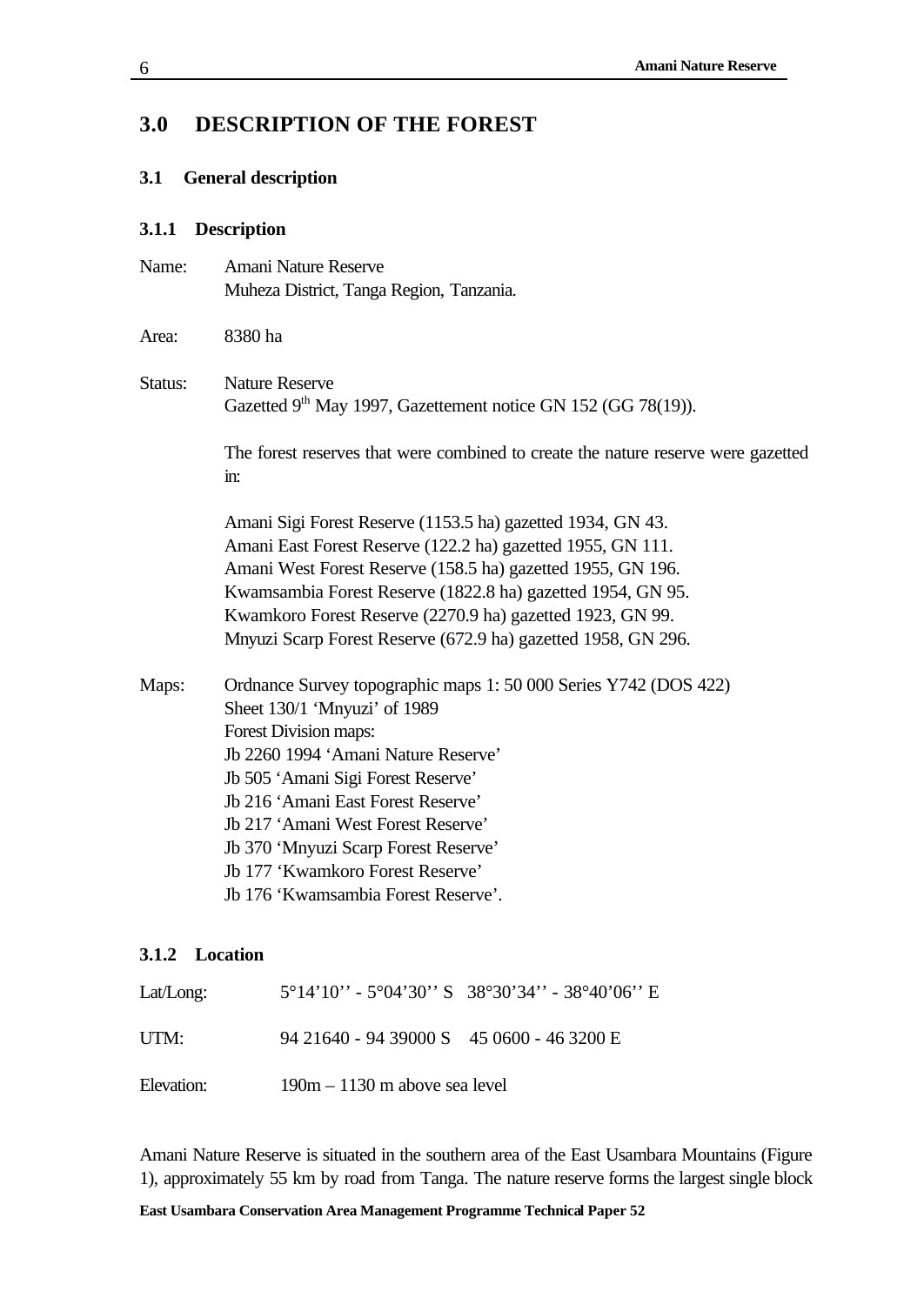of forest in the East Usambara Mountains and is connected to northern forest blocks only by the Derema forest corridor on public land.

#### **3.1.3 Topography**

The reserve encompasses the catchment for the Sigi river, which is the main catchment river of the East Usambara mountains. Amani Nature reserve is a 'y'-shaped, ridge orientated from the southwest towards the north and northeast.

The western border follows Mnyuzi scarp, rising steeply from Lwengera Valley to the ridge top at about 1000 metres. The southern leg rises steeply on both the eastern and western borders. The most southern point of the reserve at the bottom of Mnyuzi Scarp is easily observed as there is a telephone tower marking the point.

The central southern border rises steeply (towards the north) to the highest point in the reserve, Kimbo peak at approximately 1128m asl. The southeastern border is the lowest point in the reserve, and slopes gently at first, and then steeply, in a north- westerly direction to the ridge top. The northeastern border rises very steeply to the Amani-Sigi ridge.

The convoluted northern border lies mostly on the plateau at approximately 1000m.

## **3.1.4 Land use**

The latest survey of the area was carried out by Hyytiäinen (1995), and updated by Johansson and Sandy (1996). The results for the former forest reserves that comprise Amani Nature Reserve are summarised in Table 3 below. The majority of the Amani Forests are dense lowland or dense submontane forest.

| <b>Amani Forest Reserves</b>                              | Area       | % of area |
|-----------------------------------------------------------|------------|-----------|
| (Comprising Amani Sigi, Amani East, Amani West, Kwamkoro, | (hectares) |           |
| Kwamsambia, Mnyuzi)                                       |            |           |
| Dense Lowland forest                                      | 2199.2     | 35.5      |
| Poorly Stocked Lowland forest                             | 421.3      | 6.8       |
| Dense Submontane forest                                   | 2816.5     | 45.4      |
| Poorly Stocked Submontane                                 | 1.8        | 0.03      |
| <b>Peasant Cultivation</b>                                | 36.7       | 0.6       |
| Cultivation Under forest                                  | 18.1       | 0.3       |
| <b>Maesopsis Plantation</b>                               | 508.5      | 8.2       |
| <b>Teak Plantation</b>                                    | 83.9       | 1.4       |
| <b>Tea Plantation</b>                                     | 6.5        | 0.1       |
| <b>Eucalyptus Plantations</b>                             | 1.7        | 0.03      |
| <b>Bush</b>                                               | 96.5       | 1.6       |
| Settlement                                                | 7.3        | 0.12      |
| Barren                                                    | 1.5        | 0.02      |
| Pond and rivers                                           | 1.1        | 0.02      |
| <b>Total</b>                                              | 6200.6     | 100       |

**Table 3** Land use distribution (Johansson and Sandy, 1996).

Note: This table does not include the public land and the 1068 ha of Tea Estate forest that was incorporated into the nature reserve.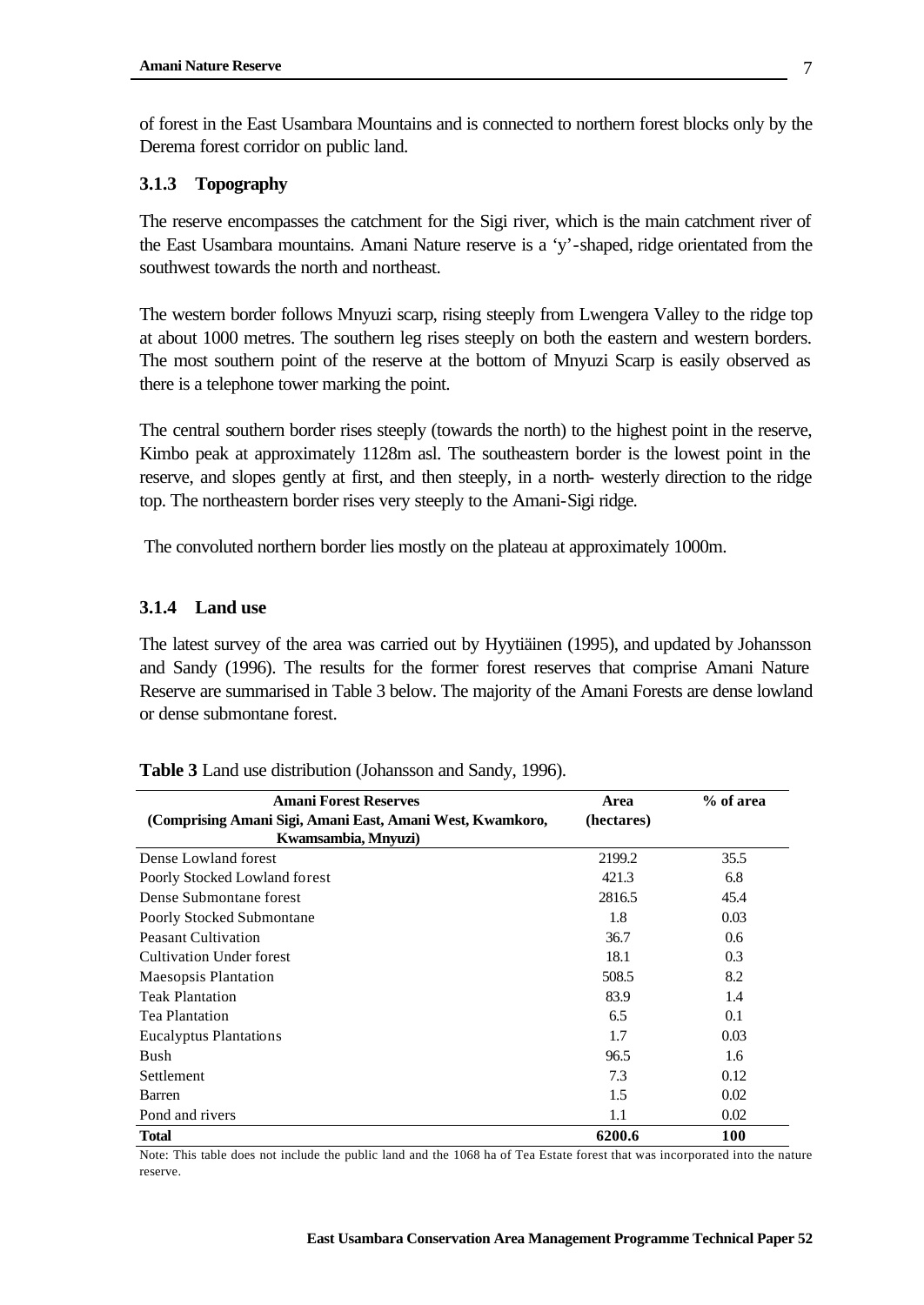### **3.1.5 History and Status**

There has been human pressure on the East Usambara Mountains for at least 2000 years. In the 19<sup>th</sup> Century it appears populations were markedly lower in the East Usambara Mountains relative to the West Usambara Mountains with much of the area remaining forested.

Amani Nature Reserve (Amani N.R.) was gazetted in 1997, amalgamating six forest reserves, (Amani-Sigi, Amani-east, Amani-west, Kwamsambia, Kwamkoro and Mnyuzi Scarp) public land and 1068 ha of forest donated by the East Usambara Tea Company into Tanzania's first nature reserve. However protection of the Amani forests pre-dates the establishment of the nature reserve (see section 3.11) with many of the reserves being gazetted during the German and then British colonial period.

The colonial Germans began logging activities in the Amani area in 1886, clearing land for plantations. These plantations originally grew coffee, but due to poor conditions and disease these were replanted with tea. These tea estates are now thriving and producing tea for the national and global market. Commercial logging activities continued at various intensities until the mid 1980's. Sikh Saw Mills Ltd. was the largest company operating in Amani and the remains of the saw mills are still visible at Mlesa Village. Logging roads are still noticeable in the forest although regenerating trees have made them inaccessible.

A small botanical garden was started in Amani around 1893, this became the basis of the 'Biological-Agricultural Institute of Amani' formerly erected in 1902 (Schulman *et al.* 1998). 'The institute had botanical, zoological and chemical laboratories performing soil analyses, disease, fertilizer, and other basic biological research, and by 1907 a total of 650 'useful plants' were cultivated there' (Iversen, 1991b). Individuals working at and visiting the research station; e.g. F. Stuhlmann; A. Zimmerman; A. Peter and P. Greenway undertook much of the early botanical work (Iversen, 1991b). The classical ornithological work by R. E. Moreau (Moreau, 1935) was conducted whilst he was the secretary and part-time librarian at Amani (Iversen, 1991b). For a detailed history of the research station at Amani please refer to Iversen, 1991a, Iversen, 1991b and Schulman *et al.* 1998.

Although in comparison to other East Usambara forests, great deal of research has been undertaken at Amani, this survey is the first comprehensive, systematic and comparable survey of all accessible parts of the nature reserve.

Amani encompasses a large area within which there are numerous villages and sub-villages. Many people are employed by the East Usambara Tea Company (approximately 4000 during peak season (G. Anderson pers. comm.)), providing a source of income to many households. People from the local communities are permitted to collect dead wood from the nature reserve for fuelwood twice a week. Any changes in the management of Amani Nature Reserve will impact upon the adjacent communities; thus management decisions are not isolated to consideration of forest issues alone. Management issues are discussed at bi-annual Amani Nature Reserve Board meetings attended by representatives of all interested parties, including local communities.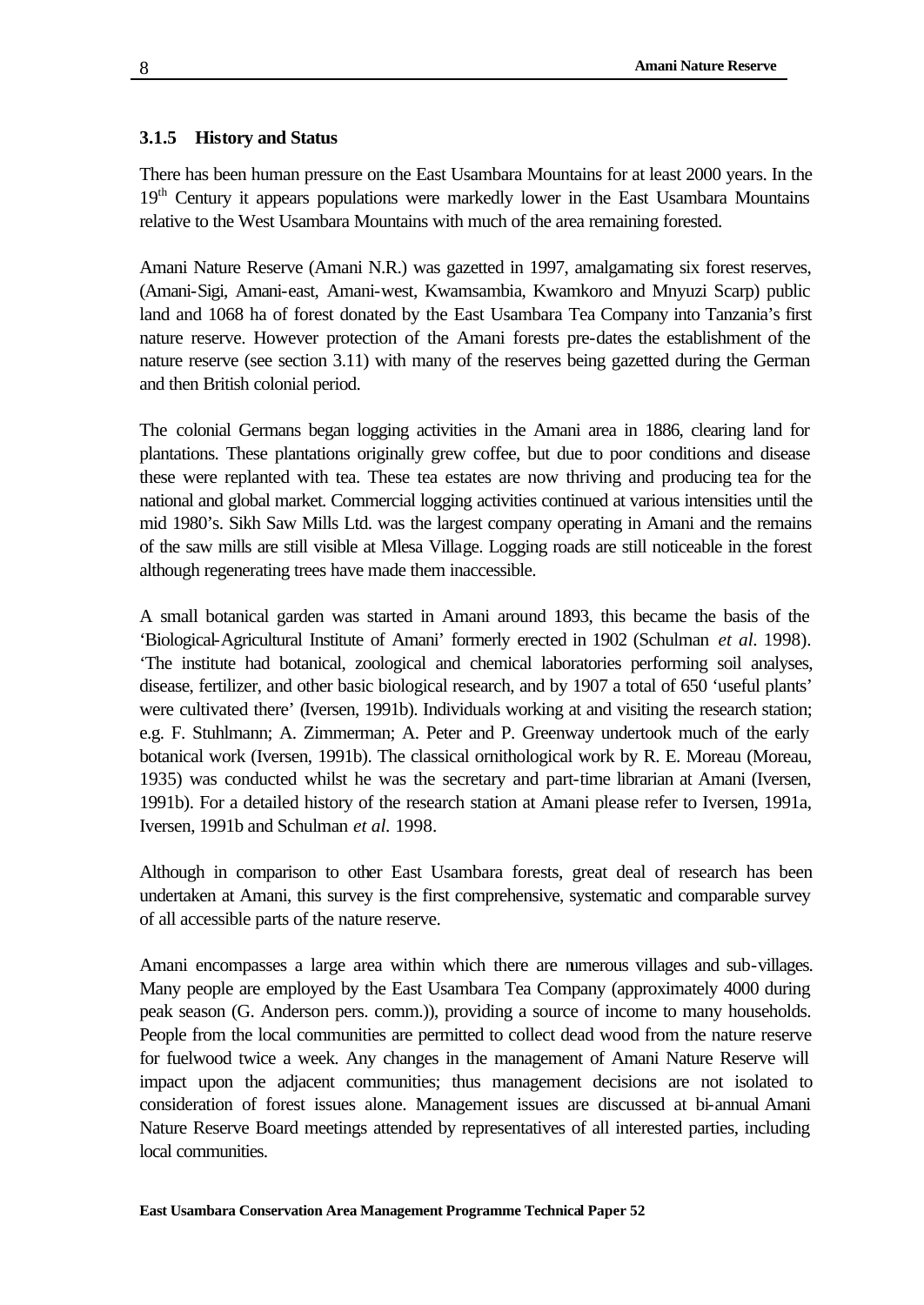

**Figure 1** The location of Amani Nature Reserve in relation to other East Usambara forests.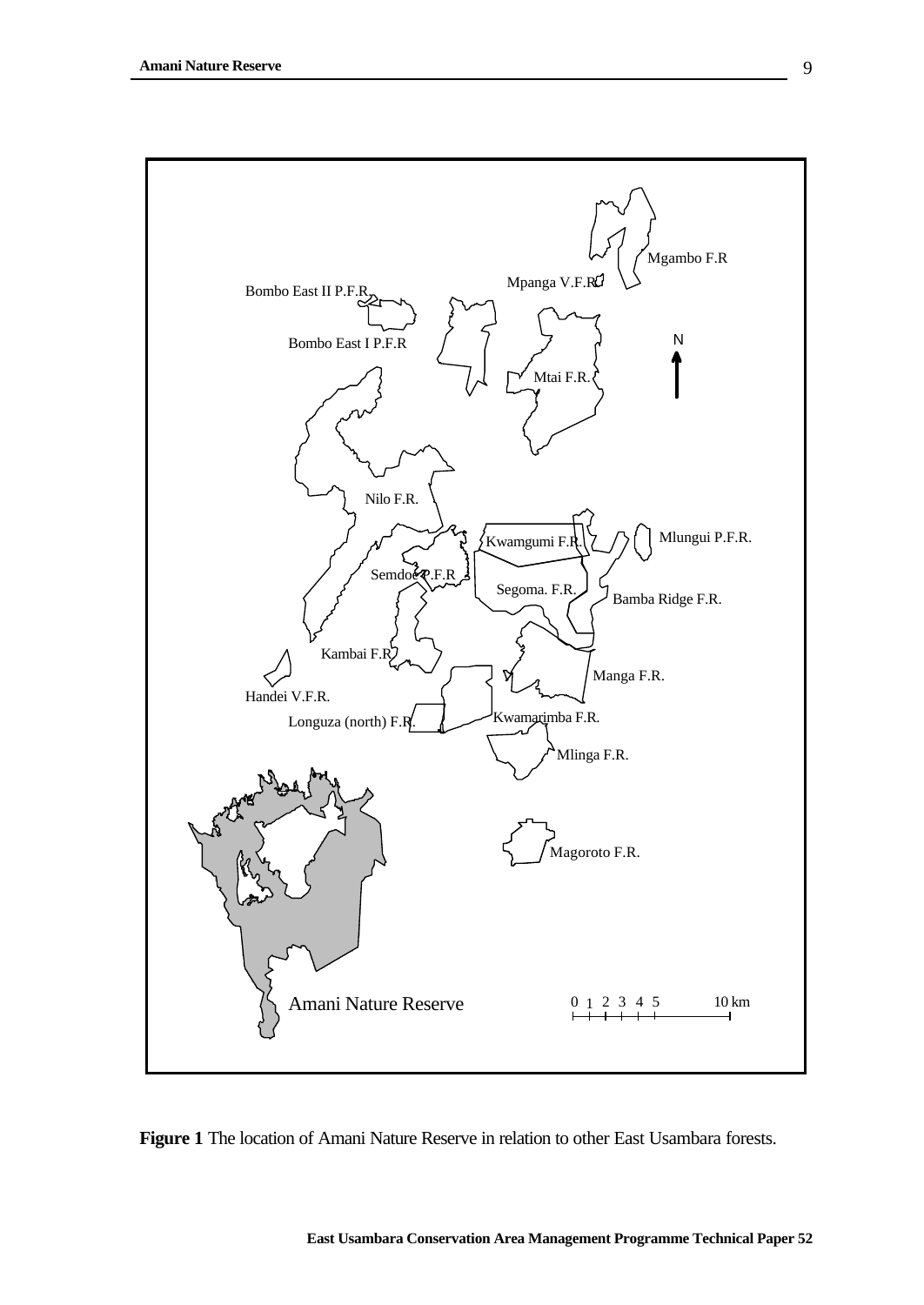

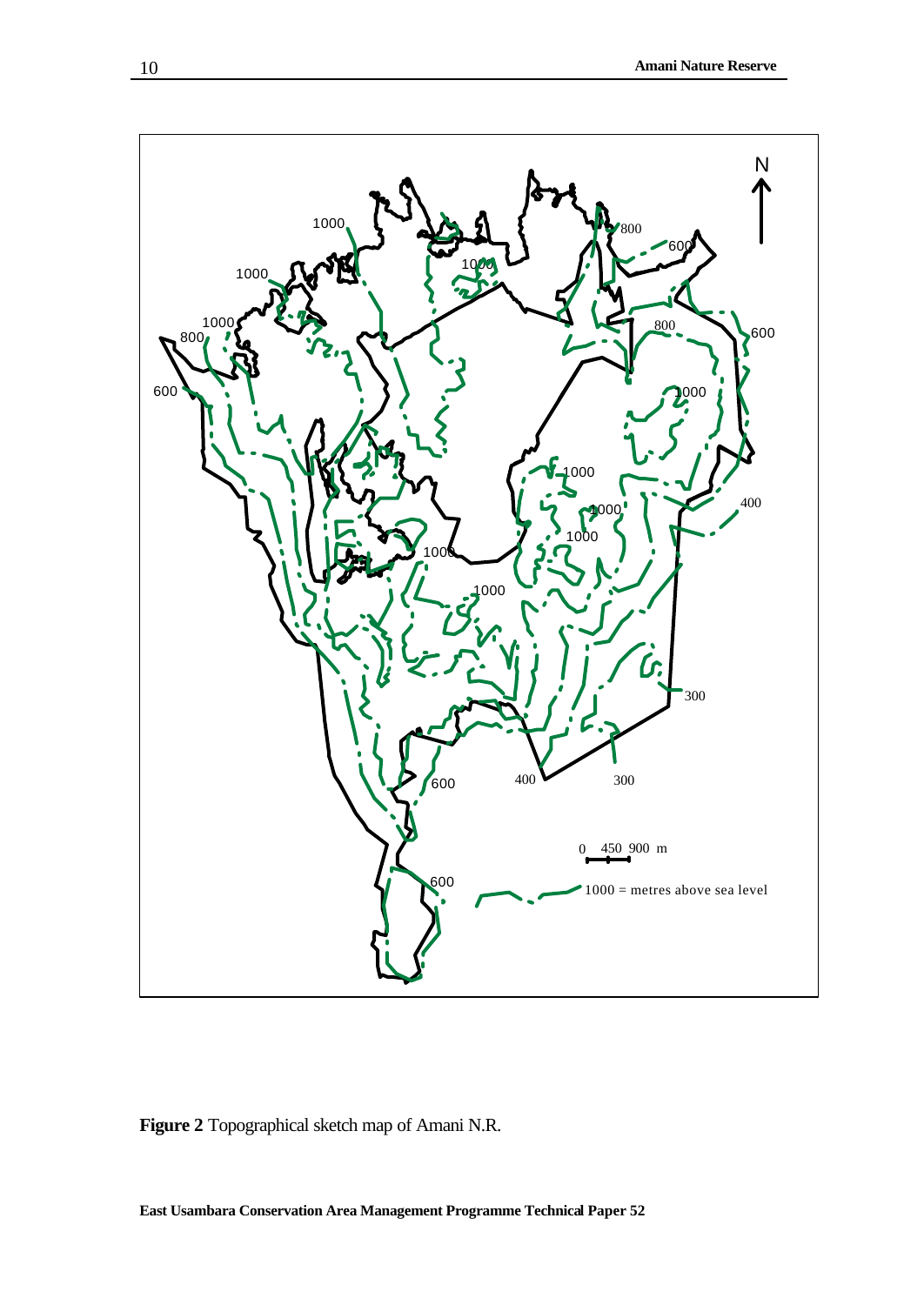## **4.0 VEGETATION**

By Kathryn Doody, Raymond Kilenga, Albert Ntemi and Christopher Barrio-Froján.

## **4.1 Introduction**

An inventory was conducted of the trees and shrubs found within the nature reserve. Simple, quantitative and repeatable methods were employed and the results are comparable with other forest surveys undertaken by FT FRP. Human disturbance within the forest was also documented. Botanical and disturbance data collected by this survey have been entered onto the EUCAMP database.

## **4.2 Methods**

The forest block was divided into a grid of numbered rectangles marked in the field by tagged transects. All methods are based on this grid system and are detailed in the FT FRP methodologies report (SEE, 1998). A brief description is presented below. The location of vegetation plots and disturbance transects are illustrated in Figure 3.

## **4.2.1 Forest composition**

Two methods were used to analyse forest composition and a third to assess levels of disturbance: (1) quantitative vegetation analysis; (2) opportunistic observations and (3) disturbance transects.

## *4.2.1.1 Quantitative vegetation analysis*

The botanical survey was based on a 450m x 900m grid marked in the feld using tagged transect lines. One plot 50m x 20m was sampled in each grid square, giving an approximate sampling intensity of 0.25%. Within each sample plot, every tree with a diameter at breast height (dbh) of 10cm and over was recorded, tagged and identified. Botanists from the Tanzanian Forestry Research Institute (TAFORI) provided the field identification of plant species.

The 20m x 50m vegetation plots were located in the southeast corner of each of the 900m x 450m grid rectangles.

The regeneration layer was recorded within nested 3m x 3m and 6m x 6m subplots at the centre of each vegetation plot. All plants with a dbh below 10cm were recorded in these plots, including herbs.

## *4.2.1.2 Opportunistic observations*

Other botanical records were made on an opportunistic basis throughout the survey. Botanical specimens are held at the TAFORI Herbarium in Lushoto.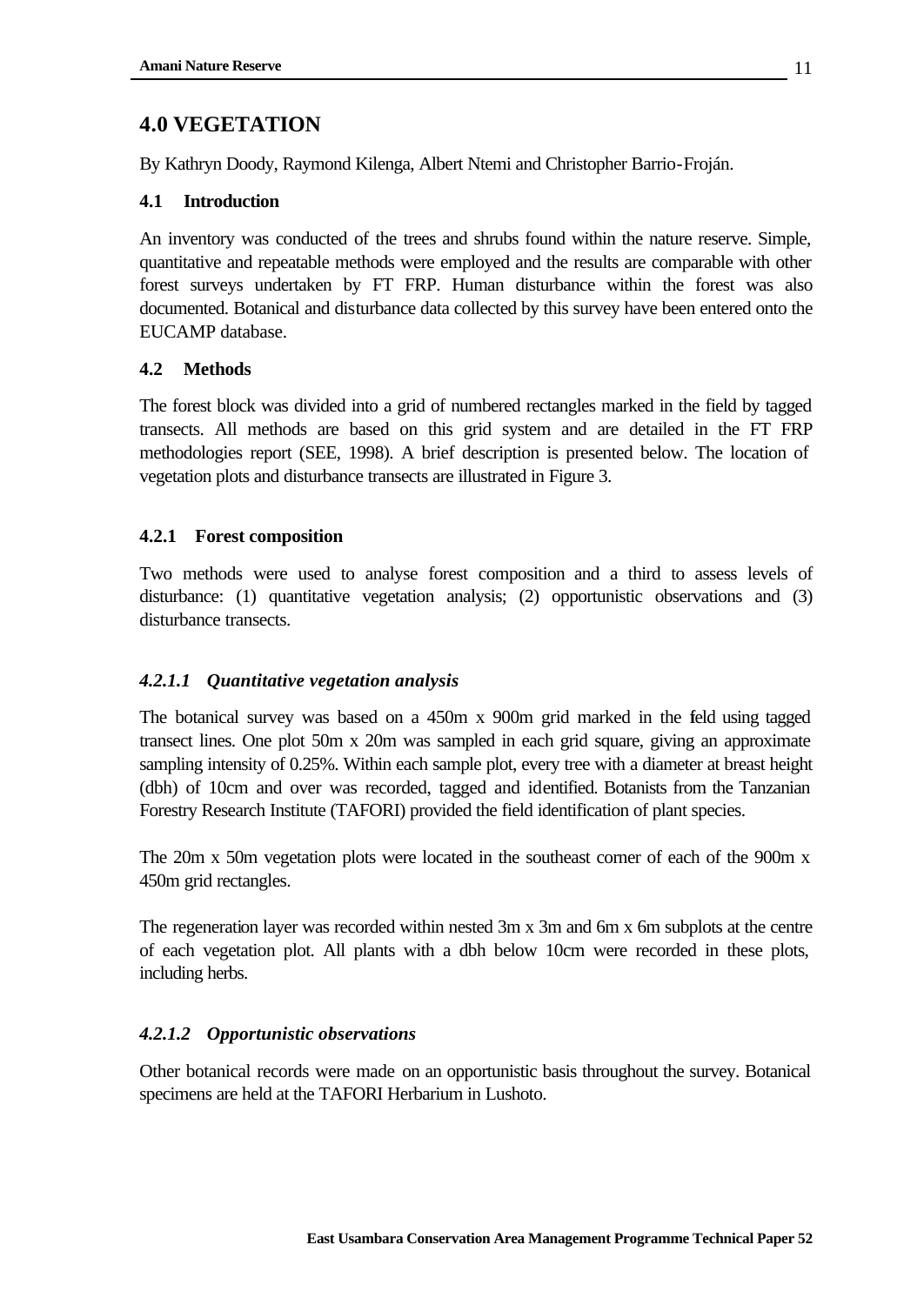### *4.2.1.3 Disturbance transects*

Disturbance transects were used to record the intensity of pole cutting and logging in a forest block. The disturbance transects were based on the 450m x 900m grid prepared for the vegetation plots. Each transect running east-west was sampled from border to border. Disturbance was recorded by 50m section along the transect.

Every self-standing tree and sapling (i.e. not lianas or creepers) above 5cm dbh was measured within an area 5m either side of each transect line. Each plant was recorded under one of three categories: live, cut or naturally fallen. Within these categories a distinction was made between poles and timbers. Poles were classified as having a dbh (diameter at breast height) between 5 and 15cm and a minimum of 2m relatively straight trunk. Timber was classified as having a dbh > 15cm with a minimum 3m relatively straight trunk. These divisions are based on differences in use. Timber and pole cutting data are presented as an average per hectare.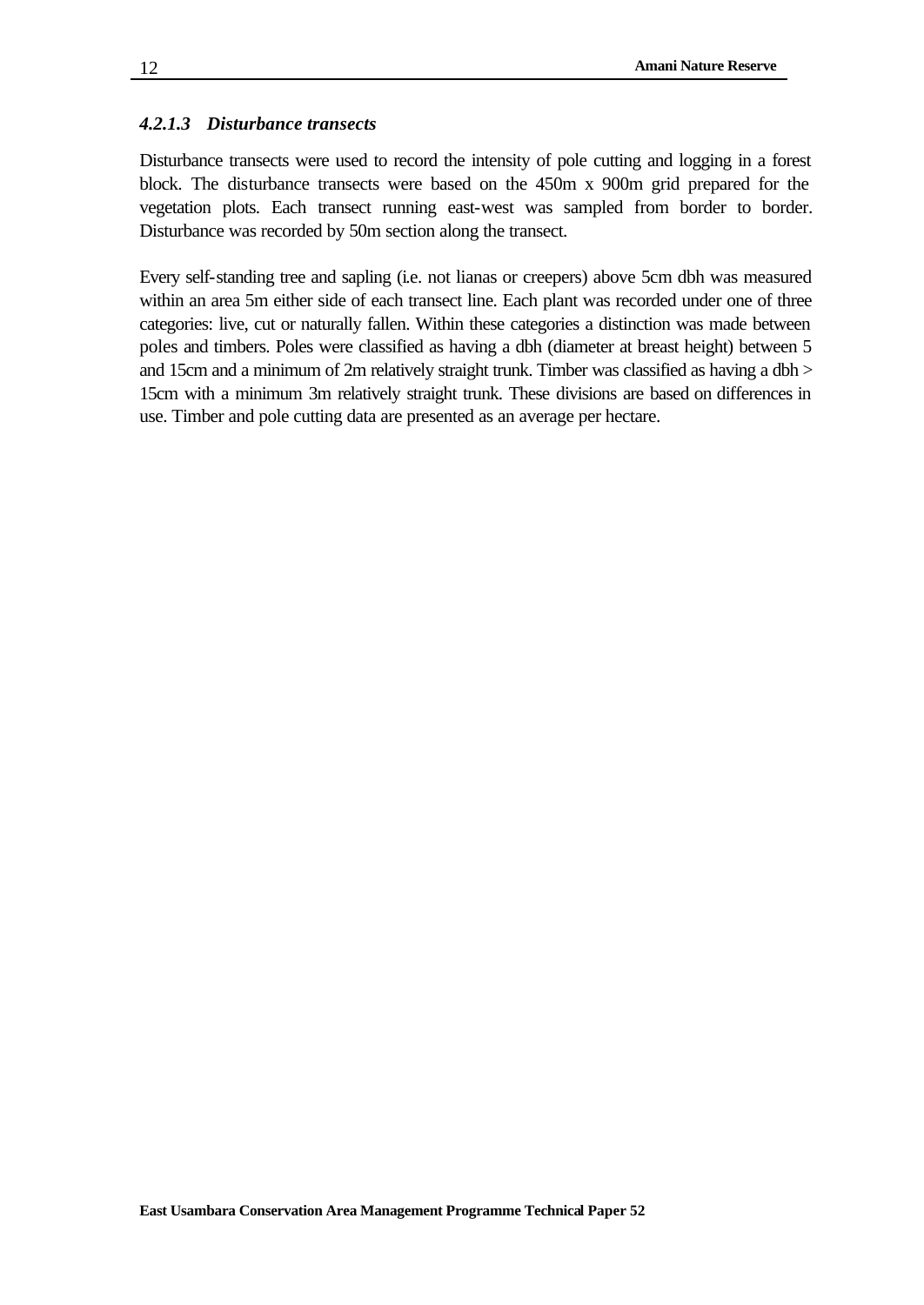

**Figure 3** Location of vegetation plots and disturbance transects in Amani N.R.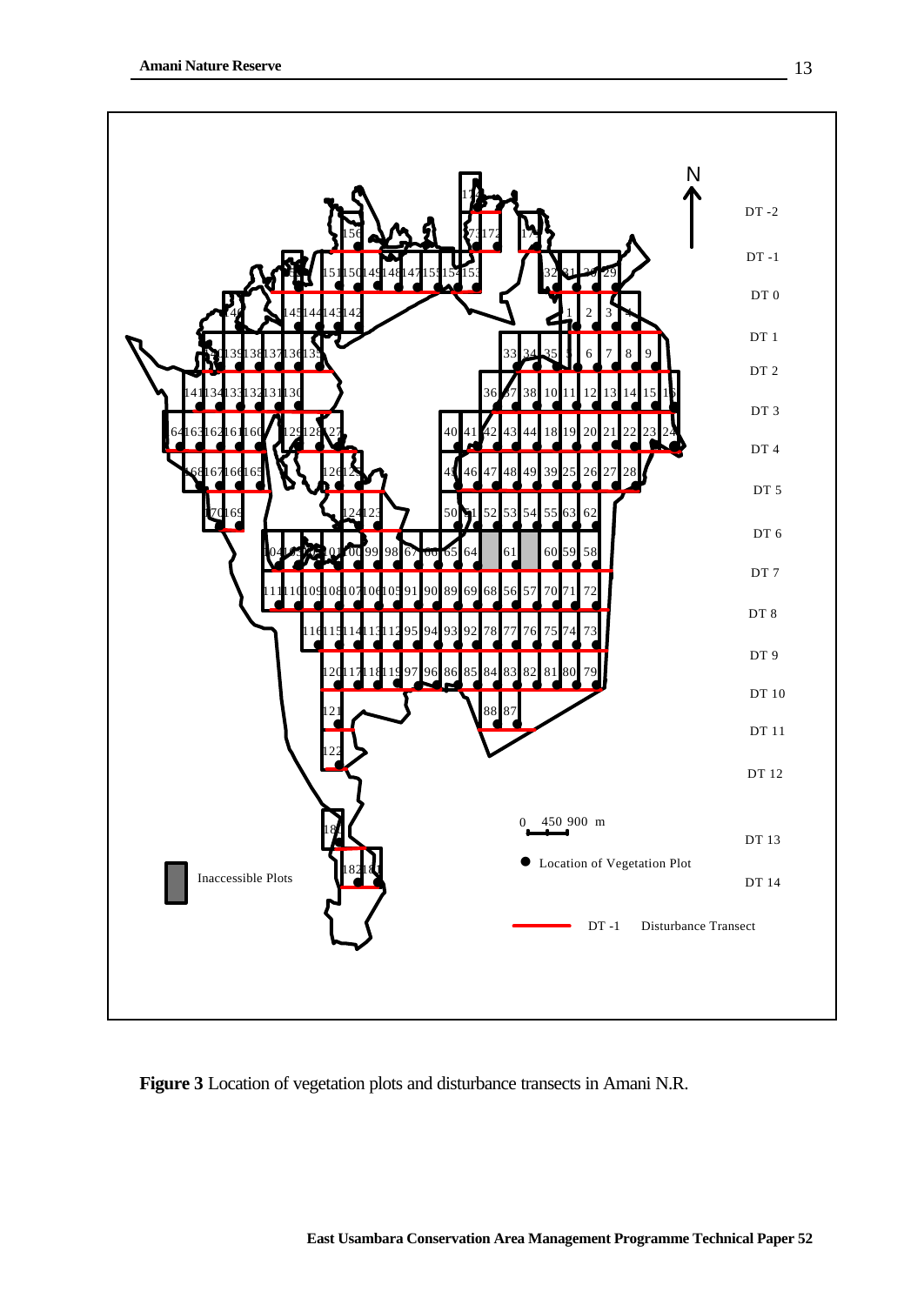## **4.3 Results**

## **4.3.1 Quantitative vegetation analysis**

Table 4 presents a checklist of the tree and shrub species recorded in the 20m x 50m vegetation plots. Species are described, where adequate information exists, in terms of their ecological type, their habitat and their endemic status. Nomenclature follows Iversen (1991b), the Flora of Tropical East Africa and the LEAP database (Knox, 2000).

**Table 4** Checklist of trees and shrubs recorded within the vegetation plots.

| <b>Species</b>                                   | <b>Ecological type</b>    | Habitat                  | <b>Endemic</b><br><b>Status</b> | <b>Individuals</b><br>recorded |
|--------------------------------------------------|---------------------------|--------------------------|---------------------------------|--------------------------------|
| <b>ALANGIACEAE</b>                               |                           |                          |                                 |                                |
| * Alangium chinense                              | $\mathbf f$               | ${\bf S}$                | W                               | 28                             |
| <b>ANACARDIACEAE</b>                             |                           |                          |                                 |                                |
| Lannea schimperi                                 | $\mathbf f$               | S & L                    | W                               | $\overline{2}$                 |
| Lannea schweinfurthii                            | $\mathbf f$               | L&S                      | W                               | $\mathbf{1}$                   |
| Lannea welwitschii var. ciliolata                | $\overline{F}$            | $\mathbf L$              | N                               | 9                              |
| Mangifera indica                                 | $\Omega$                  | L&S                      | W                               | $\overline{2}$                 |
| * Sorindeia madagascariensis                     | $\mathbf f$               | S&L                      | W                               | 585                            |
| Spondias lutea <sup>12</sup> (exotic)            | $\overline{?}$            | $\overline{\cdot}$       | W                               | 3                              |
| <b>ANNONACEAE</b>                                |                           |                          |                                 |                                |
| * Annickia kummeriae<br>(syn. Enantia kummeriae) | F                         | ${\bf S}$                | ${\bf N}$                       | 75                             |
| * Annona senegalensis                            | $\mathbf f$               | S&L                      | W                               | 19                             |
| * Greenwayodendron suaveolens                    | $\boldsymbol{\mathrm{F}}$ | S                        | $E$ (EU&WU)                     | 255                            |
| Greenwayodendron suaveolens spp.<br>usambaricum  | $\mathbf F$               | S                        | $E$ (EU&WU)                     | 21                             |
| Lettowianthus stellatus <sup>1</sup>             | $\mathbf f$               | S&L                      | N                               | -1                             |
| * Polyceratocarpus scheffleri                    | $\overline{F}$            | ${\bf S}$                | $\overline{N}$                  | 46                             |
| * Uvariodendron oligocarpum                      | F                         | S                        | E (EU&WU)                       | 32                             |
| * Uvariodendron usambarense                      | F                         | S                        | ${\bf N}$                       | 38                             |
| Xylopia aethiopica                               | $\mathbf f$               | S&L                      | W                               | 12                             |
| <b>ANYSOPHLLEACEAE</b>                           |                           |                          |                                 |                                |
| * Anysophllea obtusifolia <sup>1</sup>           | $\overline{?}$            | $\overline{\mathcal{L}}$ | $\overline{?}$                  | 29                             |
| <b>APOCYNACEAE</b>                               |                           |                          |                                 |                                |
| * Funtumia africana                              | F                         | L&S                      | W                               | 152                            |
| Pleiocarpa pycnantha                             | F                         | L&S                      | W                               | 3                              |
| * Rauvolfia caffra                               | F                         | L&S                      | W                               | $\mathbf{1}$                   |
| * Tabernaemontana holstii <sup>1</sup>           | $\overline{?}$            | L                        | $\overline{\mathcal{L}}$        | 20                             |
| * Tabernaemontana pachysiphon                    | $\overline{F}$            | S                        | W                               | 92                             |
| * Tabernaemontana stapfiana                      | $\mathbf f$               | S                        | W                               | 9                              |
| * Tabernaemontana ventricosa                     | F                         | $\mathbf L$              | W                               | 82                             |
| * Voacanga africana                              | $\mathbf f$               | L&S                      | W                               | 20                             |
| <b>AQUIFOLIACEAE</b>                             |                           |                          |                                 |                                |
| Ilex mitis                                       | $\mathbf f$               | S                        | W                               | 2                              |
| <b>ARALIACEAE</b>                                |                           |                          |                                 |                                |
| * Cussonia arborea                               | $\Omega$                  | L&S                      | W                               | 15                             |
| * Polyscias fulva                                | F                         | S (forest gaps)          | W                               | 42                             |

**East Usambara Conservation Area Management Programme Technical Paper 52**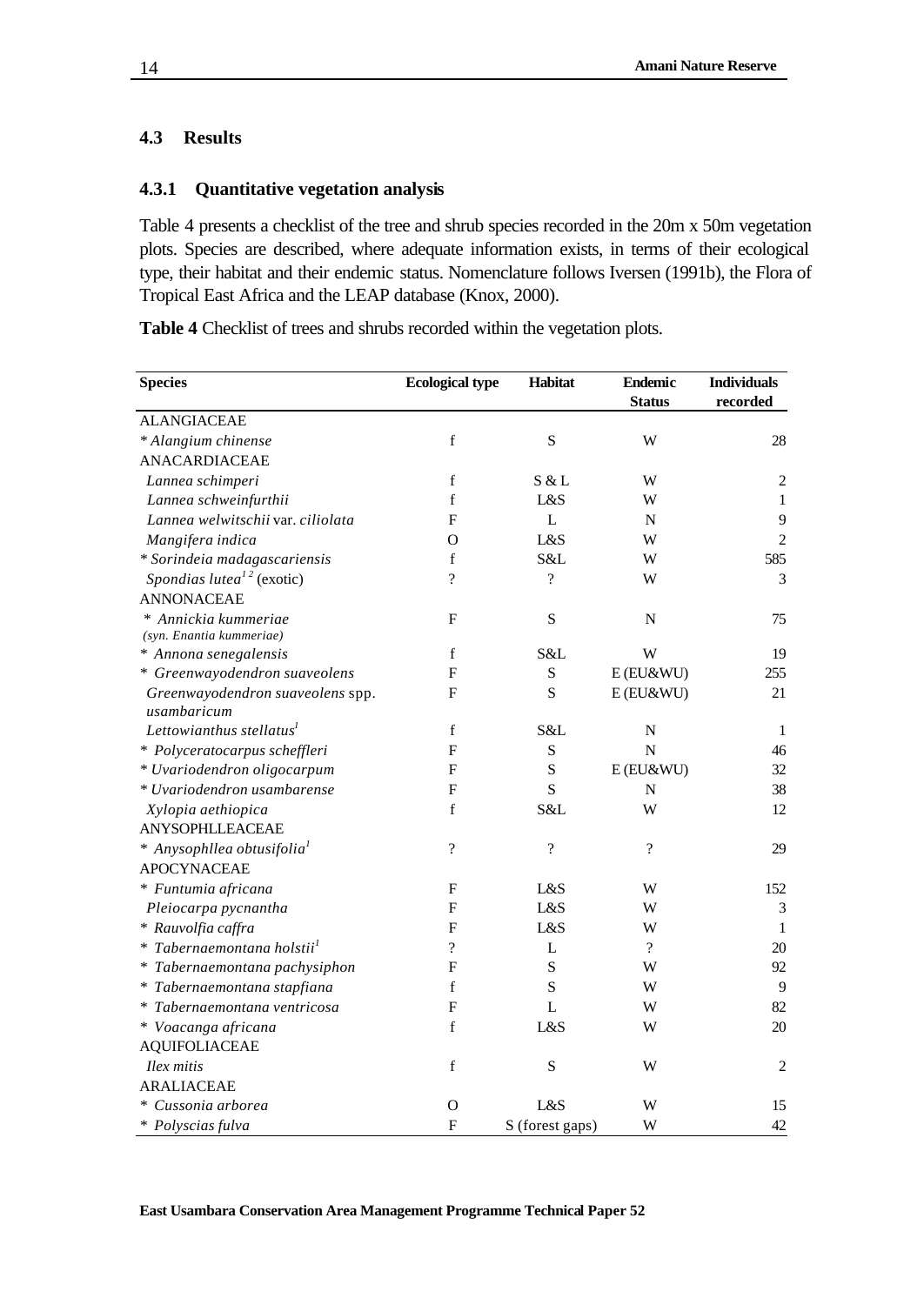#### **Table 4** continued.

| <b>Species</b>                     | <b>Ecological</b>         | Habitat            | <b>Endemic</b>           | <b>Individuals</b> |
|------------------------------------|---------------------------|--------------------|--------------------------|--------------------|
|                                    | type                      |                    | <b>Status</b>            | recorded           |
| <b>BIGNONIACEAE</b>                |                           |                    |                          |                    |
| * Fernandoa magnifica              | f                         | L                  | W                        | 8                  |
| * Markhamia lutea                  | f                         | L & S              | W                        | 19                 |
| Markhamia obtusifolia              | $\Omega$                  | L                  | W                        | 4                  |
| * Spathodea campanulata            | f                         | $\gamma$           | $\overline{\mathcal{L}}$ | 5                  |
| * Stereospermum kunthianum         | f                         | L&S                | W                        | 44                 |
| <b>BOMBACACEAE</b>                 |                           |                    |                          |                    |
| Bombax rhodognaphalon              | $\mathbf f$               | L                  | N                        | 10                 |
| <b>BORAGINACEAE</b>                |                           |                    |                          |                    |
| Cordia africana                    | f                         | L (forest gaps)    | W                        | 9                  |
| Cordia sinensis                    | f                         | L&S                | W                        | $\mathbf{1}$       |
| <b>BURSERACEAE</b>                 |                           |                    |                          |                    |
| Commiphora africana                | $\Omega$                  | L&S                | W                        | $\mathbf{1}$       |
| <b>CARICACEAE</b>                  |                           |                    |                          |                    |
| * Cylicomorpha parviflora          | $\mathbf f$               | S&L (forest        | N                        | 47                 |
|                                    |                           | gaps)              |                          |                    |
| <b>CASUARINACEAE</b>               |                           |                    |                          |                    |
| Casuarina equisetifolia (exotic)   | Cultivated                | L&S                | W                        | $\mathbf{1}$       |
| <b>CECROPIACEAE</b>                |                           |                    |                          |                    |
| * Myrianthus holstii               | f                         | ${\bf S}$          | W                        | 223                |
| Myrianthus stuhlmanii $1^2$        | $\overline{\mathcal{L}}$  | $\gamma$           | $\gamma$                 | 6                  |
| <b>CELASTRACEAE</b>                |                           |                    |                          |                    |
| Maytenus acuminata                 | ${\bf F}$                 | ${\bf S}$          | W                        | 3                  |
| Maytenus senegalensis              | $\mathbf O$               | S&L                | W                        | $\mathbf{1}$       |
| * Maytenus undata                  | f                         | S                  | W                        | 7                  |
| Platypterocarpus tanganyikensis    | F                         | S(M)               | E(WU)                    | $\mathbf{1}$       |
| CHRYSOBALANACEAE                   |                           |                    |                          |                    |
| * Magnistipula butayei greenwayi   | F                         | L&S                | E(EU)                    | 16                 |
| * Maranthes goetzeniana            | f                         | ${\bf S}$          | W                        | 18                 |
| * Parinari excelsa                 | f                         | ${\bf S}$          | W                        | 55                 |
| <b>COMBRETACEAE</b>                |                           |                    |                          |                    |
| * Combretum molle                  | $\mathbf O$               | L&S                | W                        | 3                  |
| * Combretum schumannii             | $\boldsymbol{\mathrm{F}}$ | L                  | W                        | 14                 |
| Terminalia sambesiaca              | $\mathbf f$               | L                  | W                        | 14                 |
| <b>COMPOSITAE</b>                  |                           |                    |                          |                    |
| Vernonia colorata oxyura           | $\mathbf O$               | $\overline{\cdot}$ | W                        | $\overline{c}$     |
| <b>DRACAENACEAE</b>                |                           |                    |                          |                    |
| Dracaena usambarensis <sup>1</sup> | f                         | L                  | W                        | 4                  |
| <b>EBENACEAE</b>                   |                           |                    |                          |                    |
| Diospyros abyssinica               | $\mathbf f$               | ${\bf S}$          | W                        | 3                  |
| Diospyros natalensis               | f                         | L                  | W                        | 10                 |
| Diospyros occulta                  | F                         | L&S                | N                        | 4                  |
| * Diospyros squarrosa <sup>1</sup> | F                         | L                  | W                        | 5                  |
| <b>EUPHORBIACEAE</b>               |                           |                    |                          |                    |
| * Alchornea hirtella               | f                         | S (forest gaps)    | W                        | 154                |
| * Antidesma membranaceum           | f                         | L&S                | W                        | 21                 |
| * Bridelia micrantha               | f                         | L&S                | W                        | 21                 |
| Cleistanthus polystachyus          | f                         | L&S                | W                        | $\overline{4}$     |
| * Croton sylvaticus                | f                         | L                  | W                        | 17                 |
|                                    | F                         |                    |                          |                    |
| * Drypetes gerrardii               |                           | S                  | W                        | 72                 |
| Drypetes usambarica var.usambarica | f                         | ${\bf S}$          | N                        | 13                 |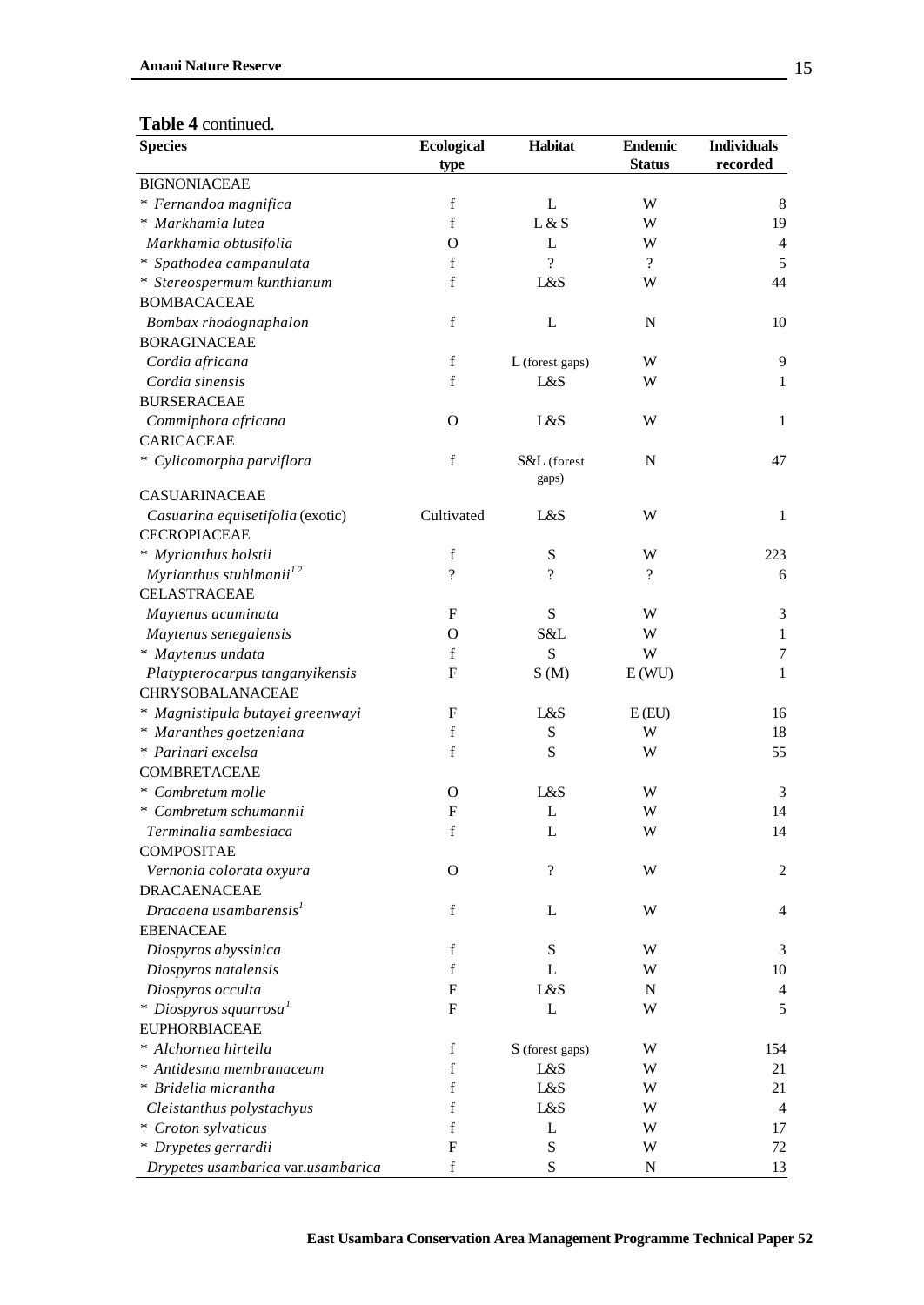## **Table 4** continued.

| <b>Species</b>                                                                | <b>Ecological</b>        | Habitat                  | <b>Endemic Status</b>    | <b>Individuals</b><br>recorded |
|-------------------------------------------------------------------------------|--------------------------|--------------------------|--------------------------|--------------------------------|
| EUPHORBIACEAE continued                                                       | type                     |                          |                          |                                |
| Flueggea virosa                                                               | $\mathbf f$              | L&S                      | W                        | 1                              |
| * Macaranga capensis                                                          | F                        | L&S (forest gaps)        | W                        | 165                            |
| Mildbraedia carpinifolia<br>(syn. M.                                          | f                        | L&S                      | N                        | $\mathfrak{2}$                 |
| fallax)                                                                       |                          |                          |                          |                                |
| Phyllanthus inflatus                                                          | $\mathbf f$              | S&L                      | W                        | $\overline{c}$                 |
| * Ricinodendron heudelotii                                                    | f                        | L                        | W                        | 6                              |
| Sapium armatum <sup>1</sup>                                                   | f                        | L                        | N                        | 6                              |
| * Sapium ellipticum                                                           | $\mathbf f$              | L & S                    | W                        | 42                             |
| <b>FLACOURTIACEAE</b>                                                         |                          |                          |                          |                                |
| Caloncoba welwitschii                                                         | $\mathbf f$              | S&L                      | W                        | -1                             |
| Dasylepis integra                                                             | ${\bf F}$                | S                        | N                        | 12                             |
| * Rawsonia lucida                                                             | $\mathbf{F}$             | ${\bf S}$                | W                        | 42                             |
| <b>GUTTIFERAE</b>                                                             |                          |                          |                          |                                |
| * Allanblackia stuhlmannii                                                    | F                        | S                        | N                        | 316                            |
| * Garcinia buchananii                                                         | f                        | ${\bf S}$                | W                        | 11                             |
| * Harungana madagascariensis                                                  | F                        | ${\bf S}$                | W                        | 33                             |
| Pentadesma butyraceae $\left( \text{exotic}\right)$ <sup>1</sup> <sup>2</sup> | $\overline{\mathcal{L}}$ | $\overline{\mathcal{C}}$ | $\overline{?}$           | $\overline{c}$                 |
| Vismia orientalis                                                             | f                        | L&S                      | W                        | 3                              |
| <b>ICACINACEAE</b>                                                            |                          |                          |                          |                                |
| * Alsodeiopsis schumannii                                                     | $\mathbf{F}$             | S                        | N                        | 70                             |
| <b>LAURACEAE</b>                                                              |                          |                          |                          |                                |
| * Beilschmiedia kweo                                                          | $\mathbf{F}$             | S                        | N                        | 16                             |
| Cryptocarya liebertiana                                                       | F                        | S                        | N                        | $\mathbf{1}$                   |
| Ocotea usambarensis                                                           | $\mathbf{F}$             | S                        | W                        | $\overline{c}$                 |
| <b>LECYTHIDACEAE</b>                                                          |                          |                          |                          |                                |
| Barringtonia racemosa                                                         | $\mathbf f$              | L                        | W                        | 6                              |
| LEGUMINOSAE Subfamily: CAESALPINIOIDEAE                                       |                          |                          |                          |                                |
| * Cynometra brachyrrhachis                                                    | F                        | L&S                      | E(EU)                    | 61                             |
| * Cynometra longipedicellata                                                  | F                        | L&S                      | E(EU)                    | 7                              |
| Cynometra sp.                                                                 | ?                        | $\overline{\mathcal{L}}$ | $\overline{\mathcal{C}}$ | $\mathbf{1}$                   |
| Cynometra sp. A                                                               | F                        | S                        | E(EU)                    | $\overline{c}$                 |
| * Dialium holtzii                                                             | f                        | L                        | ${\bf N}$                | $\overline{c}$                 |
| * Englerodendron usambarense                                                  | ${\bf F}$                | $\mathbf S$              | $E$ (EU $\&$ WU)         | 78                             |
| Erythrophleum guineense $12$                                                  | F                        |                          | W                        | 1                              |
| * Erythrophleum suaveolens                                                    | F                        | L                        | W                        | $\overline{4}$                 |
| * Isoberlinia scheffleri                                                      | F                        | ${\bf S}$                | $\mathbf N$              | 40                             |
| Zenkerella capparidacea grotei                                                | F                        | ${\bf S}$                | E(EU)                    | 3                              |
| * Zenkerella grotei <sup>1</sup>                                              | $\mathbf{F}$             | ${\bf S}$                | $E$ (EU $\&$ WU)         | 17                             |
| LEGUMINOSAE Subfamily: MIMOSOIDEAE                                            |                          |                          |                          |                                |
| Acacia senegalensis <sup>1</sup>                                              | $\mathbf{O}$             | L&S                      | W                        | $\overline{c}$                 |
| Albizia adianthifolia                                                         | f                        | L&S                      | W                        | 1                              |
| Albizia glaberrima                                                            | f                        | L                        | W                        | 6                              |
| * Albizia gummifera                                                           | f                        | L&S                      | W                        | 33                             |
| Albizia versicolor                                                            | O                        | L&S                      | W                        | 3                              |
| Albizia zimmermannii                                                          | f                        | L                        | W                        | 4                              |
| * Newtonia buchananii                                                         | F                        | ${\bf S}$                | W                        | 93                             |
| Newtonia paucijuga                                                            | F                        | L                        | N                        | 4                              |
| * Parkia filicoidea                                                           | $\boldsymbol{F}$         | L&S                      | W                        | 5                              |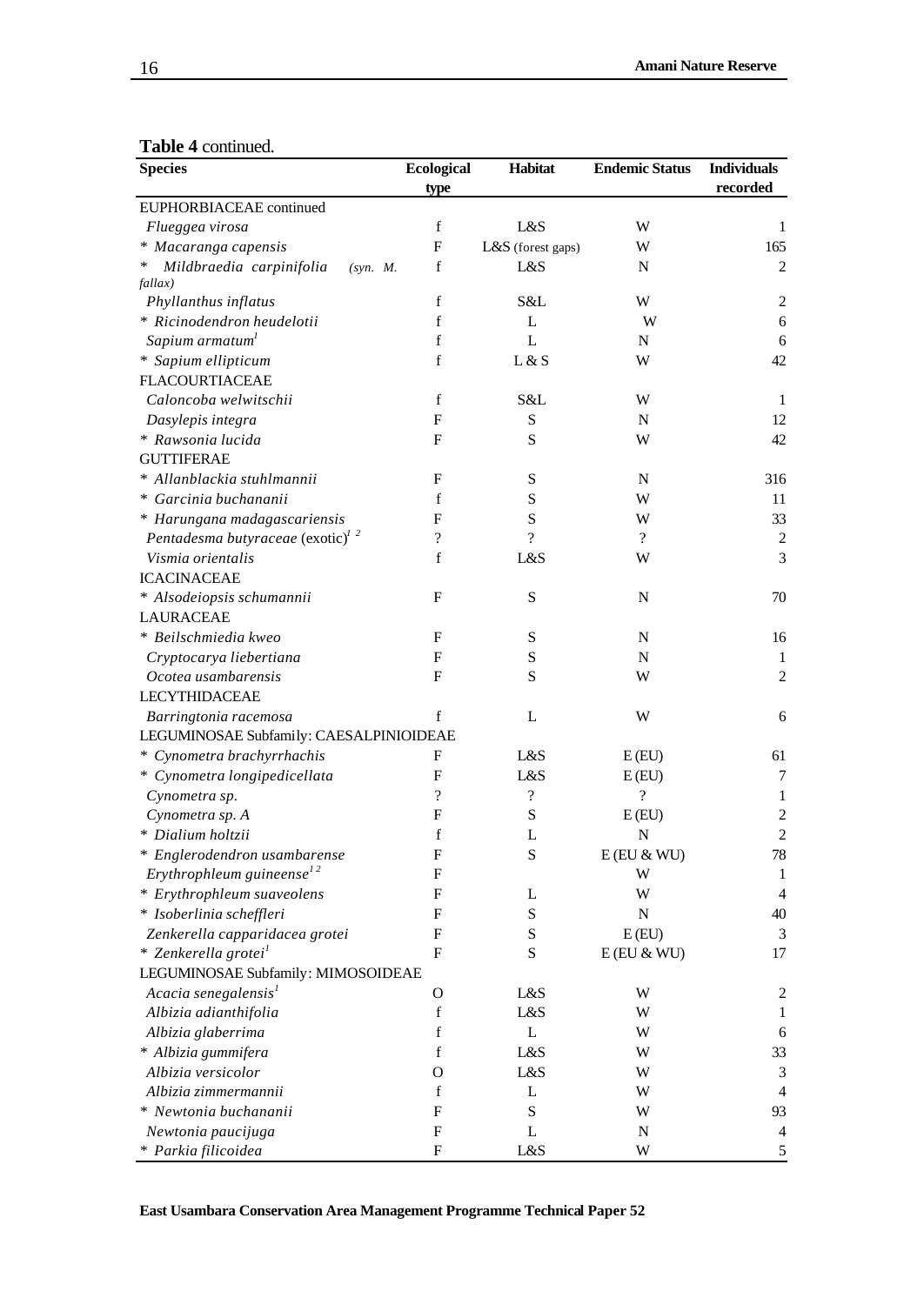| <b>Ecological</b><br><b>Status</b><br>type<br>LEGUMINOSAE Subfamily: PAPILIONOIDEAE<br>Senna singueana <sup>12</sup><br>$\gamma$<br>$\mathbf O$<br>W<br>Angylocalyx braunii<br>F<br>L<br>$\mathbf N$ | recorded<br>1<br>$\mathfrak{2}$ |
|------------------------------------------------------------------------------------------------------------------------------------------------------------------------------------------------------|---------------------------------|
|                                                                                                                                                                                                      |                                 |
|                                                                                                                                                                                                      |                                 |
|                                                                                                                                                                                                      |                                 |
|                                                                                                                                                                                                      |                                 |
| * Craibia zimmermannii<br>F<br>L&S<br>W                                                                                                                                                              | 9                               |
| Erythrina abyssinica<br>L&S<br>W<br>O                                                                                                                                                                | 6                               |
| Lonchocarpus bussei<br>L&S<br>O<br>W                                                                                                                                                                 | 14                              |
| $*$ Lonchocarpus capassa <sup>1</sup><br>L&S<br>O<br>W                                                                                                                                               | 8                               |
| Millettia dura<br>${\bf S}$<br>F<br>W                                                                                                                                                                | 10                              |
| S<br>Millettia oblata<br>F<br>N                                                                                                                                                                      | 6                               |
| * Millettia oblata intermedia<br>S<br>F<br>N                                                                                                                                                         | 3                               |
| Millettia sacleuxii<br>F<br>L<br>N                                                                                                                                                                   | 9                               |
| ${\bf F}$<br>$\mathbf{L}$<br>Pterocarpus mildbraedii<br>$\mathbf N$                                                                                                                                  | $\sqrt{2}$                      |
| * Pterocarpus tinctorius<br>S&L<br>F<br>W                                                                                                                                                            | $\overline{3}$                  |
| S<br>Schefflerodendron usambarense<br>F<br>W                                                                                                                                                         | 13                              |
| <b>LOGANIACEAE</b>                                                                                                                                                                                   |                                 |
| $\mathbf f$<br>* Anthocleista grandiflora<br>${\mathbf S}$<br>W                                                                                                                                      | 34                              |
| $\overline{\mathcal{L}}$<br>Strychnos innocua <sup>1</sup><br>S<br>W                                                                                                                                 | 1                               |
| <b>MELIACEAE</b>                                                                                                                                                                                     |                                 |
| * Cedrela odorata <sup>1</sup> (exotic)<br>$\overline{\mathcal{L}}$<br>$\overline{?}$<br>W                                                                                                           | 6                               |
| ${\bf S}$<br>* Entandrophragma excelsum<br>$\mathbf F$<br>W                                                                                                                                          | $\sqrt{2}$                      |
| Khaya anthotheica <sup>1</sup><br>F<br>L&S<br>W                                                                                                                                                      | $\boldsymbol{7}$                |
| $\mathbf f$<br>* Melia azedarach<br>L&S<br>W                                                                                                                                                         | $\overline{c}$                  |
| $\mathbf f$<br>$\overline{\cdot}$<br>Toona ciliata (exotic)<br>W                                                                                                                                     | 1                               |
| $\mathbf f$<br>Trichilia dregeana<br>L&S<br>W                                                                                                                                                        | 9                               |
| $\mathbf f$<br>* Trichilia emetica<br>L<br>W                                                                                                                                                         | 29                              |
| S<br>F<br>Turraea holstii<br>W                                                                                                                                                                       | 2                               |
| MELIANTHACEAE                                                                                                                                                                                        |                                 |
| * Bersama abyssinica<br>$\mathbf f$<br>S (forest gaps)<br>N                                                                                                                                          | 5                               |
| Bersama abyssinica<br>L&S<br>W<br>O                                                                                                                                                                  | 8                               |
| spp. abyssinica var. holstii                                                                                                                                                                         |                                 |
| S<br>Bersama abyssinica<br>F<br>$\mathbf N$                                                                                                                                                          | 11                              |
| spp. paullinioides var. usambarica                                                                                                                                                                   |                                 |
| <b>MONIMIACEAE</b>                                                                                                                                                                                   |                                 |
| Xymalos monospora<br>S (forest gaps)<br>W<br>F                                                                                                                                                       | 76                              |
| <b>MORACEAE</b>                                                                                                                                                                                      |                                 |
| * Antiaris toxicaria<br>f<br>S&L<br>W                                                                                                                                                                | 102                             |
| ?<br>Artocarpus heterophyllus (exotic)<br>O<br>W                                                                                                                                                     | 3                               |
| * Castilla elastica <sup>1</sup> (exotic)<br>?<br>$\overline{\cdot}$<br>W                                                                                                                            | 3                               |
| $\mathbf f$<br>L&S<br>Ficus craterostoma<br>W                                                                                                                                                        | $\overline{c}$                  |
| f<br>S&L<br>* Ficus exasperata<br>W                                                                                                                                                                  | 17                              |
| f<br>L<br>Ficus lutea<br>W                                                                                                                                                                           | 2                               |
| $\gamma$<br>$\overline{\mathcal{C}}$<br>$\overline{?}$<br>Ficus sp.                                                                                                                                  | 1                               |
| * Ficus sur<br>f<br>S&L<br>W                                                                                                                                                                         | 31                              |
| L<br>F<br>W<br>Ficus sycomorus                                                                                                                                                                       | 5                               |
| * Ficus vallis-choudae<br>f<br>L<br>W                                                                                                                                                                | 21                              |
| ${\bf S}$<br>* Mesogyne insignis<br>F<br>N                                                                                                                                                           | 97                              |
| $\mathbf f$<br>Milicia excelsa<br>S&L<br>W                                                                                                                                                           | 25                              |
| L<br>F<br>* Morus mesozygia<br>W                                                                                                                                                                     | 6                               |
| f<br>* Trilepisium madagascariensis<br>L&S<br>W                                                                                                                                                      | 148                             |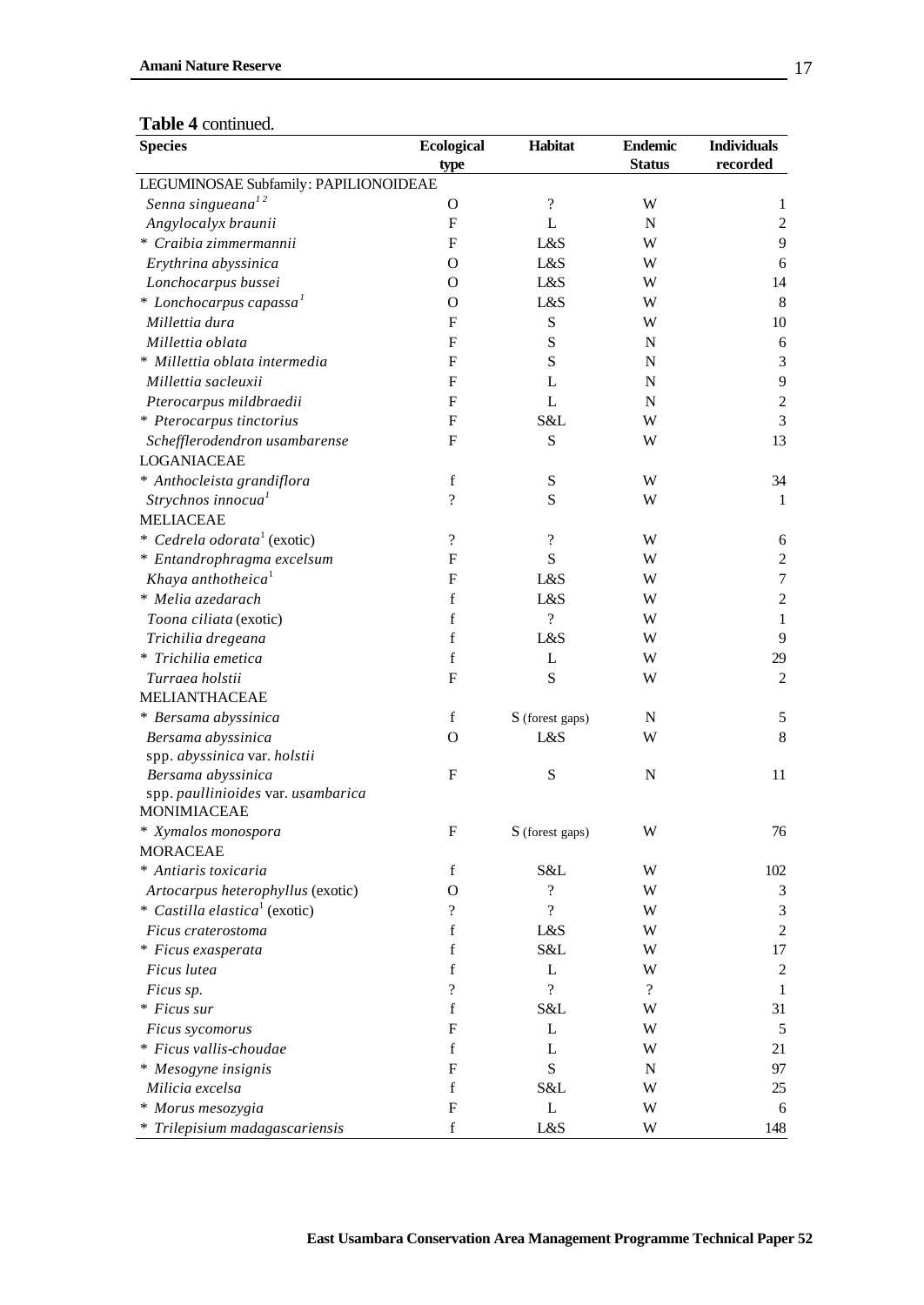| <b>Species</b>                                   | <b>Ecological</b>        | Habitat                  | <b>Endemic</b>           | <b>Individuals</b> |
|--------------------------------------------------|--------------------------|--------------------------|--------------------------|--------------------|
|                                                  | type                     |                          | <b>Status</b>            | recorded           |
| <b>MYRISTICACEAE</b>                             |                          |                          |                          |                    |
| * Cephalosphaera usambarensis                    | $\mathbf{F}$             | ${\bf S}$                | $\mathbf N$              | 221                |
| <b>MYRSINACEAE</b>                               |                          |                          |                          |                    |
| * Maesa lanceolata                               | $\mathbf f$              | S (forest gaps)          | W                        | 16                 |
| <b>MYRTACEAE</b>                                 |                          |                          |                          |                    |
| Eucalyptus saligna <sup>1</sup>                  | $\overline{\mathcal{L}}$ | $\gamma$                 | W                        | $\overline{2}$     |
| * Syzygium guineense                             | $\mathbf F$              | S                        | W                        | 12                 |
| <b>OCHNACEAE</b>                                 |                          |                          |                          |                    |
| Ochna holstii                                    | $\mathbf f$              | ${\bf S}$                | W                        | 1                  |
| <b>OLACACEAE</b>                                 |                          |                          |                          |                    |
| * Strombosia scheffleri                          | F                        | S                        | W                        | 167                |
| Ximenia americana <sup>1</sup>                   | $\Omega$                 | L&S                      | W                        | 1                  |
| <b>OLEACEAE</b>                                  |                          |                          |                          |                    |
| * Chionanthus nilotica <sup>1</sup>              | F                        | S&L                      | W                        | $8\,$              |
| Olea capensis                                    | F                        | $\gamma$                 | W                        | $\overline{4}$     |
| <b>PALMAE</b>                                    |                          |                          |                          |                    |
| Cocus nucifera <sup>1</sup>                      | $\Omega$                 | L&S                      | W                        | $\overline{c}$     |
| <b>RHAMNACEAE</b>                                |                          |                          |                          |                    |
| * Lasiodiscus mildbraedii <sup>1</sup>           | $\overline{\mathcal{L}}$ | ${\bf S}$                | W                        | $\mathbf{1}$       |
| * Maesopsis eminii (exotic)                      | $\mathbf F$              | S&L                      | W                        | 669                |
| Ziziphus pubescens                               | $\mathbf f$              | L                        | W                        | 3                  |
| <b>RHIZOPHORACEAE</b>                            |                          |                          |                          |                    |
| * Anisophyllea obtusifolia                       | F                        | S                        | E(EU)                    | 42                 |
| Cassipourea gummiflua                            | $\mathbf{F}$             | S                        | W                        | 6                  |
| <b>RUBIACEAE</b>                                 |                          |                          |                          |                    |
| * Aoranthe penduliflora                          | F                        | L&S                      | $\mathbf N$              | 16                 |
| Breonadia salicina                               | $\mathbf{F}$             | L&S                      | W                        | 1                  |
| Chazaliella abrupta var. abrupta                 | f                        | L&S                      | W                        | 1                  |
| Cinchona succirubra $^{12}$                      | $\overline{\mathcal{L}}$ | $\gamma$                 | $\overline{?}$           | 1                  |
| Coffea mongensis                                 | $\mathbf{F}$             | ${\bf S}$                | $\mathbf N$              | $\overline{c}$     |
| * Coffea pseudozanguebariae                      | F                        | L                        | N                        | $\overline{c}$     |
| * Coffea robusta <sup>1</sup> (syn. C. camphora) | O                        | L&S                      | W                        | $\mathbf{1}$       |
| * Coffea sp.                                     | $\overline{\mathcal{L}}$ | ?                        | $\overline{?}$           | $\overline{4}$     |
| * Cremaspora triflora                            | $\mathbf f$              | ${\bf S}$                | W                        | 35                 |
| Hallea rubrostipulata                            | $\mathbf f$              | S                        | W                        | 11                 |
| * Heinsenia diervilleoides                       | $\mathbf F$              | L&S                      | W                        | 16                 |
| (syn. Aulocalyx)                                 |                          |                          |                          |                    |
| Keetia gueinzii                                  | F                        | L&S                      | W                        | 3                  |
| Keetia sp.                                       | $\overline{\mathcal{L}}$ | $\overline{\mathcal{C}}$ | $\overline{\mathcal{L}}$ | 3                  |
| * Leptactina platyphylla                         | $\mathbf f$              | S                        | W                        | 1                  |
| * Morinda asteroscepa                            | $\mathbf f$              | S (forest gaps)          | ${\bf N}$                | 22                 |
| Oxyanthus pyriformis                             | $\mathbf F$              | S (forest gaps)          | W                        | $\sqrt{2}$         |
| Oxyanthus pyriformis                             | $\mathbf f$              | L&S                      | N                        | 1                  |
| spp. tanganyikensis                              |                          |                          |                          |                    |
| * Oxyanthus speciosus                            | F                        | S (forest gaps)          | W                        | 6                  |
| Porterandia penduliflora                         | $\mathbf{F}$             | L&S                      | N                        | 1                  |
| (syn Aoranthe penduliflora)                      |                          |                          |                          |                    |
| Rothmannia manganjae                             | $\mathbf{F}$             | S&L                      | W                        | 15                 |
| * Rytigynia flavida                              | $\mathbf F$              | ${\bf S}$                | N                        | 6                  |
| Rytigynia schumannii <sup>1</sup>                | $\overline{\mathcal{L}}$ | $\overline{\cdot}$       | $\overline{\mathcal{L}}$ | 18                 |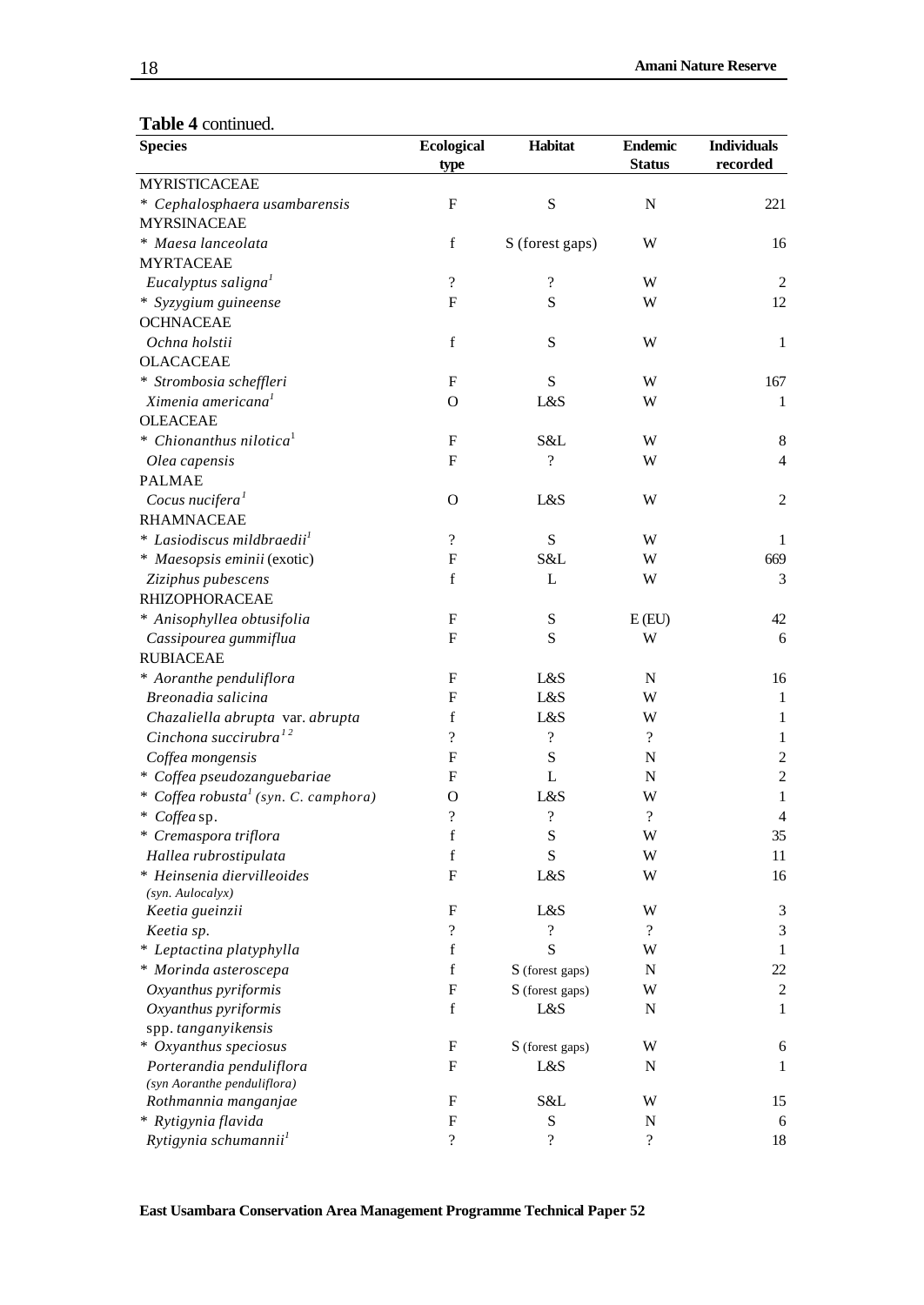| <b>Species</b>                                          | <b>Ecological</b>         | Habitat                  | <b>Endemic</b>           | <b>Individuals</b> |
|---------------------------------------------------------|---------------------------|--------------------------|--------------------------|--------------------|
|                                                         | type                      |                          | <b>Status</b>            | recorded           |
| RUBIACEAE continued                                     |                           |                          |                          |                    |
| * Rytigynia sp.                                         | $\gamma$                  | $\overline{?}$           | $\overline{?}$           | 6                  |
| Rytigynia xanthotricha                                  | $\mathbf F$               | S                        | E(EU)                    | 1                  |
| Tarenna graveolens                                      | $\mathbf O$               | L&S                      | W                        | 1                  |
| * Tarenna pavettoides                                   | $\mathbf{F}$              | L&S                      | W                        | 22                 |
| * Tarenna nigrenscens <sup>1</sup>                      | $\mathbf f$               | L                        | W                        | 19                 |
| Tricalysia acidophylla                                  | $\mathbf f$               | L                        | N                        | $\overline{4}$     |
| * Tricalysia anomala                                    | $\mathbf F$               | ${\bf S}$                | $\mathbf N$              | 8                  |
| * Tricalysia pallens (syn. T. myrtifolia)               | $\mathbf f$               | S                        | W                        | 12                 |
| Tricalysia sp.                                          | $\overline{\mathcal{L}}$  | $\gamma$                 | ?                        | $\overline{4}$     |
| * Vangueria infausta                                    | $\mathbf f$               | L&S                      | W                        | $\mathbf{1}$       |
| <b>RUTACEAE</b>                                         |                           |                          |                          |                    |
| Teclea amaniensis                                       | $\mathbf f$               | L&S                      | $\mathbf N$              | 1                  |
| * Teclea nobilis (syn. Vepris nobilis)                  | $\mathbf f$               | S                        | W                        | 13                 |
| Zanthoxylum chalybeum                                   | $\gamma$                  | L&S                      | W                        | 4                  |
| Zanthoxylum gilletii                                    | $\mathbf{F}$              | S                        | W                        | 2                  |
| Zanthoxylum usambarense                                 | F                         | S                        | W                        | $\mathbf{1}$       |
| SAPINDACEAE                                             |                           |                          |                          |                    |
| Allophylus abyssinicus                                  | ${\bf F}$                 | ${\bf S}$                | W                        | 1                  |
| * Allophylus callophylus <sup>12</sup>                  | $\mathbf f$               | $\overline{\cdot}$       | N                        | $\overline{2}$     |
| Allophylus melliodorus                                  | $\mathbf f$               | $\overline{?}$           |                          | 19                 |
|                                                         |                           |                          | $\mathbf N$              |                    |
| Allophylus stachyanthus                                 | $\mathbf F$               | L                        | $\mathbf N$              | -1                 |
| * Blighia unijugata<br>(syn. Phialodiscus zambesiacus)  | F                         | L&S                      | W                        | 24                 |
| * Deinbollia borbonica                                  | $\mathcal{O}$             | L                        | W                        | 1                  |
| * Deinbollia kilimandscharica                           | $\mathbf{F}$              | $\overline{?}$           | W                        | $\overline{c}$     |
| * Lecaniodiscus fraxinifolius                           | $\mathbf f$               | L&S                      | W                        | 24                 |
| * Placodiscus amaniensis <sup>2</sup>                   | $\boldsymbol{\mathrm{F}}$ | $\overline{\cdot}$       | $\mathbf N$              | 8                  |
| Zanha africana <sup>1</sup>                             | $\overline{?}$            | $\gamma$                 | W                        | 5                  |
|                                                         | $\mathbf F$               | L&S                      | W                        | 9                  |
| * Zanha golungensis<br>SAPOTACEAE                       |                           |                          |                          |                    |
|                                                         |                           |                          |                          |                    |
| Afrosersalicia cerasifera<br>(syn. Pouteria cerasifera) | $\mathbf f$               | S&L                      | W                        | 29                 |
| * Bequaertiodendron natalense                           | $\mathbf f$               | L&S                      | W                        | 9                  |
| (syn. Englerophytum natalense)                          |                           |                          |                          |                    |
| Chrysophyllum gorungosanum                              | F                         | ${\bf S}$                | W                        | 10                 |
| * Chrysophyllum perpulchrum                             | F                         | ${\bf S}$                | W                        | 51                 |
| Chrysophyllum sp.                                       | $\overline{\mathcal{L}}$  | $\overline{\cdot}$       | $\overline{?}$           | 1                  |
| Chrysophyllum zimmermannii <sup>2</sup>                 | $\boldsymbol{\mathrm{F}}$ | $\overline{\mathcal{C}}$ | Е                        | $\mathfrak{2}$     |
| Manilkara densiflora <sup>12</sup>                      | $\overline{\mathcal{C}}$  | $\overline{\mathcal{L}}$ | $\overline{\mathcal{L}}$ | $\mathbf{1}$       |
| Manilkara obovata                                       | $\mathbf f$               | S                        | W                        | $\sqrt{2}$         |
| Manilkara sansibarensis <sup>1</sup>                    | $\mathbf f$               | L                        | W                        | 1                  |
| * Mimusopis kummel (exotic)                             | $\mathbf f$               | L                        | W                        | 5                  |
| * Pachystela msolo                                      | F                         | L&S                      | W                        | 187                |
| * Pouteria adolfi-friedericii                           | F                         | ${\bf S}$                | W                        | 15                 |
| (syn. Aningeria adolfi-friedericii)                     |                           |                          |                          |                    |
| * Pouteria alnifolia <sup>1</sup>                       | $\mathbf f$               | L&S                      | W                        | 31                 |
| Pouteria pseudoracemosa                                 | F                         | L&S                      | N                        | 9                  |
| (syn. Aningeria pseudoracemosa)                         |                           |                          |                          |                    |
| * Synsepalum cerasiferum <sup>12</sup>                  | $\overline{\mathcal{C}}$  | $\boldsymbol{?}$         | $\overline{\mathcal{C}}$ | 78                 |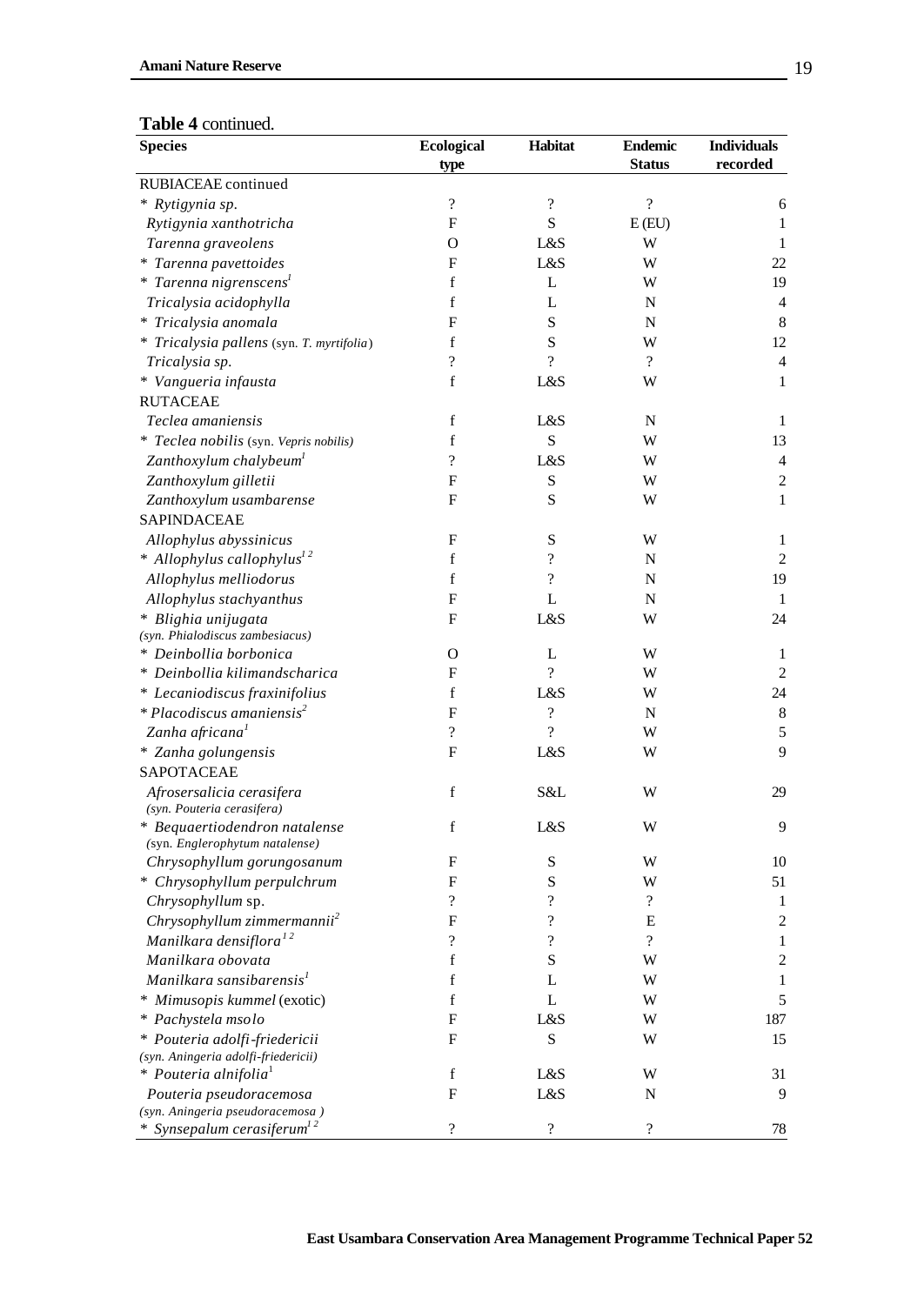| <b>Species</b>                   | <b>Ecological</b> | Habitat                  | <b>Endemic</b>           | <b>Individuals</b> |
|----------------------------------|-------------------|--------------------------|--------------------------|--------------------|
|                                  | type              |                          | <b>Status</b>            | recorded           |
| <b>SIMAROUBACEAE</b>             |                   |                          |                          |                    |
| Harrisonia abyssinica            | $\mathbf f$       | $\overline{\mathcal{L}}$ | W                        | $\mathbf{2}$       |
| * Odyendea zimmermannii          | ${\bf F}$         | S                        | N                        | 83                 |
| * Quassia undulata $^{1}$        | F                 | S                        | $\mathbf N$              | 15                 |
| <b>STERCULIACEAE</b>             |                   |                          |                          |                    |
| * Cola greenwayi                 | F                 | S                        | W                        | 28                 |
| Cola scheffleri                  | F                 | L                        | E(EU)                    | 10                 |
| * Cola usambarensis              | $\mathbf{F}$      | S                        | E(EU)                    | 10                 |
| * Cola vercillata <sup>12</sup>  | $\mathbf{F}$      | $\overline{\mathcal{L}}$ | E(EU)                    | 8                  |
| Dombeya shupangae                | $\Omega$          | L                        | N                        | 13                 |
| * Leptonychia usambarensis       | ${\bf F}$         | L&S                      | $\mathbf N$              | 594                |
| Sterculia appendiculata          | f                 | L                        | W                        | 3                  |
| <b>TILIACEAE</b>                 |                   |                          |                          |                    |
| Grewia bicolor                   | $\Omega$          | S                        | W                        | 1                  |
| * Grewia goetzeana               | $\mathbf f$       | L                        | W                        | $\,8\,$            |
| <b>ULMACEAE</b>                  |                   |                          |                          |                    |
| * Celtis africana                | ${\bf F}$         | L                        | W                        | 35                 |
| Celtis gomphopylla<br>*<br>(syn. | F<br>C.           | L                        | W                        | 9                  |
| durandii)                        |                   |                          |                          |                    |
| Celtis mildbraedii               | F                 | L&S                      | W                        | 20                 |
| * Celtis wightii                 | $\mathbf f$       | S                        | W                        | 6                  |
| * Trema orientalis               | f                 | L&S (forest gaps)        | W                        | 7                  |
| <b>VERBENACEAE</b>               |                   |                          |                          |                    |
| Premna chrysoclada               | F                 | $\mathbf{L}$             | E(EU)                    | 1                  |
| Premna schliebenii               | ${\bf F}$         | $\mathbf{L}$             | $\mathbf N$              | $\mathfrak{Z}$     |
| Vitex doniana                    | $\mathbf f$       | L&S                      | W                        | 1                  |
| <b>VIOLACEAE</b>                 |                   |                          |                          |                    |
| * Rinorea albersii <sup>1</sup>  | F                 | S                        | E                        | 8                  |
| * Rinorea ferruginea             | $\mathbf{F}$      | L&S                      | N                        | 16                 |
| Unknown                          | $\ddot{?}$        | $\overline{?}$           | $\overline{\mathcal{L}}$ | 14                 |
| <b>Total</b>                     |                   |                          |                          | 7193               |

<sup>1</sup> Species which do not appear in Iversen (1991b). Summary information is based on Ruffo *et al.* (1989), Lovett (1993) or the *Flora of Tropical East Africa*.

2 Species which do not appear in the LEAP (Knox, 2000) botanical database.

3 Information is based on Ruffo *et al.* (1989).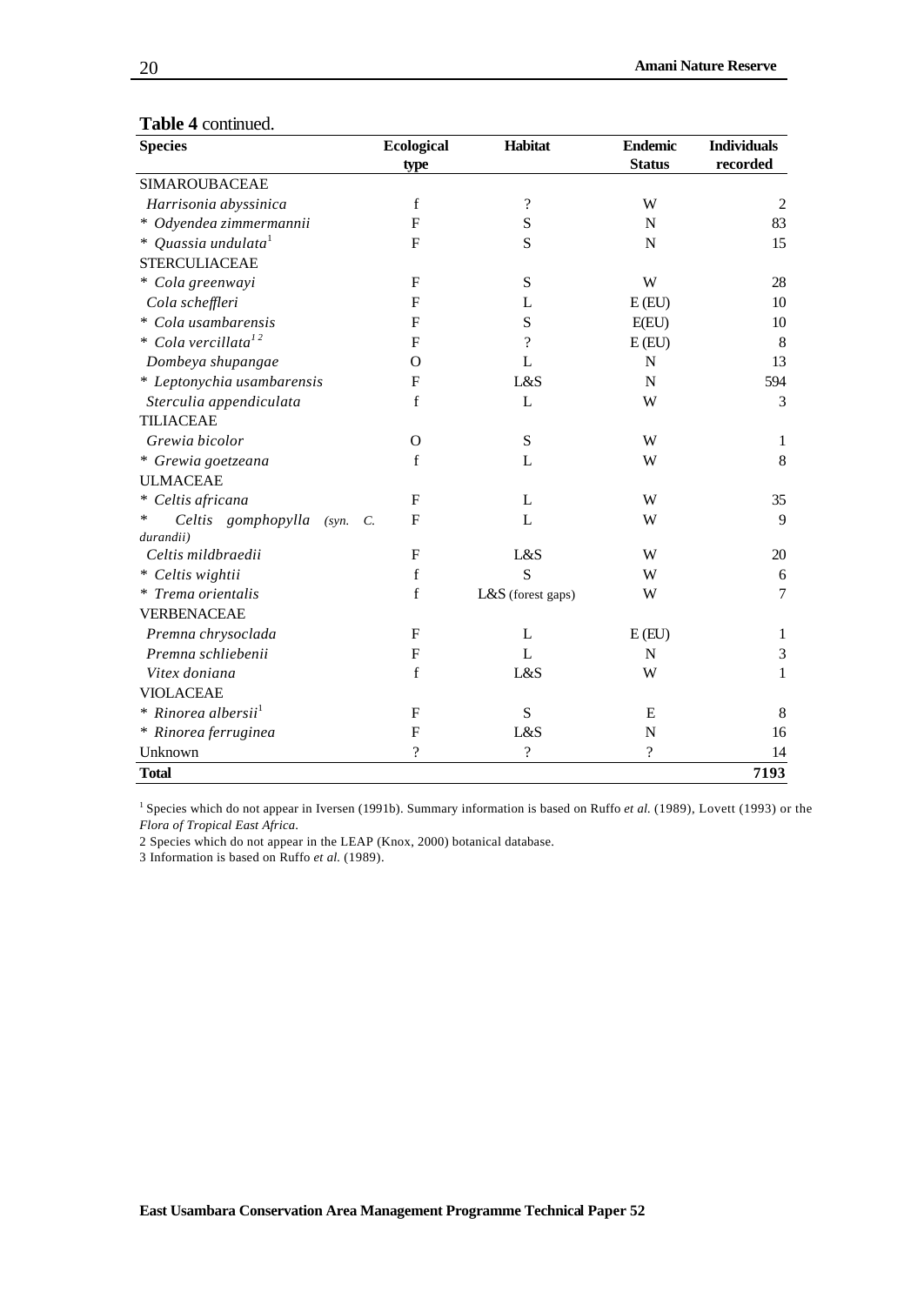#### KEY TO ABBREVIATIONS FOR TABLE 4, 5, & 6.

Ecological type: (based on Iversen, 1991b)

- F Forest dependent species: This is defined as primary forest only. It does not include forest edge or secondary forest; • f - Forest dwelling but not forest dependent: Species occurring in primary forest as defined above as well as other
- vegetation types. Thus these are not forest-dependent species; and

• O - Non-forest species: These are species that do not occur in primary or secondary forest or forest edge.

Habitat: (based on Hamilton, 1989)

- $\overline{\bullet}$  L Lowland: Species occurring at altitudes of <850m;
- S Submontane: Species occurring at altitudes of >850m.

In the case where species occur in both lowland and submontane habitats, the most common habitat will be listed first and only this habitat will be counted in the summary statistics. If a species is common in forest gaps, rather than in the forest proper, this will also be noted.

Endemic status: (based on Iversen, 1991b):

- E Endemic: Occurring only in the Usambara mountains;
- N Near endemic: Species with limited ranges in the Eastern Arc mountains and/or the East African lowland forests;
- W Widespread distribution.

EU - Range limited to the East Usambara Mountains; WU - Range limited to the West Usambara Mountains

Regeneration Layer

\**Trema orientalis*: species recorded in the regeneration layer are marked with an asterisk.

In Table 5, an additional twelve species are listed which were recorded in the regeneration layer but not in the larger vegetation plots.

| <b>Species</b>          | <b>Ecological type</b> | <b>Habitat</b> | <b>Endemic status</b> |
|-------------------------|------------------------|----------------|-----------------------|
| Cyatheae manniana       |                        |                | W                     |
| Diospyros amaniensis    |                        |                | W                     |
| Suregada zanzibarense   |                        |                | W                     |
| Zenkerella egregia      |                        |                |                       |
| Memecylon sp.           |                        |                |                       |
| Dorstenia kameruniana   |                        |                | W                     |
| Syzygium cordatum       |                        | L&S            | W                     |
| Ochna sp.               |                        |                |                       |
| Arenga pinnata (exotic) |                        |                |                       |
| Sericanthe odoratissima | F                      | L & S          | $E$ (EU & WU)         |
| Citrus sp.              |                        |                |                       |
| Dombeya acutangula      |                        |                | W                     |

**Table 5** Species recorded exclusively in the regeneration layer.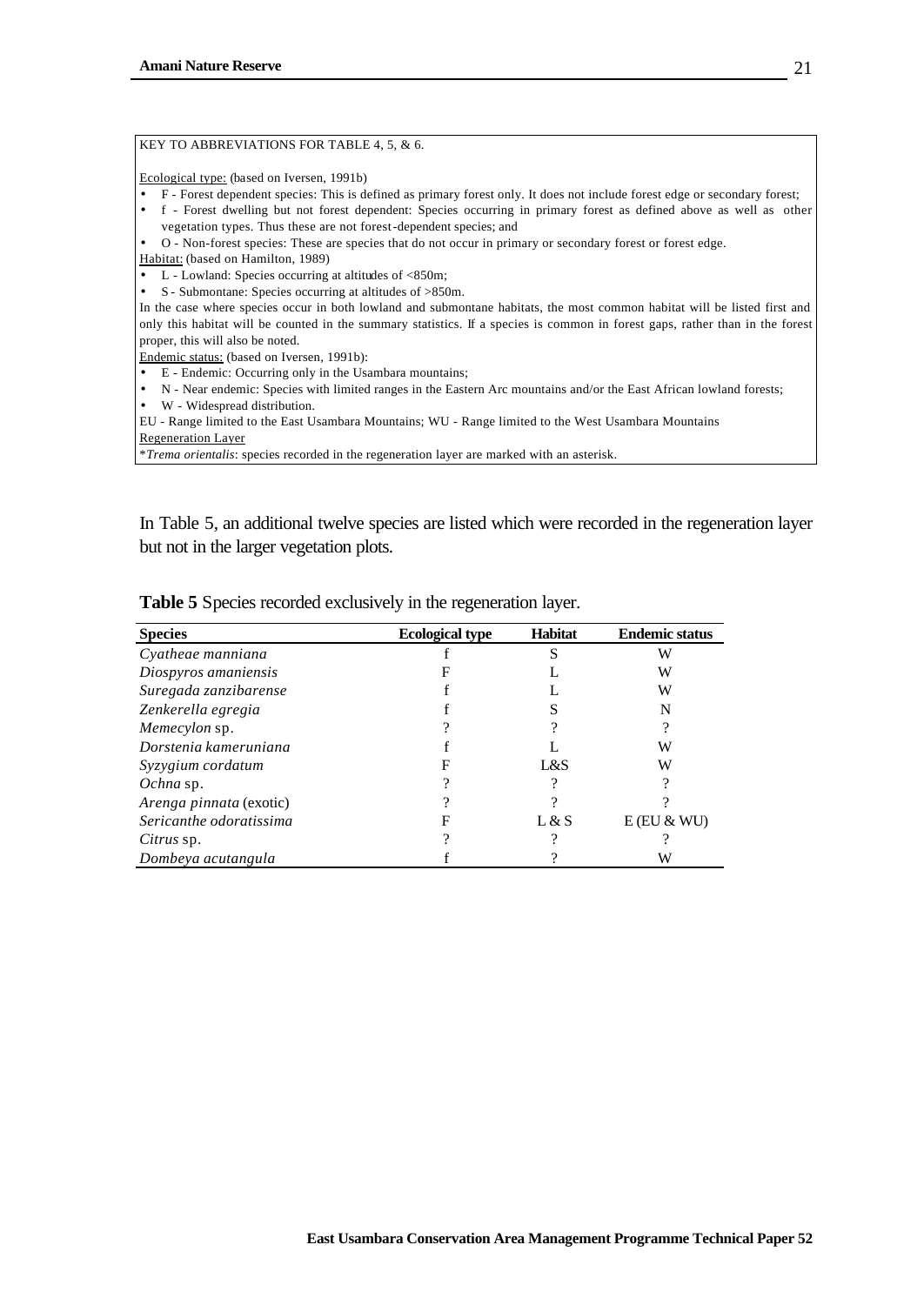Table 6 presents a list of plant species observed opportunistically within Amani Nature Reserve. **Table 6** Summary of opportunistic botanical records from Amani Nature Reserve.

| <b>Species</b>                      | Ecol. type                | Habitat                  | <b>End. Status</b> |
|-------------------------------------|---------------------------|--------------------------|--------------------|
| <b>ACANTHATHEAE</b>                 |                           |                          |                    |
| Barleria spinisepala <sup>1</sup>   | $\overline{\cdot}$        | M                        | W                  |
| Crossandra tridentata               | $\mathbf{F}$              | M                        | W                  |
| Ecbolium sp.                        | $\overline{\cdot}$        | $\overline{\mathcal{L}}$ | $\overline{?}$     |
| Hypoestes aristata                  | $\mathbf f$               | M                        | W                  |
| Justicia flava                      | f                         | L&S                      | W                  |
| Sclerochiton boivinii               | $\boldsymbol{F}$          | L&S                      | ${\bf N}$          |
| Thunbergia usambarica               | $\mathbf f$               | S&L                      | W                  |
| Whitfieldia elongata <sup>2</sup>   | $\mathbf f$               | $\overline{\mathcal{L}}$ | W                  |
| <b>ALOEACEAE</b>                    |                           |                          |                    |
| Aloe sp.                            | $\overline{\mathcal{L}}$  | $\overline{\mathcal{L}}$ | $\overline{?}$     |
| AMARANTHACEAE                       |                           |                          |                    |
| Achyranthes aspera                  | $\mathbf f$               | $\overline{\mathcal{L}}$ | W                  |
| AMARYLLIDACEAE                      |                           |                          |                    |
| Crinum politifolium                 | $\mathbf f$               | L&S                      | ${\bf N}$          |
| Scadoxus multiflorus                | $\mathbf f$               | L&S                      | W                  |
| ANACARDIACEAE                       |                           |                          |                    |
| Ozoroa insignis spp. reticulata     | $\mathbf f$               | L&S                      | W                  |
| Rhus natalensis                     | $\mathbf f$               | L&S                      | W                  |
| Sclerocarya birrea <sup>1</sup>     | $\Omega$                  | L&S                      | W                  |
| <b>ANNONACEAE</b>                   |                           |                          |                    |
| Isolana heinsenii                   | F                         | ${\bf S}$                | ${\bf N}$          |
| Monanthotaxis trichocarpa           | $\boldsymbol{F}$          | L                        | ${\bf N}$          |
| Monodora grandidieri                | $\mathbf f$               | L&S                      | ${\bf N}$          |
| Uvaria acuminata                    | f                         | L&S                      | W                  |
| Uvaria dependens                    | $\boldsymbol{F}$          | ${\bf S}$                | ${\bf N}$          |
| Uvaria tanzaniae <sup>2</sup>       | $\mathbf{F}$              | $\overline{\mathcal{L}}$ | ${\bf N}$          |
| Xylopia parviflora                  | $\mathbf f$               | L                        | W                  |
| <b>ANTHERICACEAE</b>                |                           |                          |                    |
| Chlorophytum tuberosum <sup>1</sup> | $\overline{\cdot}$        | L&S                      | W                  |
| <b>APOCYNACEAE</b>                  |                           |                          |                    |
| Alafia orientalis <sup>2</sup>      | F                         | ${\bf S}$                | $\mathbf N$        |
| Ancylobothrys petersiana            | $\mathbf f$               | L                        | W                  |
| Carvalhoa campanulata               | $\mathbf f$               | L                        | W                  |
| Landolphia kirkii                   | $\mathbf f$               | L&S                      | W                  |
| Rauvolfia mombasiana                | $\mathbf f$               | L                        | ${\bf N}$          |
| Saba comorensis <sup>2</sup>        | f                         | L&S                      | W                  |
| Schizozygia coffaeoides             | $\boldsymbol{F}$          | L                        | W                  |
| Strophanthus courmontii             | $\mathbf f$               | L&S                      | W                  |
| Strophanthus kombe                  | $\mathbf f$               | L                        | W                  |
| Voacanga thouarsii                  | $\mathbf f$               | L&S                      | W                  |
| <b>ARACEAE</b>                      |                           |                          |                    |
| Anchomanes abbreviatus              | $\boldsymbol{\mathrm{F}}$ | L                        | ${\bf N}$          |
| Callopsis volkensii <sup>1</sup>    | F                         | L                        | ${\bf N}$          |
| Culcasia orientalis                 | $\mathbf f$               | L                        | ${\bf N}$          |
| Gonatopus boivinii                  | $\mathbf f$               | L&S                      | W                  |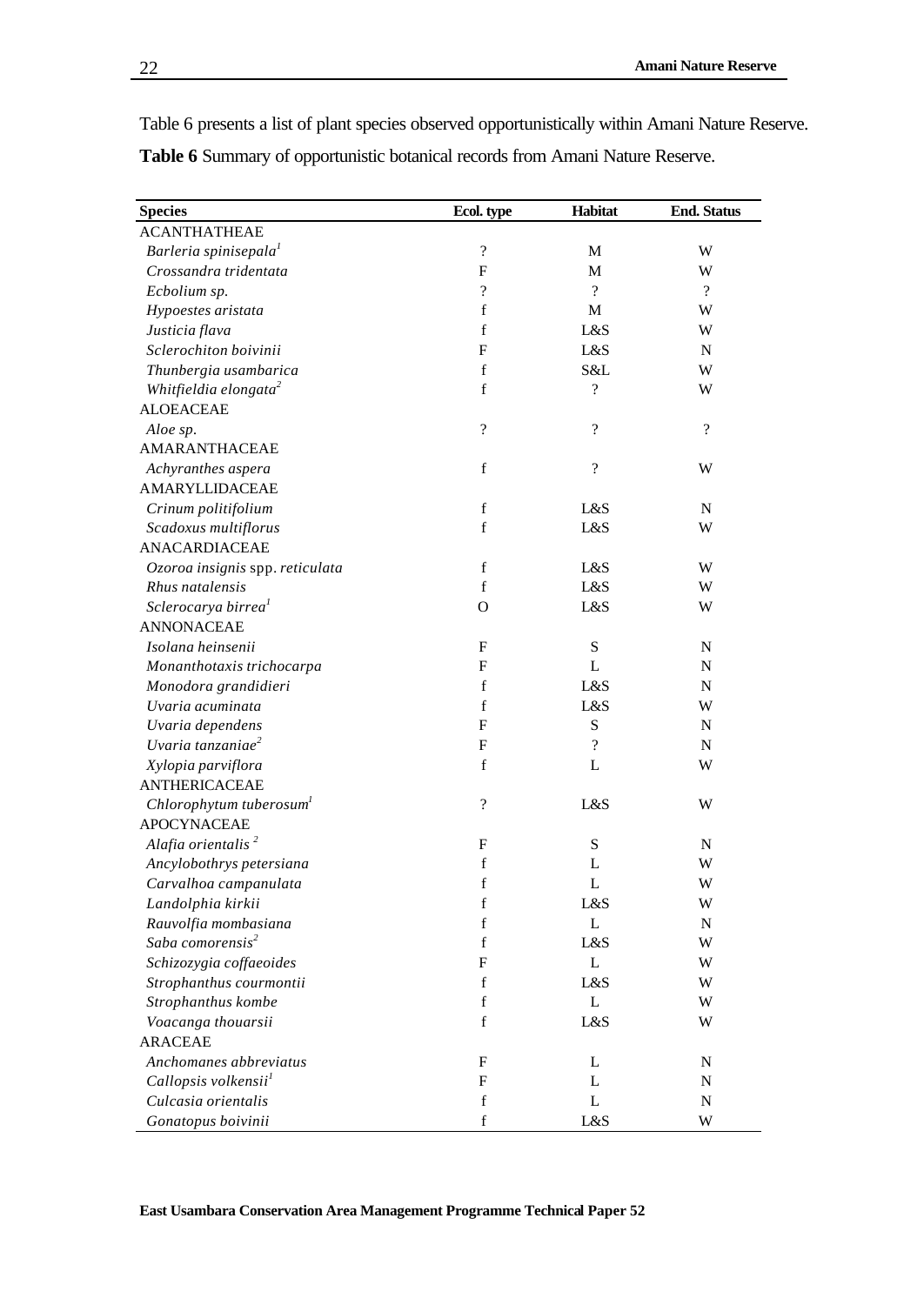| <b>Table o</b> committed.<br><b>Species</b> | Ecol. type                | Habitat                  | <b>End. Status</b> |
|---------------------------------------------|---------------------------|--------------------------|--------------------|
| <b>ARACEAE</b> continued                    |                           |                          |                    |
| Zamioculcas zamiifolia                      | $\mathbf f$               | L                        | W                  |
| Zantedeschia aethiopica <sup>2</sup>        | $\Omega$                  | $\gamma$                 | W                  |
| ARISTOLOCHIACEAE                            |                           |                          |                    |
| Aristolochia labiata <sup>2</sup>           | $\mathbf{O}$              | $\overline{\mathcal{C}}$ | W                  |
| <b>ASCLEPIADACEAE</b>                       |                           |                          |                    |
| Gomphocarpus physocarpus <sup>2</sup>       | $\Omega$                  | $\overline{\mathcal{L}}$ | E                  |
| Kanahia laniflora <sup>2</sup>              | O                         | $\overline{\mathcal{C}}$ | ${\bf N}$          |
| Mondia whitei <sup>2</sup>                  | F                         | $\overline{\mathcal{C}}$ | E                  |
| ASPARAGACEAE                                |                           |                          |                    |
| Asparagus aethiopicus                       | f                         | L                        | W                  |
| Asparagus falcatus                          | f                         | $\overline{\mathcal{C}}$ | W                  |
| Asparagus racemosus                         | f                         | $\overline{\mathcal{L}}$ | W                  |
| <b>BALSAMINACEAE</b>                        |                           |                          |                    |
| Impatiens nana                              | f                         | S&L                      | $\mathbf N$        |
| Impatiens walleriana                        | $\mathbf f$               | S&L                      | W                  |
| <b>BASELLACEAE</b>                          |                           |                          |                    |
| Basella alba                                | $\mathbf f$               | L&S&M                    | W                  |
| <b>BEGONIACEAE</b>                          |                           |                          |                    |
| Begonia engleri <sup>2</sup>                | $\mathbf f$               | $\overline{?}$           | $\mathbf N$        |
| Begonia meyeri-johannis                     | $\boldsymbol{\mathrm{F}}$ | M                        | W                  |
| Begonia oxyloba                             | $\mathbf f$               | S                        | W                  |
| <b>BIGNONIACEAE</b>                         |                           |                          |                    |
| Kigelia africana                            | $\mathbf f$               | ${\bf S}$                | W                  |
| Markhamia zanzibarica                       | $\mathbf f$               | $\overline{\mathcal{C}}$ | W                  |
| <b>BOMBACACEAE</b>                          |                           |                          |                    |
| Adansonia digitata                          | $\Omega$                  | L&S                      | W                  |
| Ceiba pentandra (exotic)                    | $\mathbf f$               | ${\bf S}$                | W                  |
| Ochroma lagopus $^{12}$                     | $\Omega$                  | $\overline{\mathcal{C}}$ | W                  |
| <b>BORAGINACEAE</b>                         |                           |                          |                    |
| Cordia monoica (syn. C. ovalis)             | f                         | L&S                      | W                  |
| Ehretia bakeri                              | $\mathbf f$               | L&S                      | W                  |
| <b>BURSERACEAE</b>                          |                           |                          |                    |
| Commiphora eminii zimmermannii              | f                         | L&S                      | W                  |
| CACTACEAE                                   |                           |                          |                    |
| Rhipsalis baccifera                         | $\mathbf f$               | L&S                      | ${\bf N}$          |
| <b>CAPPARIDACEAE</b>                        |                           |                          |                    |
| Boscia salicifolia                          | $\mathbf f$               | L&S                      | W                  |
| Capparis erythrocarpos var. rosea           | f                         | L                        | W                  |
| Maerua triphylla var. pubescens             | $\mathbf f$               | L&S                      | W                  |
| CARYOPHYLLACEAE                             |                           |                          |                    |
| Drymaria cordata                            | f                         | ${\bf S}$                | W                  |
| Stellaria mannii                            | f                         | S                        | W                  |
| <b>CELASTRACEAE</b>                         |                           |                          |                    |
| Salacia lehmbachii var. usambarensis        | F                         | L&S                      | ${\bf N}$          |
| COLCHICACEAE                                |                           |                          |                    |
| Gloriosa minor <sup>1</sup>                 | ?                         | L                        | W                  |
| Gloriosa superba                            | $\mathbf f$               | S                        | W                  |
| COMBRETACEAE                                |                           |                          |                    |
| Combretum schweinfurthii <sup>1</sup>       | ?                         | S&L                      | W                  |
| Pteleopsis myrtifolia                       | f                         | L                        | W                  |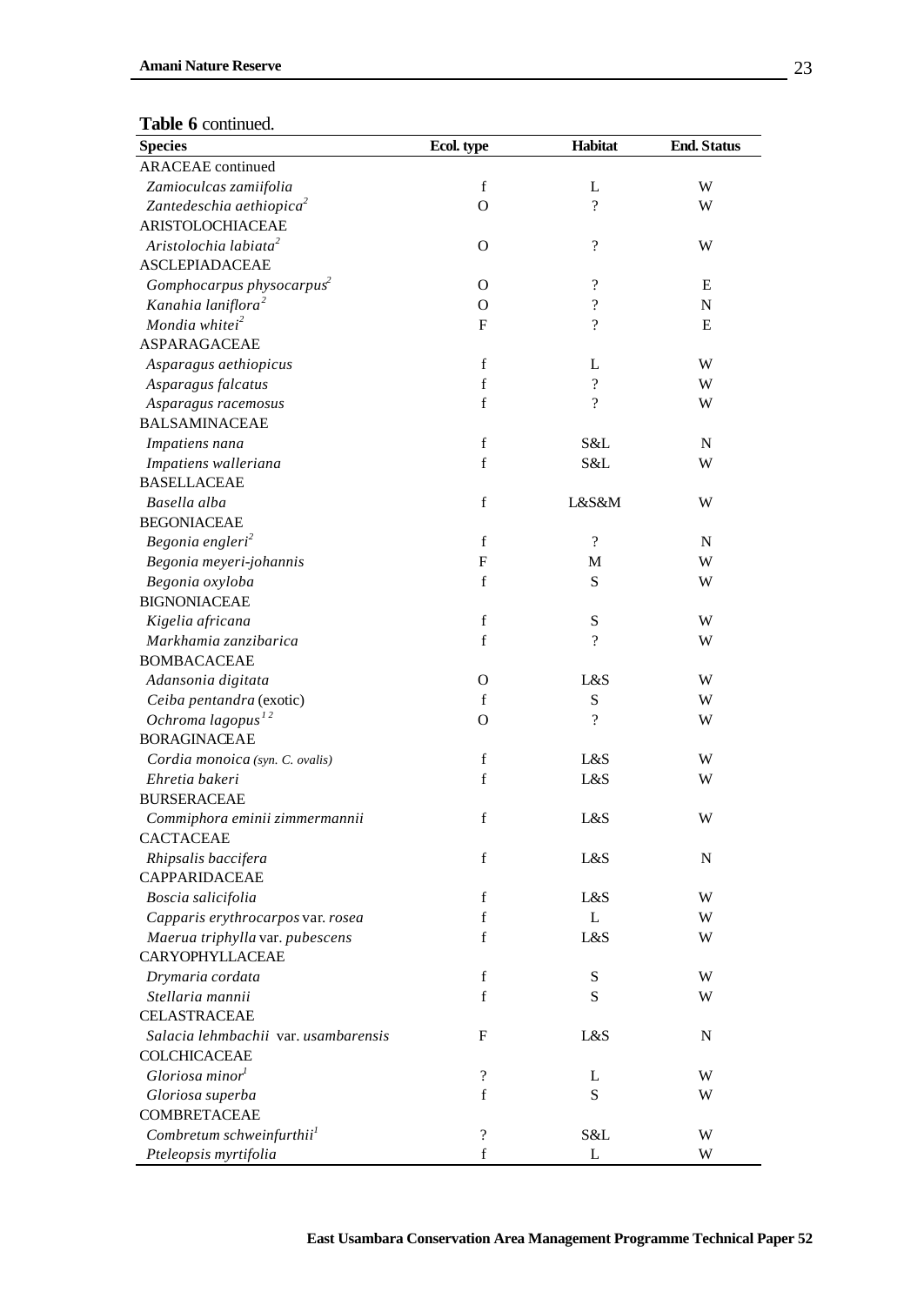| ne o commuçã<br><b>Species</b>       | Ecol. type                 | Habitat                    | <b>End. Status</b>       |
|--------------------------------------|----------------------------|----------------------------|--------------------------|
| COMMELINACEAE                        |                            |                            |                          |
| Aneilema aequinoctiale               | $\mathbf f$                | S                          | W                        |
| Aneilema pedunculosum <sup>1</sup>   | ${\bf F}$                  | $\overline{\mathcal{C}}$   | W                        |
| Commelina africana                   | $\mathbf f$                | $\overline{\mathcal{L}}$   | W                        |
| <b>COMPOSITAE</b>                    |                            |                            |                          |
| Ageratum conyzoides                  | $\mathbf{O}$               | S&L                        | W                        |
| Aspilia mossambicensis               | $\mathbf f$                | $\gamma$                   | W                        |
| Bidens pilosa                        | $\Omega$                   | L&S                        | W                        |
| Bidens schimperi                     | $\Omega$                   | $\boldsymbol{\mathcal{P}}$ | W                        |
| Galinsoga parviflora                 | O                          | ${\bf S}$                  | W                        |
| Montanoa hibiscifolia <sup>2</sup>   | O                          | $\overline{\mathcal{L}}$   | W                        |
| Senecio syringifolius                | ${\bf F}$                  | $\gamma$                   | W                        |
| Solanecio manni                      | $\Omega$                   | $\overline{\mathcal{L}}$   | W                        |
| Tithonia diversifolia                | $\mathbf{O}$               | ${\bf S}$                  | W                        |
| Vernonia sp.                         | $\boldsymbol{\mathcal{P}}$ | $\overline{\mathcal{L}}$   | $\overline{\mathcal{L}}$ |
| <b>CONNARACEAE</b>                   |                            |                            |                          |
| Agelaea heterophylla <sup>1</sup>    | $\overline{\mathcal{L}}$   | S                          | W                        |
| Agelaea pentagyna <sup>2</sup>       | ${\bf F}$                  | $\overline{\cdot}$         | W                        |
| Agelaea setulosa <sup>1</sup>        | $\mathbf f$                | $\overline{\mathcal{L}}$   | W                        |
| CONVOLVULACEAE                       |                            |                            |                          |
| Hewittia sublobata                   | $\mathbf f$                | L&S                        | W                        |
| CRASSULACEAE                         |                            |                            |                          |
| Kalanchoe densiflora var. densiflora | $\mathbf f$                | ${\bf S}$                  | W                        |
| Kalanchoe nyikae                     | $\mathbf f$                | ${\bf S}$                  | ${\bf N}$                |
| <b>CUCURBITACEAE</b>                 |                            |                            |                          |
| Coccinia grandis                     | $\mathbf f$                | L&S                        | W                        |
| Luffa cylindrica                     | $\mathbf f$                | L&S                        | W                        |
| Momordica foetida                    | $\mathbf f$                | L&S                        | W                        |
| Peponium vogelii                     | $\mathbf f$                | L&S                        | W                        |
| <b>CYPERACEAE</b>                    |                            |                            |                          |
| Cyperus distans                      | $\mathbf{O}$               | L                          | W                        |
| Cyperus latifolius                   | $\Omega$                   | S                          | W                        |
| DICHAPETALACEAE                      |                            |                            |                          |
| Dichapetalum eickii                  | f                          | S                          | N                        |
| Dichapetalum ruhlandii               | $\mathbf f$                | L&S                        | W                        |
| <b>DIOSCOREACEAE</b>                 |                            |                            |                          |
| Dioscorea alata                      | $\overline{\mathcal{L}}$   | L&S                        | W                        |
| Dioscorea longicuspis                | $\overline{\mathcal{L}}$   | S                          | N                        |
| DRACAENACEAE                         |                            |                            |                          |
| Dracaena afromontana                 | F                          | S                          | W                        |
| Dracaena laxissima                   | $\overline{\mathcal{L}}$   | ?                          | W                        |
| Dracaena steudneri                   | f                          | S (forest gaps)            | W                        |
| Sanseveria kirkii                    | $\overline{\mathcal{L}}$   | ?                          | W                        |
| <b>EBENACEAE</b>                     |                            |                            |                          |
| Euclea natalensis ssp. obovata       | f                          | L&S                        | W                        |
| <b>EUPHORBIACEAE</b>                 |                            |                            |                          |
| Acalypha anata $12$                  | $\boldsymbol{\mathcal{P}}$ | $\overline{?}$             | $\overline{?}$           |
| Acalypha racemosa                    | $\mathbf f$                | L&S                        | W                        |
| Antidesma venosum                    | $\mathbf f$                | L&S                        | W                        |
| Bridelia micrantha                   | $\mathbf f$                | L&S                        | W                        |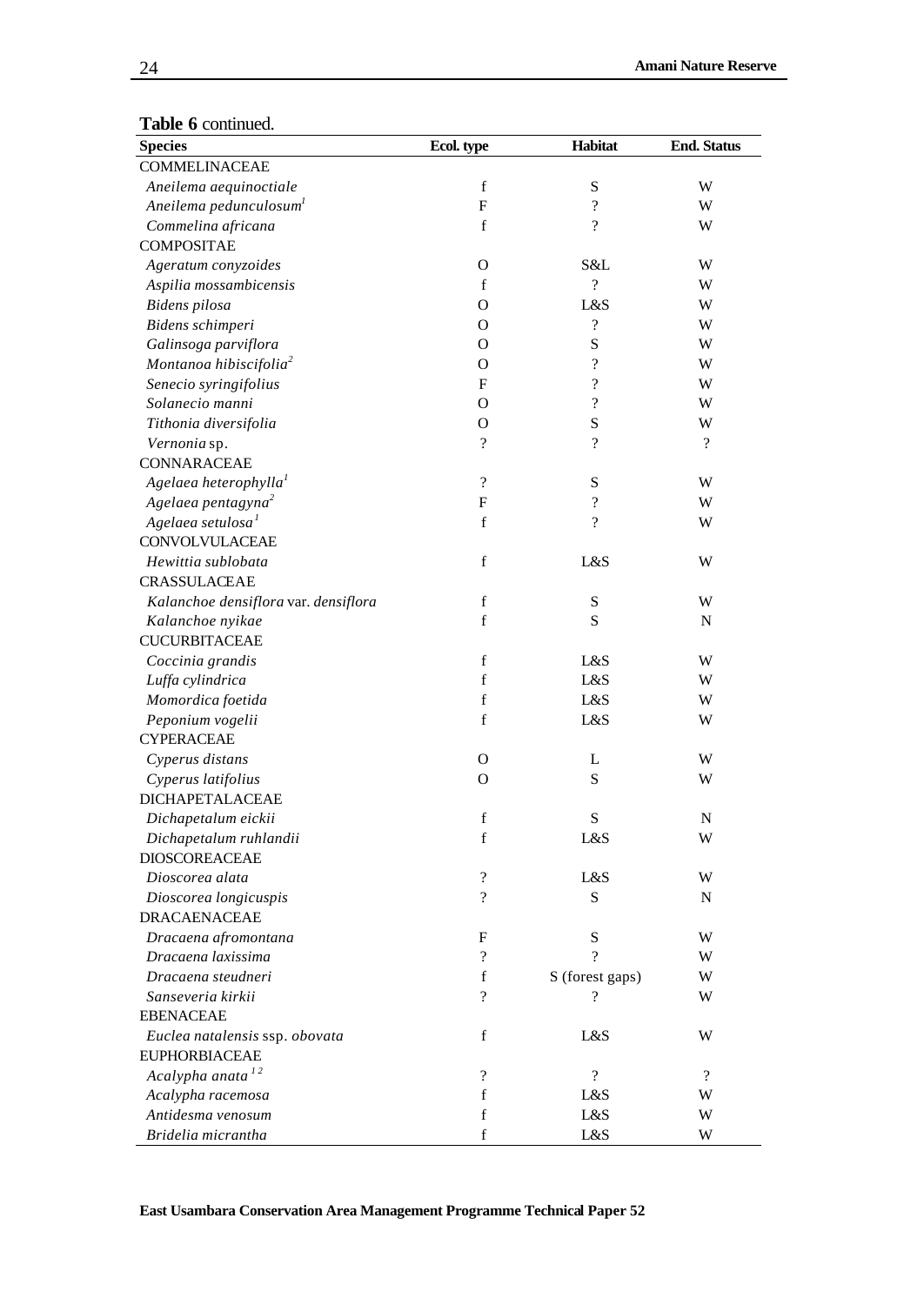| <b>LADIC U</b> COMMITACI<br><b>Species</b> | Ecol. type               | Habitat                  | <b>End. Status</b>       |
|--------------------------------------------|--------------------------|--------------------------|--------------------------|
| EUPHORBIACEAE continued.                   |                          |                          |                          |
| Drypetes natalensis                        | $\mathbf f$              | L                        | W                        |
| Euphorbia candelabrum                      | $\Omega$                 | S&L                      | W                        |
| Erythrococca kirkii                        | $\mathbf f$              | L&S                      | W                        |
| Erythrococca polyandra                     | $\mathbf{F}$             | S                        | $\mathbf N$              |
| Mallotus oppositifolius                    | f                        | L&S                      | W                        |
| Margaritaria discoidea var. fagifolia      | f                        | ${\bf S}$                | W                        |
| Micrococca scariosa <sup>1</sup>           | $\overline{\mathcal{C}}$ | L                        | W                        |
|                                            | f                        | S                        |                          |
| Neoboutonia macrocalyx                     | f                        | S&L                      | W<br>W                   |
| Phyllanthus leucanthus                     |                          |                          |                          |
| Pycnocoma macrantha <sup>2</sup>           | $\boldsymbol{F}$         | S&L                      | E(EU)                    |
| Suregada lithoxyla                         | $\boldsymbol{F}$         | ${\bf S}$                | $\mathbf N$              |
| Synadenium glaucescens                     | f                        | S&L                      | N                        |
| Tragia brevipes <sup>1</sup>               | $\overline{\mathcal{L}}$ | S&L                      | W                        |
| Zimmermannia capillipes                    | $\mathbf{F}$             | S                        | $E$ (EU&WU)              |
| <b>FLACOURTIACEAE</b>                      |                          |                          |                          |
| Grandidiera boivinii                       | F                        | ${\bf S}$                | $\mathbf N$              |
| Ludia mauritiana                           | f                        | L&S                      | W                        |
| Rawsonia reticulata                        | $\mathbf f$              | S                        | $\mathbf N$              |
| Scolopia zeyheri                           | $\mathbf f$              | L&S                      | W                        |
| <b>FLAGELLARIACEAE</b>                     |                          |                          |                          |
| Flagellaria guineensis                     | $\overline{\mathcal{L}}$ | L                        | W                        |
| <b>GESNERIACEAE</b>                        |                          |                          |                          |
| Saintpaulia confusa                        | $\mathbf f$              | ?                        | $\mathbf N$              |
| Saintpaulia difficilis                     | f                        | $\overline{\mathcal{C}}$ | E(EU)                    |
| Saintpaulia grotei                         | f                        | $\gamma$                 | E                        |
| Streptocarpus caulescens var. pallescens   | $\mathbf f$              | S                        | W                        |
| <b>GRAMINEAE</b>                           |                          |                          |                          |
| Leptaspis cochleata                        | $\boldsymbol{F}$         | S&L                      | W                        |
| Olyra latifolia                            | f                        | S&L                      | W                        |
| Oplismenus hirtellus                       | $\boldsymbol{F}$         | L&S                      | W                        |
| Oreobambos buchwaldii                      | F                        | S&L                      | W                        |
| Oxtenanthera abyssinica <sup>1</sup>       | $\overline{\cdot}$       | S&L                      | W                        |
| Panicum maximum                            | f                        | L&S                      | W                        |
| Paspalum conjugatum                        | $\mathbf f$              | L&S                      | W                        |
| Pennisetum purpureum                       | $\mathbf f$              | L&S                      | W                        |
| Phragmites mauritianus                     | О                        | L&S                      | W                        |
| Rottboellia cochinchinensis                | О                        | L&S                      | W                        |
| Setaria homonyma                           | О                        | S&L                      | W                        |
| Setaria pumila                             | О                        | L&S                      | W                        |
| Sorghum sp.                                | $\gamma$                 | $\overline{\mathcal{L}}$ | $\overline{\mathcal{L}}$ |
| Themeda triandra                           | O                        | L&S                      | W                        |
| <b>GUTTIFERAE</b>                          |                          |                          |                          |
| Garcinia volkensii                         | F                        | ${\bf S}$                | W                        |
| Psorospernum febrifugum                    | $\mathbf f$              | L&S                      | W                        |
| <b>HERNANDIACEAE</b>                       |                          |                          |                          |
| Gyrocarpus americanus var. americanus      | f                        | L                        | W                        |
| <b>ICACINACEAE</b>                         |                          |                          |                          |
| Apodytes dimidiata                         | $\mathbf f$              | ${\bf S}$                | W                        |
| Leptaulus holstii                          | ${\bf F}$                | S&L                      | W                        |
| Pyrenacantha kaurabassana                  | $\mathbf f$              | L&S                      | W                        |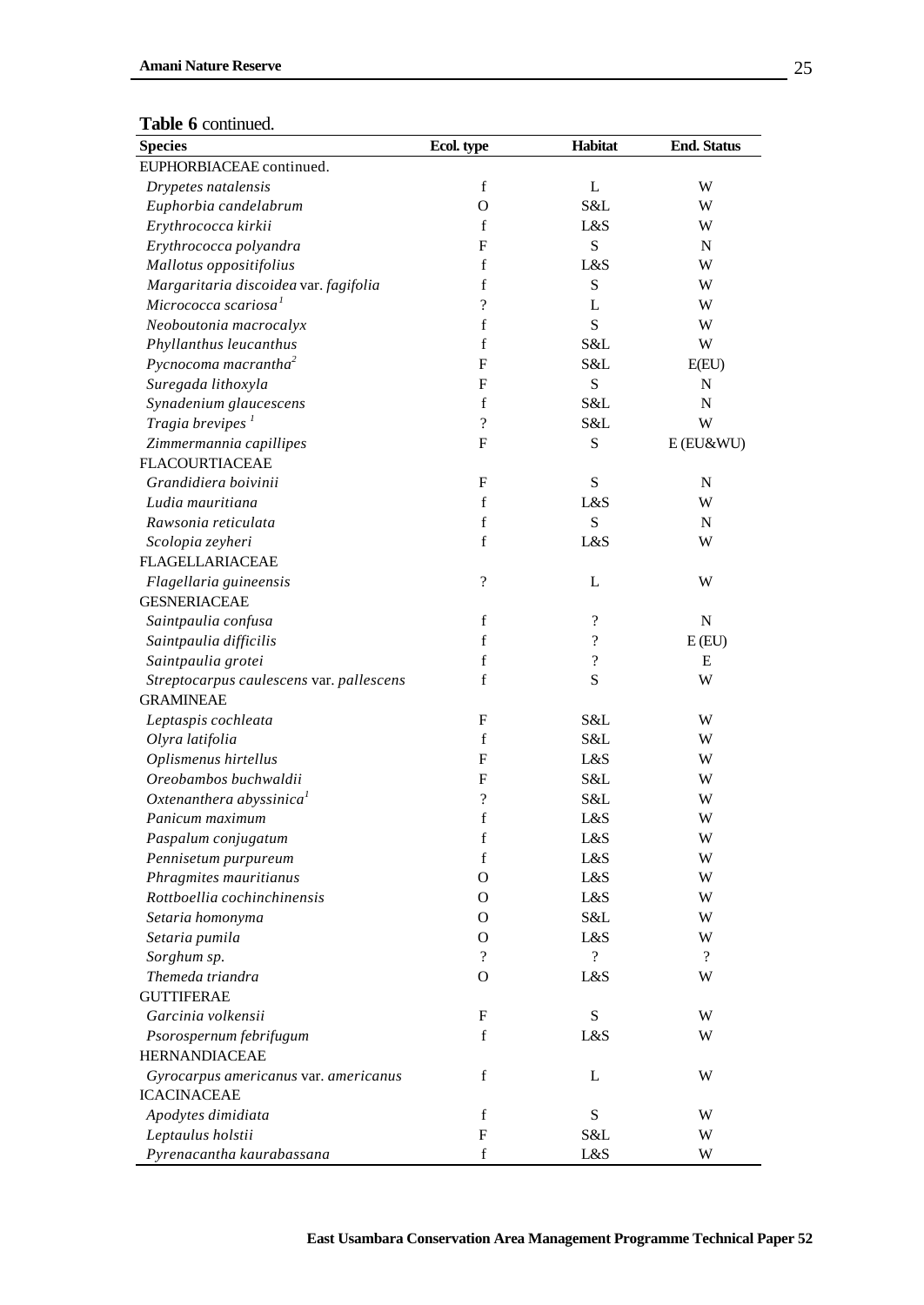| <b>rabic</b> o community<br><b>Species</b>                 | Ecol. type               | Habitat                  | <b>End. Status</b> |
|------------------------------------------------------------|--------------------------|--------------------------|--------------------|
| <b>LABIATAE</b>                                            |                          |                          |                    |
| Achyrospermum radicans                                     | F                        | $\overline{\mathcal{C}}$ | W                  |
| Hoslundia opposita                                         | f                        | S&L                      | W                  |
| Hyptis pectinata                                           | $\Omega$                 | L&S                      | W                  |
| Hyptis suaveolens                                          | $\Omega$                 | $\overline{\mathcal{C}}$ | W                  |
| Ocimum suave $^{12}$                                       | $\boldsymbol{?}$         | $\overline{\mathcal{C}}$ | W                  |
| Plectranthus barbatus                                      | $\mathbf f$              | S                        | W                  |
| Tetradenia riparia <sup>2</sup>                            | f                        | $\overline{\cdot}$       | W                  |
| <b>LAURACEAE</b>                                           |                          |                          |                    |
| Cinnamomum camphora <sup>1</sup>                           | $\overline{\mathcal{L}}$ | $\overline{\mathcal{C}}$ | W                  |
| LEGUMINOSAE Subfamily: CAESALPINIOIDEAE                    |                          |                          |                    |
| Afzelia quanzensis                                         | f                        | L&S                      | W                  |
| Cynometra webberi                                          | $\mathbf f$              | L                        | ${\bf N}$          |
| Piliostigma thonningii                                     | О                        | L&S                      | W                  |
| Scorodophloeus fischeri                                    | f                        | L                        | ${\bf N}$          |
|                                                            | О                        | L&S                      | W                  |
| Tylosema fassoglense<br>LEGUMINOSAE Subfamily: MIMOSOIDEAE |                          |                          |                    |
|                                                            | f                        | L&S                      | W                  |
| Acacia polyacantha<br>Acacia schweinfurthiii               | F                        | S                        | W                  |
| Albizia anthelmintica                                      |                          | S&L                      |                    |
|                                                            | О<br>$\mathbf f$         | $\gamma$                 | W<br>$\gamma$      |
| Albizia chinensis (exotic) <sup>2</sup>                    |                          |                          |                    |
| Albizia petersiana                                         | f                        | S&L                      | W                  |
| Albizia schimperiana                                       | $\boldsymbol{F}$         | S                        | ${\bf N}$          |
| Dichrostachys cinerea                                      | О                        | L&S                      | W                  |
| Entada pursaetha <sup>1</sup>                              | f                        | L                        | W                  |
| LEGUMINOSAE Subfamily: PAPILIONOIDEAE                      |                          |                          |                    |
| Arbrus precatorius ssp. africanus                          | f                        | L&S                      | W                  |
| Crotalaria axillaris <sup>2</sup>                          | $\mathbf f$              | $\overline{\mathcal{C}}$ | W                  |
| Dalbergia boehmii                                          | $\mathbf f$              | L                        | W                  |
| Dalbergia lacteal                                          | f                        | S&L                      | W                  |
| Desmodium adscendens var. adscendens                       | f                        | S&L                      | W                  |
| Desmodium triflorum                                        | f                        | S&L                      | W                  |
| Dolichos trilobus ssp. trilobus var. trilobus              | f                        | L                        | W                  |
| Eriosema psoraleoides                                      | f                        | L&S                      | W                  |
| Indigofera arrecta                                         | f                        | L&S                      | W                  |
| Indigofera volkensii <sup>1</sup>                          | $\overline{\cdot}$       | S&L                      | W                  |
| Millettia sacleuxii                                        | $\mathbf f$              | L                        | ${\bf N}$          |
| Millettia usaramensis ssp. usaramarensis                   | f                        | L                        | W                  |
| var. <i>usaramarensis</i>                                  |                          |                          |                    |
| Mucuna gigantea spp. quadrialata                           | f                        | L&S                      | W                  |
| Mucuna pruriens                                            | О                        | L&S                      | W                  |
| Ormocarpum kirkii                                          | О                        | L&S                      | W                  |
| Pterocarpus mildbraedii spp. usambarensis                  | F                        | L                        | ${\bf N}$          |
| Tephrosia vogelii                                          | f                        | L&S                      | W                  |
| Xeroderris stuhlmannii                                     | O                        | L&S                      | W                  |
| <b>LOBELIACEAE</b>                                         |                          |                          |                    |
| Lobelia fervens spp. fervens                               | $\mathbf{O}$             | L&S                      | W                  |
| LOGANIACEAE                                                |                          |                          |                    |
| Strychnos spinosa                                          | f                        | L                        | W                  |

<u> 1980 - Johann Barbara, martxa a</u>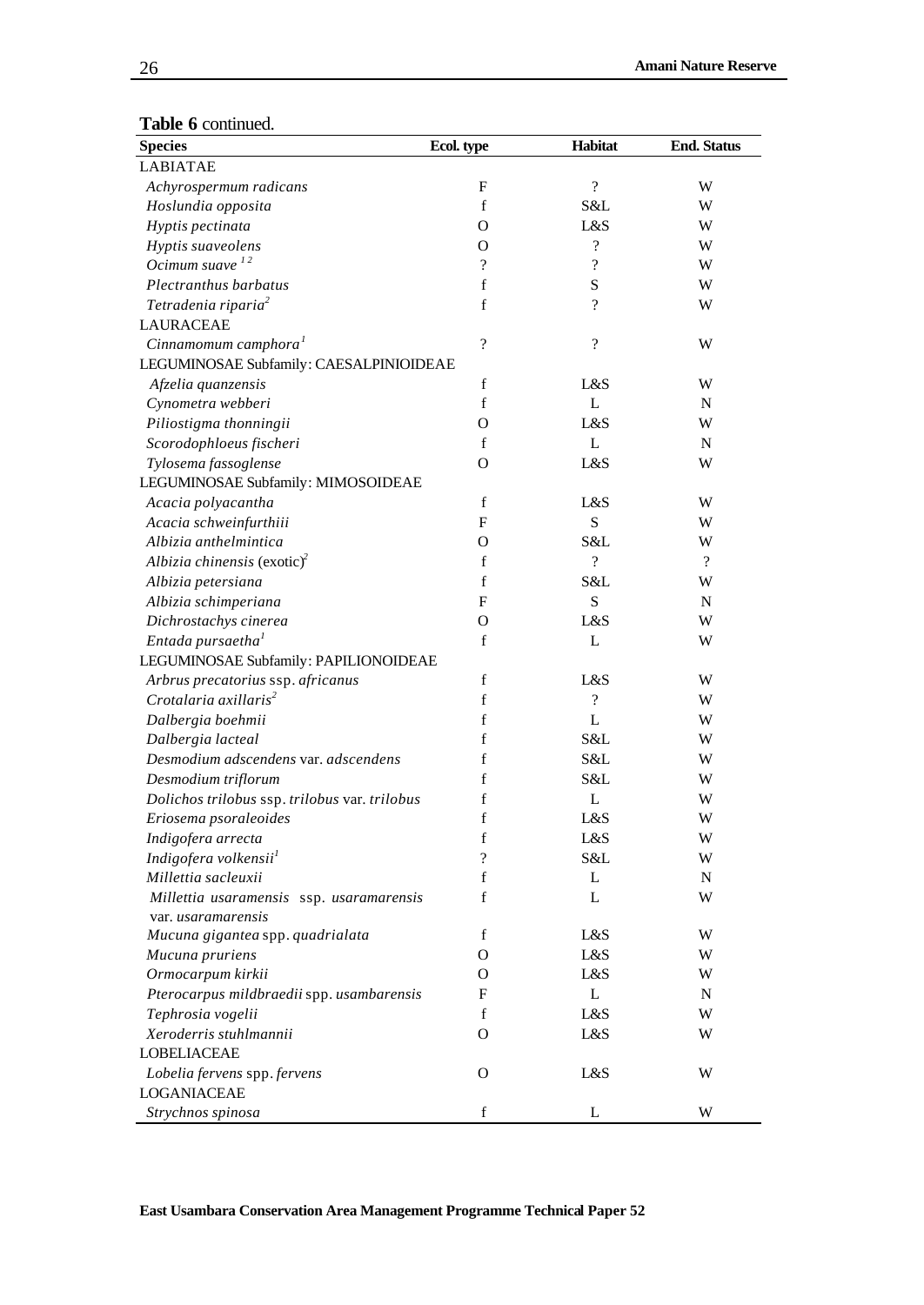| <b>Species</b>                                 | Ecol. type               | Habitat                  | <b>End. Status</b>       |
|------------------------------------------------|--------------------------|--------------------------|--------------------------|
| <b>LORANTHACEAE</b>                            |                          |                          |                          |
| Phragmanthera usuiensis <sup>2</sup>           | f                        | $\overline{\cdot}$       | $\mathbf N$              |
| Plicosepalus meridianus <sup>1</sup>           | ?                        | S                        | W                        |
| Tapinanthus oehleri <sup>12</sup>              | ?                        | $\gamma$                 | $\overline{?}$           |
| Tapinanthus pennatulus <sup>12</sup>           | $\gamma$                 | $\gamma$                 | $\overline{\mathcal{L}}$ |
| <b>LYTHRACEAE</b>                              |                          |                          |                          |
| Ammannia prieuriana                            | $\Omega$                 | L&S                      | W                        |
| <b>MALVACEAE</b>                               |                          |                          |                          |
| Abutilon mauritianum                           | $\mathbf f$              | S&L                      | W                        |
| Camoemsia scandens $12$                        | ?                        | $\gamma$                 | $\overline{?}$           |
| Hibiscus vitifolius spp. vulgaris              | f                        | $\overline{\cdot}$       | W                        |
| Sida acuta                                     | O                        | S                        | N or W?                  |
| Thespesia danis                                | O                        | L                        | W                        |
| MARANTACEAE                                    |                          |                          |                          |
| Marantochloa leucantha                         | $\overline{\mathcal{L}}$ | S&L                      | W                        |
| <b>MELASTOMATACEAE</b>                         |                          |                          |                          |
| Calvoa orientalis                              | f                        | S                        | W                        |
| Clidemia hirta                                 | O                        | L&S                      | W                        |
| Dissotis senegambiensis var. alpestris         | f                        | ${\bf S}$                | W                        |
| Dissotis speciosa $1$                          | ?                        | S                        | W                        |
| Memecylon brenanii                             | $\mathbf{F}$             | S                        | E(EU)                    |
| Memecylon microphyllum                         | F                        | S                        | E(EU)                    |
| Memecylon semseii                              | ${\bf F}$                | S                        | $E$ (EU & WU)            |
| <b>MELIACEAE</b>                               |                          |                          |                          |
| Ekebergia capensis                             | $\overline{\mathcal{L}}$ | S&L                      | W                        |
| MENISPERMACEAE                                 |                          |                          |                          |
| Cissampelos mucronata                          | $\mathbf f$              | S&L                      | W                        |
| Tiliacora funifera                             | $\mathbf f$              | S&L                      | W                        |
| Triclisia sacleuxii                            | F                        | L&S                      | W                        |
| <b>MORACEAE</b>                                |                          |                          |                          |
| Bronssonetia papyrifera <sup>12</sup>          | ?                        | $\overline{?}$           | $\overline{?}$           |
| Dorstenia goetzei                              | F                        | L&S                      | N                        |
| Dorstenia holstii                              | F                        | S                        | N                        |
| Dorstenia kameruniana                          | f                        | L                        | W                        |
| Ficus bubu                                     | $\mathbf f$              | L&S                      | W                        |
| Ficus natalensis                               | f                        | L                        | W                        |
| Ficus ottoniifolia                             | f                        | L&S                      | $\mathbf N$              |
| Streblus usambarensis                          | f                        | L                        | W                        |
| <b>MUSACEAE</b>                                |                          |                          |                          |
| $Ensete$ edule <sup>2</sup>                    | $\mathbf f$              | $\overline{\cdot}$       | W                        |
| Ensete ventricosum <sup>1</sup>                | $\overline{\mathcal{L}}$ | S                        | W                        |
| <b>MYRSINACEAE</b>                             |                          |                          |                          |
| Rapanea melanophloeos                          | f                        | S&M                      | W                        |
| <b>MYRTACEAE</b>                               |                          |                          |                          |
| Eucalyptus saligna var. citrodora <sup>1</sup> | $\overline{?}$           | $\gamma$                 | $\overline{\mathcal{L}}$ |
| Psidium guajava (exotic)                       | $\mathbf f$              | L                        | W                        |
| Syzygium cordatum                              | F                        | S&L                      | W                        |
| Syzygium guineense afromontanum                | F                        | $\overline{\cdot}$       | W                        |
| Syzygium jambos (exotic) <sup>2</sup>          | $\mathbf f$              | $\overline{\mathcal{L}}$ | $\gamma$                 |
| NYCTAGINACEAE                                  |                          |                          |                          |
| Mirabilis jalapa                               | $\mathbf{O}$             | $\mathbf S$              | W                        |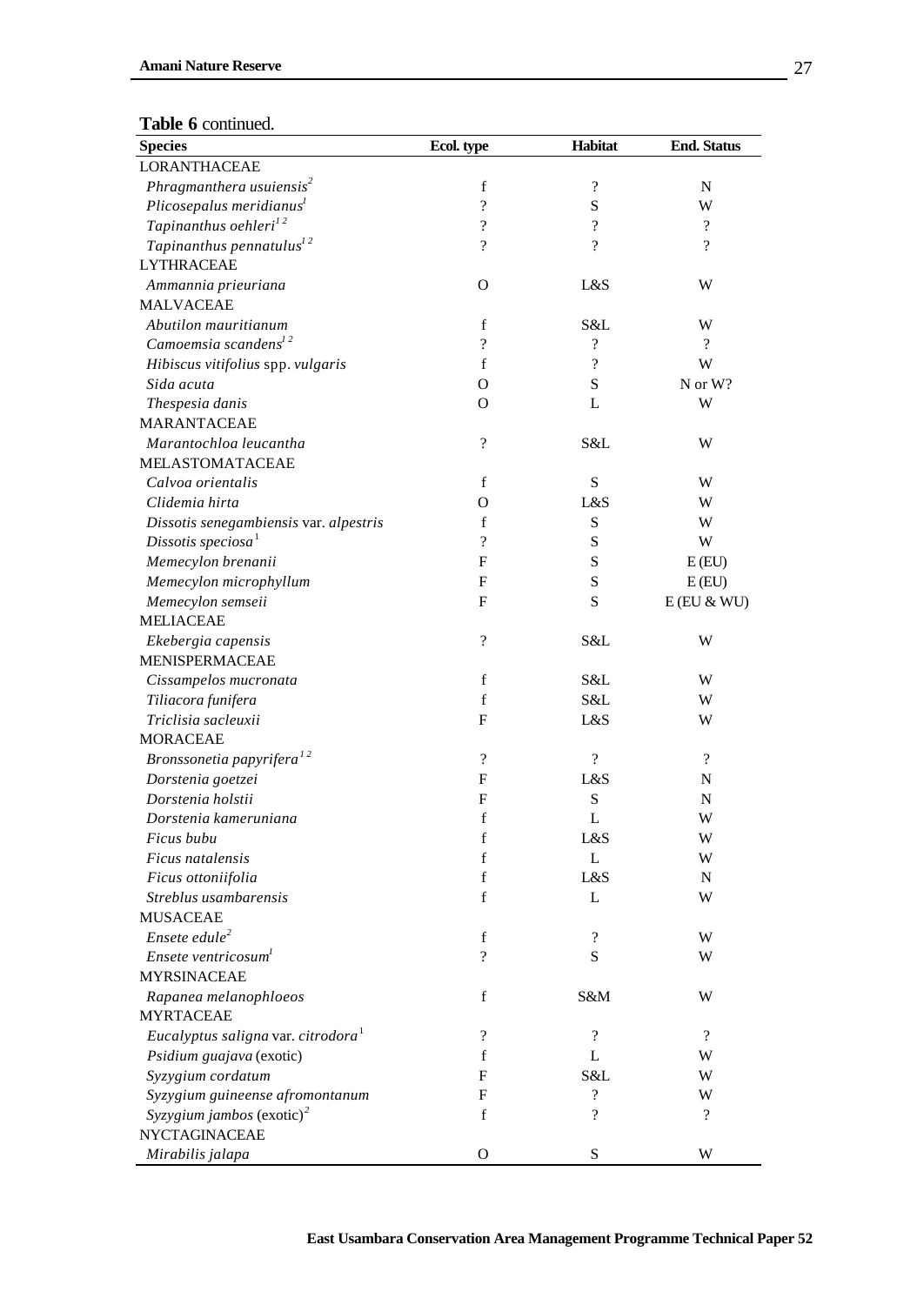| <b>Species</b>                                                                                                                                                                                                                                                                                                                                                                                                                                                                                                                                                                                                                                                                                                                                                                                                                                                                                                                                                     | Ecol. type                                                                                                                                                                                                                        | Habitat                                                                                                                                                                                                                                                   | <b>End. Status</b>                                                                                                                  |
|--------------------------------------------------------------------------------------------------------------------------------------------------------------------------------------------------------------------------------------------------------------------------------------------------------------------------------------------------------------------------------------------------------------------------------------------------------------------------------------------------------------------------------------------------------------------------------------------------------------------------------------------------------------------------------------------------------------------------------------------------------------------------------------------------------------------------------------------------------------------------------------------------------------------------------------------------------------------|-----------------------------------------------------------------------------------------------------------------------------------------------------------------------------------------------------------------------------------|-----------------------------------------------------------------------------------------------------------------------------------------------------------------------------------------------------------------------------------------------------------|-------------------------------------------------------------------------------------------------------------------------------------|
| NYMPHAEACEAE                                                                                                                                                                                                                                                                                                                                                                                                                                                                                                                                                                                                                                                                                                                                                                                                                                                                                                                                                       |                                                                                                                                                                                                                                   |                                                                                                                                                                                                                                                           |                                                                                                                                     |
| Nymphaea nouchali                                                                                                                                                                                                                                                                                                                                                                                                                                                                                                                                                                                                                                                                                                                                                                                                                                                                                                                                                  | $\mathbf f$                                                                                                                                                                                                                       | L&S                                                                                                                                                                                                                                                       | W                                                                                                                                   |
| <b>OCHNACEAE</b>                                                                                                                                                                                                                                                                                                                                                                                                                                                                                                                                                                                                                                                                                                                                                                                                                                                                                                                                                   |                                                                                                                                                                                                                                   |                                                                                                                                                                                                                                                           |                                                                                                                                     |
| Brackenridgea zanguebarica                                                                                                                                                                                                                                                                                                                                                                                                                                                                                                                                                                                                                                                                                                                                                                                                                                                                                                                                         | F                                                                                                                                                                                                                                 | ${\bf S}$                                                                                                                                                                                                                                                 | W                                                                                                                                   |
| Ouratea reticulata <sup>2</sup>                                                                                                                                                                                                                                                                                                                                                                                                                                                                                                                                                                                                                                                                                                                                                                                                                                                                                                                                    | $\mathbf f$                                                                                                                                                                                                                       | $\gamma$                                                                                                                                                                                                                                                  | W                                                                                                                                   |
| <b>OLACACEAE</b>                                                                                                                                                                                                                                                                                                                                                                                                                                                                                                                                                                                                                                                                                                                                                                                                                                                                                                                                                   |                                                                                                                                                                                                                                   |                                                                                                                                                                                                                                                           |                                                                                                                                     |
| Ximenia caffra                                                                                                                                                                                                                                                                                                                                                                                                                                                                                                                                                                                                                                                                                                                                                                                                                                                                                                                                                     | $\mathbf f$                                                                                                                                                                                                                       | L&S                                                                                                                                                                                                                                                       | W                                                                                                                                   |
| <b>OLEACEAE</b>                                                                                                                                                                                                                                                                                                                                                                                                                                                                                                                                                                                                                                                                                                                                                                                                                                                                                                                                                    |                                                                                                                                                                                                                                   |                                                                                                                                                                                                                                                           |                                                                                                                                     |
| Chionanthus mildbraedii <sup>2</sup>                                                                                                                                                                                                                                                                                                                                                                                                                                                                                                                                                                                                                                                                                                                                                                                                                                                                                                                               | $\mathbf f$                                                                                                                                                                                                                       | $\overline{\mathcal{L}}$                                                                                                                                                                                                                                  | W                                                                                                                                   |
| ORCHIDACEAE                                                                                                                                                                                                                                                                                                                                                                                                                                                                                                                                                                                                                                                                                                                                                                                                                                                                                                                                                        |                                                                                                                                                                                                                                   |                                                                                                                                                                                                                                                           |                                                                                                                                     |
| Aerangis hologlottis                                                                                                                                                                                                                                                                                                                                                                                                                                                                                                                                                                                                                                                                                                                                                                                                                                                                                                                                               | F                                                                                                                                                                                                                                 | L                                                                                                                                                                                                                                                         | $\mathbf N$                                                                                                                         |
| Calanthe sylvatica                                                                                                                                                                                                                                                                                                                                                                                                                                                                                                                                                                                                                                                                                                                                                                                                                                                                                                                                                 | $\boldsymbol{F}$                                                                                                                                                                                                                  | S                                                                                                                                                                                                                                                         | W                                                                                                                                   |
| <b>OXALIDACEAE</b>                                                                                                                                                                                                                                                                                                                                                                                                                                                                                                                                                                                                                                                                                                                                                                                                                                                                                                                                                 |                                                                                                                                                                                                                                   |                                                                                                                                                                                                                                                           |                                                                                                                                     |
|                                                                                                                                                                                                                                                                                                                                                                                                                                                                                                                                                                                                                                                                                                                                                                                                                                                                                                                                                                    |                                                                                                                                                                                                                                   |                                                                                                                                                                                                                                                           |                                                                                                                                     |
|                                                                                                                                                                                                                                                                                                                                                                                                                                                                                                                                                                                                                                                                                                                                                                                                                                                                                                                                                                    |                                                                                                                                                                                                                                   |                                                                                                                                                                                                                                                           |                                                                                                                                     |
|                                                                                                                                                                                                                                                                                                                                                                                                                                                                                                                                                                                                                                                                                                                                                                                                                                                                                                                                                                    |                                                                                                                                                                                                                                   |                                                                                                                                                                                                                                                           |                                                                                                                                     |
|                                                                                                                                                                                                                                                                                                                                                                                                                                                                                                                                                                                                                                                                                                                                                                                                                                                                                                                                                                    |                                                                                                                                                                                                                                   |                                                                                                                                                                                                                                                           |                                                                                                                                     |
|                                                                                                                                                                                                                                                                                                                                                                                                                                                                                                                                                                                                                                                                                                                                                                                                                                                                                                                                                                    |                                                                                                                                                                                                                                   |                                                                                                                                                                                                                                                           |                                                                                                                                     |
|                                                                                                                                                                                                                                                                                                                                                                                                                                                                                                                                                                                                                                                                                                                                                                                                                                                                                                                                                                    |                                                                                                                                                                                                                                   |                                                                                                                                                                                                                                                           |                                                                                                                                     |
|                                                                                                                                                                                                                                                                                                                                                                                                                                                                                                                                                                                                                                                                                                                                                                                                                                                                                                                                                                    |                                                                                                                                                                                                                                   |                                                                                                                                                                                                                                                           |                                                                                                                                     |
|                                                                                                                                                                                                                                                                                                                                                                                                                                                                                                                                                                                                                                                                                                                                                                                                                                                                                                                                                                    |                                                                                                                                                                                                                                   |                                                                                                                                                                                                                                                           |                                                                                                                                     |
|                                                                                                                                                                                                                                                                                                                                                                                                                                                                                                                                                                                                                                                                                                                                                                                                                                                                                                                                                                    |                                                                                                                                                                                                                                   |                                                                                                                                                                                                                                                           |                                                                                                                                     |
|                                                                                                                                                                                                                                                                                                                                                                                                                                                                                                                                                                                                                                                                                                                                                                                                                                                                                                                                                                    |                                                                                                                                                                                                                                   |                                                                                                                                                                                                                                                           |                                                                                                                                     |
|                                                                                                                                                                                                                                                                                                                                                                                                                                                                                                                                                                                                                                                                                                                                                                                                                                                                                                                                                                    |                                                                                                                                                                                                                                   |                                                                                                                                                                                                                                                           |                                                                                                                                     |
|                                                                                                                                                                                                                                                                                                                                                                                                                                                                                                                                                                                                                                                                                                                                                                                                                                                                                                                                                                    |                                                                                                                                                                                                                                   |                                                                                                                                                                                                                                                           |                                                                                                                                     |
|                                                                                                                                                                                                                                                                                                                                                                                                                                                                                                                                                                                                                                                                                                                                                                                                                                                                                                                                                                    |                                                                                                                                                                                                                                   |                                                                                                                                                                                                                                                           |                                                                                                                                     |
|                                                                                                                                                                                                                                                                                                                                                                                                                                                                                                                                                                                                                                                                                                                                                                                                                                                                                                                                                                    |                                                                                                                                                                                                                                   |                                                                                                                                                                                                                                                           |                                                                                                                                     |
|                                                                                                                                                                                                                                                                                                                                                                                                                                                                                                                                                                                                                                                                                                                                                                                                                                                                                                                                                                    |                                                                                                                                                                                                                                   |                                                                                                                                                                                                                                                           |                                                                                                                                     |
|                                                                                                                                                                                                                                                                                                                                                                                                                                                                                                                                                                                                                                                                                                                                                                                                                                                                                                                                                                    |                                                                                                                                                                                                                                   |                                                                                                                                                                                                                                                           |                                                                                                                                     |
|                                                                                                                                                                                                                                                                                                                                                                                                                                                                                                                                                                                                                                                                                                                                                                                                                                                                                                                                                                    |                                                                                                                                                                                                                                   |                                                                                                                                                                                                                                                           |                                                                                                                                     |
|                                                                                                                                                                                                                                                                                                                                                                                                                                                                                                                                                                                                                                                                                                                                                                                                                                                                                                                                                                    |                                                                                                                                                                                                                                   |                                                                                                                                                                                                                                                           |                                                                                                                                     |
|                                                                                                                                                                                                                                                                                                                                                                                                                                                                                                                                                                                                                                                                                                                                                                                                                                                                                                                                                                    |                                                                                                                                                                                                                                   |                                                                                                                                                                                                                                                           |                                                                                                                                     |
|                                                                                                                                                                                                                                                                                                                                                                                                                                                                                                                                                                                                                                                                                                                                                                                                                                                                                                                                                                    |                                                                                                                                                                                                                                   |                                                                                                                                                                                                                                                           |                                                                                                                                     |
|                                                                                                                                                                                                                                                                                                                                                                                                                                                                                                                                                                                                                                                                                                                                                                                                                                                                                                                                                                    |                                                                                                                                                                                                                                   |                                                                                                                                                                                                                                                           |                                                                                                                                     |
|                                                                                                                                                                                                                                                                                                                                                                                                                                                                                                                                                                                                                                                                                                                                                                                                                                                                                                                                                                    |                                                                                                                                                                                                                                   |                                                                                                                                                                                                                                                           |                                                                                                                                     |
|                                                                                                                                                                                                                                                                                                                                                                                                                                                                                                                                                                                                                                                                                                                                                                                                                                                                                                                                                                    |                                                                                                                                                                                                                                   |                                                                                                                                                                                                                                                           |                                                                                                                                     |
|                                                                                                                                                                                                                                                                                                                                                                                                                                                                                                                                                                                                                                                                                                                                                                                                                                                                                                                                                                    |                                                                                                                                                                                                                                   |                                                                                                                                                                                                                                                           |                                                                                                                                     |
|                                                                                                                                                                                                                                                                                                                                                                                                                                                                                                                                                                                                                                                                                                                                                                                                                                                                                                                                                                    |                                                                                                                                                                                                                                   |                                                                                                                                                                                                                                                           |                                                                                                                                     |
|                                                                                                                                                                                                                                                                                                                                                                                                                                                                                                                                                                                                                                                                                                                                                                                                                                                                                                                                                                    |                                                                                                                                                                                                                                   |                                                                                                                                                                                                                                                           |                                                                                                                                     |
|                                                                                                                                                                                                                                                                                                                                                                                                                                                                                                                                                                                                                                                                                                                                                                                                                                                                                                                                                                    |                                                                                                                                                                                                                                   |                                                                                                                                                                                                                                                           |                                                                                                                                     |
|                                                                                                                                                                                                                                                                                                                                                                                                                                                                                                                                                                                                                                                                                                                                                                                                                                                                                                                                                                    |                                                                                                                                                                                                                                   |                                                                                                                                                                                                                                                           |                                                                                                                                     |
|                                                                                                                                                                                                                                                                                                                                                                                                                                                                                                                                                                                                                                                                                                                                                                                                                                                                                                                                                                    |                                                                                                                                                                                                                                   |                                                                                                                                                                                                                                                           |                                                                                                                                     |
|                                                                                                                                                                                                                                                                                                                                                                                                                                                                                                                                                                                                                                                                                                                                                                                                                                                                                                                                                                    |                                                                                                                                                                                                                                   |                                                                                                                                                                                                                                                           |                                                                                                                                     |
|                                                                                                                                                                                                                                                                                                                                                                                                                                                                                                                                                                                                                                                                                                                                                                                                                                                                                                                                                                    |                                                                                                                                                                                                                                   |                                                                                                                                                                                                                                                           |                                                                                                                                     |
|                                                                                                                                                                                                                                                                                                                                                                                                                                                                                                                                                                                                                                                                                                                                                                                                                                                                                                                                                                    |                                                                                                                                                                                                                                   |                                                                                                                                                                                                                                                           |                                                                                                                                     |
|                                                                                                                                                                                                                                                                                                                                                                                                                                                                                                                                                                                                                                                                                                                                                                                                                                                                                                                                                                    |                                                                                                                                                                                                                                   |                                                                                                                                                                                                                                                           |                                                                                                                                     |
|                                                                                                                                                                                                                                                                                                                                                                                                                                                                                                                                                                                                                                                                                                                                                                                                                                                                                                                                                                    |                                                                                                                                                                                                                                   |                                                                                                                                                                                                                                                           |                                                                                                                                     |
|                                                                                                                                                                                                                                                                                                                                                                                                                                                                                                                                                                                                                                                                                                                                                                                                                                                                                                                                                                    |                                                                                                                                                                                                                                   |                                                                                                                                                                                                                                                           |                                                                                                                                     |
|                                                                                                                                                                                                                                                                                                                                                                                                                                                                                                                                                                                                                                                                                                                                                                                                                                                                                                                                                                    |                                                                                                                                                                                                                                   |                                                                                                                                                                                                                                                           |                                                                                                                                     |
|                                                                                                                                                                                                                                                                                                                                                                                                                                                                                                                                                                                                                                                                                                                                                                                                                                                                                                                                                                    | f                                                                                                                                                                                                                                 |                                                                                                                                                                                                                                                           | W                                                                                                                                   |
|                                                                                                                                                                                                                                                                                                                                                                                                                                                                                                                                                                                                                                                                                                                                                                                                                                                                                                                                                                    | f                                                                                                                                                                                                                                 |                                                                                                                                                                                                                                                           |                                                                                                                                     |
| Biophytum abyssinicum<br>Oxalis corniculata<br>Oxalis latifolia<br><b>PALMAE</b><br>Elaeis guineensis (exotic)<br>Phoenix reclinata<br>Raphia farinifera<br><b>PANDANACEAE</b><br>Pandanus rabaiensis<br>Pandanus stuhlmannii <sup>2</sup><br>PASSIFLORACEAE<br>Adenia cissampeloides <sup>1</sup><br>Adenia rumicifolia var. rumicifolia<br>PIPERACEAE<br>Piper betle (exotic)<br>Piper capensis<br>Piper umbellatum<br>PITTOSPORAECEAE<br>Pittosporum viridiflorum spp. viridiflorum<br>(var. viridiflorum)<br>PLUMBAGINACEAE<br>Plumbago dawei<br>POLYGONACEAE<br>Rumex abyssinicus<br>Polygala paniculata <sup>12</sup><br><b>PROTEACEAE</b><br>Gravillea robusta <sup>1</sup><br>Protea gaguedi<br><b>RHAMNACEAE</b><br>Lasiodiscus usambarensis var.usambarensis<br>Ziziphus mucronata muconata<br>Ziziphus pubescens<br><b>RHIZOPHORACEAE</b><br>Anisophyllea obtusifolia<br><b>ROSACEAE</b><br>Rubus niveus<br>Rubus pinnatus<br>Rubus rosifolius (exotic) | $\mathbf f$<br>О<br>O<br>F<br>f<br>$\mathbf f$<br>$\Omega$<br>О<br>$\boldsymbol{?}$<br>$\mathbf f$<br>О<br>$\mathbf f$<br>$\mathbf f$<br>F<br>$\mathbf f$<br>f<br>$\Omega$<br>$\overline{?}$<br>$\Omega$<br>F<br>О<br>f<br>F<br>О | L&S<br>L&S<br>L&S<br>L&S<br>L&S<br>L&S<br>L&S<br>$\overline{\mathcal{C}}$<br>${\bf S}$<br>L&S<br>L<br>S<br>L&S<br>${\bf S}$<br>S&L<br>S&L<br>$\overline{\mathcal{C}}$<br>S<br>S<br>${\bf S}$<br>L<br>L<br>${\bf S}$<br>$\overline{\mathcal{C}}$<br>S<br>S | W<br>W<br>W<br>W<br>W<br>W<br>W<br>W<br>W<br>W<br>W<br>W<br>W<br>W<br>W<br>W<br>W<br>W<br>W<br>$\mathbf N$<br>W<br>W<br>E<br>W<br>W |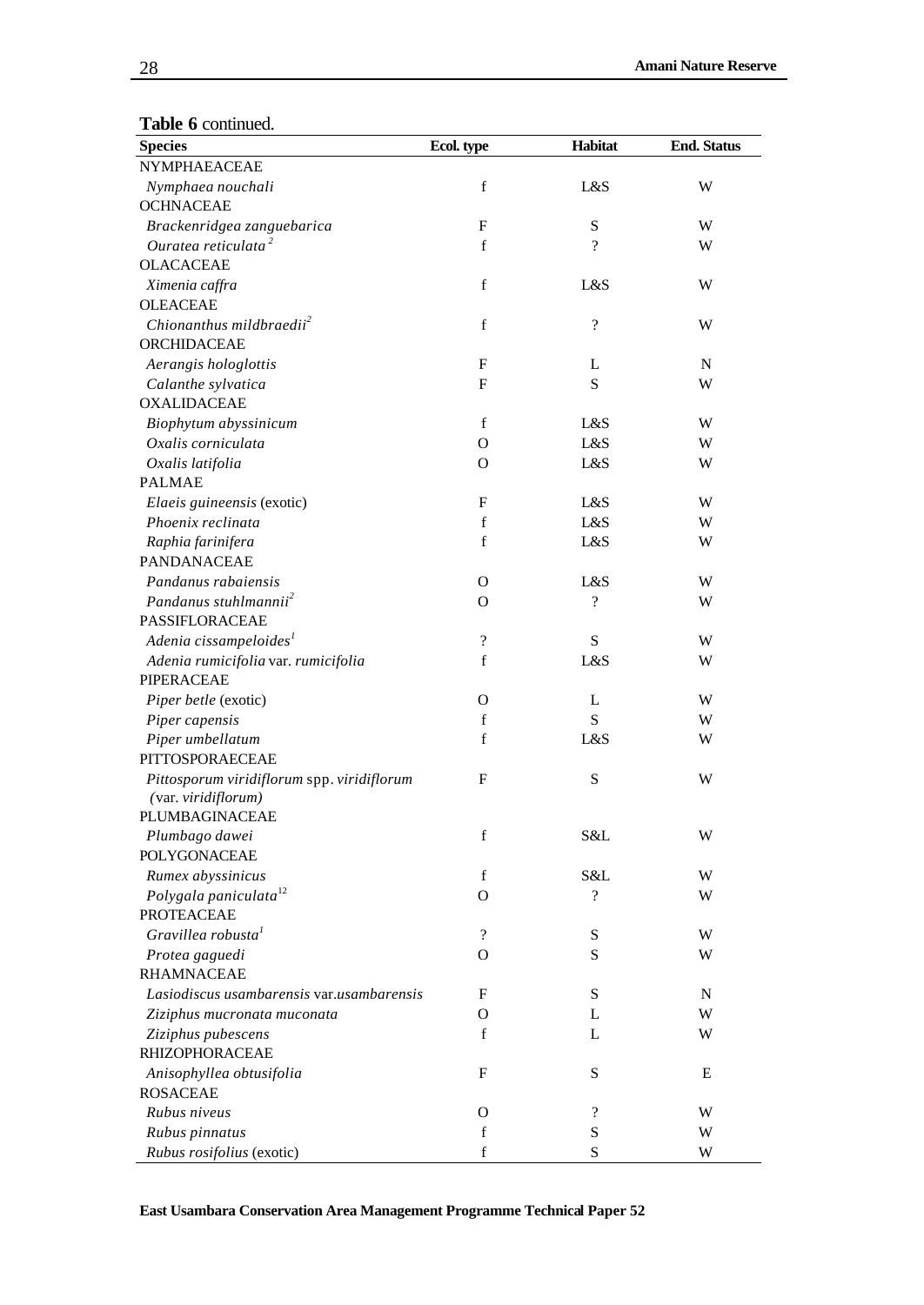| <b>LADIC V</b> COMMITTEL.<br><b>Species</b>         | Ecol. type               | Habitat                  | <b>End. Status</b> |
|-----------------------------------------------------|--------------------------|--------------------------|--------------------|
| <b>RUBIACEAE</b>                                    |                          |                          |                    |
|                                                     | $\mathbf F$              | S&L                      | W                  |
| Chassalia parviflora                                |                          | L&S                      | W                  |
| Crosopteryx febrifuga                               | F<br>F                   | S                        | W                  |
| Galiniera saxifraga<br>Hemelia eracta <sup>12</sup> |                          |                          |                    |
|                                                     | $\overline{\cdot}$       | $\overline{\mathcal{C}}$ | $\overline{\cdot}$ |
| Keetia venosa                                       | $\overline{\mathcal{C}}$ | $\overline{?}$           | $\gamma$           |
| Lagynias pallidiflora                               | f                        | L&S                      | $\mathbf N$        |
| Mussaenda arcuata                                   | f                        | S                        | W                  |
| Pauridiantha paucinervis                            | F                        | S                        | W                  |
| Pavetta abyssinica var. usambarica                  | f                        | ${\bf S}$                | E(WU)              |
| Pavetta amaniensis                                  | f                        | L&S                      | N                  |
| Pentas bussei                                       | $\mathbf f$              | L&S                      | W                  |
| Polysphaeria bruanii                                | F                        | L&S                      | $\mathbf N$        |
| Psychotria goetzei var. platyphylla                 | F                        | ${\bf S}$                | N                  |
| Psychotira pandurata                                | $\mathbf{F}$             | L&S                      | $\mathbf N$        |
| Psychotria peteri                                   | $\mathbf{F}$             | ${\bf S}$                | ${\bf N}$          |
| Rutidea orientalis                                  | f                        | S                        | W                  |
| Rytigynia uhligii                                   | f                        | S                        | W                  |
| Sabicea orientalis                                  | f                        | S&L                      | W                  |
| Sericanthe odoratissima var. odoratissima           | $\mathbf{F}$             | L&S                      | E(EU&WU)           |
| Tarenna pavettoides                                 | F                        | L&S                      | W                  |
| Tricalysia acidophylla                              | f                        | L                        | N                  |
| Tricalysia elegans                                  | $\mathbf F$              | L                        | E                  |
| <b>RUTACEAE</b>                                     |                          |                          |                    |
| Clausena anisata                                    | f                        | L&S                      | W                  |
| Teclea simplicifolia                                | F                        | S                        | W                  |
| Toddalia asiatica                                   | f                        | L&S                      | W                  |
| Vepris ngamensis                                    | $\mathbf{F}$             | S                        | E(EU)              |
| Zanthoxylum deremense                               | $\mathbf{F}$             | S&L                      | $\mathbf N$        |
| <b>SAPINDACEAE</b>                                  |                          |                          |                    |
| Cardiospernum grandiflorum <sup>12</sup>            | $\overline{\mathcal{C}}$ | $\overline{\phantom{a}}$ | $\gamma$           |
| Chytranthus obliquinervis                           | f                        | L (forest gaps)          | ${\bf N}$          |
| Paullinia pinnata                                   | f                        | ?                        | W                  |
|                                                     |                          |                          |                    |
| SCROPHULARIACEAE                                    |                          |                          |                    |
| Sopubia ramose                                      | $\mathbf f$              | S                        | W                  |
| SIMAROUBACEAE                                       |                          |                          |                    |
| Brucea tenuifolia <sup>2</sup>                      | $\mathbf F$              | $\overline{\cdot}$       | ${\bf N}$          |
| <b>SMILACACEAE</b>                                  |                          |                          |                    |
| Smilax anceps                                       | $\mathbf f$              | ${\bf S}$                | W                  |
| SOLANACEAE                                          |                          |                          |                    |
| Capsicum frutescens                                 | O                        | S&L                      | W                  |
| Physalis peruviana                                  | O                        | ${\bf S}$                | W                  |
| Solanum auguivi brevipedicellatum <sup>2</sup>      | F                        | ?                        | W                  |
| Solanum incanum                                     | $\gamma$                 | L&S                      | W                  |
| Solanum kitivuense                                  | $\mathbf f$              | S&L                      | ${\bf N}$          |
| Solanum nigrum                                      | $\mathbf{O}$             | S&L                      | W                  |
| <b>STERCULIACEAE</b>                                |                          |                          |                    |
| Byttneria fruticosa                                 | $\mathbf{F}$             | L                        | E(EU)              |
| Dombeya acutangula                                  | f                        | $\gamma$                 | W                  |
| Sterculia africana                                  | O                        | S                        | W                  |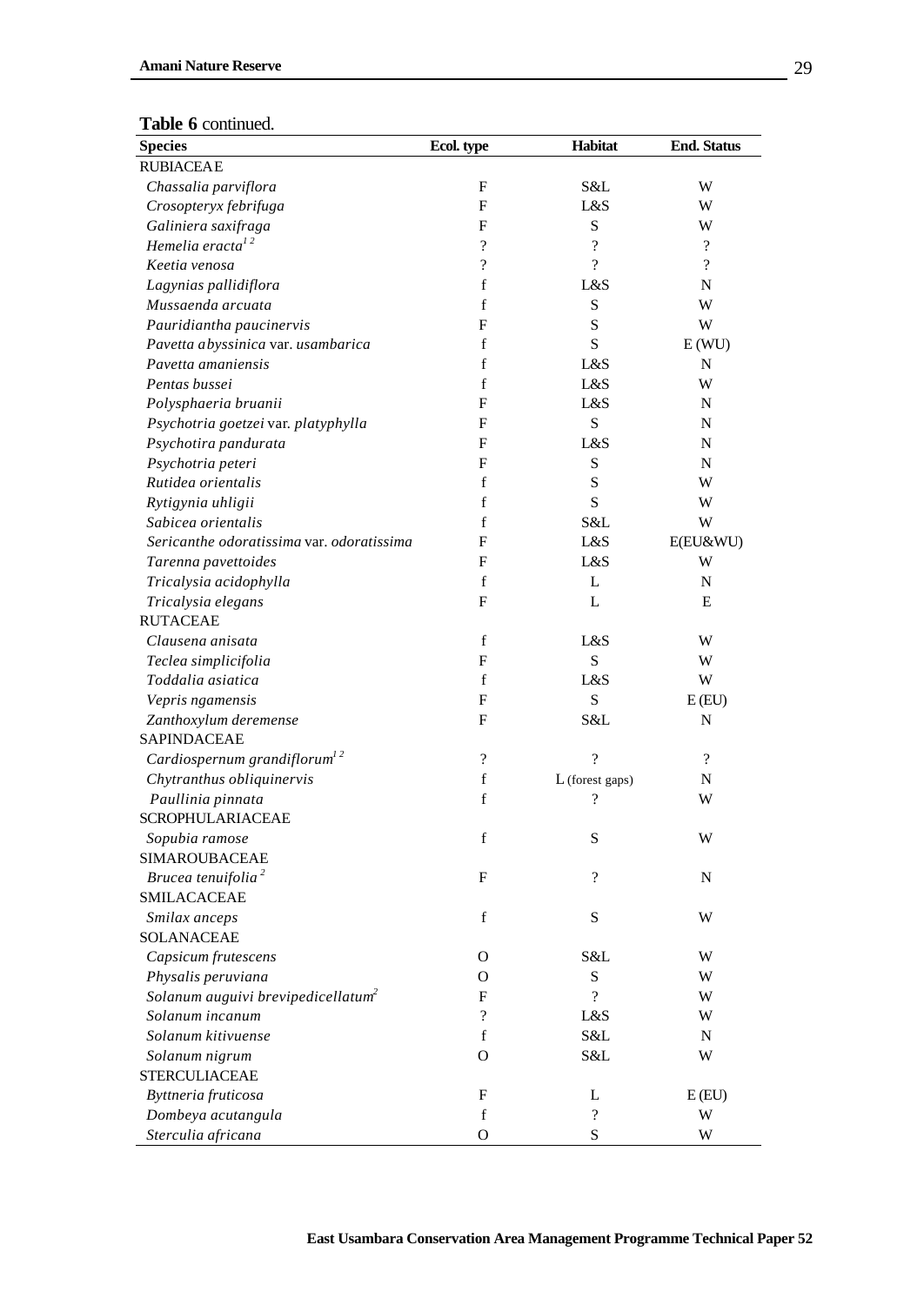| <b>Species</b>                                   | Ecol. type               | Habitat            | <b>End. Status</b>       |
|--------------------------------------------------|--------------------------|--------------------|--------------------------|
| <b>THEACEAE</b>                                  |                          |                    |                          |
| Camellia sinensis <sup>2</sup>                   | $\Omega$                 | $\overline{\cdot}$ | W                        |
| THYMELAEACEAE                                    |                          |                    |                          |
| Synaptolepis alternifolia                        | $\mathbf f$              | L&S                | W                        |
| Synaptolepis kirkii                              | $\mathbf f$              | L                  | W                        |
| <b>TILIACEAE</b>                                 |                          |                    |                          |
| Carpodiptera africana                            | $\Omega$                 | L&S                | W                        |
| Corchorus trilocularis                           | $\Omega$                 | S                  | W                        |
| Grewia fallax                                    | $\mathbf f$              | S&L                | W                        |
| Grewia holstii                                   | $\mathbf f$              | $\gamma$           | $\mathbf N$              |
| Grewia villosa                                   | $\Omega$                 | ${\bf S}$          | W                        |
| Triumfelta rhomboidea                            | $\mathbf f$              | $\gamma$           | W                        |
| <b>TYPHACEAE</b>                                 |                          |                    |                          |
| Typha domingensis                                | $\overline{\cdot}$       | L&S                | W                        |
| <b>ULMACEAE</b>                                  |                          |                    |                          |
| Celtis zenkeri                                   | F                        | L&S                | W                        |
| <b>UMBELLIFERAE</b>                              |                          |                    |                          |
| Steganotaenia araliacea                          | $\Omega$                 | L&S                | W                        |
| <b>URTICACEAE</b>                                |                          |                    |                          |
| Boehmeria macrophylla                            | $\mathbf f$              | ${\bf S}$          | W                        |
| Elatostema welwitschii                           | f                        | S                  | W                        |
| Obetia radula (syn. O. pinnatifida)              | $\overline{\mathcal{C}}$ | S&L                | W                        |
| Pilea holstii                                    | F                        | L&S                | N                        |
| Urera hypselodendron                             | f                        | M                  | W                        |
| Urera trinervis                                  | $\mathbf f$              | L&S                | W                        |
| Urtica urens                                     | $\Omega$                 | M                  | W                        |
| VELLOZIACEAE                                     |                          |                    |                          |
| Xerophyta spekei                                 | O                        | ${\bf S}$          | W                        |
| <b>VERBENACEAE</b>                               |                          |                    |                          |
| Clerodendrum capitatum var. capitatum            | f                        | S&L                | W                        |
| Clerodendrum rotundifolium                       | f                        | L&S                | W                        |
| Lantana camara (exotic)                          | $\mathbf f$              | L&S                | W                        |
| Priva adhaerens                                  | O                        | L&S                | W                        |
| Stachytarpheta jamaicensis (syn. S. urticifolia) | $\mathbf f$              | L                  | W                        |
| Vitex amaniensis                                 | $\mathbf f$              | S&L                | $\mathbf N$              |
| Vitex mombasae <sup>1</sup>                      | $\gamma$                 | L&S                | W                        |
| <b>VIOLACEAE</b>                                 |                          |                    |                          |
| Rinorea scheffleri                               | F                        | L                  | E(EU)                    |
| <b>VISCACEAE</b>                                 |                          |                    |                          |
| Viscum longiarticulatum <sup>2</sup>             | F                        | $\gamma$           | Ε                        |
| Viscum nervosum <sup>2</sup>                     | $\mathbf f$              | $\gamma$           | W                        |
| <b>VITACEAE</b>                                  |                          |                    |                          |
| Ampeliocissus multistriata                       | $\mathbf f$              | L&S                | W                        |
| Cissus oliveri                                   | $\mathbf f$              | S                  | W                        |
| Cissus quadrangularis                            | f                        | L&S                | W                        |
| Cyphostemma braunii                              | F                        | L&S                | N                        |
| Cyphostemma hildebrandtii                        | $\mathbf f$              | L&S                | W                        |
| ZAMIACEAE (CYCADACEAE)                           |                          |                    |                          |
| Encephalartos hildebrandtii <sup>12</sup>        | $\overline{\cdot}$       | $\overline{\cdot}$ | $\overline{\mathcal{L}}$ |

<u> 1989 - Johann Barn, mars eta bainar eta idazlea (</u>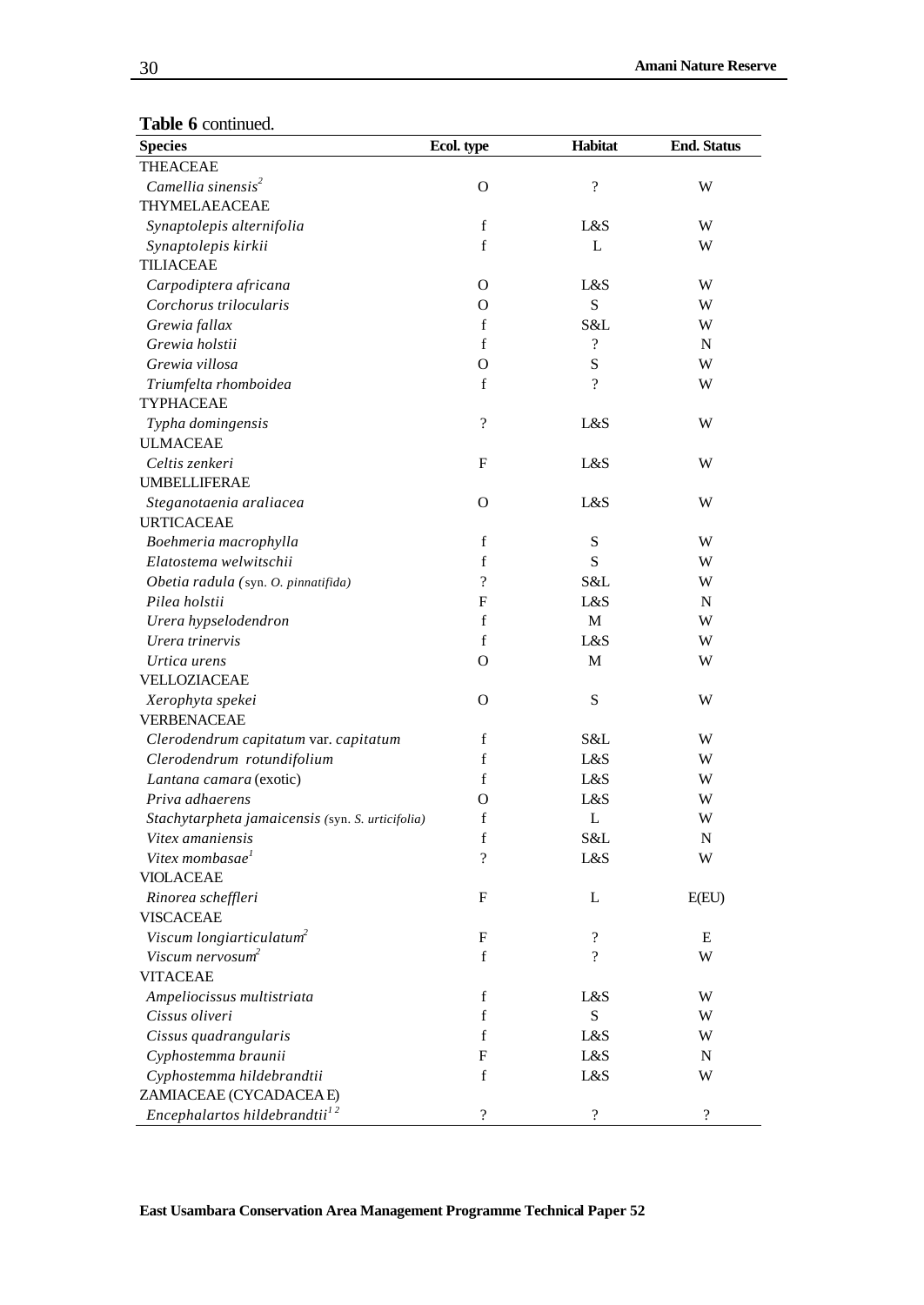| Fern Species (Pteridophyta)         | Ecol. type              | Habitat            | <b>End. Status</b>       |
|-------------------------------------|-------------------------|--------------------|--------------------------|
| ZINGIBERACEAE                       |                         |                    |                          |
| Aframomum amaniense                 | $\mathbf f$             | L                  | ${\bf N}$                |
| Aframomum mala                      | $\mathbf f$             | S                  | W                        |
| Costus sarmentosus                  | $\mathbf f$             | L&S                | $\mathbf N$              |
| Renealmia engleri                   | $\mathbf{F}$            | S                  | $\mathbf N$              |
| <b>ADIANTACEAE</b>                  |                         |                    |                          |
| Adiantum raddianum                  | $\mathbf f$             | S                  | W                        |
| Pellaea quadripinnata               | $\mathbf f$             | S                  | W                        |
| <b>ASPLENIACEAE</b>                 |                         |                    |                          |
| Asplenium formosum                  | $\mathbf f$             | S                  | W                        |
| Asplenium nidus                     | $\mathbf{F}$            | L&S                | W                        |
| Asplenium pellucidum                | $\mathbf F$             | S                  | $\mathbf N$              |
| Asplenium warneckei                 | $\mathbf{F}$            | S                  | W                        |
| <b>CYATHEACEAE</b>                  |                         |                    |                          |
| Cyathea manniana                    | f                       | S                  | W                        |
| DENNSTAEDTIACEAE                    |                         |                    |                          |
| Blotiella hieronymii                | ${\bf F}$               | S&L                | $\mathbf N$              |
| Blotiella stipitata                 | $\mathbf F$             | S                  | N                        |
| <b>LYCOPODIACEAE</b>                |                         |                    |                          |
| Huperzia dura                       | $\mathbf{F}$            | S                  | ${\bf N}$                |
| Huperzia holstii                    | $\overline{\mathrm{F}}$ | S                  | ${\bf N}$                |
| Lycopodium sp.                      | $\gamma$                | $\gamma$           | $\overline{\mathcal{L}}$ |
| <b>MARATTIACEAE</b>                 |                         |                    |                          |
| Marattia fraxinea                   | $\mathbf f$             | S&L                | W                        |
| POLYPODIACEAE                       |                         |                    |                          |
| Platycerium elephantotis            | $\mathbf f$             | L&S                | W                        |
| SELAGINELLACEAE                     |                         |                    |                          |
| Selaginella myosurus <sup>1</sup>   | $\gamma$                | $\overline{\cdot}$ | W                        |
| Selaginella umbrosa                 | Cultivated              | S                  | W                        |
| Selaginella sp.                     | ?                       | $\gamma$           | $\overline{?}$           |
| <b>VITTARIACEAE</b>                 |                         |                    |                          |
| Antrophyum mannianum                | $\mathbf f$             | S                  | W                        |
| Vittaria guineensis var. orientalis | f                       | S                  | W                        |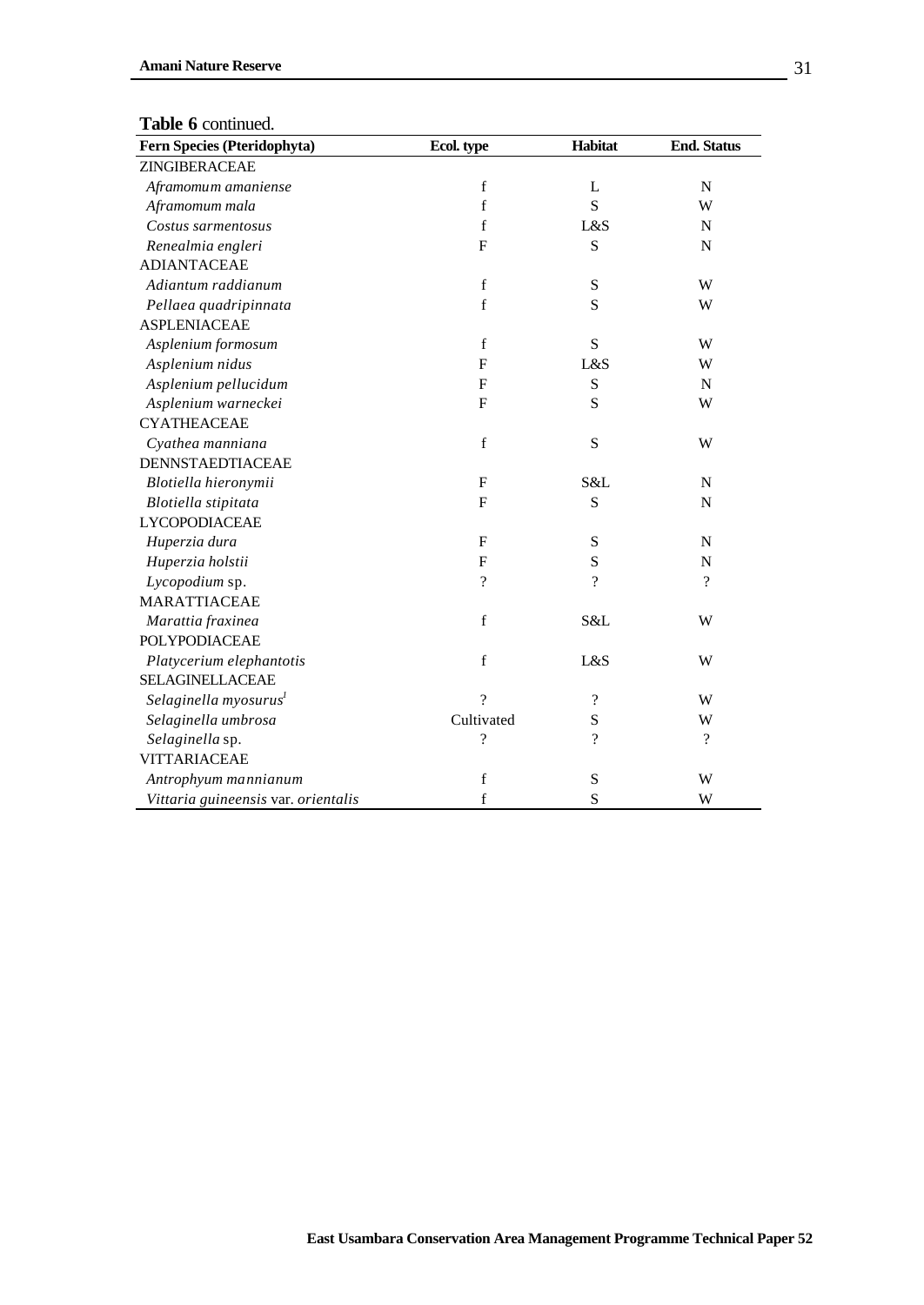In 1986 - 1987 a botanical survey was conducted in the East Usambara Mountains (Ruffo *et al.* 1989). 20 species recorded in Amani Nature Reserve by the current survey were not recorded by Ruffo in the Amani Forests but were recorded elsewhere in the Usambara Mountains. These are listed in Table 7.

**Table 7** Tree and shrub species found outside their previously recorded range in the East Usambara Mountains.

| <b>Species</b>            | Location as previously recorded <sup>1</sup>                |
|---------------------------|-------------------------------------------------------------|
| Cassipourea gummiflua     | Distribution uncertain                                      |
| Tarenna graveolens        | Kilanga and Lutindi, (Nilo Forest Reserve)                  |
| Teclea amaniensis         | Kilanga and Lutindi, (Nilo Forest Reserve), Kwamgumi/Segoma |
|                           | <b>Forest Reserves</b>                                      |
| Mimusopis kummel (exotic) | Kwamgumi Forest Reserve                                     |
| Lonchocarpus bussei       | Longuza Forest Reserve                                      |
| Vismia orientalis         | Longuza Forest Reserve                                      |
| Voacanga africana         | Longuza Forest Reserve                                      |
| Tabernaemontana stapfiana | Lutindi - Nilo Forest Reserve                               |
| Dracaena usambarensis     | Lutindi (Nilo Forest Reserve)                               |
| Allophylus melliodorus    | Lutindi (Nilo Forest Reserve), Mtai Forest Reserve          |
| Dombeya shupangae         | Lutindi, (Nilo Forest Reserve)                              |
| Newtonia paucijuga        | Lutindi, Kwamarimba, Mlinga, Kwamgumi/Segoma.               |
| Diospyros natalensis      | Mhinduro (Segoma, Kwamgumi and Bamba)                       |
| Tricalysia acidophylla    | Mtai                                                        |
| Ziziphus pubescens        | Mtai                                                        |
| Cleistanthus polystachyus | Mtai Forest Reserve                                         |
| Maytenus undata           | Northern part of Main Range (Nilo)                          |
| Craibia zimmermannii      | Not recorded during 1986 - 1987 survey                      |
| Millettia oblata          | Not recorded during 1986 - 1987 survey                      |
| Placodiscus amaniensis    | Not recorded during 1986 - 1987 survey                      |

 $<sup>1</sup>$  Information is based on Ruffo *et al.* (1989).</sup>

32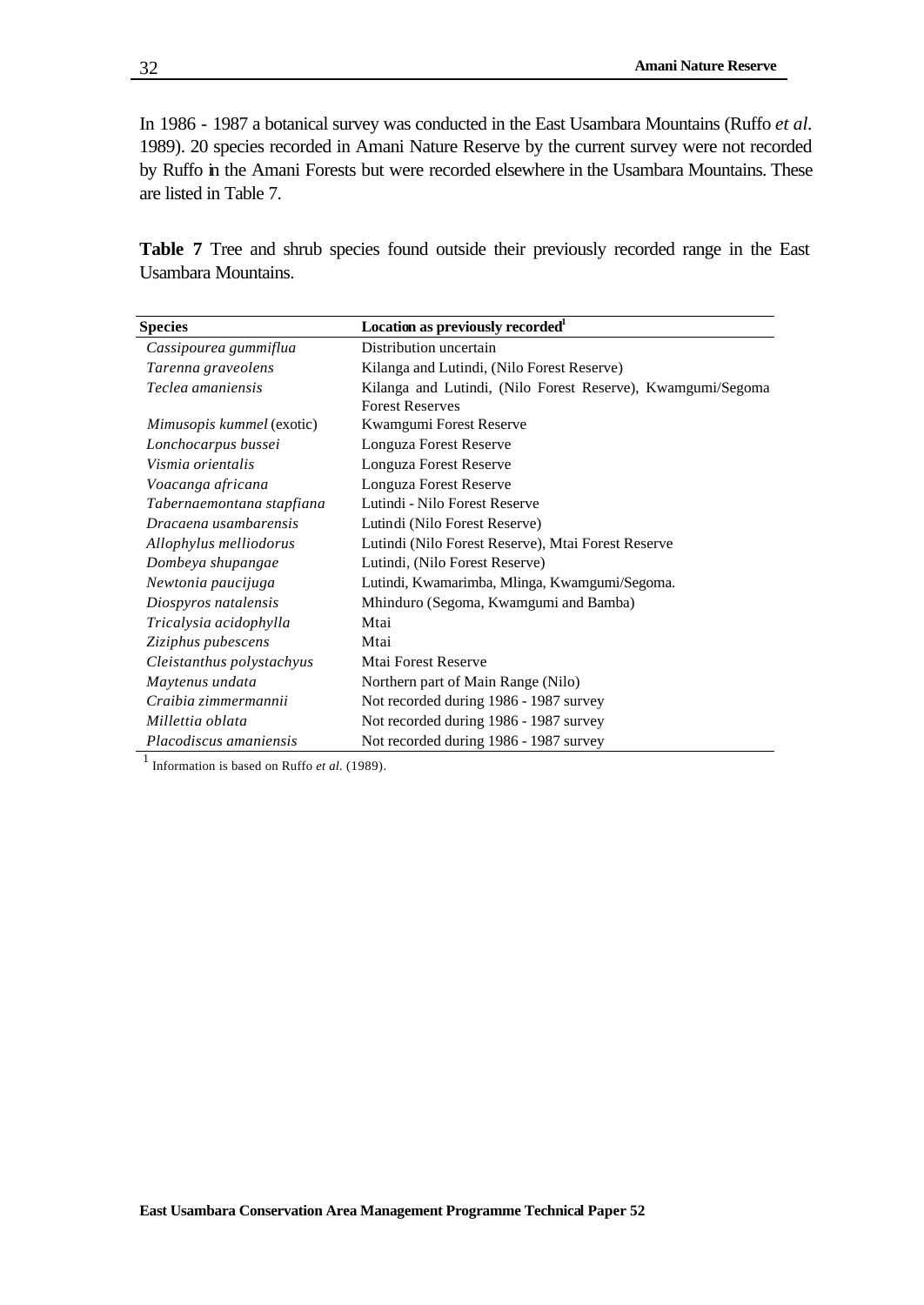Species accumulation rates:



Figure 4 Species accumulation rates of trees and shrubs (10cm dbh and larger) by vegetation plot.

## **Ecological type** (refer to Figures 5, 6, 7, 8,)**:**

**Table 8** Summary of ecological type for tree and shrub species recorded in the 50m x 20m vegetation plots (based on Table 4).

| <b>Ecological type</b>       | <b>Number of species</b> | % of total species |
|------------------------------|--------------------------|--------------------|
| (F) Forest Dependent Species | 107                      | 43                 |
| (f) Forest Dwelling Species  | 92                       | 37                 |
| (O) Non-Forest Species       | 22.                      |                    |
| Unknown                      | 25                       | 11                 |
| <b>Total:</b>                | 246                      | 100                |

**Habitat** (refer to Figures 9 and 10)**:**

**Table 9** Summary of the habitat type for tree and shrub species recorded in the 50 x 20m vegetation plots (based on Table 4).

| <b>Habitat</b>                | <b>Number of species</b> | % of total species |
|-------------------------------|--------------------------|--------------------|
| (L) Lowland Forest Species    | 112                      | 46                 |
| (S) Submontane Forest Species | 100                      | 41                 |
| (U) Unknown                   | 34                       | 14                 |
| <b>Total:</b>                 | 246                      | 100                |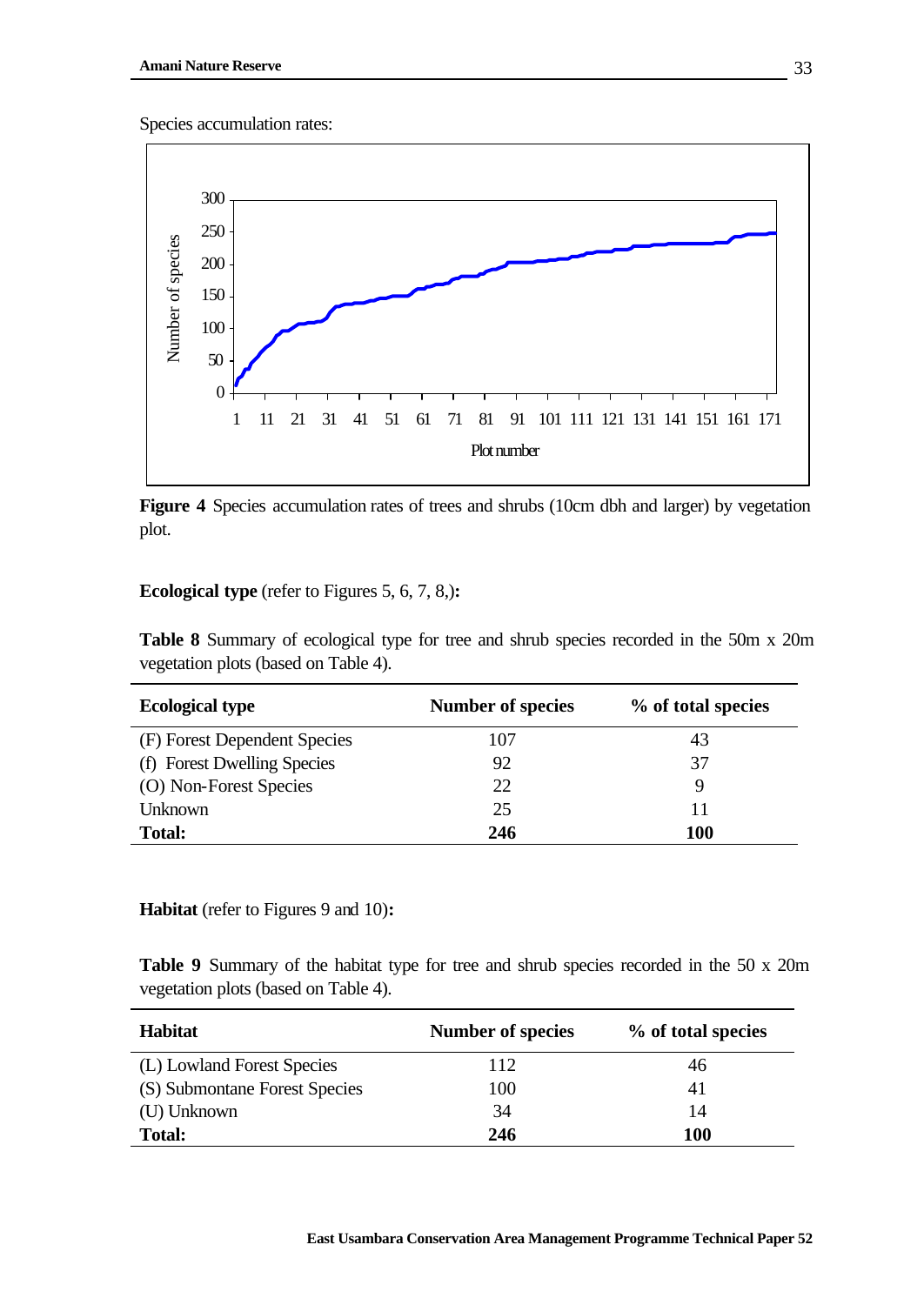| <b>Species</b>                              | <b>Altitude</b>          |
|---------------------------------------------|--------------------------|
|                                             | (metres above sea level) |
| Alangium chinense                           | 580                      |
| Alchornea hirtella                          | 800                      |
| Allanblackia stuhlmannii                    | 620                      |
| Allophylus abyssinicus                      | 700                      |
| Annickia kummeriae (syn. Enantia kummeriae) | 580                      |
| Anthocleista grandiflora                    | 210                      |
| Beilschmiedia kweo                          | 820                      |
| Celtis wightii                              | 240                      |
| Cephalosphaera usambarensis                 | 420                      |
| Chrysophyllum gorungosanum                  | 245                      |
| Chrysophyllum perpulchrum                   | 620                      |
| Cola usambarensis                           | 820                      |
| Cremaspora triflora                         | 640                      |
| Drypetes gerrardii                          | 780                      |
| Drypetes usambarica                         | 820                      |
| Englerodendron usambariense                 | 820                      |
| Entandrophragma excelsum                    | 730                      |
| Greenwayodendron suaveolens                 | 700                      |
| Grewia bicolor                              | 650                      |
| Harungana madagascariensis                  | 720                      |
| Isoberlinia scheffleri                      | 800                      |
| Leptactina platyphylla                      | 400                      |
| Maesa lanceolata                            | 710                      |
| Maranthes goetzeniana                       | 800                      |
| Mesogyne insignis                           | 620                      |
| Millettia oblata                            | 240                      |
| Millettia oblata intermedia                 | 450                      |
| Morinda asteroscepa                         | 810                      |
| Myrianthus holstii                          | 700                      |
| Newtonia buchananii                         | 710                      |
| Odyendea zimmermannii                       | 580                      |
| Oxyanthus speciosus                         | 450                      |
| Parinari excelsa                            | 620                      |
| Platypterocarpus tanganyikensis             | 650                      |

**Table 10** Submontane species sampled in lowland areas, and the lowest altitudes where they were recorded.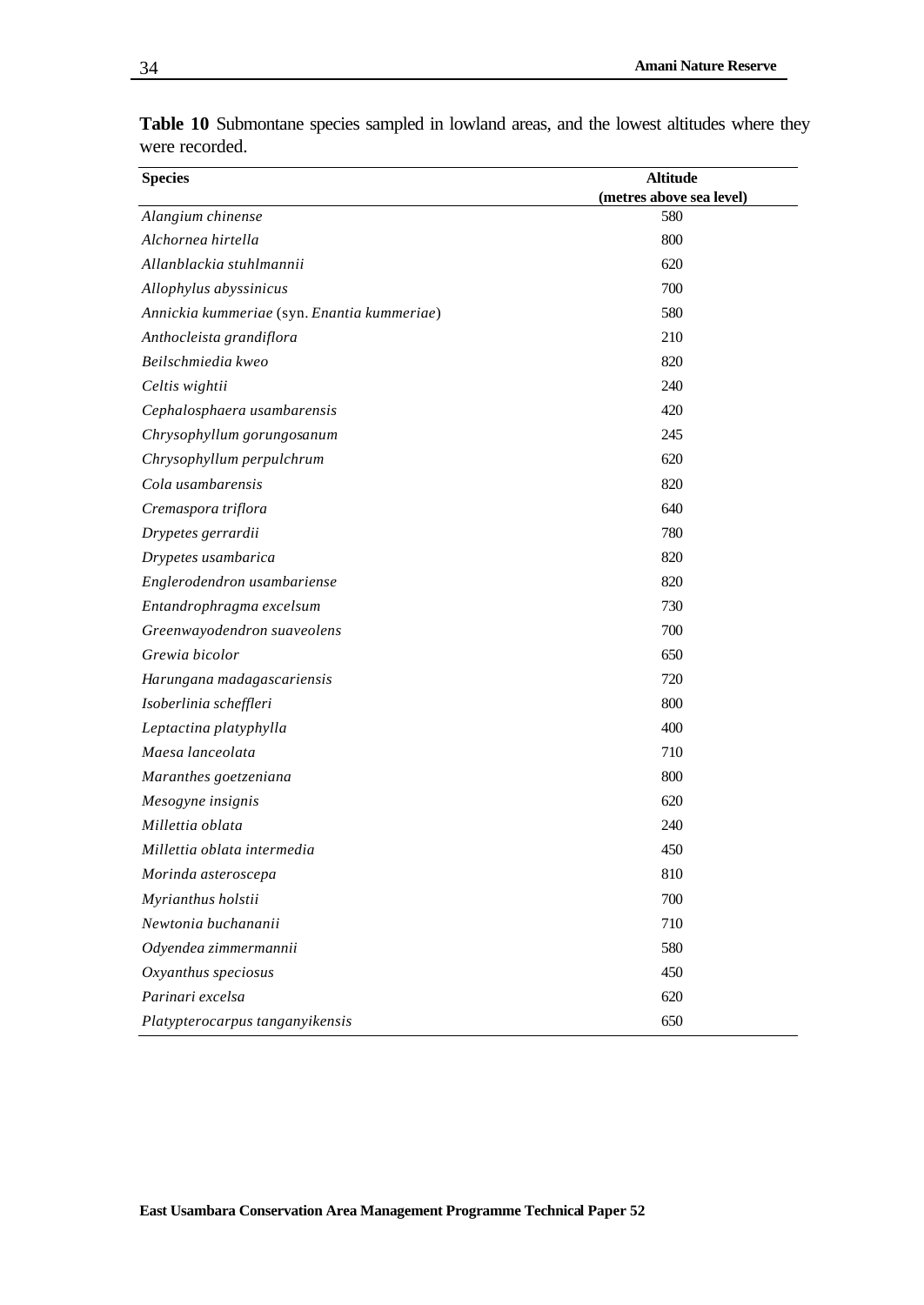| <b>Species</b>                                                | <b>Altitude</b> |
|---------------------------------------------------------------|-----------------|
| Polyscias fulva                                               | 820             |
| Pouteria adolfi-friedericii Syn. Aningeria adolfi-friedericii | 830             |
| Schefflerodendron usambarense                                 | 820             |
| Strombosia scheffleri                                         | 580             |
| Strychnos innocua                                             | 480             |
| Tabernaemontana pachysiphon                                   | 560             |
| Tabernaemontana stapfiana                                     | 780             |
| Teclea nobilis                                                | 720             |
| Tricalysia anomala                                            | 700             |
| Tricalysia pallens (syn. T. myrtifolia)                       | 190             |
| Uvariodendron usambarense                                     | 620             |
| Xymalos monospora                                             | 800             |
| Zanthoxylum usambarense                                       | 820             |

Altitude: metres above sea level

### **Endemic status** (refer to Figures 11,12,13,14)**:**

**Table 11** Summary of endemic status for tree and shrub species recorded in the 50m x 20m vegetation plots (based on Table 4).

| <b>Endemic status</b> | <b>Number of species</b> | % of total species |
|-----------------------|--------------------------|--------------------|
| (E) Endemic           | 19                       | 8                  |
|                       | (7 EU & WU, 1 WU, 11 EU) |                    |
| (N) Near Endemic      | 49                       | 20                 |
| (W) Widespread        | 161                      | 65                 |
| <b>Unknown</b>        | 17                       |                    |
| <b>Total:</b>         | 246                      | <b>100</b>         |

EU - endemic to the East Usambara Mountains; WU - endemic to the West Usambara Mountains

#### **Timber species**

Commercial logging was previously extensive in the various forest reserves that were combined to form Amani Nature Reserve. Logging ceased at the beginning of the 1980's. Table 12 lists the most commonly extracted trees (Ruffo *et al.*, 1989) to give an indication of the remaining populations of these species.

| <b>Species</b>              | Number of plots in<br>which present | $%$ of plots in<br>which present | <b>Total</b><br>individuals | $%$ of all<br>stems |
|-----------------------------|-------------------------------------|----------------------------------|-----------------------------|---------------------|
|                             | $(n=173)$                           |                                  |                             | sampled             |
| Cephalosphaera usambarensis | 61                                  | 35.3                             | 221                         | 3.07                |
| Khaya anthotheica           |                                     | 2.9                              |                             | 0.10                |
| Milicia excelsa             | 16                                  | 9.2                              | 25                          | 0.35                |
| Newtonia buchananii         | 57                                  | 32.9                             | 93                          | 1.29                |
| Ocotea usambarensis         |                                     | 1.2                              | $\mathfrak{D}$              | 0.03                |

### **Table 12** The abundance of selected timber species.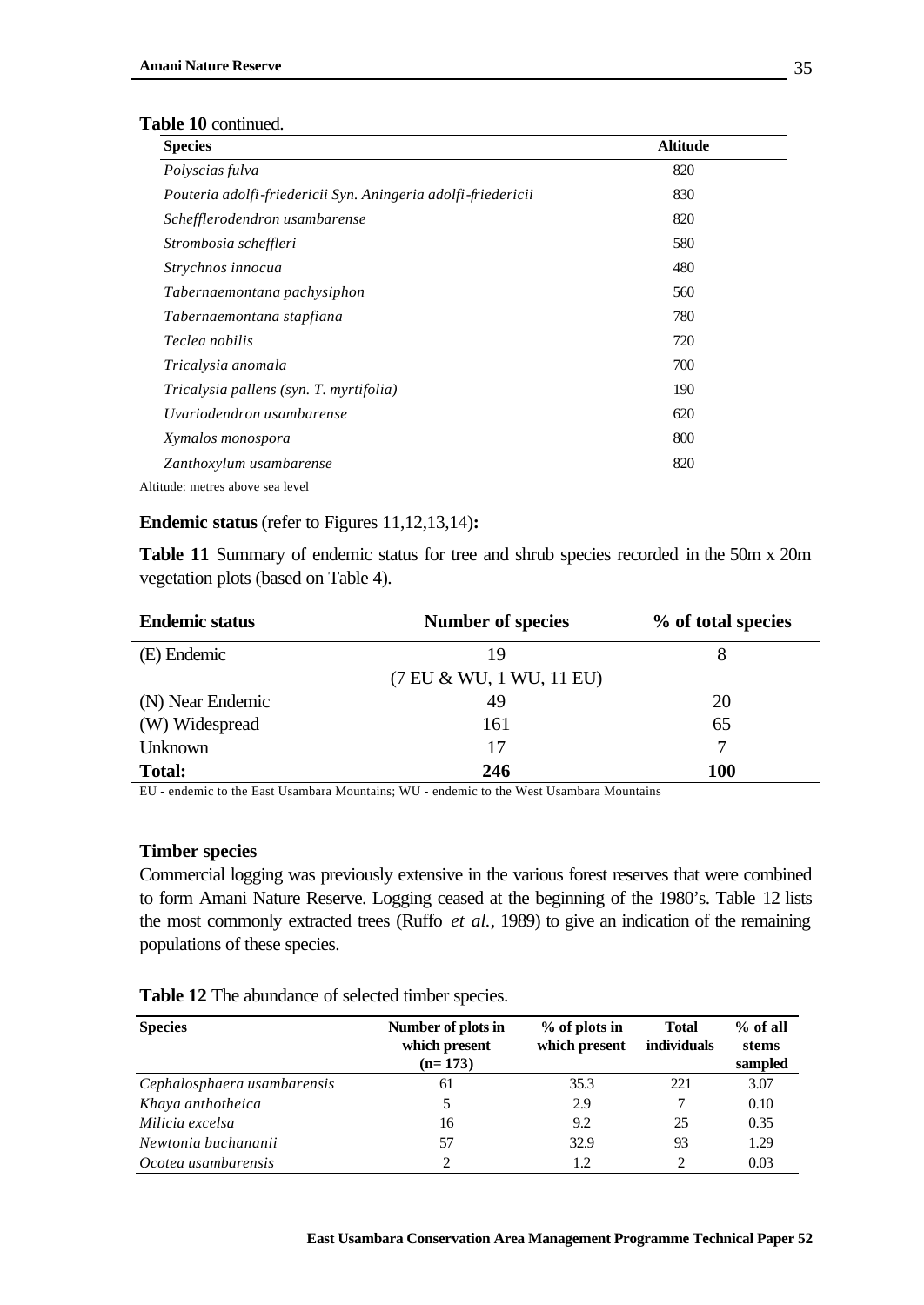

**Figure 5** Distribution of forest dependent tree and shrub individuals in Amani N.R.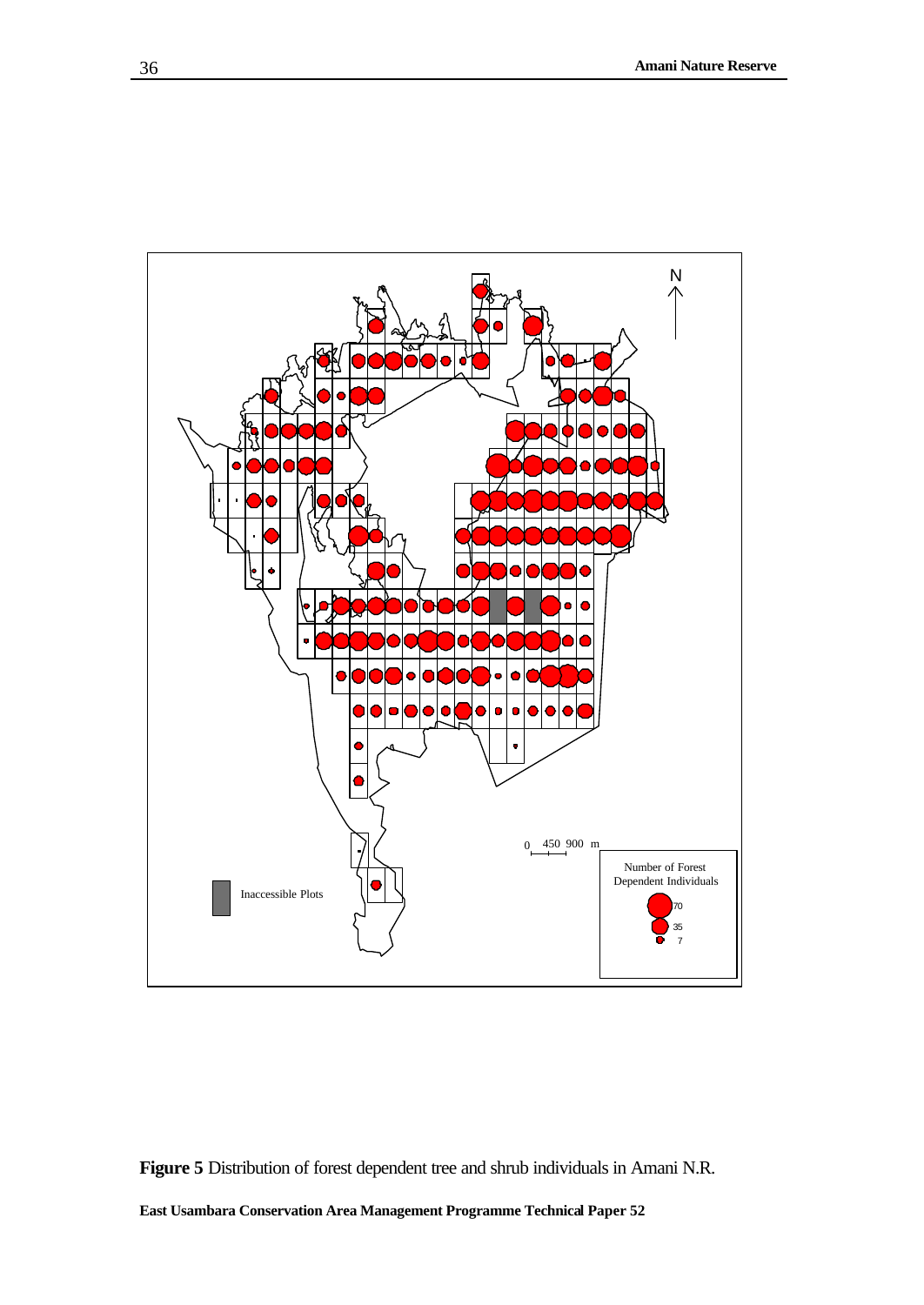

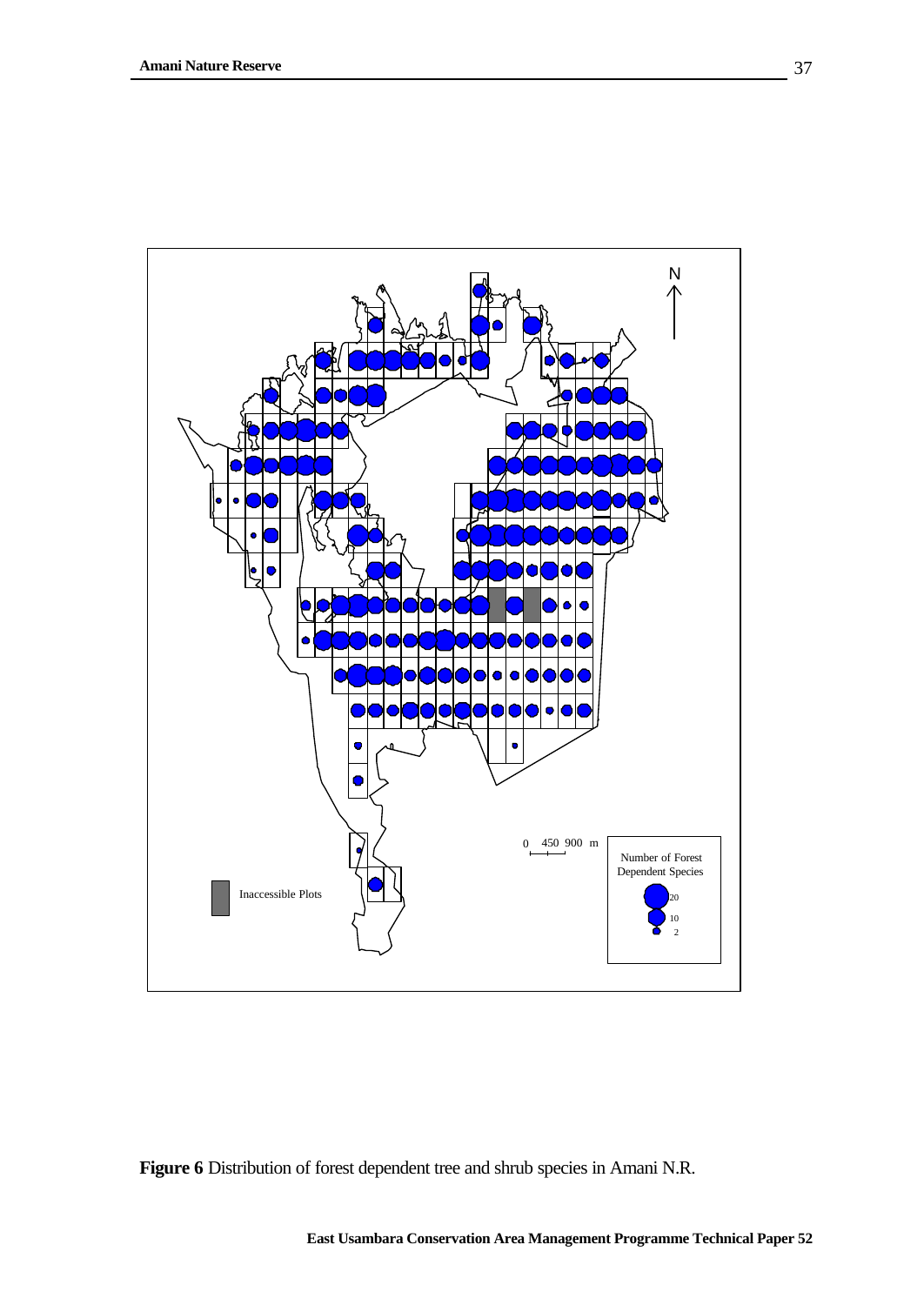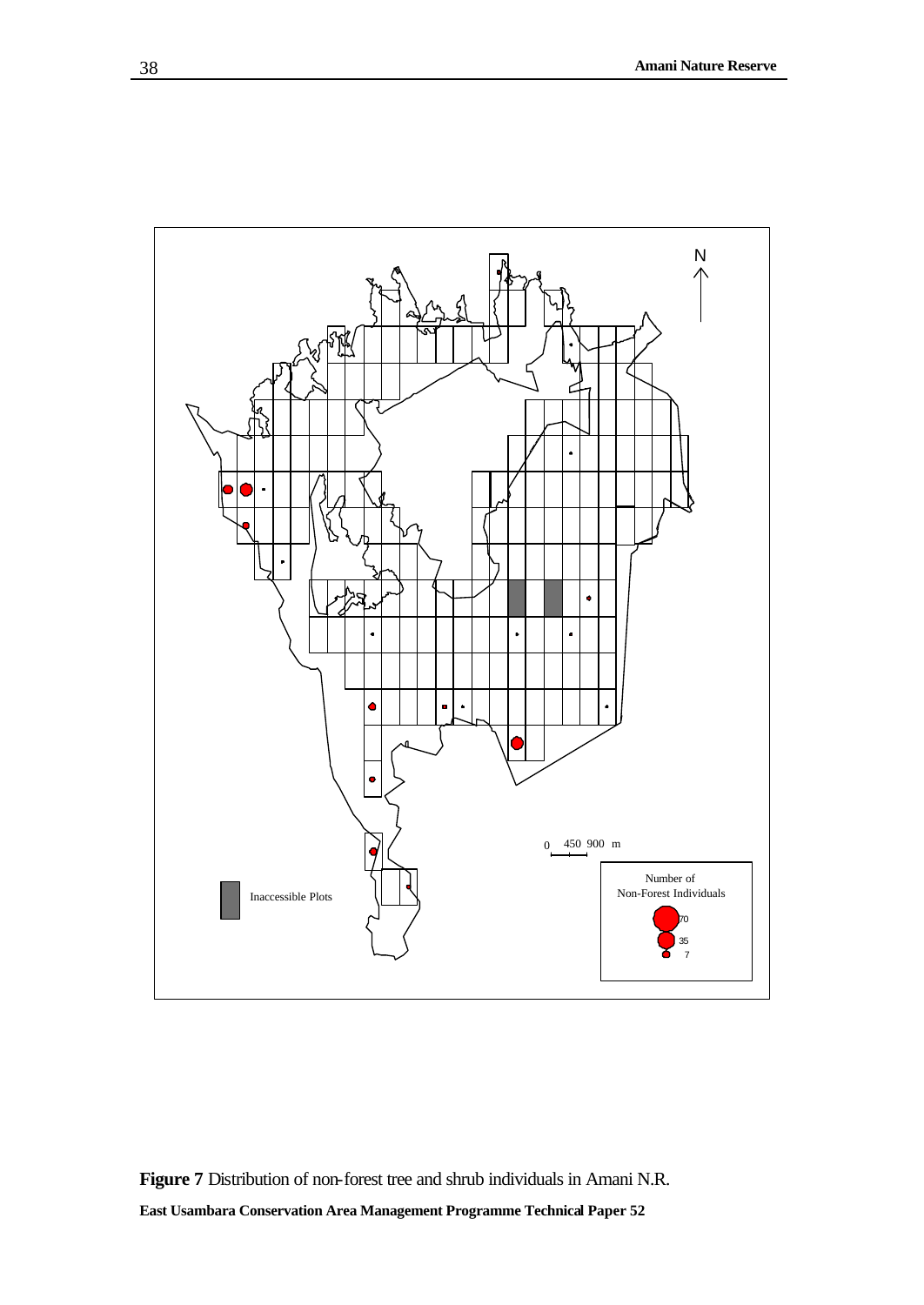

**Figure 8** Distribution of non-forest tree and shrub species in Amani N.R.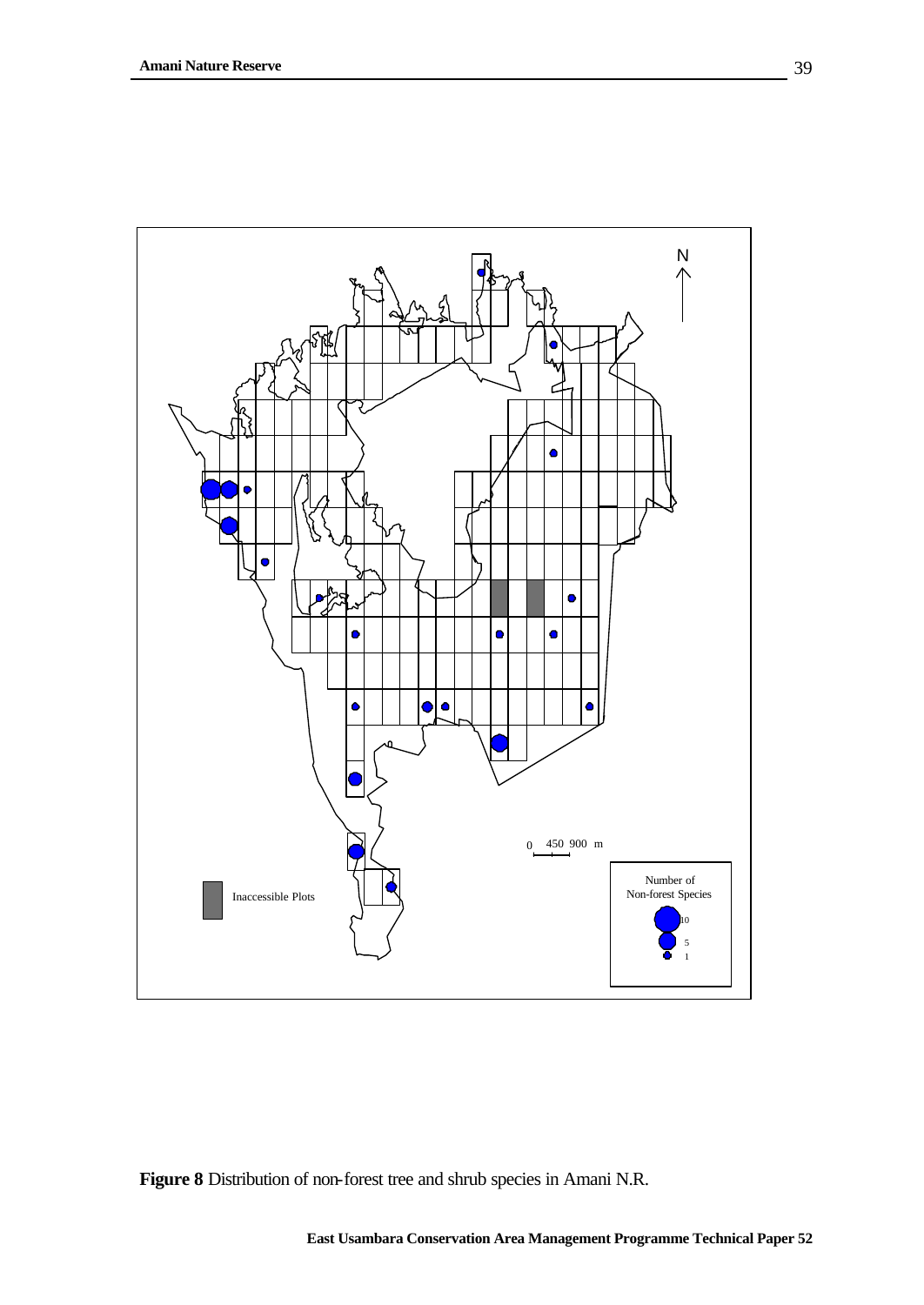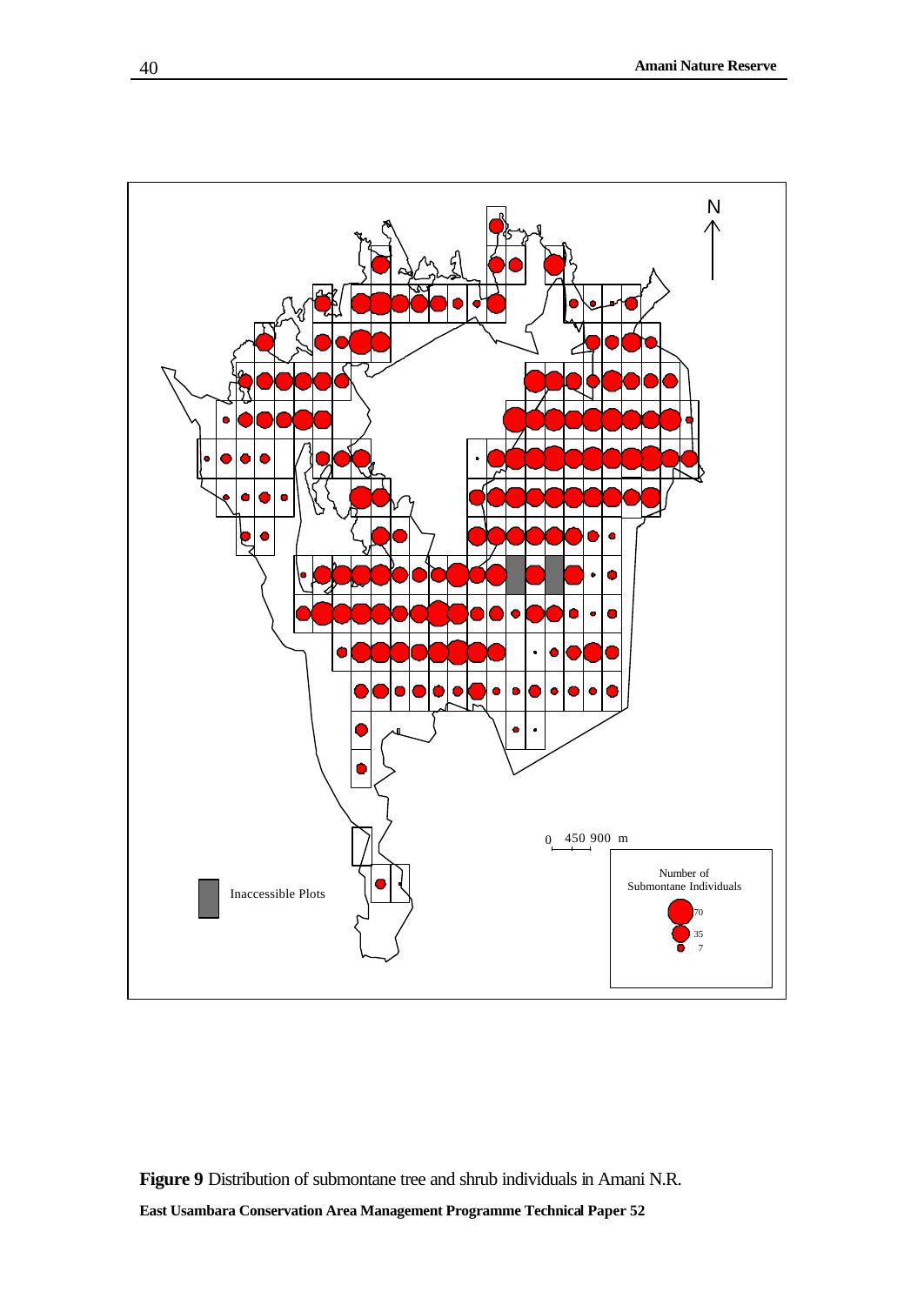

**Figure 10** Distribution of submontane tree and shrub species in Amani N.R.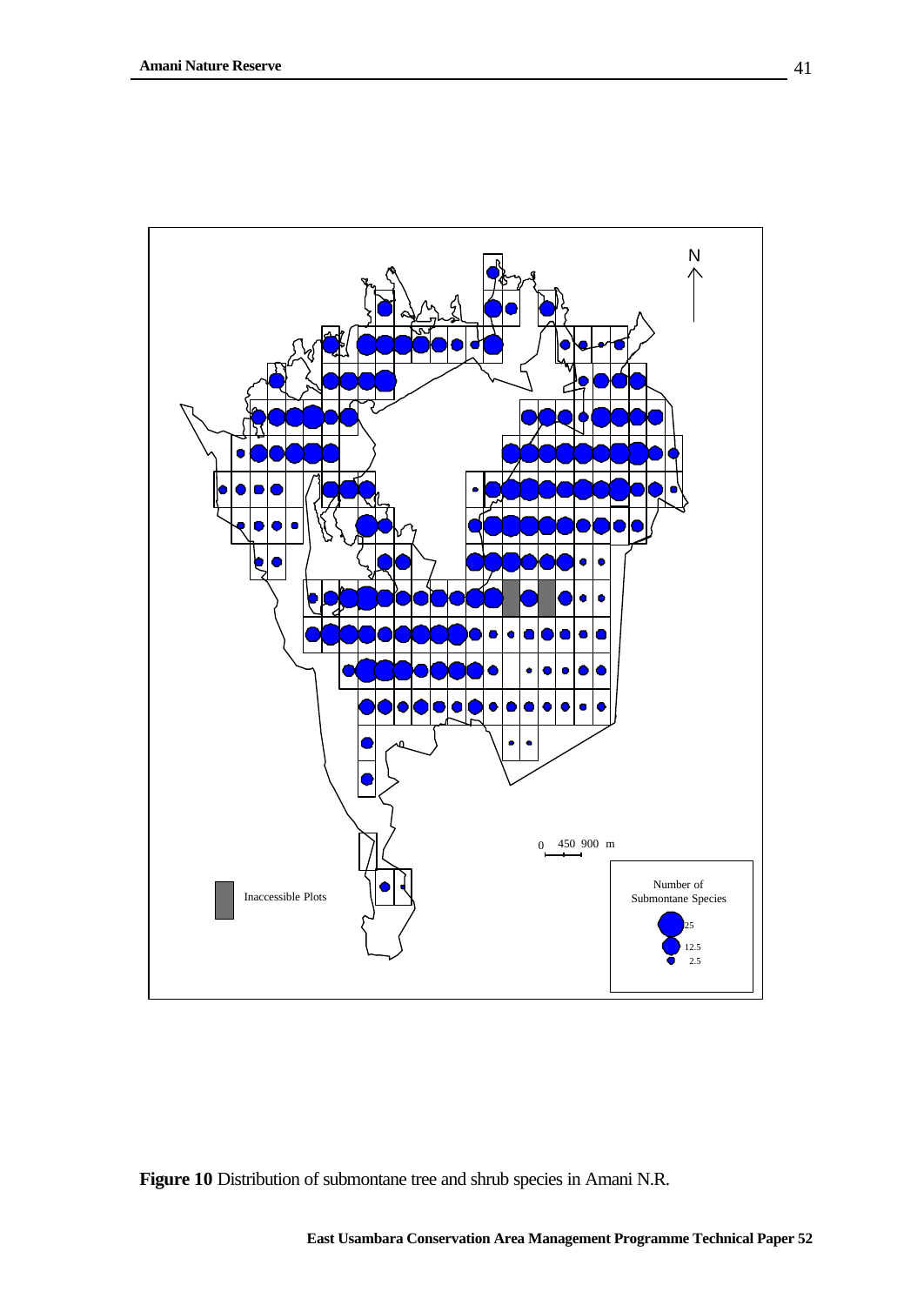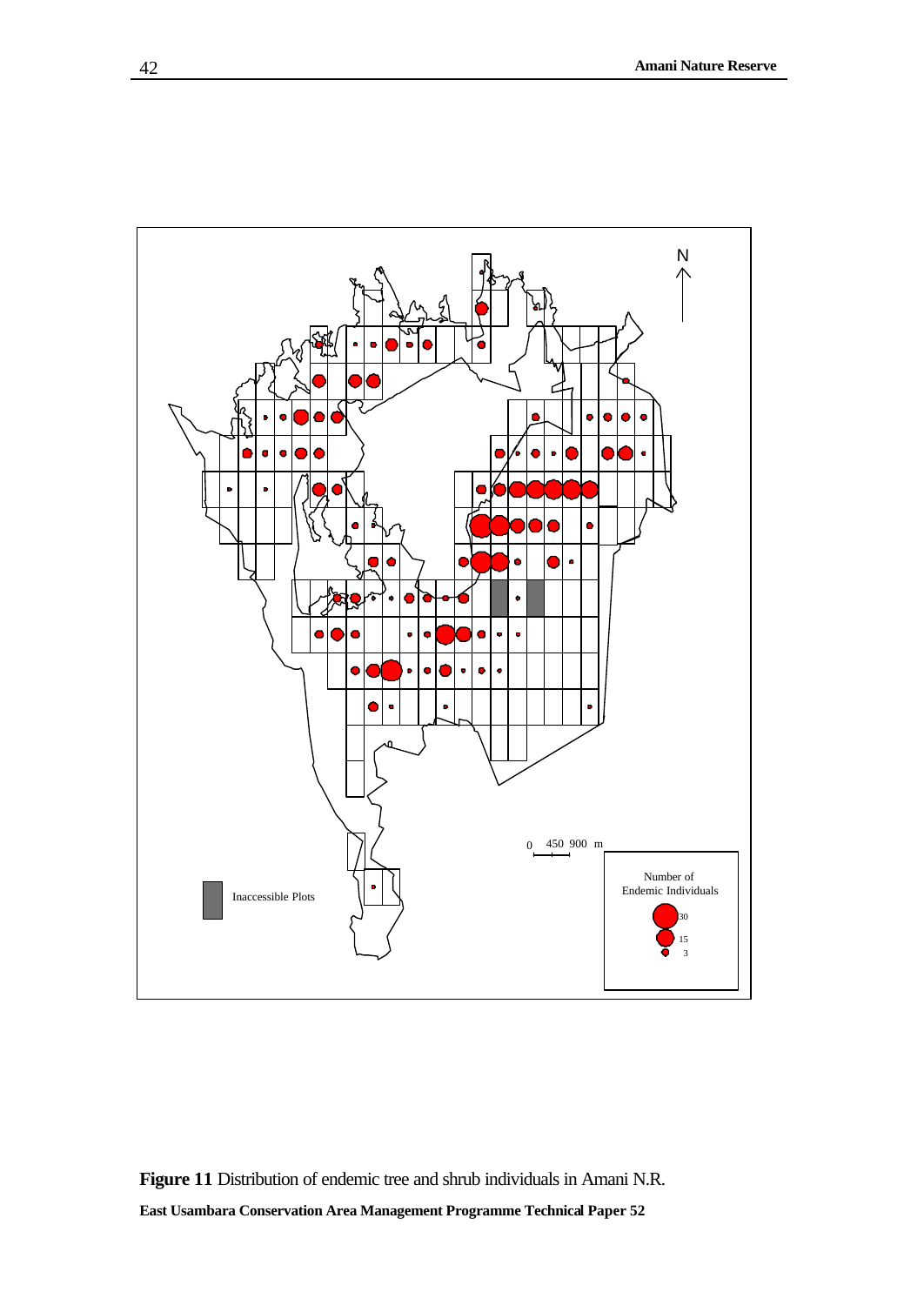

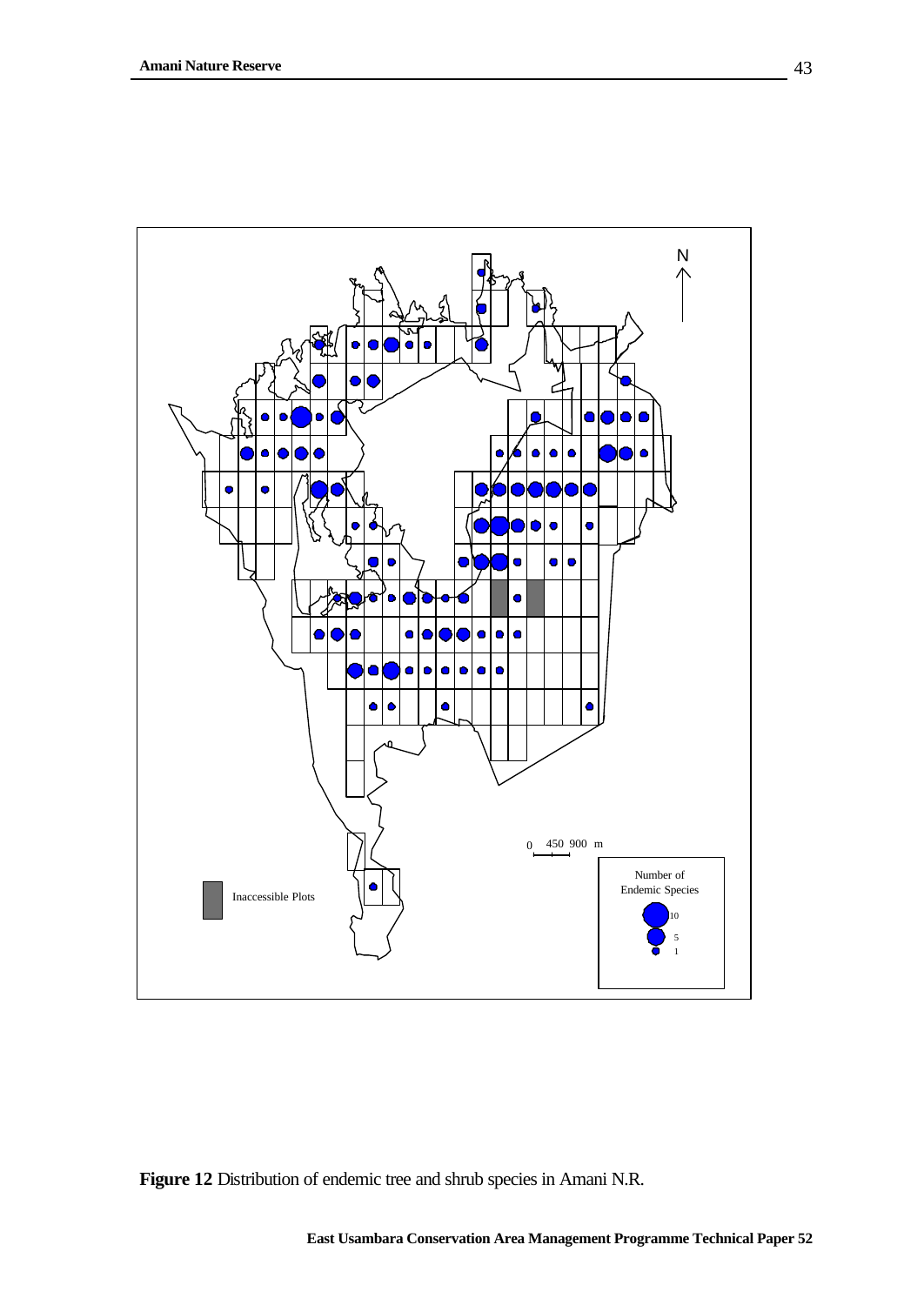

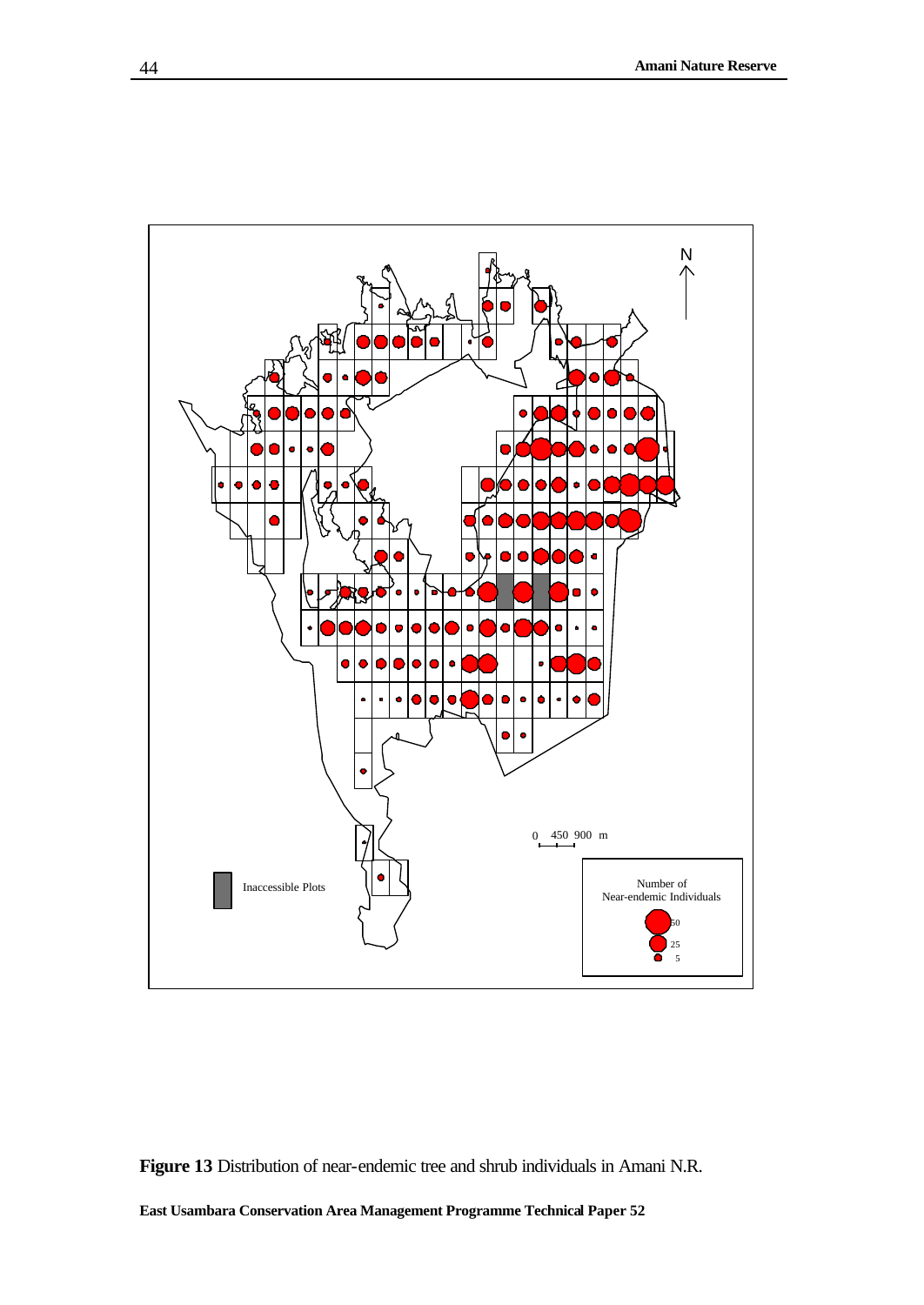

**Figure 14** Distribution of near-endemic tree and shrub species in Amani N.R.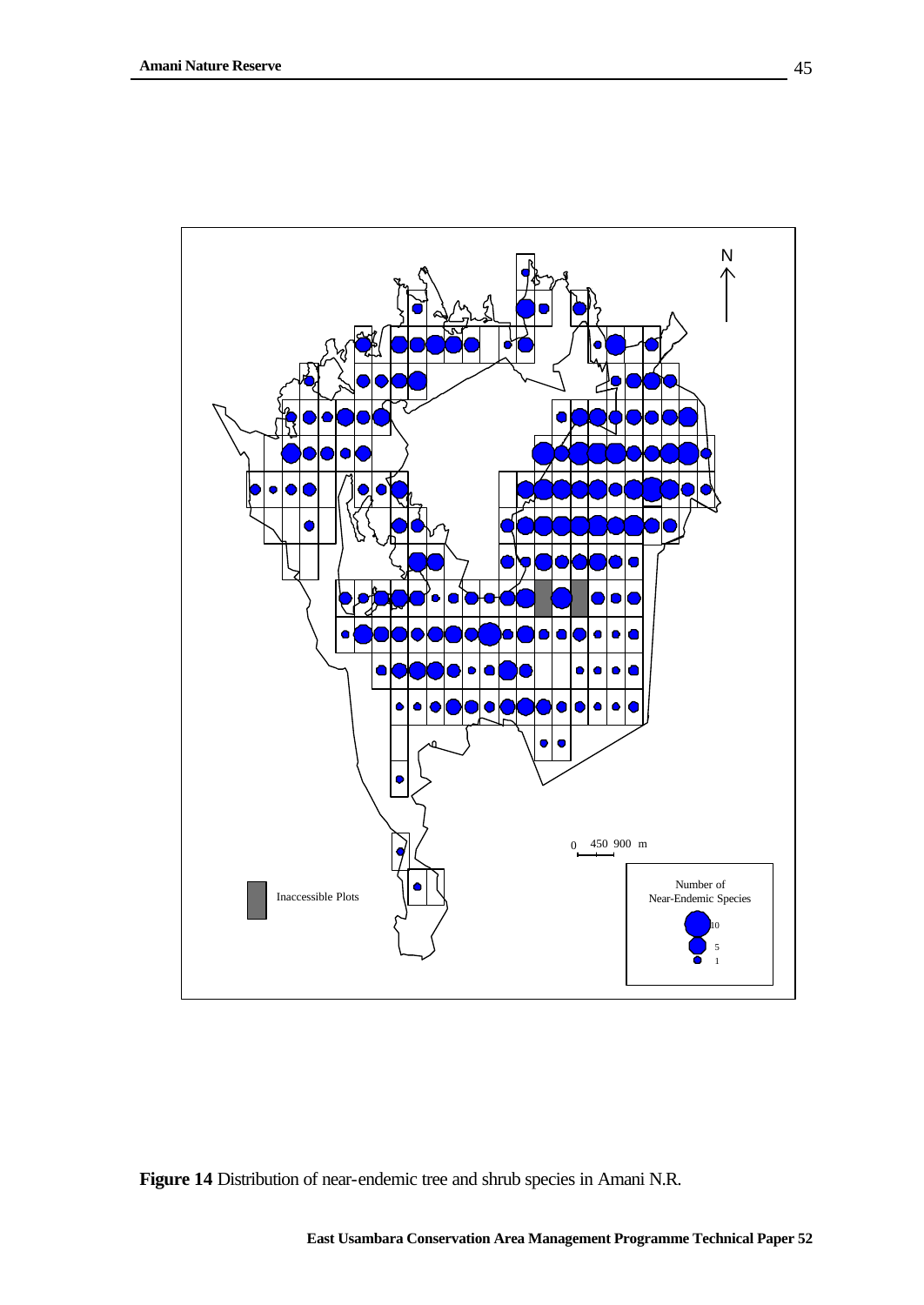

**Figure 15** Sketch map of vegetation/habitat types in Amani N.R.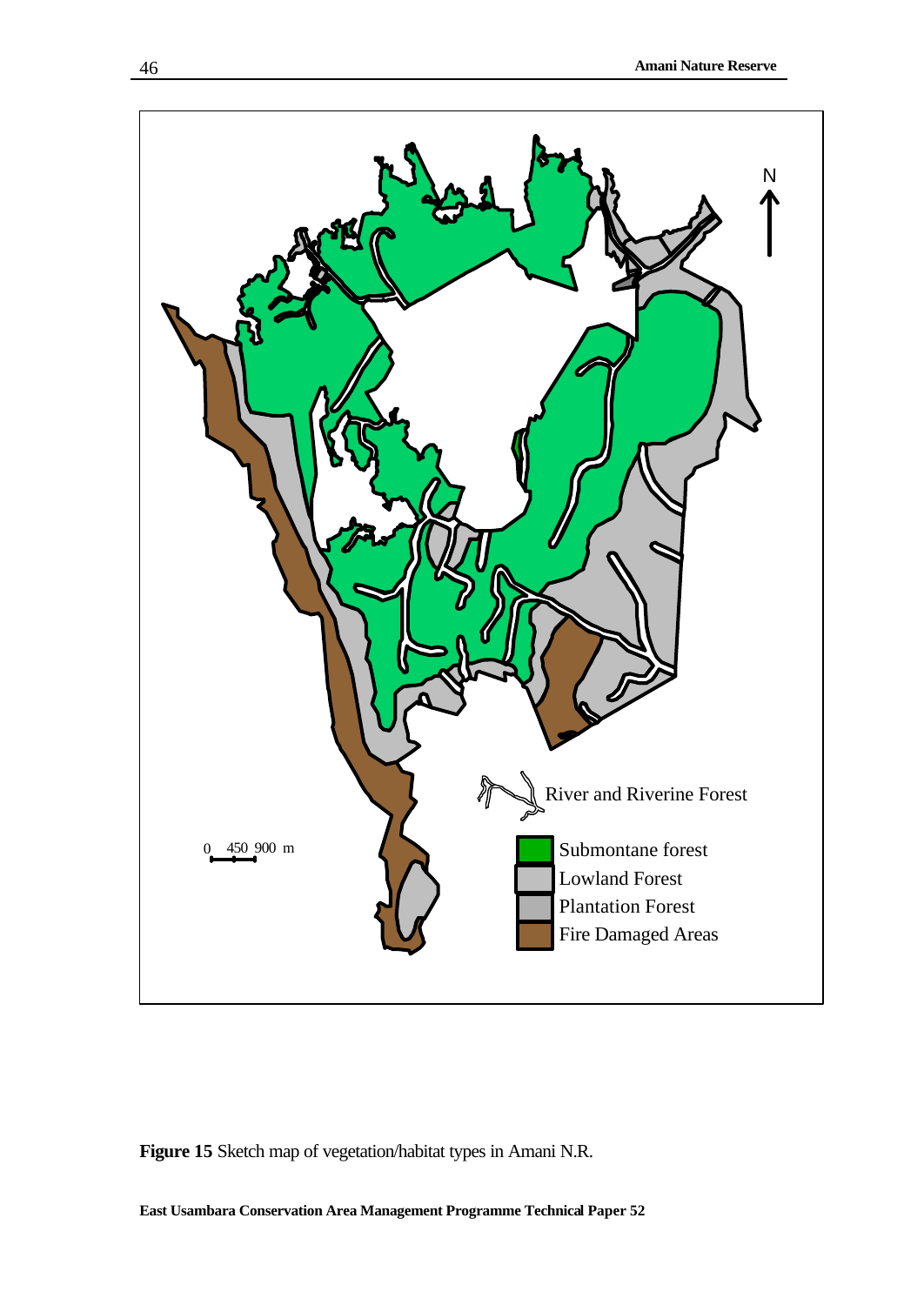### **4.3.2 Disturbance transects**

### *4.3.2.1 Pole and Timber extraction*

Pole and timber extraction was recorded along all seventeen transects. The results are summarised in Table 13 for poles and Table 14 for timber. The term pole refers to all stems 5 – 15cm dbh, the term timber refers to stems > 15cm dbh.

| <b>Transect</b><br>number | transect(m) | Length of Total poles Standing<br>sampled | poles | Average<br>standing | Cut<br>poles | <b>Average cut Naturally</b><br>poles per ha | dead  | Average<br>naturally dead |
|---------------------------|-------------|-------------------------------------------|-------|---------------------|--------------|----------------------------------------------|-------|---------------------------|
|                           |             |                                           |       | poles per<br>ha     |              |                                              | poles | poles per ha              |
| $-2$                      | 550         | 218                                       | 164   | 298.18              | 26           | 47.27                                        | 28    | 50.91                     |
| $-1$                      | 1550        | 592                                       | 470   | 303.23              | 45           | 29.03                                        | 77    | 49.68                     |
| $\boldsymbol{0}$          | 6100        | 3349                                      | 2721  | 446.07              | 444          | 72.79                                        | 184   | 30.16                     |
| $\mathbf{1}$              | 4465        | 2439                                      | 2084  | 466.74              | 132          | 29.56                                        | 223   | 49.94                     |
| $\overline{c}$            | 5577        | 3991                                      | 3574  | 640.85              | 216          | 38.73                                        | 201   | 36.04                     |
| 3                         | 6950        | 4506                                      | 4067  | 585.18              | 162          | 23.31                                        | 277   | 39.86                     |
| $\overline{\mathbf{4}}$   | 8420        | 5394                                      | 4842  | 575.06              | 182          | 21.62                                        | 370   | 43.94                     |
| 5                         | 7470        | 5013                                      | 4408  | 590.09              | 168          | 22.49                                        | 437   | 58.50                     |
| 6                         | 5295        | 3486                                      | 3093  | 584.14              | 108          | 20.40                                        | 285   | 53.82                     |
| 7                         | 7340        | 5250                                      | 4805  | 654.63              | 28           | 3.81                                         | 417   | 56.81                     |
| $8\,$                     | 7445        | 4646                                      | 4231  | 568.30              | 49           | 6.58                                         | 366   | 49.16                     |
| 9                         | 6440        | 3867                                      | 3501  | 543.63              | 54           | 8.39                                         | 312   | 48.45                     |
| 10                        | 6395        | 3932                                      | 3466  | 541.99              | 74           | 11.57                                        | 392   | 61.30                     |
| 11                        | 1830        | 852                                       | 693   | 378.69              | $\,8\,$      | 4.37                                         | 151   | 82.51                     |
| 12                        | 550         | 446                                       | 394   | 716.36              | $7-$         | 12.73                                        | 45    | 81.82                     |
| 13                        | 550         | 176                                       | 147   | 267.27              | 13           | 23.64                                        | 16    | 29.09                     |
| 14                        | 680         | 210                                       | 168   | 247.06              | 19           | 27.94                                        | 23    | 33.82                     |

**Table 13** Disturbance transect results for pole counts.

Note: A pole is defined as 5-15cm dbh with 2m straight trunk.



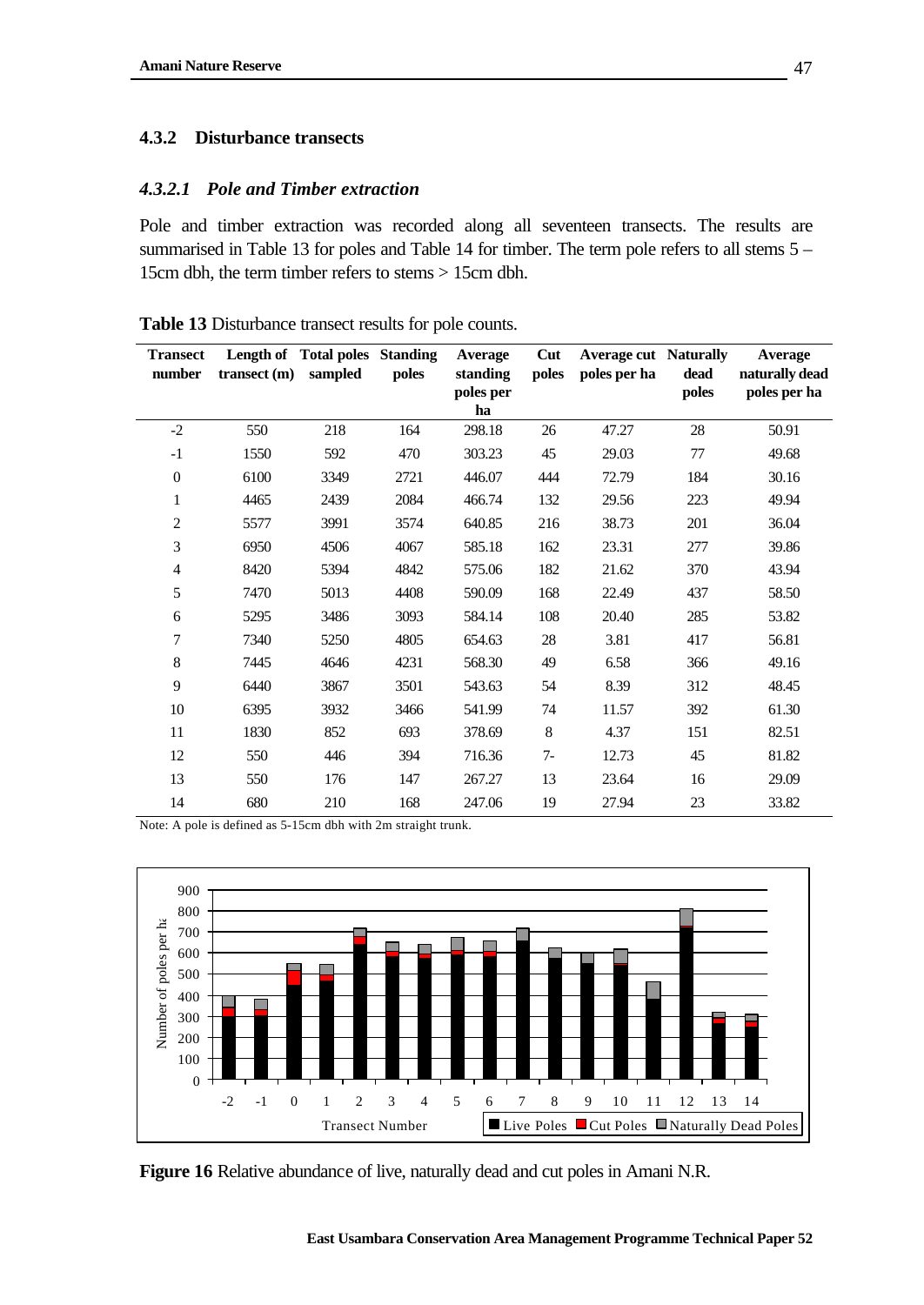

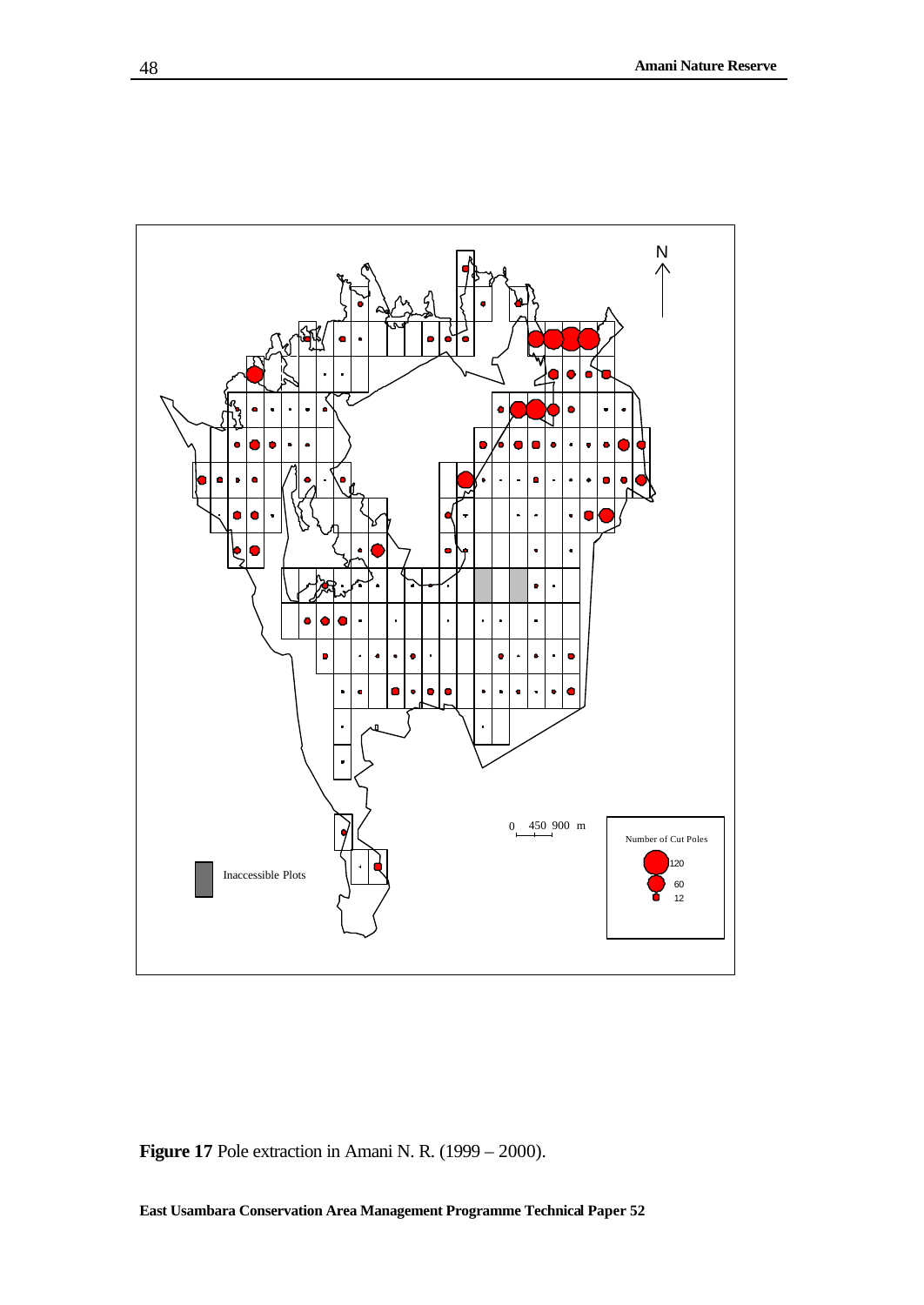

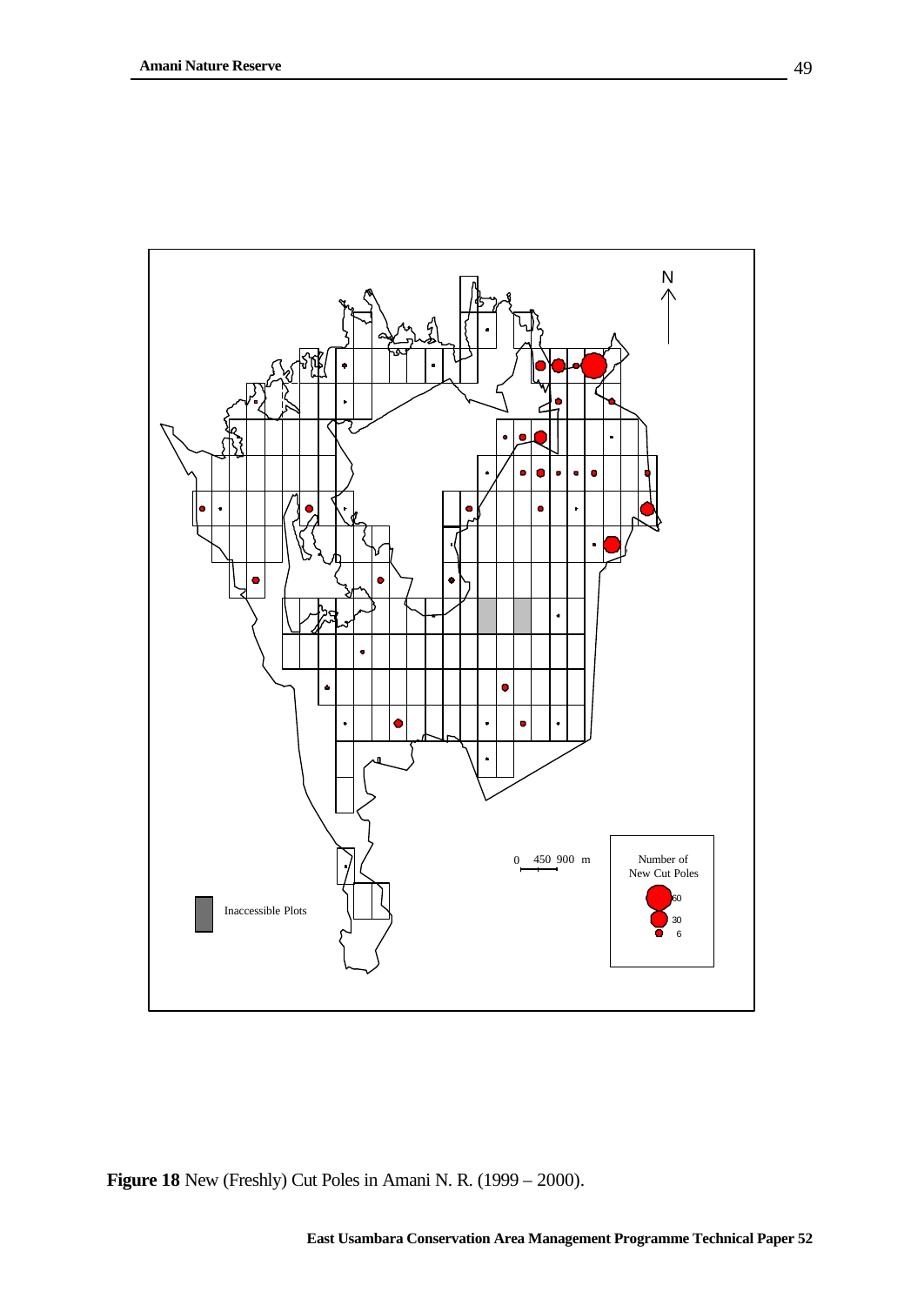| number           | <b>Transect</b> Length of<br>transect | <b>Total</b><br>timbers | <b>Standing</b><br>timbers | Average<br>standing | Cut<br>timbers   | <b>Average</b><br>cut | <b>Naturally</b><br>dead | Average<br>naturally dead |
|------------------|---------------------------------------|-------------------------|----------------------------|---------------------|------------------|-----------------------|--------------------------|---------------------------|
|                  | (m)                                   | sampled                 |                            | timbers per         |                  | timbers               | timbers                  | timbers per ha            |
|                  |                                       |                         |                            | hectare             |                  | per ha                |                          |                           |
| $-2$             | 550                                   | 165                     | 146                        | 265.45              | 9                | 16.36                 | 10                       | 18.18                     |
| $-1$             | 1550                                  | 358                     | 314                        | 202.58              | 5                | 3.23                  | 39                       | 25.16                     |
| $\boldsymbol{0}$ | 6100                                  | 2514                    | 2137                       | 350.33              | 118              | 19.34                 | 259                      | 42.46                     |
| $\mathbf{1}$     | 4465                                  | 1621                    | 1414                       | 316.69              | 53               | 11.87                 | 154                      | 34.49                     |
| $\overline{c}$   | 5577                                  | 2043                    | 1779                       | 318.99              | 39               | 6.99                  | 225                      | 40.34                     |
| 3                | 6950                                  | 2669                    | 2325                       | 334.53              | 26               | 3.74                  | 318                      | 45.76                     |
| 4                | 8420                                  | 3448                    | 3101                       | 368.29              | 54               | 6.41                  | 293                      | 34.80                     |
| 5                | 7470                                  | 2930                    | 2562                       | 342.97              | 39               | 5.22                  | 329                      | 44.04                     |
| 6                | 5295                                  | 1852                    | 1590                       | 300.28              | 45               | 8.50                  | 217                      | 40.98                     |
| 7                | 7340                                  | 2853                    | 2486                       | 338.69              | 37               | 5.04                  | 330                      | 44.96                     |
| $8\,$            | 7445                                  | 2449                    | 2129                       | 285.96              | 35               | 4.70                  | 285                      | 38.28                     |
| 9                | 6440                                  | 1928                    | 1678                       | 260.56              | 28               | 4.35                  | 222                      | 34.47                     |
| 10               | 6395                                  | 1626                    | 1408                       | 220.17              | 27               | 4.22                  | 191                      | 29.87                     |
| 11               | 1830                                  | 429                     | 350                        | 191.26              | $\tau$           | 3.83                  | 72                       | 39.34                     |
| 12               | 550                                   | 142                     | 124                        | 225.45              | $\boldsymbol{0}$ | 0.00                  | 18                       | 32.73                     |
| 13               | 550                                   | 54                      | 48                         | 87.27               | 6                | 10.91                 | $\boldsymbol{0}$         | 0.00                      |
| 14               | 680                                   | 79                      | 63                         | 92.65               | 6                | 8.82                  | 10                       | 14.71                     |

**Table 14** Disturbance transect results for timber counts.

Note: Timber is defined as >15cm dbh and 3m straight trunk.



**Figure 19** Relative abundance of live, naturally dead and cut timbers in Amani N.R.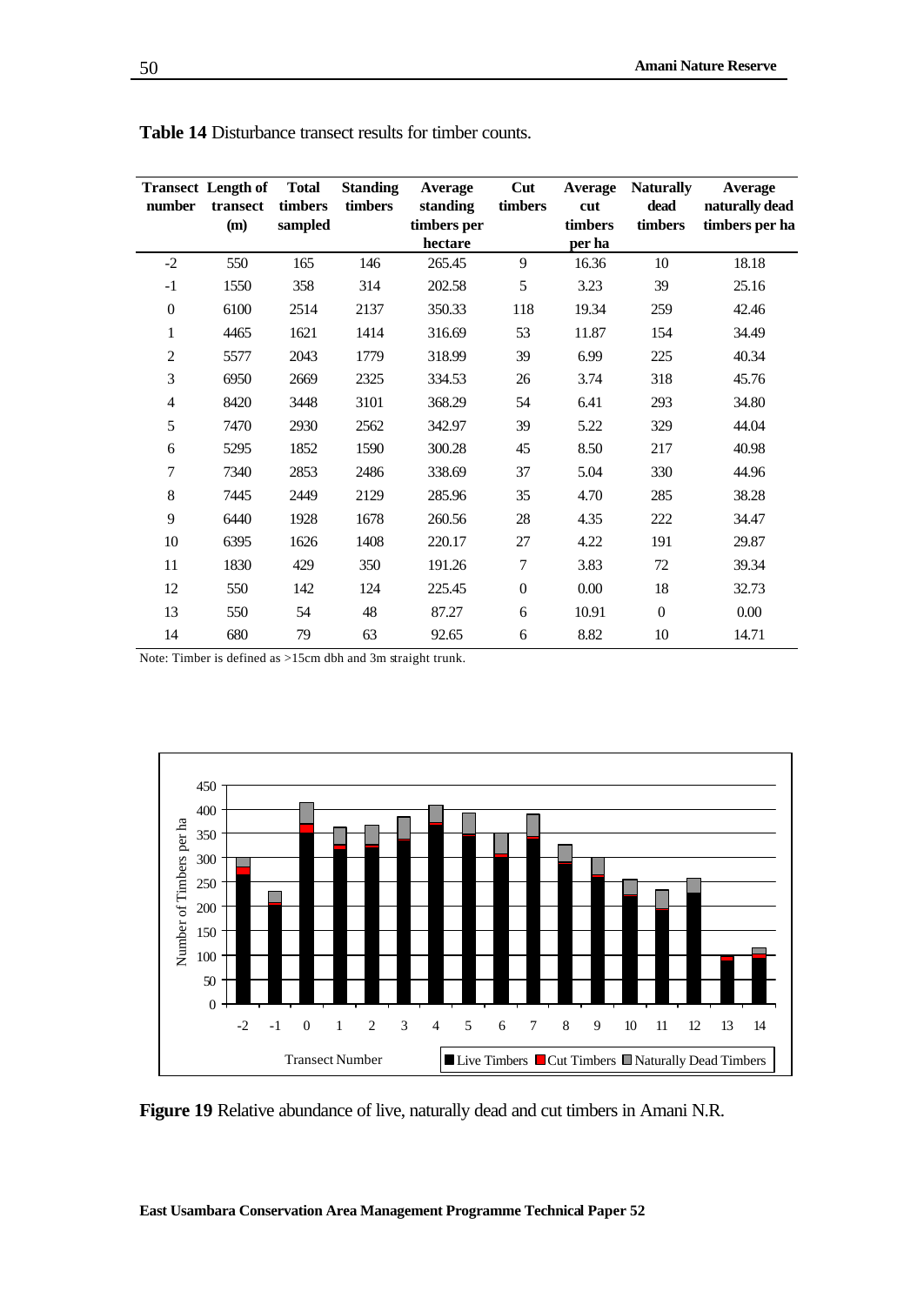

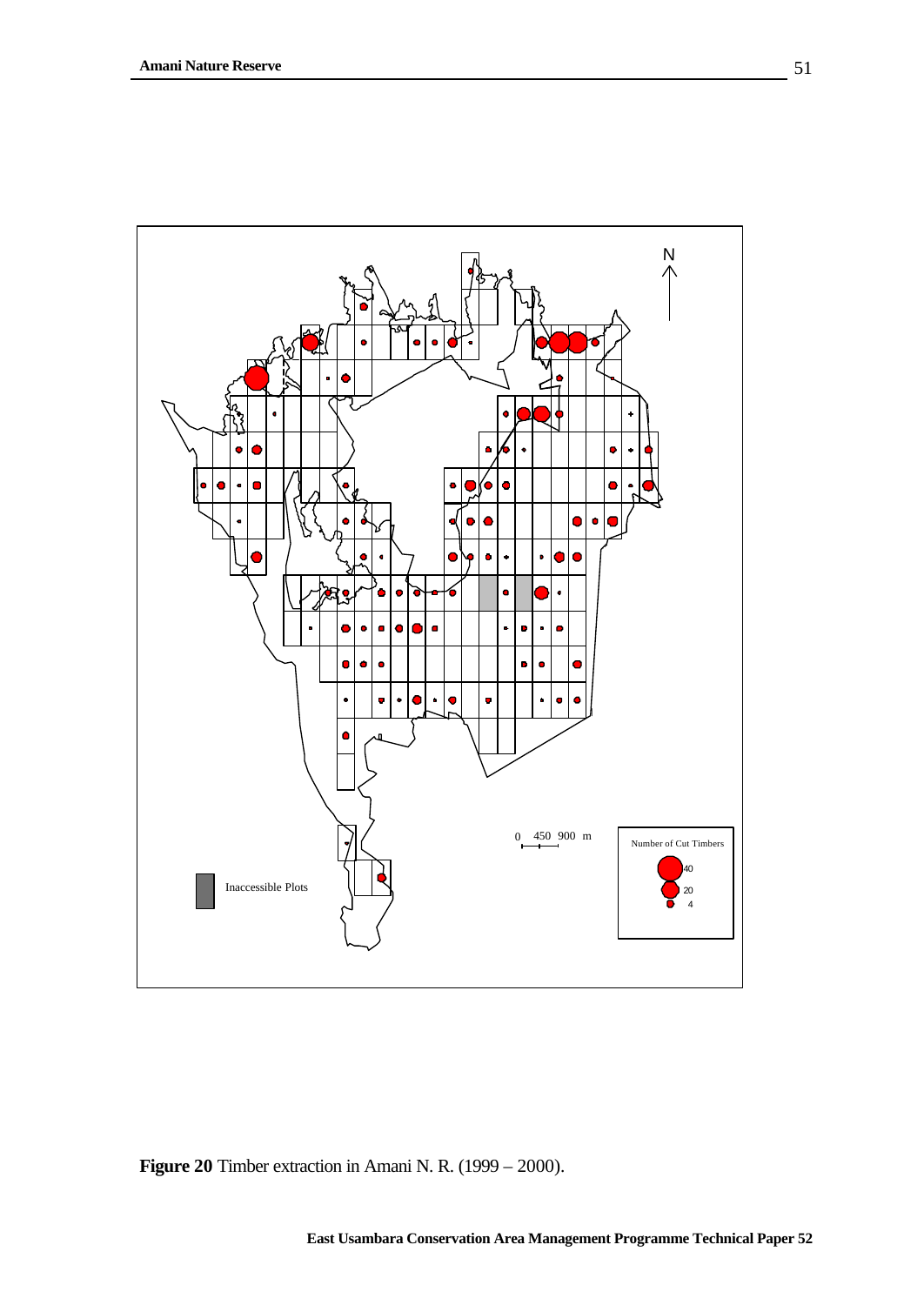### *4.3.2.2 Fires*

Fires represent a significant threat to specific parts of Amani Nature Reserve. During the survey period, fires spread into the nature reserve from adjacent village land across the western border. Figure 21 shows clearly the three main areas affected by fire.



**Figure 21** Records of Fire in Amani N. R. (1999 – 2000).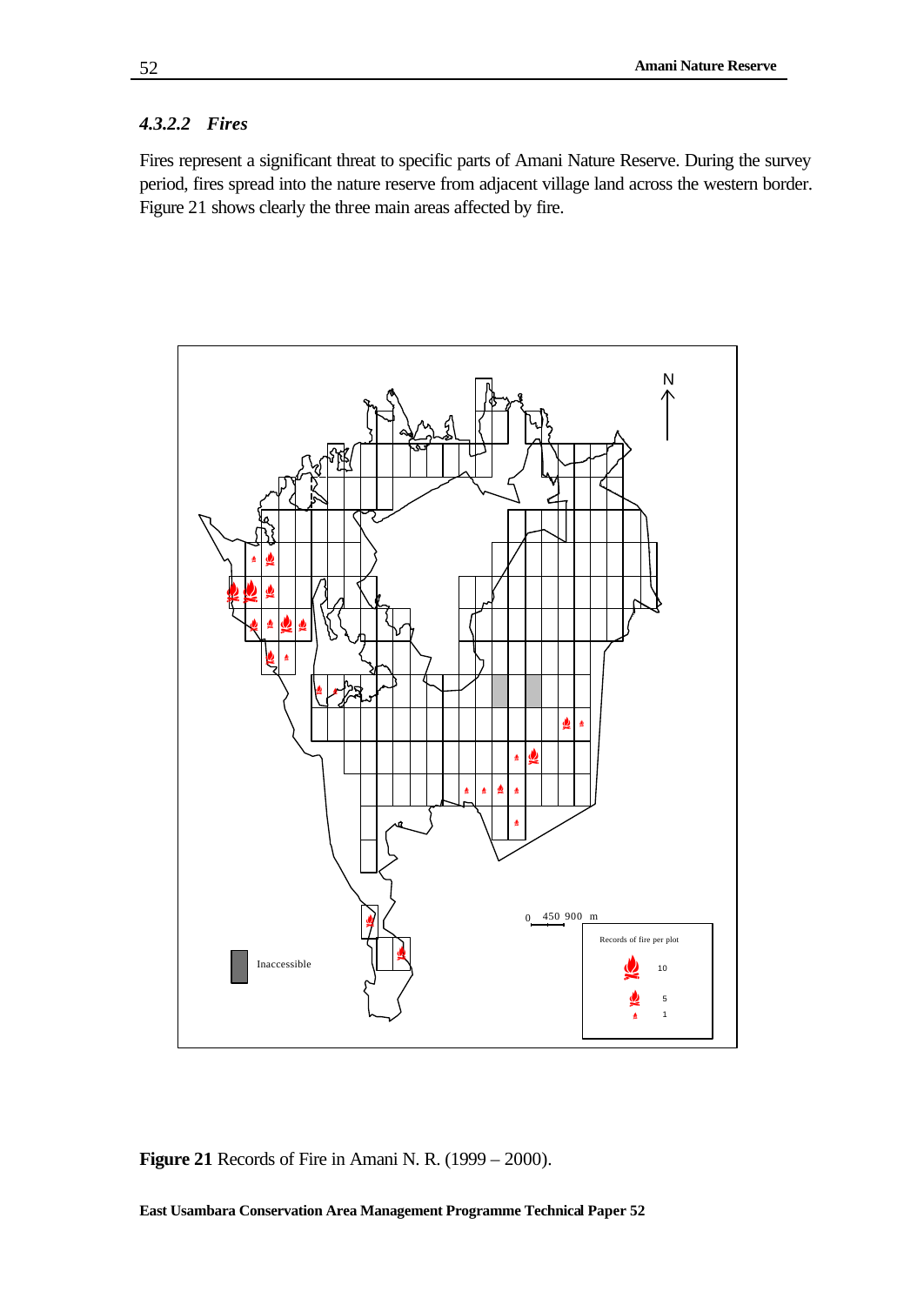## *4.3.2.3 Pit-sawing*

Evidence of pit-sawing was observed on 11 of the 17 transects, although none of the saw-pits were in use. Figure 22 shows the number of saw-pits recorded.



**Figure 22** Records of pit-sawing in Amani N. R. (1999 – 2000).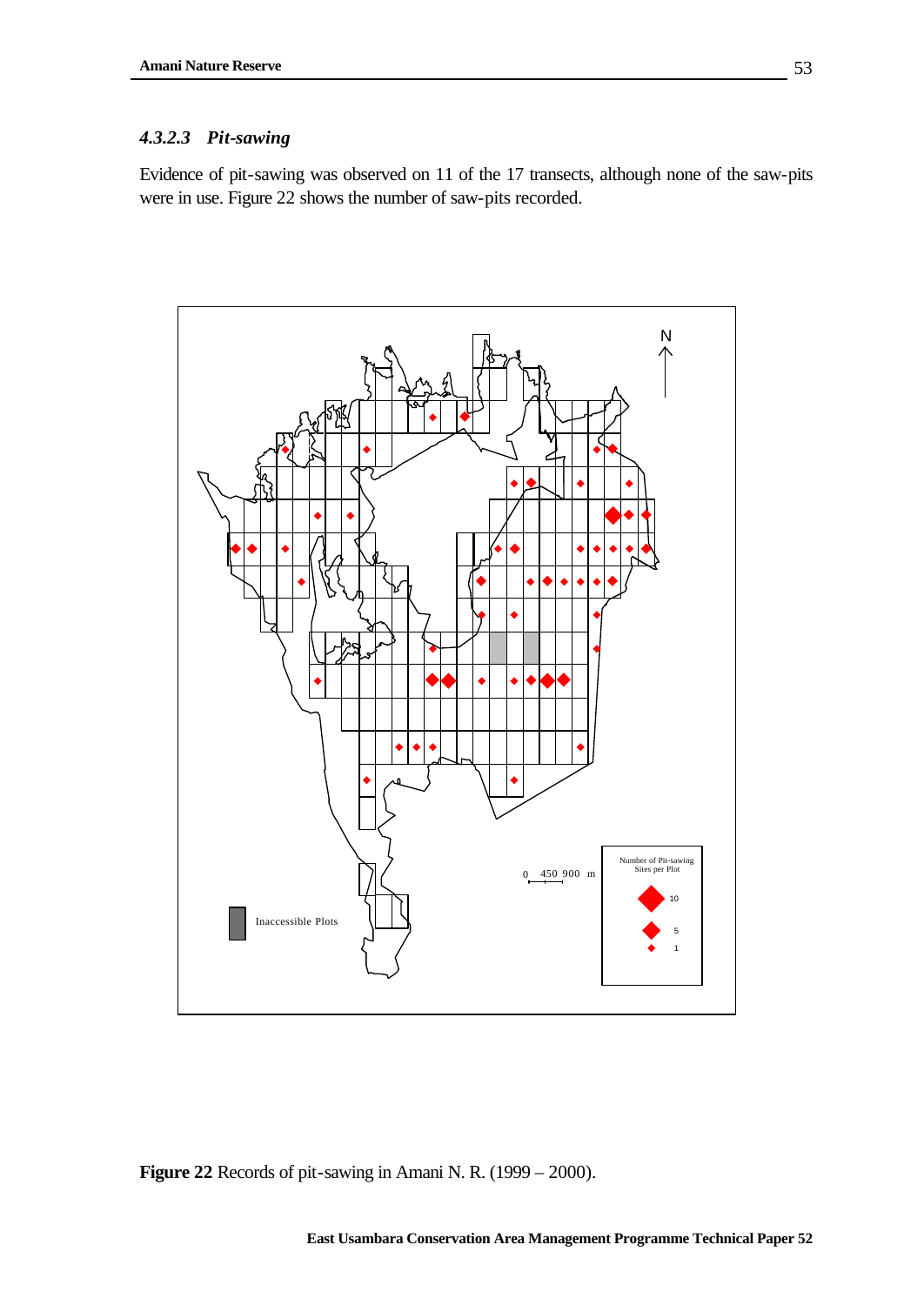### *4.3.2.4 Animal Trapping*

Animal traps were observed in 39 plots, the traps consisted of active snare traps, and pitfall traps. During the survey period a bush pig was found in a snare trap, in the forest near Kwamkoro substation.

**Figure 23** shows the number of animal traps per plot in Amani Nature Reserve.



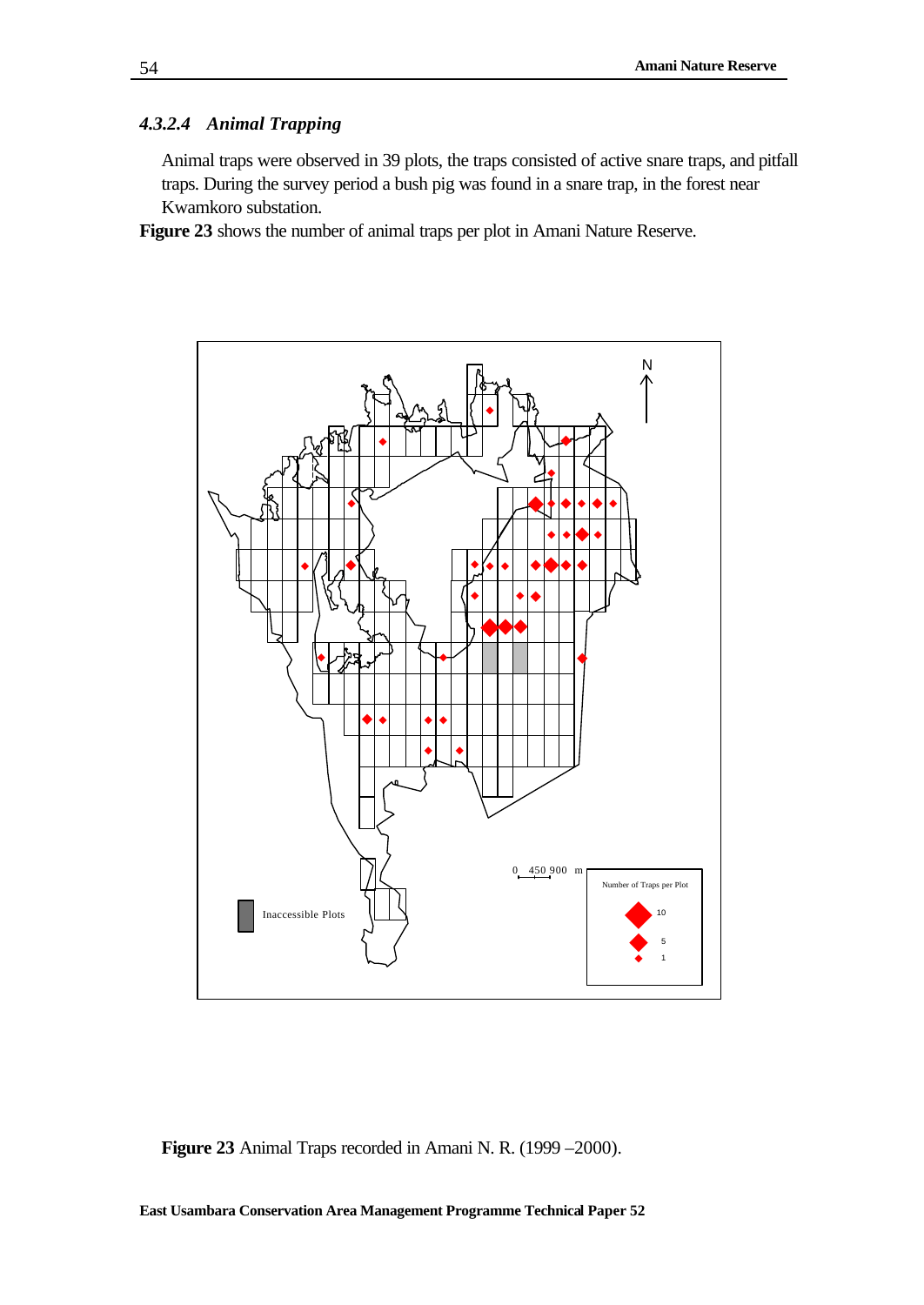

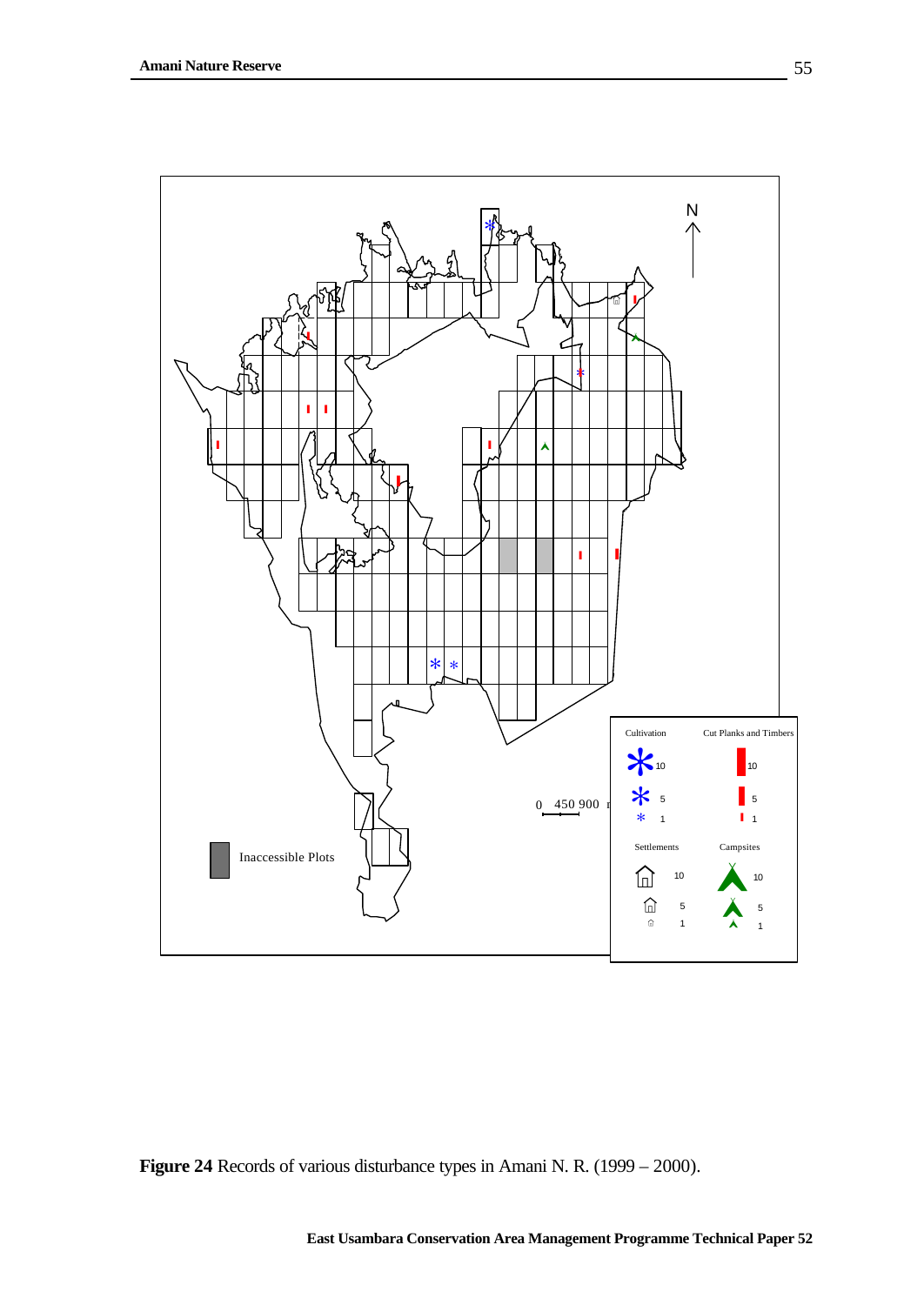

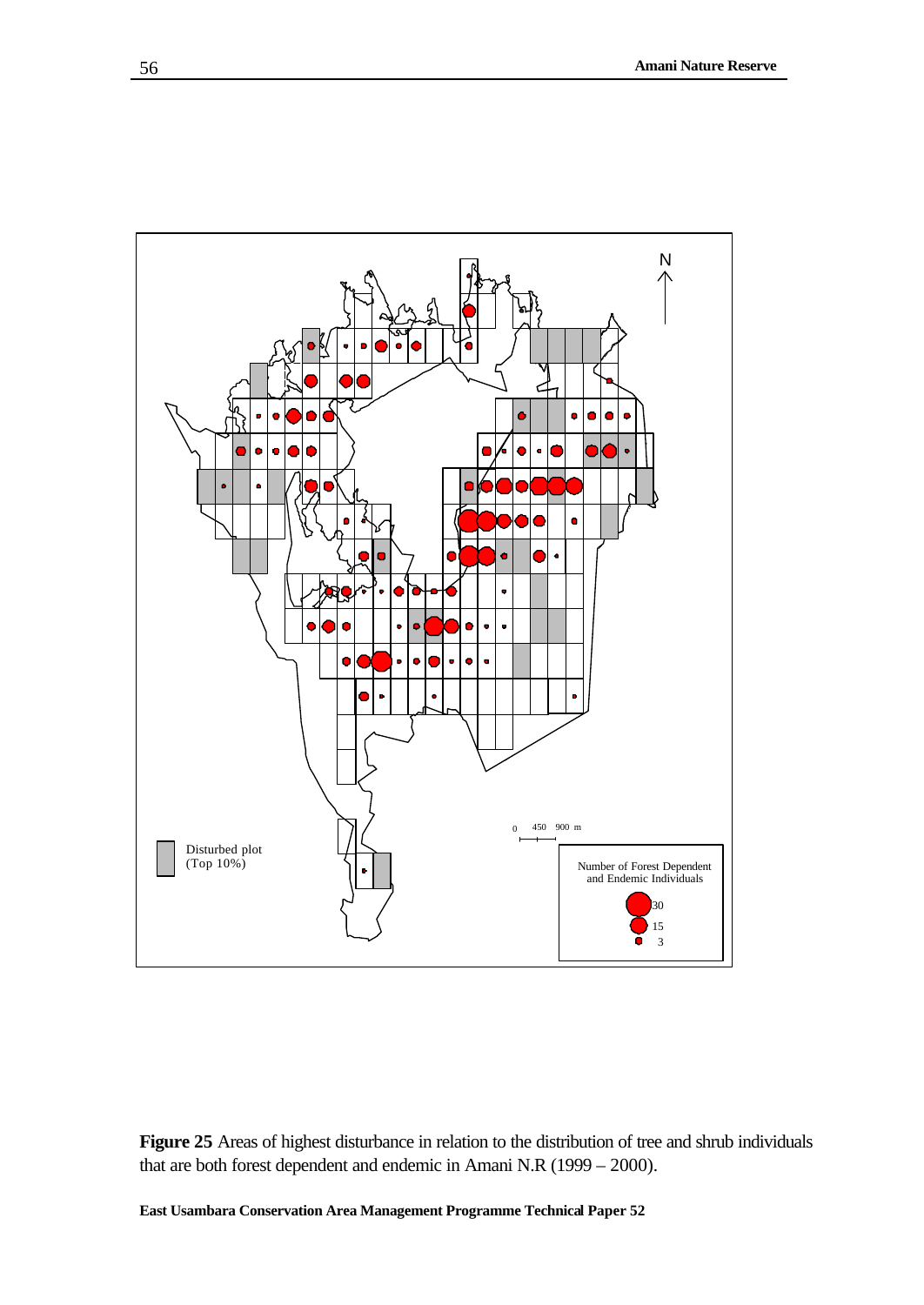

Figure 26 Areas of highest disturbance in relation to the distribution of tree and shrub species that are both forest dependent and endemic in Amani N.R. (1999 – 2000).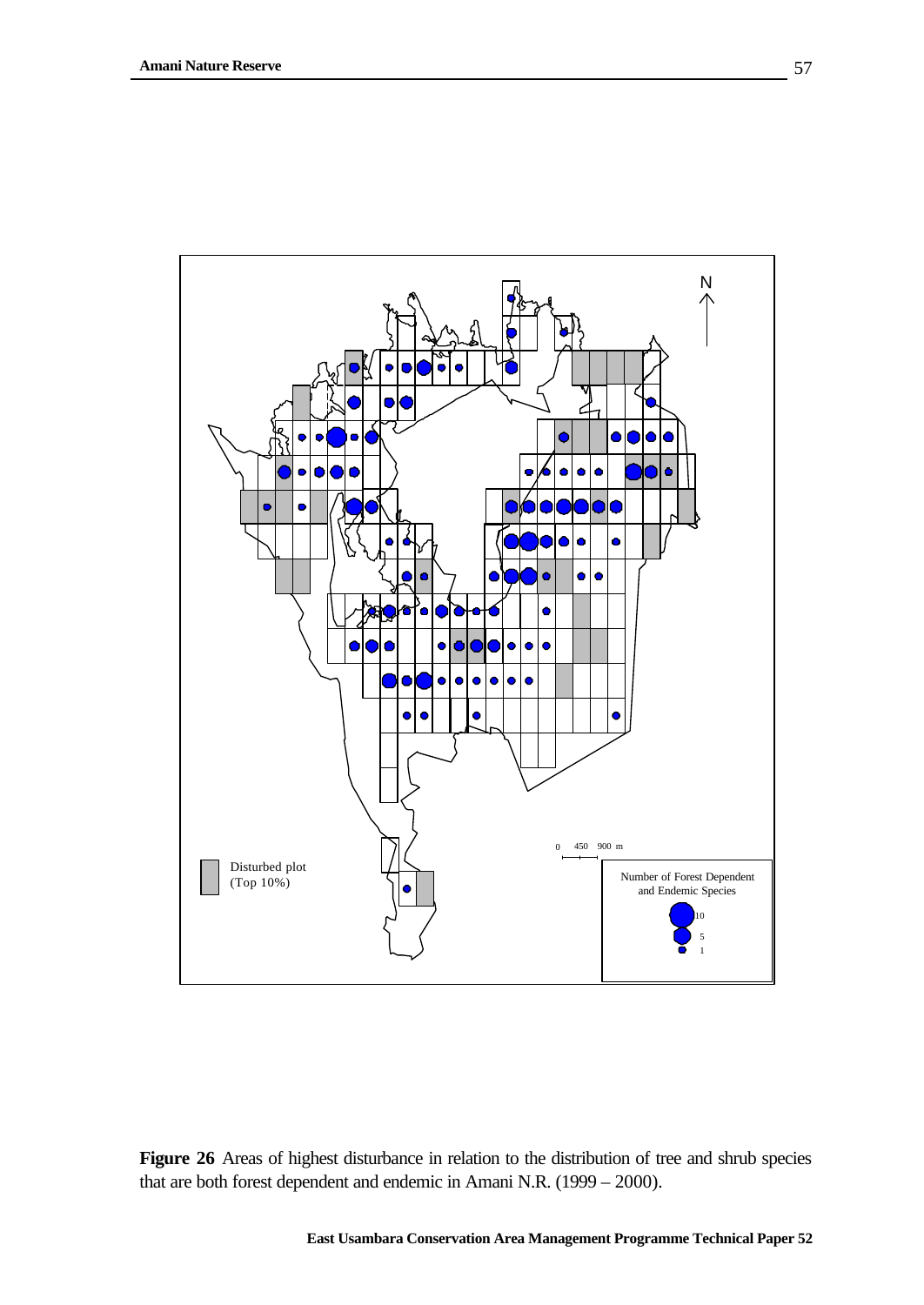

**Figure 27** Areas of highest disturbance in relation to the distribution of tree and shrub individuals that are both forest dependent and near-endemic in Amani N.R. (1999 – 2000).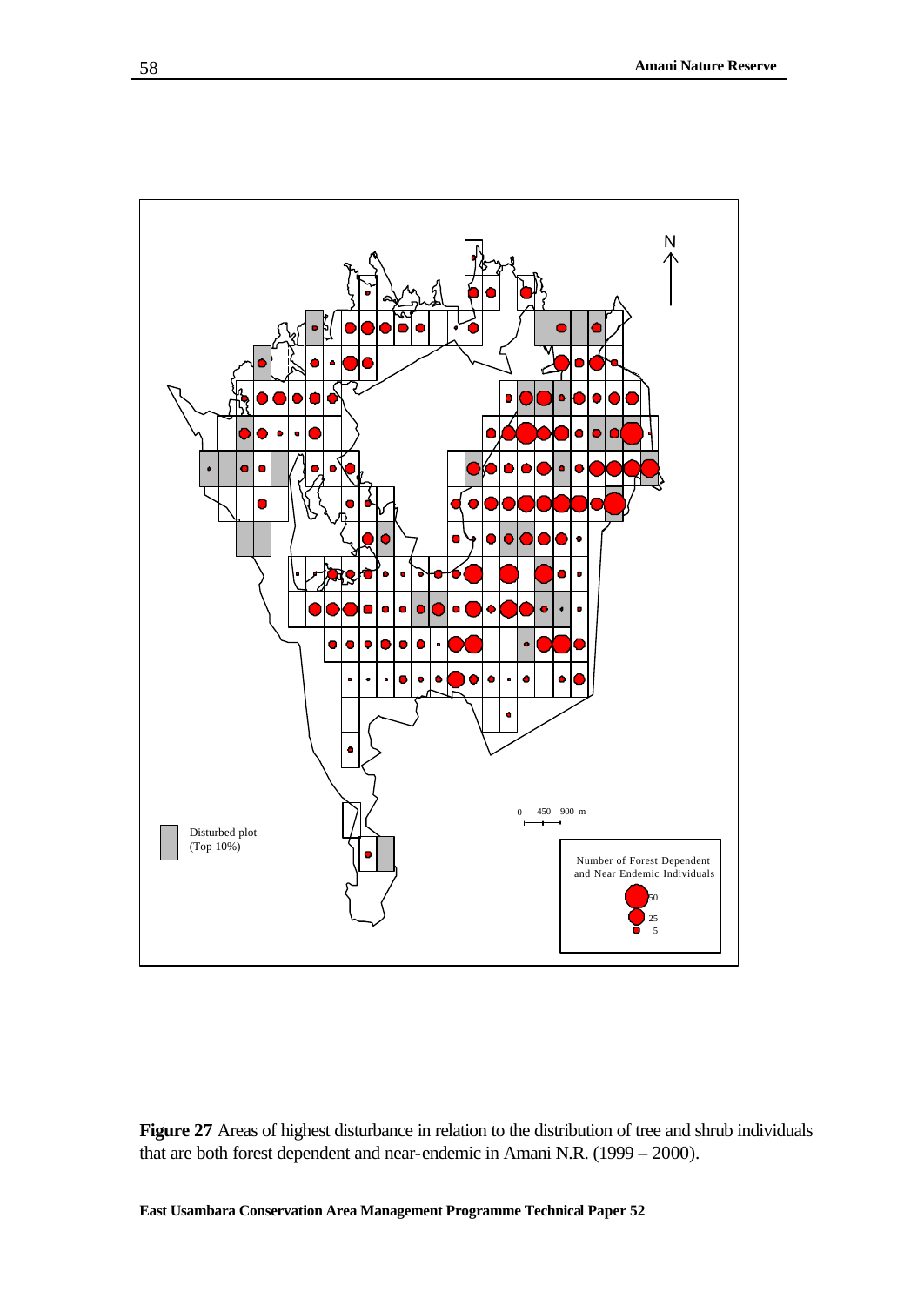

**Figure 28** Areas of highest disturbance in relation to the distribution of tree and shrub species that are both forest dependent and near-endemic in Amani N. R. (1999 – 2000).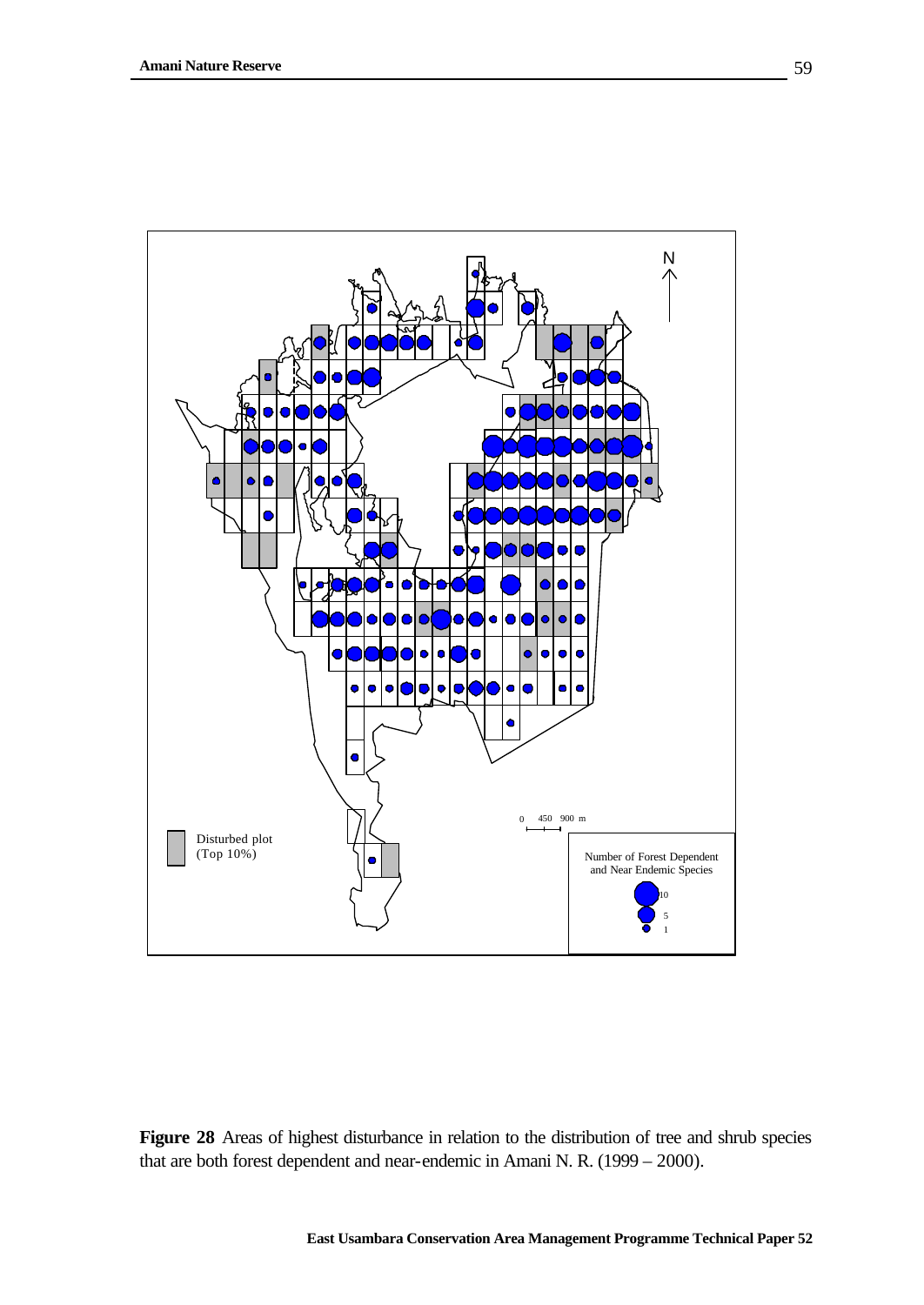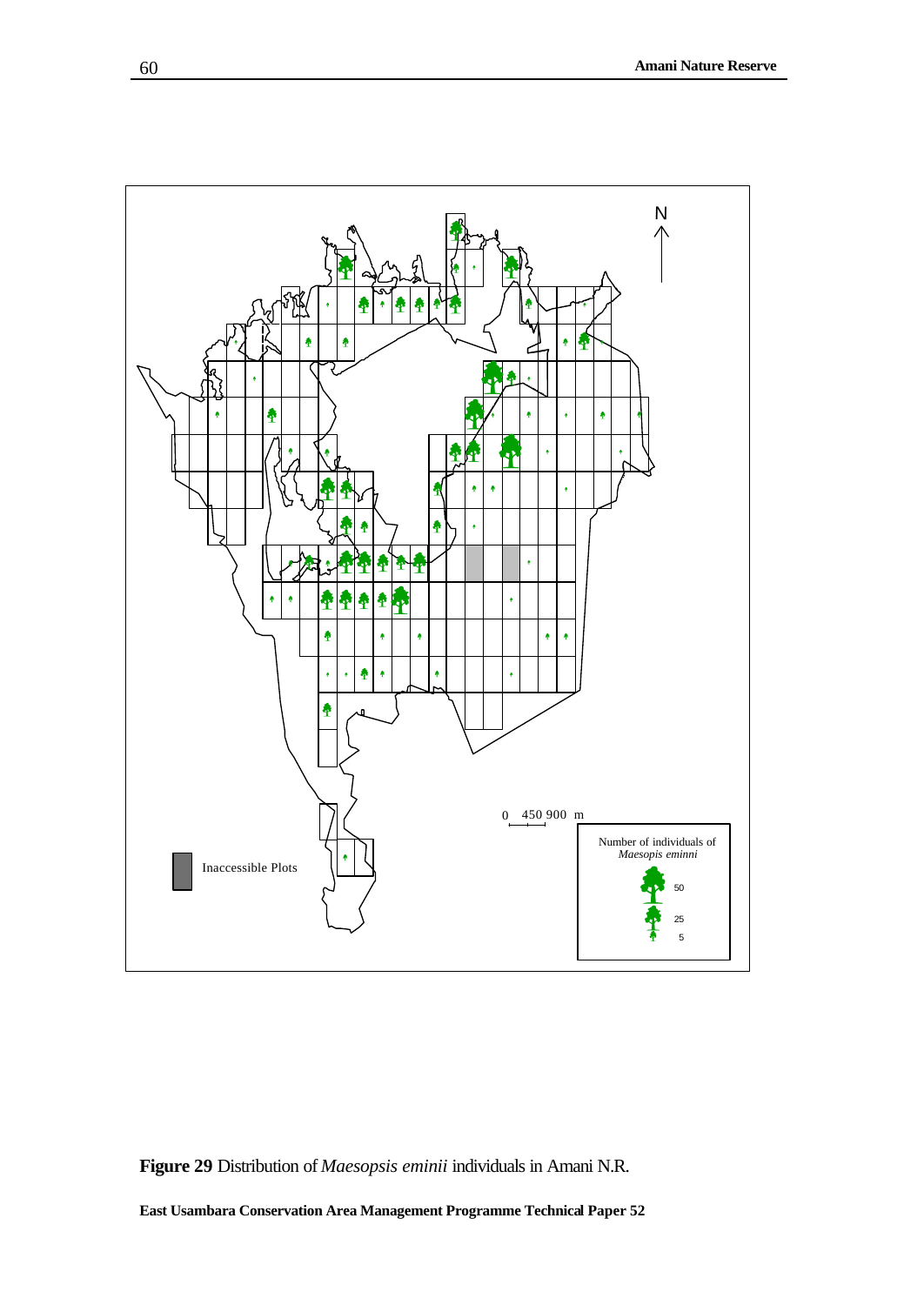## **4.4 Discussion**

Amani Nature Reserve covers an area of 8360 ha with altitudes ranging from approximately 190 m to 1130 m asl.

## *Species richness*

In the systematic vegetation plots 7193 trees and shrubs were surveyed, representing 246 species from 53 families. An additional twelve species were recorded in the regeneration plots.

Casual observations from outside of the vegetation plots recorded an additional 367 plant species from 111 families including 71 families not previously recorded.

In total 621 plant species from 124 families were recorded.

Of the 173 vegetation plots surveyed systematically, 101 (58.4%) of the plots analysed were recorded as submontane forest, 58 (33.5%) as lowland forest, 7 (4.0%) as open woodland, 2  $(1.2\%)$  as herb/marsh/swamp, 2  $(1.2\%)$  as riverine forest, 1  $(0.6\%)$  as colonising forest, 1 (0.6%) as plantation forest and 1 (0.6%) as scrub/thicket/bush.

Relative to other forest reserves surveyed in the East Usambara Mountains the botanical diversity of Amani Nature Reserve is very high. This is partly due to the large size, heterogeneous habitat and large altitudinal range.

## *Species Accumulation Rates*

The species accumulation rate for the 50m x 20m vegetation plots increases steadily and then begins to level off. The species accumulation curve does not reach an asymptote indicating that the vegetation plot species list of vascular plants of 10cm dbh and larger is incomplete. The large number of plant species recorded casually outside the vegetation plots may bring the botanical list closer to being complete.

## *Ecological Type*

Forest dependent species defined as 'limited to primary forest only' were recorded 4580 times. This represents 63.7% of all specimens recorded. The most commonly recorded forest dependent tree species were *Maesopsis eminii*, (669 individuals), *Leptonychia usambarensis* (594 individuals) and *Allanblackia stuhlmannii* (316 individuals). 19 (17.8%) of the forest dependent species are endemic to the Usambara Mountains; a further 34 (31.8%) are nearendemic.

22 species characteristic of more open habitats were recorded in 21 of the 173 plots (12.1% of plots). *Cussonia arborea*, (15 individuals), *Lonchocarpus bussei* (14 individuals) and *Dombeya shupangae* (13 individuals) were the most commonly recorded non-forest species.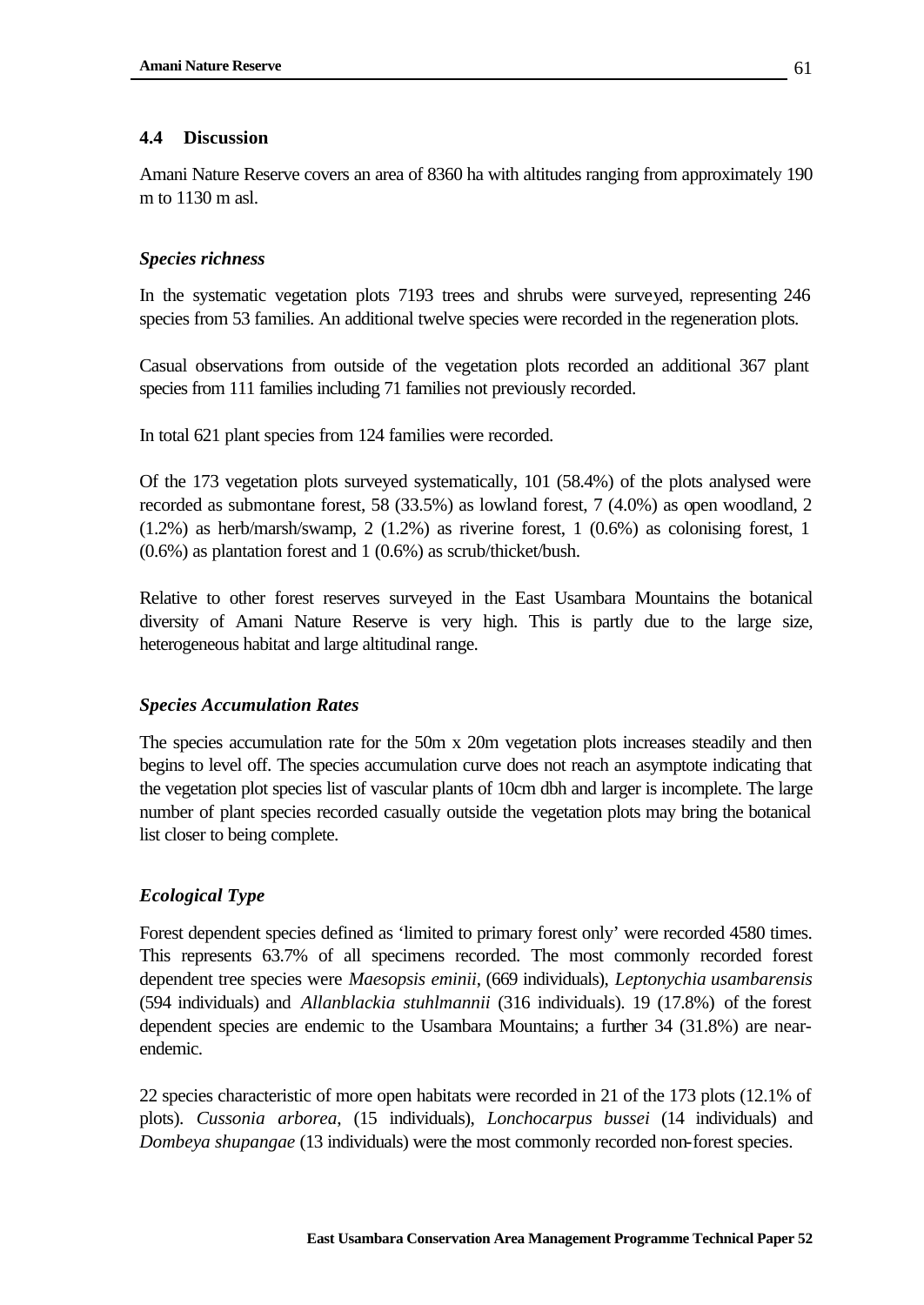## *Habitat*

Of the tree species surveyed with known altitude characteristics, 52.8% are considered to be typical of lowland forest and 47.2% are considered typical of submontane forest. Only 33.5 % of the vegetation plots in Amani Nature Reserve occur in lowland forest, a larger proportion 58.4%, occur in submontane forest.

Submontane species occurred in 98.2% of lowland plots surveyed. Lowland species occurred in 94% of submontane plots. This data is indicative of the variability in the ecological requirements and niches of these species, and the large area of transition forest between lowland and submontane zones represented in Amani Nature Reserve.

The most commonly recorded submontane species were: *Maesopsis eminii* (669 individuals), *Sorindeia madagascariensis* (585 individuals), and *Allanblackia stuhlmannii* (316 individuals).

## *Endemic Status*

Of the plant species recorded in the vegetation plots 116 (65%) have widespread distributions. Near-endemics contribute 49 species (20%) from 23 families to the floristic composition of the reserve. These near-endemics were found in 160 of the 173 plots surveyed (92.5%) and account for 1894 or 26.36% of the trees and shrubs sampled in vegetation plots in the reserve. Of the 173 plots surveyed, 78 were found to have more than ten near-endemic individuals. The most commonly recorded near-endemic tree and shrub species in the reserve were: *Leptonychia usambarensis* (594 individuals), *Allanblackia stuhlmannii* (316 individuals) and *Cephalosphaera usambarensis* (221 individuals)*.* Of the 49 near-endemic species, 39 species are also considered to be forest dependent. One near-endemic species, *Dombeya shupangae,* is a non-forest species.

19 of the species recorded are endemic to the Usambara Mountains. Of these seven are endemic to the East and West Usambara Mountains, one species is endemic to the West Usambara Mountains *(Platypterocarpus tanganyikensis*) and 11 are endemic to the East Usambara Mountains.

## *Regeneration*

52% of the species found in the main vegetation plots were recorded within the regeneration subplots, these are indicated in Table 4 with an asterisk (\*).

The endemic species *Rinorea albersii, Uvariodendron oligocarpum, Zenkerella grotei, Greenwayodendron suaveolens, Englerodendron usambarense, Magnistipula butayei greenwayi, Cynometra brachyrrachis, Cynometra longipedicellata, Anisophyllea obtusifolia, Cola vercillata, Cola usambarensis* were recorded regenerating.

However, the endemic species *Chrysophyllum zimmermannii, Greenwayodendron suaveolens usambaricum, Cynometra sp. A, Zenkerella capparidaceae grotei, Rytigynia*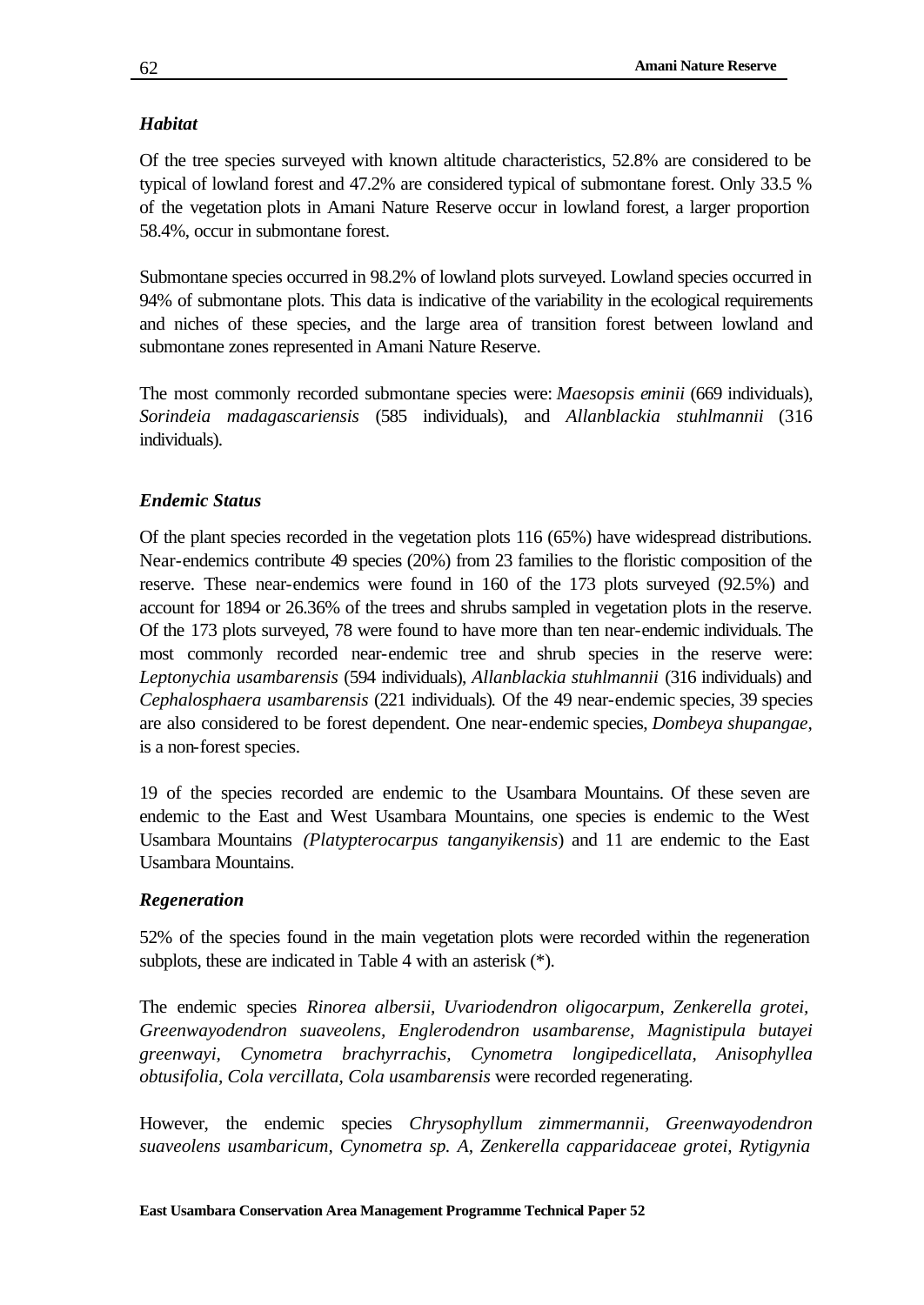*xanthotricha, Cola scheffleri, Premna chrysoclada and Platypterocarpus tanganyikensis* were not recorded regenerating.

Of the five principle timber species found within the reserve, two species *Newtonia buchananii*  and *Cephalosphaera usambarensis,* were recorded regenerating. However the remaining three species *Khaya anthotheica, Ocotea usambarensis* and *Milicia excelsa* were not recorded in the regeneration layer.

#### *Range Extensions*

The following 71 species were not recorded by Iversen (1991b):

*Spondias lutea, Lettowianthus stellatus, Anysophllea obtusifolia, Tabernaemontana holstii, Myrianthus stuhlmannii, Dracaena usambarensis, Diospyros squarrosa, Sapium armatum, Pentadesma butyraceae, Erythrophleum guineense, Zenkerella grotei, Acacia senegalensis, Senna seingueana, Lonchocarpus capassa, Strychnos innocua, Cedrela odorata, Khaya anthotheica, Castilla elastica, Eucalyptus saligna, Ximenia americana, Chionanthus nilotica, Cocus nucifera, Lasiodiscus mildbraedii, Cinchona succirubra, Coffea robusta, Rytigynia schumannii, Tarenna nigrenscens, Zanthoxylum chalybeum, Allophylus callophylus, Zanha africana, Manilkara densiflora, Manilkara sansibarensis, Pouteria alnifolia, Synsepalum cerasiferum, Quassia undulata, Cola vercillata, Rinorea albersii, Barleria spinisepala, Sclerocarya birrea, Chlorophytum tuberosum, Callopsis volkensii, Ochroma lagopus, Gloriosa minor, Combretum schweinfurthii, Aneilema pedunculosum, Agelaea heterophylla, Agelaea setulosa, Acalypha anata, Micrococca scariosa, Tragia brevipes, Oxtenanthera abyssinica, Ocimum suave, Cinnamomum camphora, Entada pursaetha, Indigoflora volkensii, Plicosepalus meridianus, Tapinanthus oehleri, Tapinanthus pennatulus, Camoemsia scandens, Dissotis speciosa, Bronssonetia papyrifera, Ensete ventricosum, Eucalyptus saligna var. citrodora, Adenia cissampeloides, Polygala paniculata, Gravillea robusta, Hemelia eracta, Cardiospernum grandiflorum, Vitex mombassae, Encephalartos hildebrandtii* and *Selaginella myosurus.*

#### *Disturbance*

Evidence of fire was observed in 24 plots, clustered into three main areas. The western edge of the nature reserve was severely damaged as fires swept through the area during the survey period. Fires have also affected the most southerly area of the reserve (Mnyuzi Scarp), and the southeastern corner of the reserve. In these areas there is little forest canopy and grassland dominates. It is noticeable from Figure 7 and Figure 8 that these areas have the highest concentrations of non-forest species. Also it is noticeable that there are fewer forest dependent and endemic/near endemic species and individuals (see Figure 25, Figure 26, Figure 27 and Figure 28) in the most severely fire affected areas. It seems likely that fire is limiting the regeneration of forest species thereby limiting forest expansion within the nature reserve.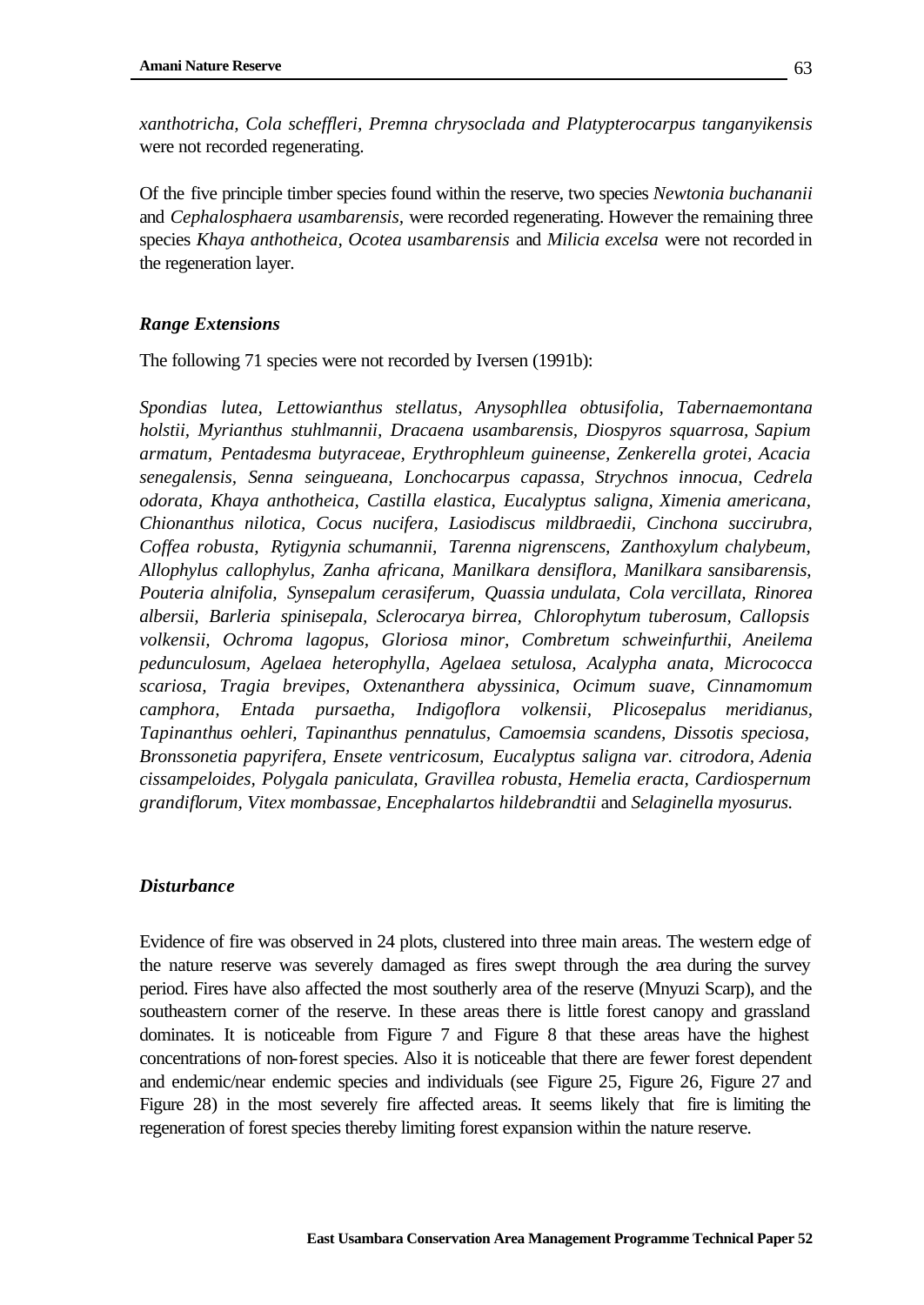Pole cutting and timber cutting show similar patterns of extraction, with particular plots (e.g. 29, 30 and 31) having high rates of both pole and timber cutting.

Evidence of pit-sawing was observed on 11 of the 17 transects although no active saw-pits were in use during the survey period. Comparing Figure 20 and Figure 22 shows that there is a similar pattern of pitsawing and areas with high levels of timber cutting. The exception to this is where timber cutting sites are close to roads e.g. plots 30, 31 and 32.

Cultivation was observed in three plots in the reserve, all observations were located on the forest edge. Cut timbers and planks were found in eight plots mostly located near the forest edge.

The invasive tree species *Maesopsis eminii* was recorded in 79 plots across the reserve. Since its introduction into the area this species has spread rapidly in the Usambara Mountains particularly around Amani where there is concern that it may begin to dominate the forest (Binggeli 1989). The high *Maesopsis eminii* density areas e.g. near the Kwamkoro Nature Trail, are the areas of forest where the species was originally planted, or forest edge plots.

During the survey period Mr Frank Mahenge (EUCAMP) was undertaking a study investigating the regeneration of *Maesopsis eminii.*

Animal traps were found in 39 plots, trapping was highest in the areas formerly known as Amani-Zigi and the northern part of Kwamsambia forests. Human population pressure is relatively high on the inner southeast border as there are several villages and sub-villages in this area including, Chemka, Boom boom, Amani and Mlesa.

Old logging roads were seen throughout the central sections of the reserve, most however are blocked by regenerating trees.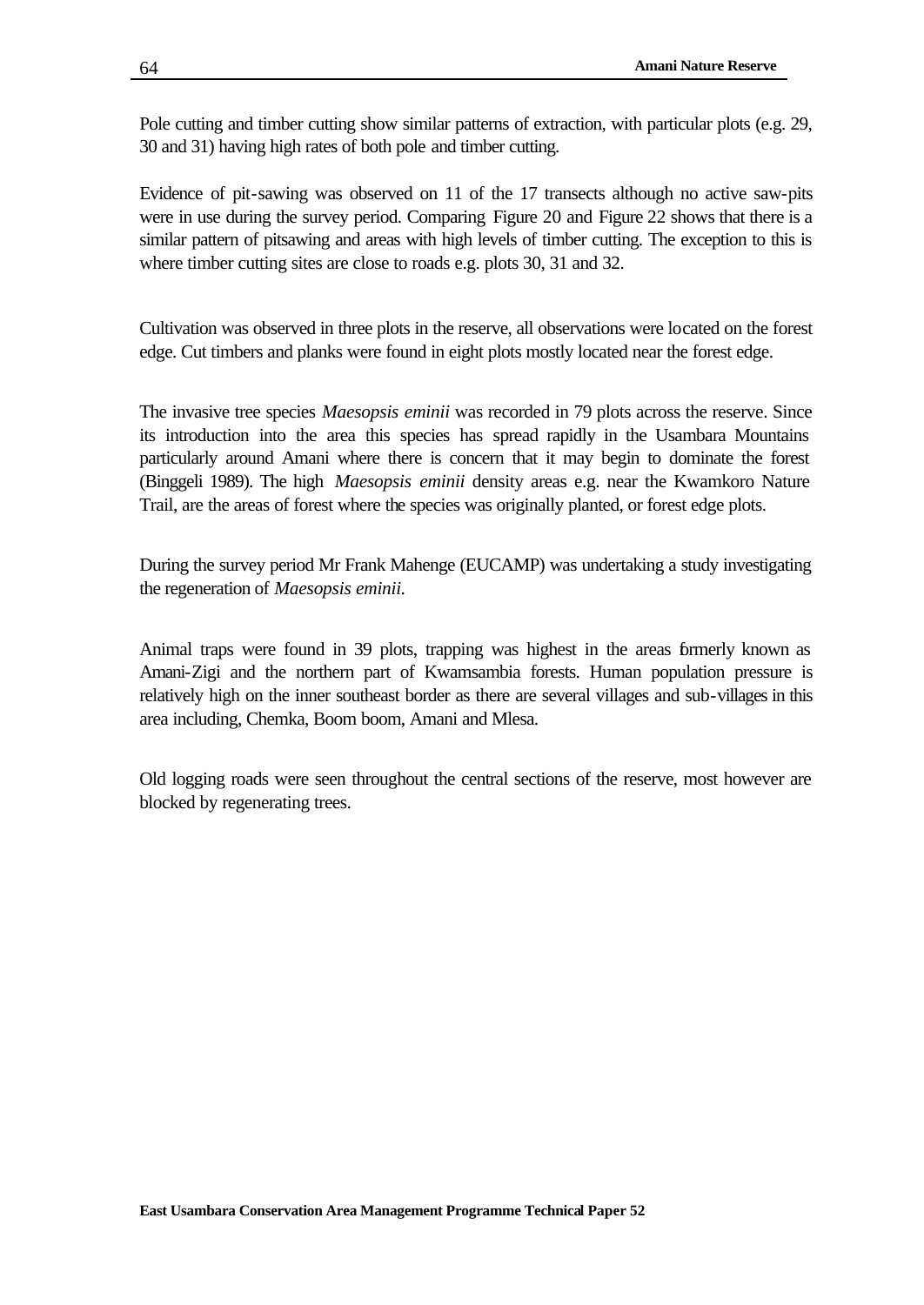# **5.0 FAUNA**

By Kathryn Doody, Olivia Scholtz, Hanna Siurua and Simon Loader.

# **5.1 Introduction**

The faunal biodiversity of Amani Nature Reserve was studied using systematic and replicable survey methods. An inventory was compiled of mammal, reptile, amphibian and selected invertebrate species. The results of the inventory were analysed to assess the biodiversity value of the reserve.

# **5.2 Methods**

Methods used during the survey are described in detail in the FT FRP methodologies report (SEE¸1996). A brief description is presented below. The locations of trap sites are presented in Figure 30.

## **5.2.1 Mammals**

The aim of this survey was to compile a species list of the reserve's mammals. Five different methods were used to sample mammals within Amani Nature Reserve: (1) Sherman live trap lines, (2) bucket pitfalls, (3) bat netting (4) dung surveys and (5) opportunistic observations. Unless otherwise indicated, specimens were identified by Prof. K. M. Howell or by Dr. D. Kock (see Appendix 2). Specimens are deposited at the Department of Zoology and Marine Biology, University of Dar es Salaam and the Frankfurt Zoological Museum, Germany.

## *5.2.1.1 Sherman trap lines*

Rodents were sampled using one hundred Sherman live traps. Typically the traps were set out in three lines of approximately 33, with traps positioned at least 2m apart. The traps were set each evening and checked early the following morning. The traps were baited with fried coconut rolled in peanut butter. Each mammal caught was weighed, measured and detailed habitat notes were recorded. Trapping and biometric data was recorded on standardised data sheets.

# *5.2.1.2 Bucket pitfall trapping*

The bucket pitfall traps consisted of three lines of eleven 15 litre plastic buckets sunk flush to ground level in linear transects. Each bucket was positioned approximately 5m apart. A continuous piece of plastic sheeting ran perpendicular to the ground across the centre of each bucket forming a 'drift fence'. A  $10 - 15$ cm lip of plastic sheeting was left flat on the ground onto which soil and leaf litter was placed. Animals were channelled along the plastic into one of the buckets. The bucket pitfalls, acting as live traps, were designed to sample shrews within the forest. Each mammal captured was weighed and measured. Trapping and biometric information was recorded on standardised data sheets.

# *5.2.1.3 Bat netting*

Nocturnal mist netting was used to sample the forest's bats. Mist nets were placed near potential roost sites and across flight "corridors", such as paths and rivers. Nets were set up at dusk, observed continuously throughout the night and closed at dawn. Each bat caught was weighed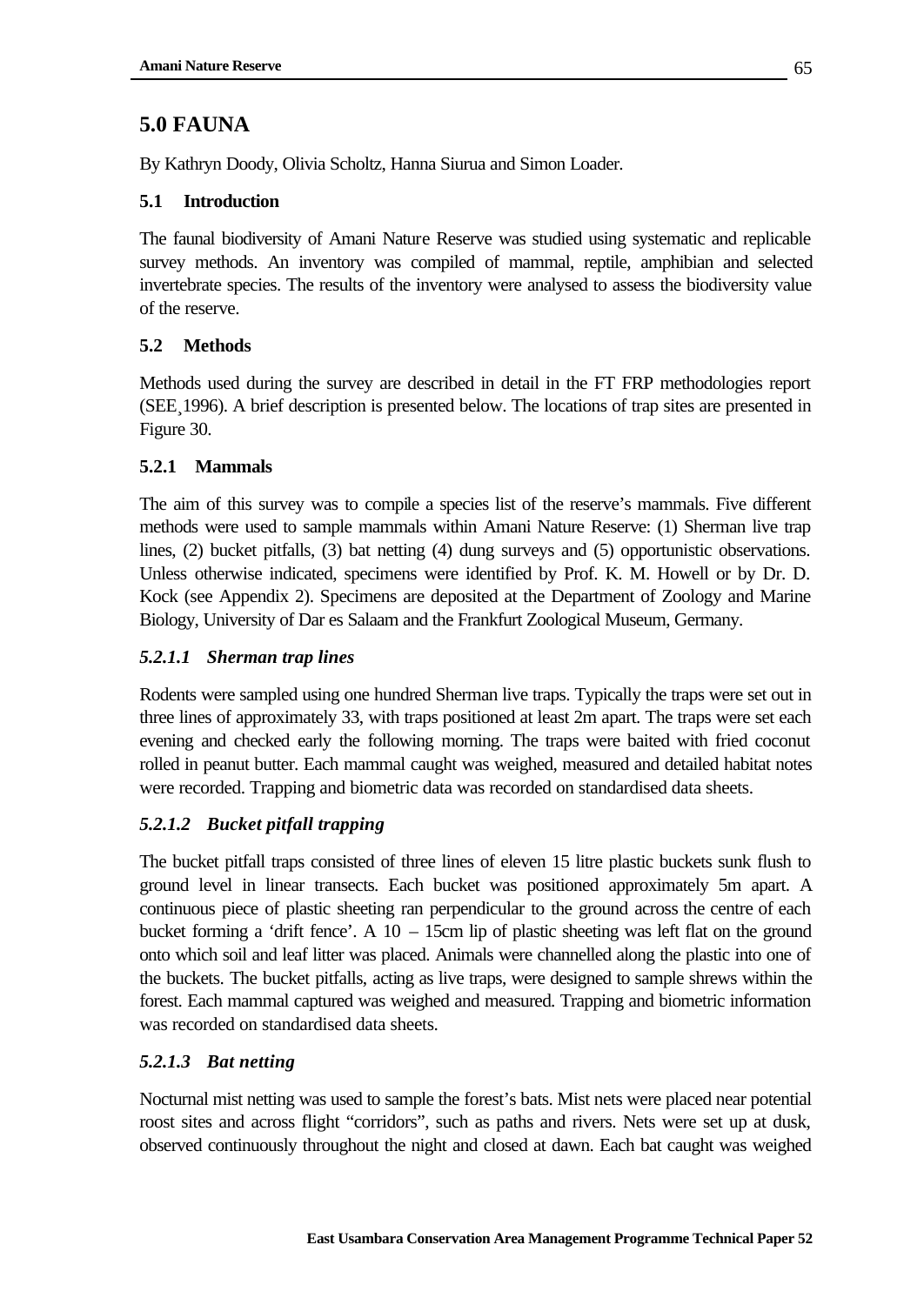and measured at the netting site. Trapping and biometric information was recorded on standardised data sheets.

## *5.2.1.4 Dung survey*

The aim of this study is to provide baseline information on the population size of the reserve's more cryptic mammals, particularly duiker.

The tagged transects were surveyed for dung from one border to the opposite border across the reserve. The transects were walked by a team of three people. One person surveyed 2m on one side of the transect, the other person, 2m on the other side. The third person recorded the findings.

## *5.2.1.5 Mammal observations*

Observations of other mammals, particularly primates, were recorded throughout the survey

# **5.2.2 Birds**

Birds were observed on a casual basis. The list is a provisional list only, as no netting was carried out.

# **5.2.3 Reptiles**

The aim of this study was to compile a species list of the reserve's reptiles. Ground-dwelling reptiles were sampled using bucket pitfall traps (see 5.2.1.2 above). Opportunistic captures were also made by hand. Unless otherwise indicated, taxonomic identifications were made by Prof. K. M. Howell or Dr D. Broadley (see Appendix 2). Specimens are deposited at the Department of Zoology and Marine Biology, University of Dar es Salaam and the Natural History Museum of Zimbabwe.

# **5.2.4 Amphibians**

The aim of this study was to compile a species list of the reserve's amphibians. Ground-dwelling amphibians were sampled using the bucket pitfall method (see 5.2.1.2 above). Opportunistic captures were also made, particularly of tree frogs. After rain, typical amphibian habitats were targeted for sampling. Unless otherwise indicated, taxonomic identifications were made by Prof. K. Howell or by Prof. J. Poynton (see Appendix 2). Specimens are deposited at the Department of Zoology and Marine Biology, University of Dar es Salaam and at the Natural History Museum, London.

## **5.2.5 Invertebrates**

Three groups of invertebrates were sampled: (1) butterflies; (2) molluscs and (3) millipedes.

# *5.2.5.1 Butterflies*

The aim of this study was to compile a species list of the reserve's butterflies. Butterflies were sampled using Blendon-style traps set in the tree canopy. Rotting banana was used as bait. Traps were checked between 12:00 and 14:00hrs. Five traps were set for 10 days in each of the five trapping sites. Unless otherwise indicated, taxonomic identifications were made by Steve Collins (see Appendix 2). Specimens are deposited at the African Butterfly Research Institute.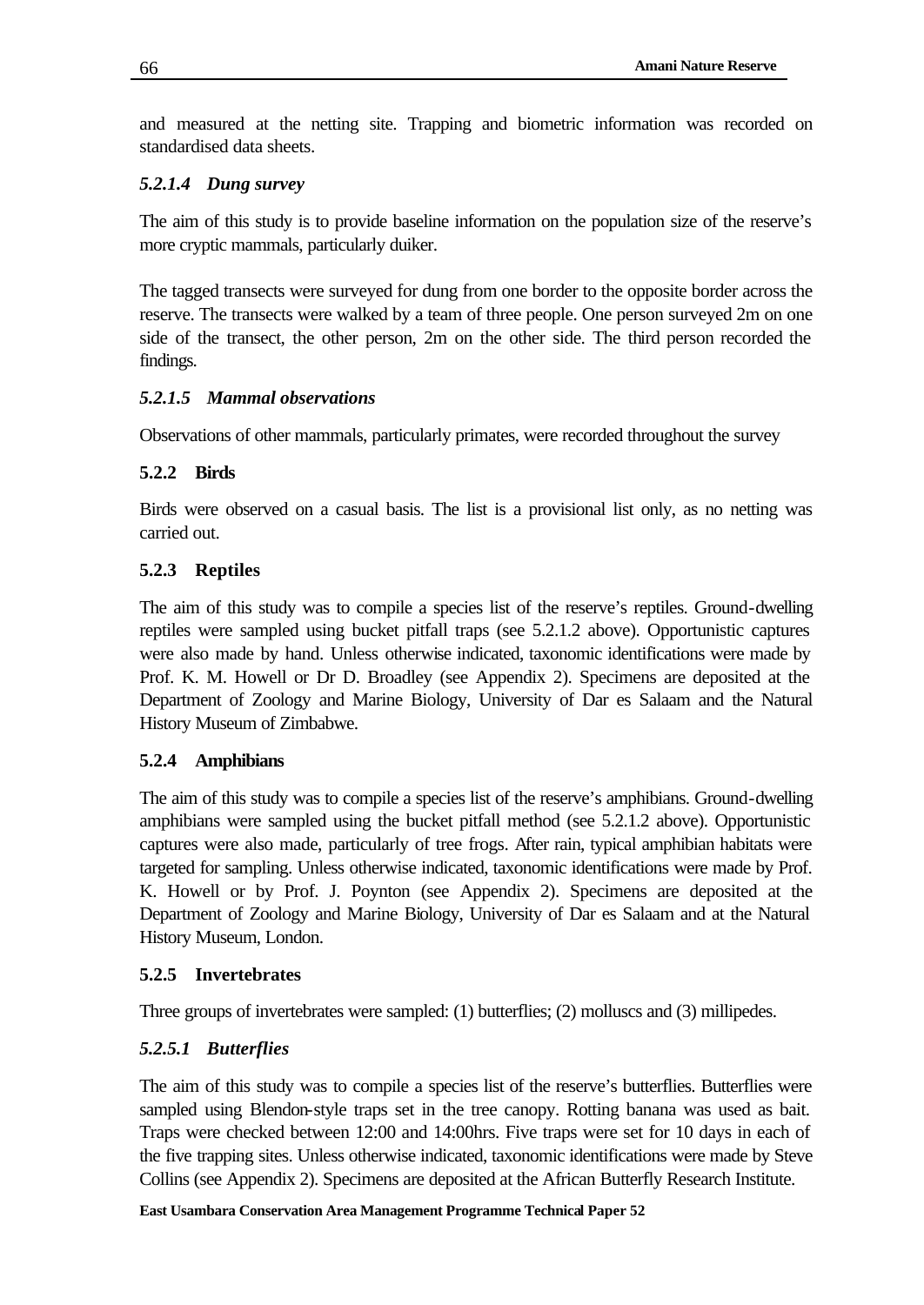## *5.2.5.2 Molluscs*

The aim of this study was to compile a species list of the reserve's molluscs. At each trapping site three sites with representative microhabitats were selected. At each of these sites a 1m x 1m quadrat was established. In this square, the leaf litter and the first 10cm of soil was searched carefully for molluscs. All specimens were collected. Due to the limited number of mollusc specialists, taxonomic identifications of the specimens collected were not available at the time of writing this report. Specimens are currently held at the Zoological Museum of Copenhagen, c/o Dr N. Scharff.

## *5.2.5.3 Millipedes*

The aim of this study was to compile a species list of the reserve's millipedes. At each trapping site three sites with representative microhabitats were selected. At each of these sites a 3m x 3m quadrat was established. In this square, the leaf litter and the first 10cm of soil was searched carefully for millipedes. All specimens were collected. Due to the limited number of millipede specialists, taxonomic identifications of the specimens collected were not available at the time of writing this report. Specimens were deposited at the Zoological Museum of Copenhagen, c/o Dr N. Scharff.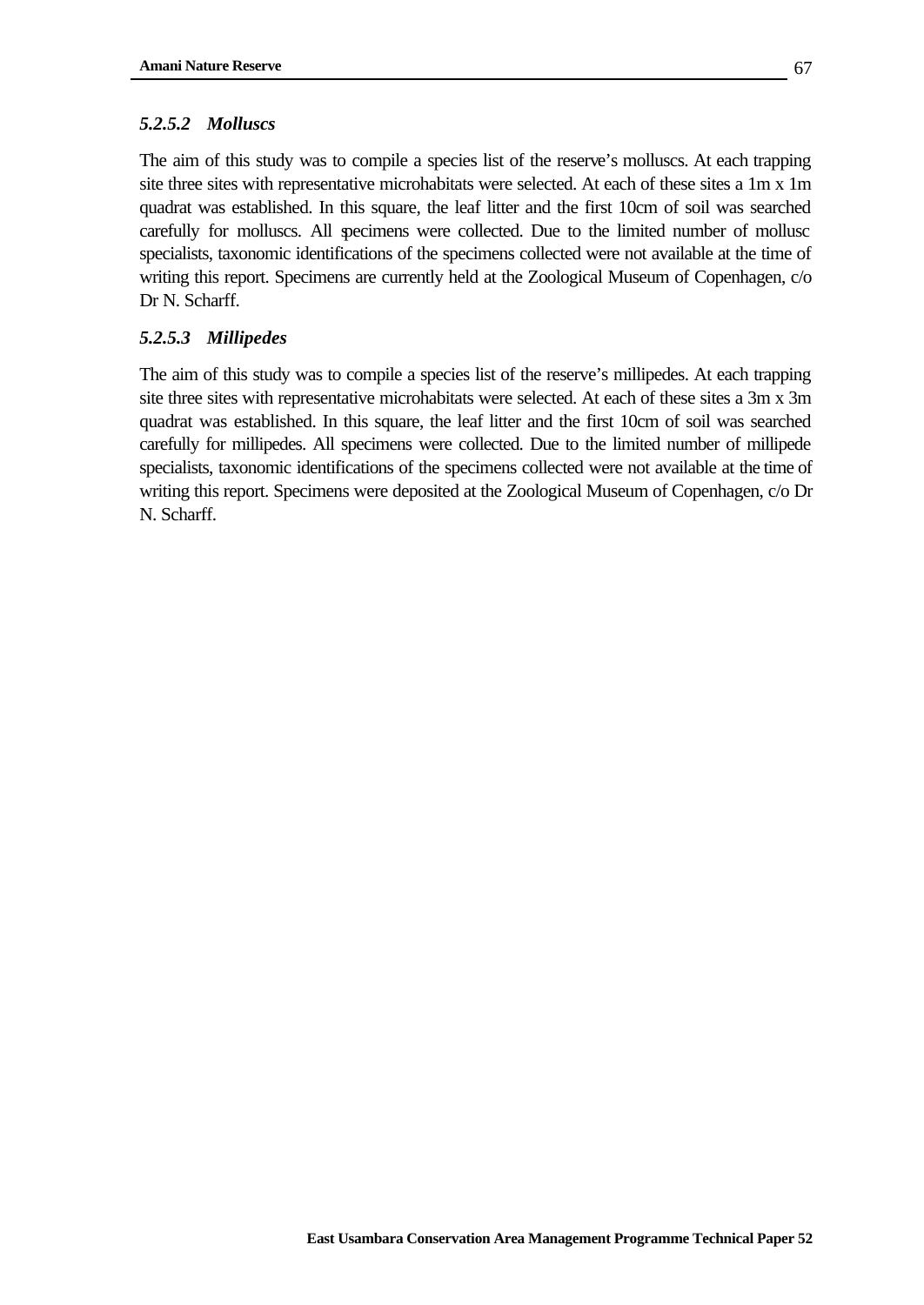## **5.3 Trapping sites and sampling intensity**

17 trapping sites were conducted in representative habitats across the reserve. Table 15 describes the trapping sites. Table 16 and Table 17 summarise the sampling intensity for each site and each trapping method.

| <b>Trapsite</b><br><b>Number</b> | <b>Plot</b><br><b>Number</b> | <b>Vegetation type</b>         | <b>Altitude</b><br>(m) | <b>Topography</b>                                    | <b>Slope</b><br>(degrees) |
|----------------------------------|------------------------------|--------------------------------|------------------------|------------------------------------------------------|---------------------------|
| $\mathbf{1}$                     | 3                            | <b>Lowland Forest</b>          | 580-600                | Gentle/Steep Mid<br>Slope                            | $9 - 36$                  |
| 2                                | 6                            | <b>Submontane Forest</b>       | 890-900                | Gentle Upper Slope/<br>Ridge                         | $2 - 15$                  |
| $\overline{3}$                   | 20                           | <b>Submontane Forest</b>       | 930-950                | Gentle / Steep Upper<br>Slope                        | $8 - 30$                  |
| $\overline{4}$                   | 25                           | <b>Riverine Lowland Forest</b> | 630-650                | Steep/Gentle Mid<br>Slope                            |                           |
| 5                                | 24                           | <b>Lowland Forest</b>          | 500-545                | Gentle /Steep Mid<br>Slope                           | $6 - 33$                  |
| 6                                | 30                           | <b>Plantation Forest</b>       | 510-530                | Gentle/Steep Lower<br>Slope                          | $0 - 30$                  |
| $\overline{7}$                   | 44                           | <b>Submontane Forest</b>       | 950-970                | Gentle Upper Slope                                   | $6 - 25$                  |
| 8                                | 53                           | <b>Submontane Forest</b>       | 900                    | Gentle Upper Slope                                   | $6 - 29$                  |
| 9                                | 60                           | <b>Lowland Forest</b>          | 600-640                | Ridge/Gentle Mid<br>Slope/Steep Mid Slope            | $1 - 36$                  |
| 10                               | 94                           | <b>Submontane Forest</b>       | 1128                   | Peak/Hill Top                                        | $0 - 10$                  |
| 11                               | 75                           | <b>Lowland Forest</b>          | 280                    | Gentle Lower Slope                                   | $2 - 37$                  |
| 12                               | 87                           | Lowland Forest/ Scrub          | 210-265                | Gentle Lower Slope                                   | $2-10$                    |
| 13                               | 99                           | <b>Plantation Forest</b>       | 940-960                | Gentle Upper Slope/<br><b>Valley Floor</b>           | $0 - 25$                  |
| 14                               | 122                          | <b>Lowland Forest</b>          | 750-780                | Gentle Mid<br>Slope/Ridge                            | $8 - 25$                  |
| 15                               | 133                          | Submontane/Riverine Forest     | 980-1000               | Gentle Upper Slope/<br>Valley Floor                  | $2 - 34$                  |
| 16                               | 150                          | Submontane Forest              |                        | 1000-1020 Ridge/Hilltop/<br><b>Submontane Forest</b> | $3 - 21$                  |
| 17                               | 172                          | Submontane Forest              | 870-890                | Gentle Mid Slope                                     | $7 - 25$                  |

**Table 15** Summary descriptions of trapping sites in Amani Nature Reserve.

**East Usambara Conservation Area Management Programme Technical Paper 52**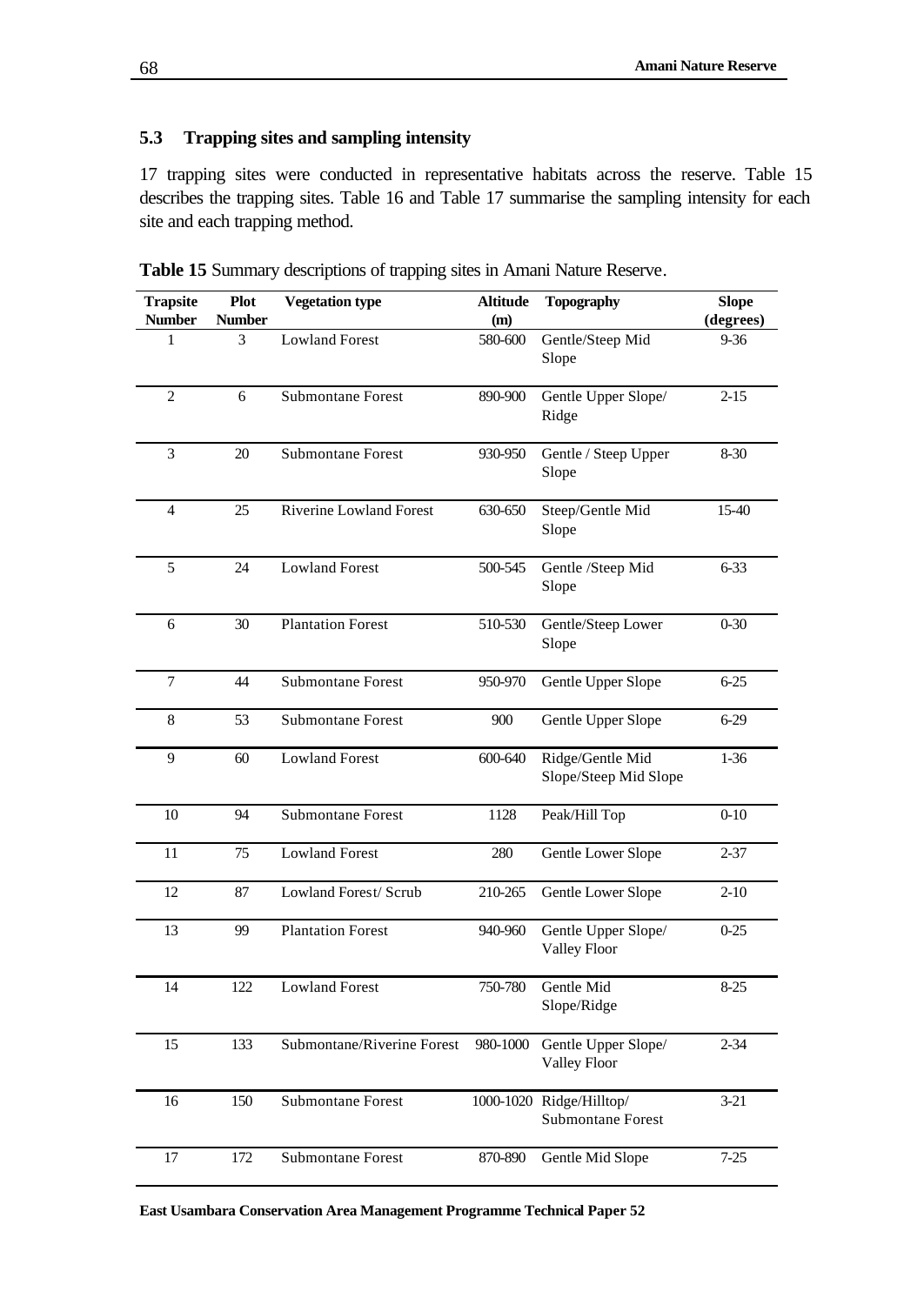**Table 16** Sampling intensities in Amani Nature Reserve.

| <b>Trapping</b><br><b>Site</b> | <b>Dates</b>          | Sherman trap<br>nights | <b>Bucket</b><br>pitfall* | <b>Butterfly</b><br>trap nights | **             | <b>Molluscs Millipedes</b><br>$* *$<br>$1x1$ m plot $3x3m$ plot |
|--------------------------------|-----------------------|------------------------|---------------------------|---------------------------------|----------------|-----------------------------------------------------------------|
| $\mathbf{1}$                   | 21/01/99 - 31/01/99   | 997                    | 33                        | 50                              | 3              | 3                                                               |
| $\overline{2}$                 | $01/02/99 - 11/02/99$ | 1000                   | 33                        | 50                              | 3              | 3                                                               |
| 3                              | 16/02/99 - 26/02/99   | 998                    | 33                        | 50                              | 3              | 3                                                               |
| $\overline{4}$                 | $01/03/99 - 01/03/99$ | 1000                   | 33                        | 50                              | $\overline{3}$ | $\overline{3}$                                                  |
| 5                              | 30/03/99 - 09/04/99   | 1000                   | 33                        | 50                              | $\overline{3}$ | $\overline{3}$                                                  |
| 6                              | 15/03/99 - 30/03/99   | 1000                   | 33                        | 50                              | 3              | 3                                                               |
| $\boldsymbol{7}$               | 09/07/99 - 19/07/99   | 996                    | 33                        | 50                              | 3              | 3                                                               |
| $8\,$                          | 19/07/99 - 19/07/99   | 996                    | 33                        | 50                              | 3              | 3                                                               |
| 9                              | 04/08/99 - 14/08/99   | 998                    | 33                        | 50                              | 3              | 3                                                               |
| 10                             | 18/08/99 - 28/08/99   | 999                    | 33                        | 50                              | 3              | 3                                                               |
| 11                             | 30/08/99 - 09/09/99   | 1000                   | 33                        | 50                              | 3              | 3                                                               |
| 12                             | 16/09/99 - 26/09/99   | 999                    | 33                        | 50                              | 3              | 3                                                               |
| 13                             | 29/10/99 - 08/11/99   | 998                    | 33                        | 50                              | $\overline{3}$ | $\overline{3}$                                                  |
| 14                             | 23/11/99 - 02/12/99   | 1000                   | 33                        | 50                              | $\overline{3}$ | 3                                                               |
| 15                             | $01/02/00 - 11/02/00$ | 989                    | 33                        | 50                              | 3              | 3                                                               |
| 16                             | 23/02/00 - 04/03/00   | 997                    | 33                        | 50                              | $\overline{3}$ | 3                                                               |
| 17                             | 06/03/00 - 16/03/00   | 994                    | 33                        | 50                              | $\overline{3}$ | $\overline{3}$                                                  |

Trap nights = number of traps x number of nights.

\* Each bucket represents one trap night.

\*\*This represents plots sampled not trap nights.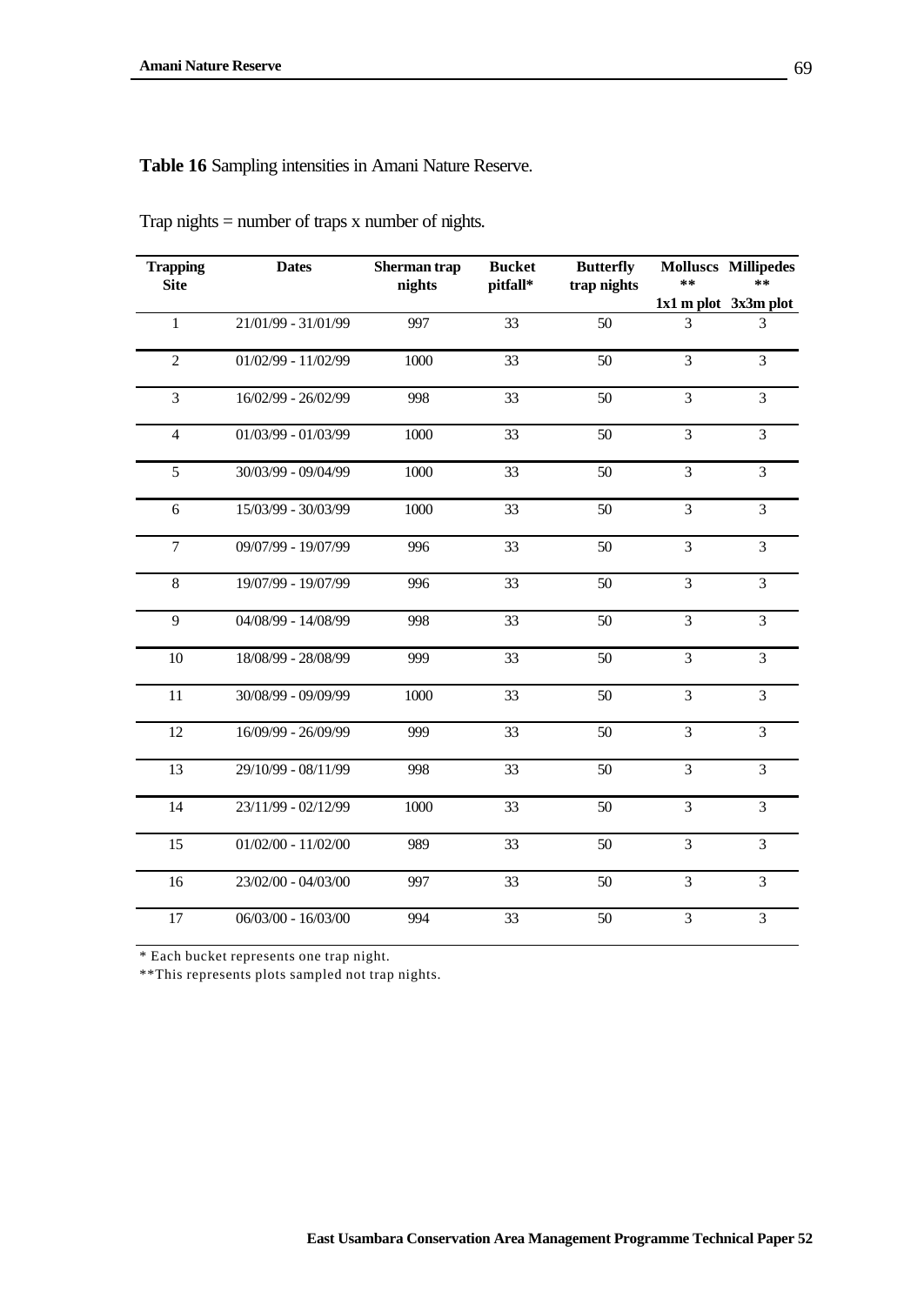| <b>Site</b><br><b>Location</b> | <b>Site description</b>                                                                     | <b>Sampling intensity</b><br>(m of net x hours) | Altitude (m<br>asl) | <b>Topography</b>               |
|--------------------------------|---------------------------------------------------------------------------------------------|-------------------------------------------------|---------------------|---------------------------------|
| Plot 29                        | Grassy Lawn outside ANR Visitor<br>Centre.                                                  | 144                                             | 420                 | Gentle Lower<br>Slope           |
| Plot 20<br>Trapsite 3          | Over Stream, Submontane Forest Canopy<br>Ht 20-30m Canopy Cover > 50%                       | 187.5                                           | 930                 | Gentle Upper<br>Slope           |
| Plot 25<br>Trapsite 4          | Over River Lowland Forest, Canopy Ht<br>20-30m, Canopy Cover > 50%                          | 92.75                                           | 680                 | Gentle Lower<br>Slope           |
| Plot 60<br>Trapsite 9          | Over River, Lowland Forest, Gentle Mid<br>Slope, Canopy cover 10 -50% Canopy Ht<br>20-30 m  | 29.75                                           | 590                 | Gentle Mid Slope                |
| Plot 60<br>Trapsite 9          | Cave entrance, Lowland Forest, Canopy<br>cover <10%, Canopy Ht <10m                         | 19.5                                            | 600                 | Gentle Mid Slope                |
| Plot 94                        | Submontane Forest, Gully, Canopy cover<br>Trapsite 10 10-50%, Canopy Ht 20-30m              | 18.96                                           | 1100                | Gully                           |
| Plot 94<br>Trapsite 10         | Submontane Forest, Ridge/hill top,<br>Canopy cover 10-50%, Canopy Ht 20-<br>30 <sub>m</sub> | 6                                               | 1100                | Gully                           |
| <b>Plot 75</b><br>Trapsite 11  | <b>Lowland Forest</b>                                                                       | 24                                              | 280                 | Gentle Mid slope                |
| Plot 133                       | Submontane Forest, Canopy cover > 50%<br>Trapsite 15 Canopy Ht 20-30m                       | 156                                             | 960-945             | Gully / Dry River<br><b>Bed</b> |
|                                | <b>Total of bat net hours</b>                                                               | 678.46                                          |                     |                                 |

| Table 17 Summary of bat-netting sites in Amani Nature Reserve. |  |  |  |  |  |
|----------------------------------------------------------------|--|--|--|--|--|
|----------------------------------------------------------------|--|--|--|--|--|

<u> 1980 - Johann Barbara, martxa a</u>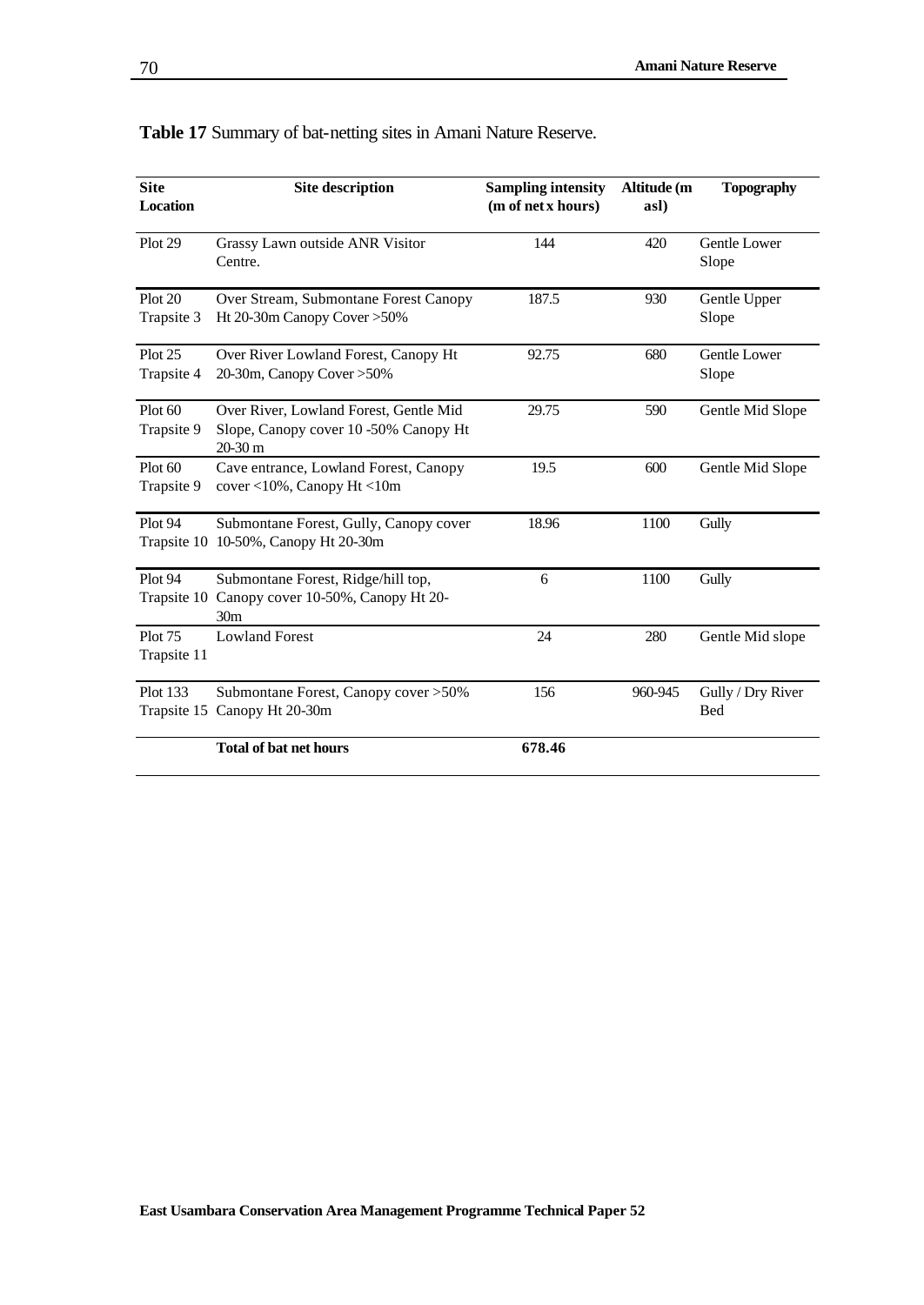

**Figure 30** Location of trapping sites in Amani N.R.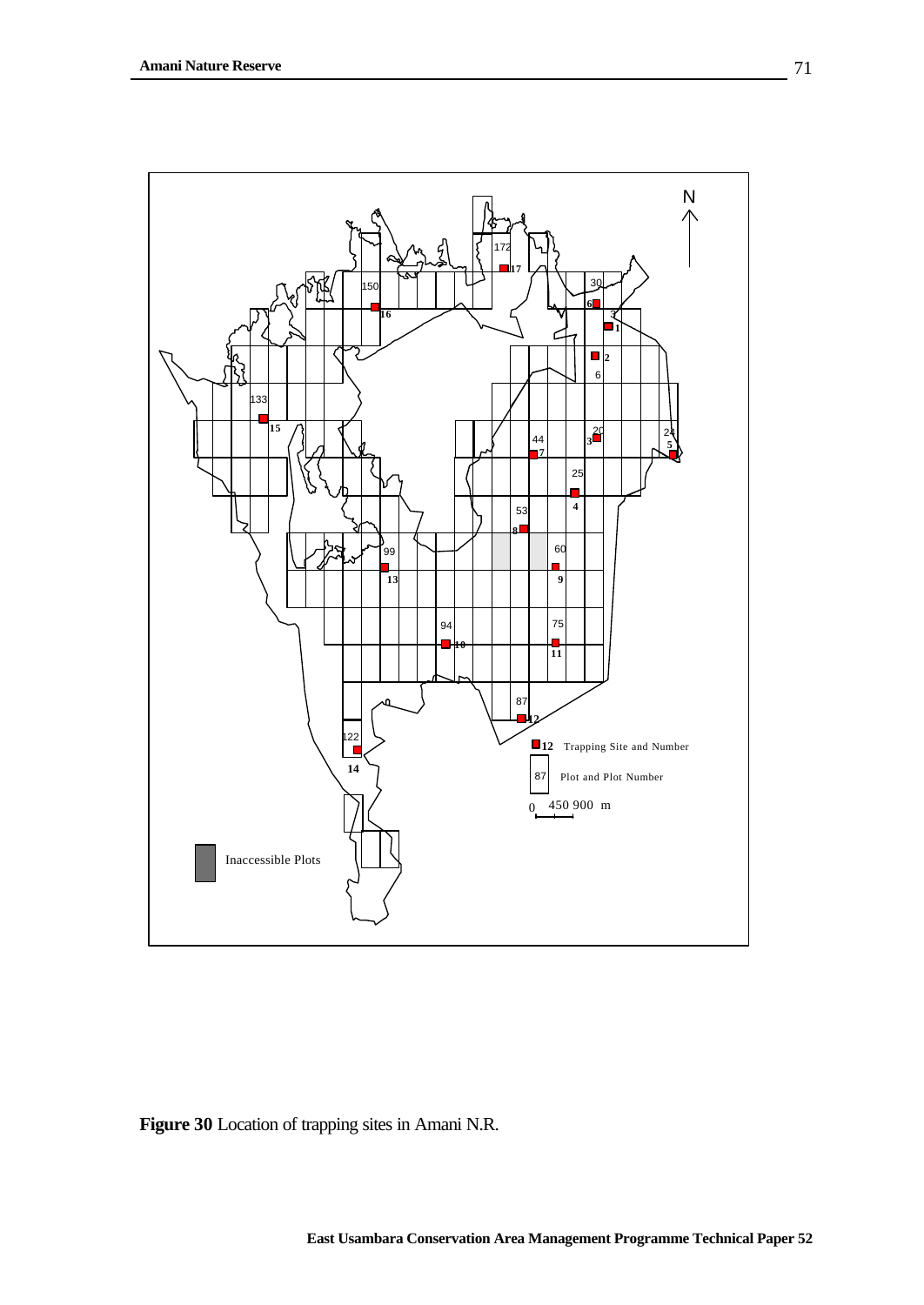### **5.4 Results**

#### **5.4.1 Mammals**

#### *5.4.1.1 Small mammals (not bats)*

A total of 442 specimens were retained for taxonomic purposes. Mr W. Stanley of the Chicago Field Museum provided tentative determinations for some of the specimens. These specimens represent at least 24 species from seven families. Many have yet to be identified to species level. Ecological type, endemic status and IUCN status were compiled from the National Biodiversity Database (UDSM, 1996), IUCN (1996) and Kingdon (1989). Nomenclature follows Kingdon (1997) and Kingdon (1989).

| <b>Species</b>                      | Ecological<br><b>Status</b> | <b>Endemic</b><br><b>Status</b> | <b>IUCN Status</b> | <b>Total</b><br>individuals |
|-------------------------------------|-----------------------------|---------------------------------|--------------------|-----------------------------|
| <b>SORICIDAE</b>                    |                             |                                 |                    |                             |
| Sylvisorex megalura                 | $\mathbf f$                 | W                               |                    | 1                           |
| Crocidura flavescens                | $\mathbf f$                 | W                               |                    | 4                           |
| Crocidura hildegardeae              | f                           | W                               |                    | 19                          |
| Crocidura hildegardeae/elgonius     | $\gamma$                    | $\gamma$                        |                    | 4                           |
| Crocidura hirta/xantippe morph 1    | ?                           | $\overline{\mathcal{L}}$        |                    | 2                           |
| Crocidura hirta/xantippe morph 2    | $\overline{\mathcal{C}}$    | $\overline{\mathcal{L}}$        |                    | $\overline{c}$              |
| Crocidura hirta/xantippe morph 3    | $\gamma$                    | $\overline{\mathcal{L}}$        |                    | $\overline{c}$              |
| Crocidura oliveri                   | $\overline{\mathcal{L}}$    | $\overline{\mathcal{L}}$        |                    | $\overline{2}$              |
| Crocidura sp.                       | $\overline{\mathcal{L}}$    | $\overline{\mathcal{L}}$        |                    | 234                         |
| <b>SCIURIDAE</b>                    |                             |                                 |                    |                             |
| Heliosciurus rufobrachium undulatus | F                           | W                               |                    | $\mathbf{1}$                |
| <b>ANOMALURIDAE</b>                 |                             |                                 |                    |                             |
| Anomalurus derbianus                | $\mathbf f$                 | W                               |                    | 1                           |
| MYOXIDAE (Syn. GLIRIDAE)            |                             |                                 |                    |                             |
| Graphiurus sp.                      | $\mathbf f$                 | W                               |                    | 2                           |
| <b>CRICETIDAE</b>                   |                             |                                 |                    |                             |
| Beamys hindei                       | ${\bf F}$                   | ${\bf N}$                       | DD                 | 13                          |
| Cricetomys gambianus                | $\Omega$                    | W                               |                    | $\mathbf{1}$                |
| <b>MURIDAE</b>                      |                             |                                 |                    |                             |
| Acomys sp.                          | $\gamma$                    | $\gamma$                        |                    | $\mathbf{1}$                |
| Acomys spinosissimus                | f                           | W                               |                    | 4                           |
| Lophuromys flavopunctatus           | f                           | W                               |                    | 13                          |
| Lophuromys sp.                      | $\overline{\mathcal{C}}$    | $\gamma$                        |                    | 7                           |
| Praomys delectorum                  | F                           | W                               |                    | 4                           |
| Praomys sp.                         | $\overline{\mathcal{L}}$    | $\gamma$                        |                    | 95                          |
| Hylomyscus sp.                      | $\overline{\mathcal{L}}$    | $\overline{\mathcal{L}}$        |                    | $\overline{c}$              |
| Mastomys sp.                        | $\overline{\mathcal{L}}$    | $\overline{\mathcal{L}}$        |                    | $\overline{c}$              |
| Mus minutoides                      | $\mathbf f$                 | W                               |                    | 4                           |
| Grammomys dolichurus                | O                           | W                               |                    | 3                           |
| Grammomys macmillani                | $\Omega$                    | W                               |                    | 1                           |
| Grammomys sp.                       | $\overline{\mathcal{L}}$    | $\overline{\mathcal{L}}$        |                    | 6                           |
| Rattus rattus                       | O                           | W                               |                    | 9                           |
| Unknown rodent                      | $\overline{\cdot}$          | $\overline{\cdot}$              |                    | 1                           |
| <b>HYRACOIDEA</b>                   |                             |                                 |                    |                             |
| Dendrohyrax validus                 | $\mathbf f$                 | N                               | EN                 | 1                           |

**Table 18** Summary of captured small mammals from Amani Nature Reserve.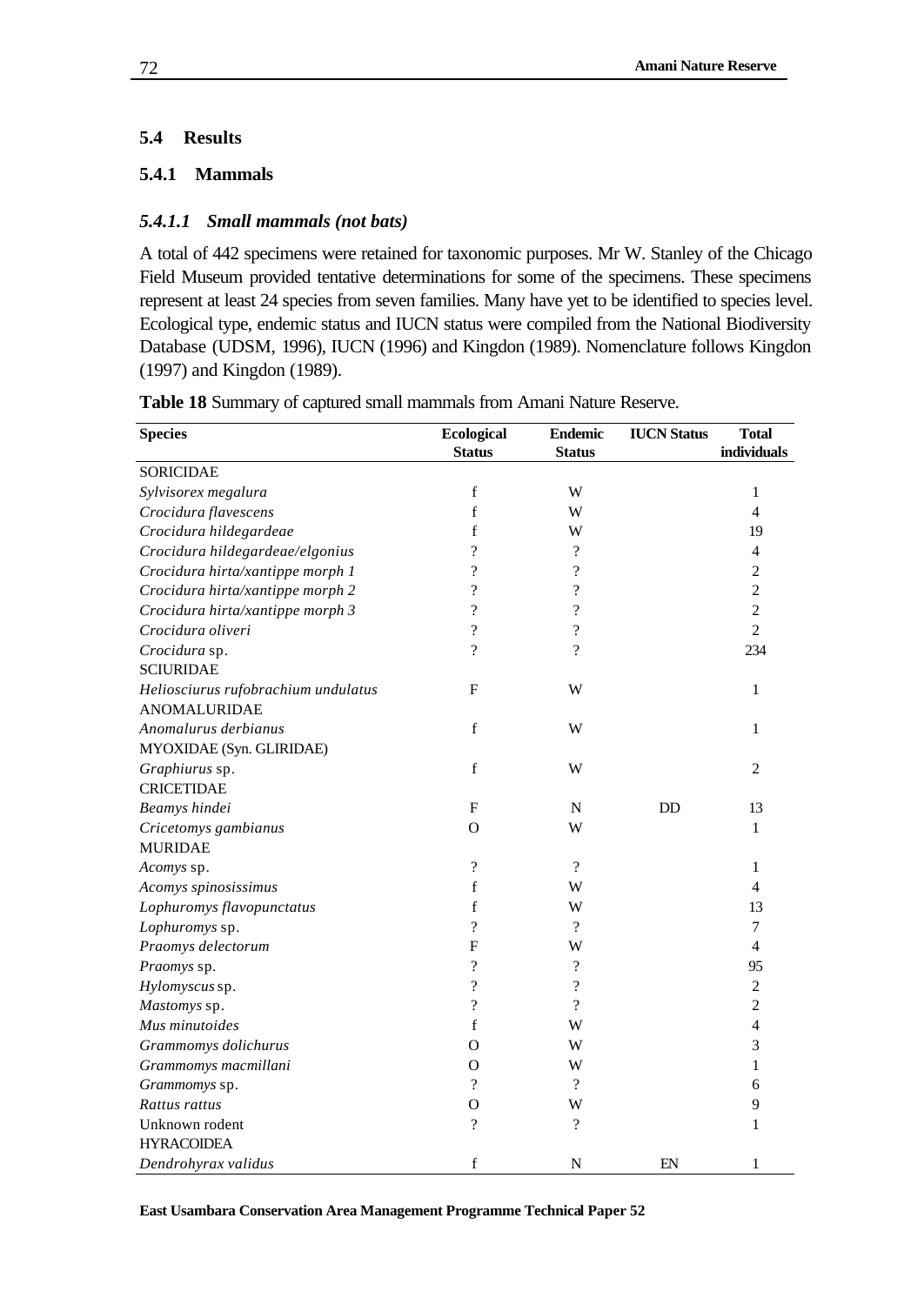| KEY TO ABBREVIATIONS FOR Table 18 (Definitions based on those described in the botanical section of this report).                                                                         |
|-------------------------------------------------------------------------------------------------------------------------------------------------------------------------------------------|
| Ecological (ecol.) type:                                                                                                                                                                  |
| F - Forest dependent species: This is defined as primary forest only. It does not include forest edge or secondary forest;                                                                |
| f - Forest dwelling but not forest dependent: Species occurring in primary forest as defined above as well as other<br>vegetation types. Thus these are not forest-dependent species; and |
| O - Non-forest species: These are species that do not occur in primary or secondary forest or forest edge.<br>$\bullet$                                                                   |
| Endemic (end.) status:<br>N - Near endemic: Species with limited ranges usually only including coastal forest and/or East African lowland forests;<br>W - Widespread distribution.        |
| <b>IUCN</b> status:                                                                                                                                                                       |
| V – Vulnerable                                                                                                                                                                            |
| EN - Endangered                                                                                                                                                                           |
| DD - Data Deficient                                                                                                                                                                       |
| OR - Outside reserve                                                                                                                                                                      |

#### *5.4.1.2 Dung survey*

Dung from at least 12 mammal species was recorded. Identifications were made based on a reference collection, discussions with local hunters and using Walker (1988). It is difficult to determine the dung of particular duiker species and so the differentiation between *Sylvicapra grimmia* and *Cephalophus monticola* may not be reliable.

|                 |                        | <b>Duiker</b>     |           |                   | <b>Hyrax</b> | <b>Bush buck</b>  |           |  |
|-----------------|------------------------|-------------------|-----------|-------------------|--------------|-------------------|-----------|--|
| <b>Transect</b> | <b>Transect length</b> | Dung<br>sightings | Rate / ha | Dung<br>sightings | Rate / ha    | Dung<br>sightings | Rate / ha |  |
| $-2$            | 550                    |                   | 9.1       |                   | 0.0          | 0                 | $\Omega$  |  |
| 0               | 6100                   | 3                 | 1.2       |                   | 0.0          | 0                 | 0         |  |
|                 | 4465                   | 0                 | 0.0       | $\overline{c}$    | 1.1          |                   |           |  |
| 2               | 5577                   |                   | 0.4       | $\Omega$          | 0.0          | 0                 |           |  |
| 4               | 8420                   | 0                 | 0.0       |                   | 0.3          | 0                 |           |  |
|                 | 7470                   | 3                 | 1.0       |                   | 0.3          | 0                 | 0         |  |
| 6               | 5295                   |                   | 0.5       | 5                 | 2.4          | $\theta$          | 0         |  |
|                 | 7340                   | 2                 | 0.7       | 8                 | 2.7          | $\Omega$          | 0         |  |
| 8               | 7445                   |                   | 0.3       |                   | 0.3          | 0                 |           |  |
| 9               | 6440                   |                   | 0.8       | 9                 | 3.5          |                   |           |  |

**Table 19** Abundance of duiker, hyrax and bushbuck dung in Amani Nature Reserve.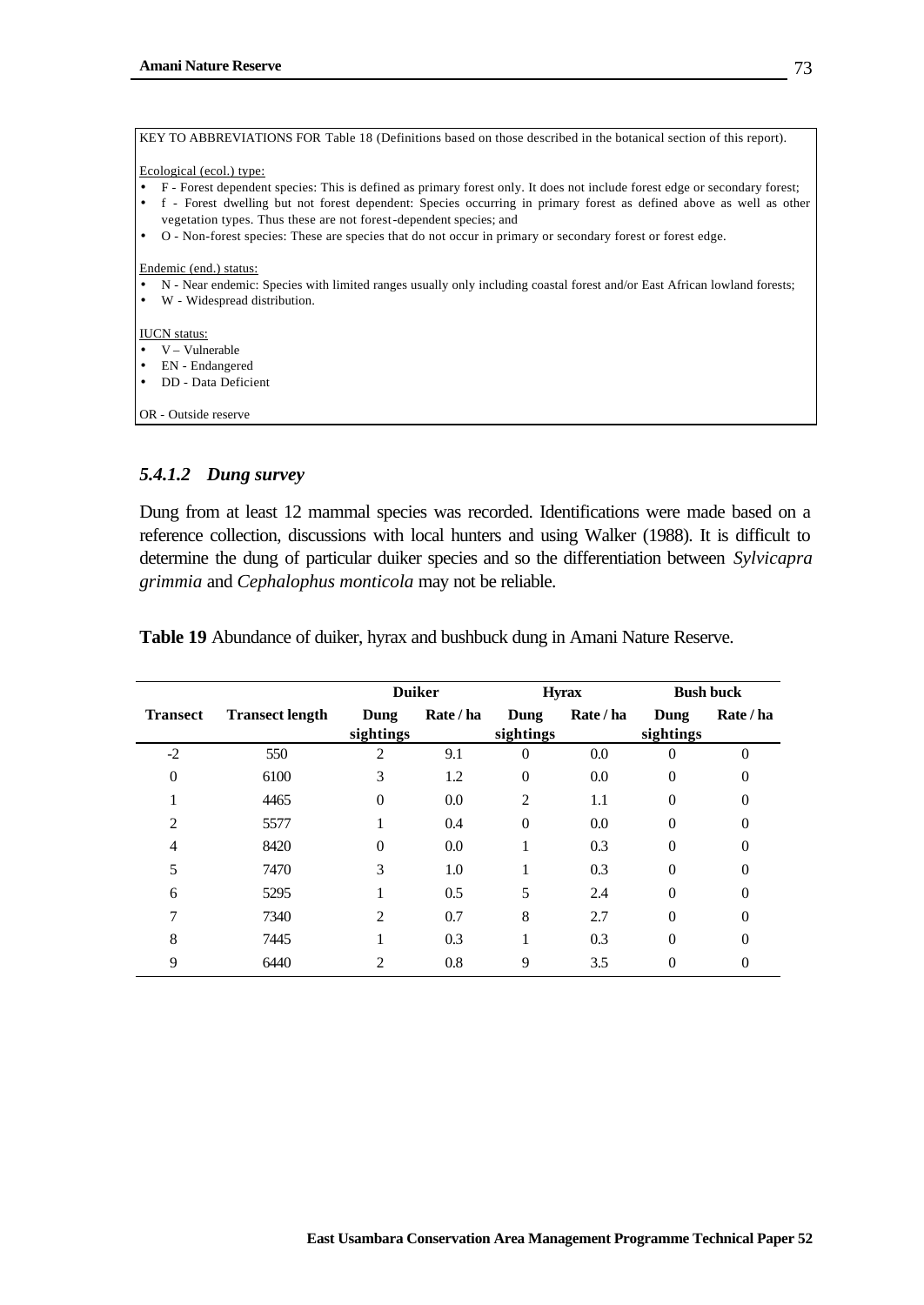| <b>Species</b>          | Ecol.       | End.          | <b>IUCN</b>   | <b>Times</b> | <b>Altitudinal</b> |
|-------------------------|-------------|---------------|---------------|--------------|--------------------|
|                         | <b>Type</b> | <b>Status</b> | <b>Status</b> | encountered  | range $(m)$        |
| Papio cynocephalus      | f           | W             |               | 3            | 740-1100           |
| Cercopithecus mitis     |             | W             |               |              | $490 - 760$        |
| Anomalurus derbianus    | f           | W             |               |              | 920                |
| Beamys hindei           | F           | N             |               |              | 605                |
| Cricetomys gambianus    | O           | W             |               | 39           | 420-1090           |
| Civettictis civetta     | f           | W             |               | 6            | 620-925            |
| <i>Genetta</i> spp.     | າ           | 9             |               | 3            | 590-950            |
| Procavia spp.           | າ           | າ             |               | 3            | 700-1020           |
| Dendrohyrax validus     |             | N             | EN            | 16           | 400-1000           |
| Potamochoerus larvatus  |             | W             |               | 10           | 400-1000           |
| Cephalophus harveyi     |             | W             |               |              |                    |
| Cephalophus monticola   | F           | W             |               |              | 520-1020           |
| Sylvicapra grimmia      |             | W             |               |              | 475-1005           |
| Unidentified duiker sp. | 9           | 9             |               |              | 700-1100           |

#### **Table 20** Summary of dung survey in Amani Nature Reserve.

KEY TO ABBREVIATIONS FOR TABLE 20 & 21 (Definitions based on those described in the botanical section of this report).

#### Ecological type:

- F Forest dependent species: This is defined as primary forest only. It does not include forest edge or secondary forest;
- f Forest dwelling but not forest dependent: Species occurring in primary forest as defined above as well as other vegetation types. Thus these are not forest-dependent species; and
- O Non-forest species: These are species that do not occur in primary or secondary forest or forest edge.

#### Endemic status:

- E Endemic: Occurring only in the Usambara mountains;
- N Near endemic: Species with limited ranges usually only including coastal forest and/or East African lowland forests;
- W Widespread distribution.

#### IUCN status:

- EN Endangered
- V Vulnerable
- LC Least Concern

OR - Refers to observations outside but in proximity to the reserve to be considered associated to it.

? - No data available

Certainty: Indicates the probability of the correctness of the identity of the species observed;

Definite: Can be regarded as occurring in the reserve.

Probable: Identification is likely but requires further information before being considered on the reserve's species list. Possible: Species identification is may not be accurate.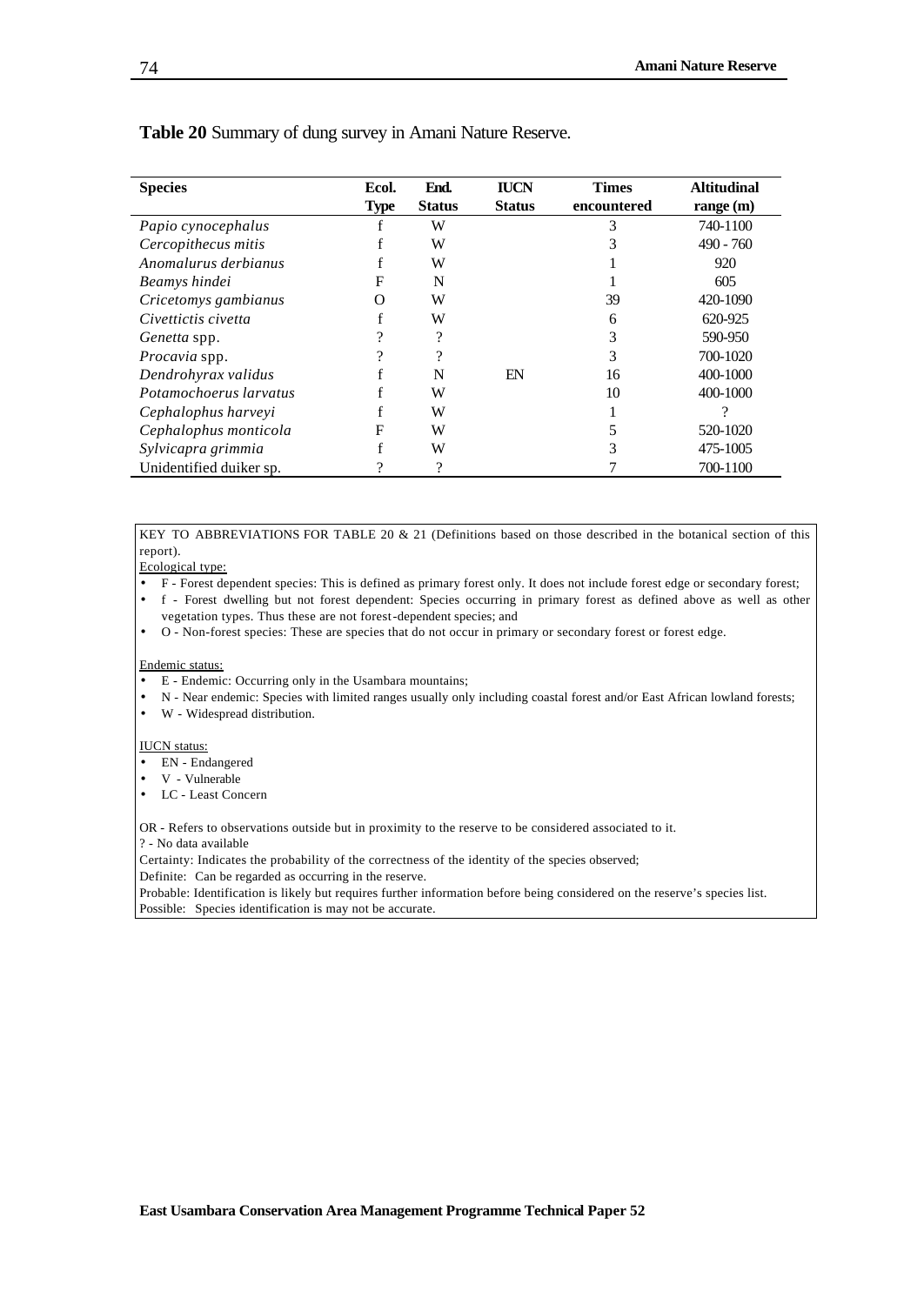### *5.4.1.3 Mammal observations*

A total of 22 species from eight families were observed but not retained for taxonomic purposes. Ecological type, endemic status and IUCN status were compiled from the National Biodiversity Database (UDSM, 1996), IUCN (Hilton-Taylor, 2000) and Kingdon (1989).

| <b>Species</b>                                            | <b>Common Name</b>                 | <b>Certainty</b> | Ecol.<br>type             | <b>Endemic</b><br>status | <b>IUCN</b><br>status | <b>Observation</b><br>location by<br>plot |
|-----------------------------------------------------------|------------------------------------|------------------|---------------------------|--------------------------|-----------------------|-------------------------------------------|
| <b>COLOBIDAE</b>                                          |                                    |                  |                           |                          |                       |                                           |
| Colobus angolensis<br>palliatus<br><b>CERCOPITHECIDAE</b> | Angola Pied Colobus                | Certain          | F                         | W                        |                       | 5, 31, 150                                |
| Papio cynocephalus                                        | Yellow baboon                      | Certain          | f                         | W                        |                       | 29, 32, 3                                 |
| Cercopithecus aethiops                                    | Vervet Monkey                      | Probable         | $\mathbf f$               | W                        |                       | 87                                        |
| Cercopithecus mitis                                       | <b>Blue Monkey</b>                 | Certain          | f                         | W                        |                       | 5, 31, 30, 124,<br>125                    |
| <b>GALAGONIDAE</b>                                        |                                    |                  |                           |                          |                       |                                           |
| Otolemur crassicaudatus                                   | Greater Galago                     | Certain          | f                         | W                        |                       | 29, 3, 99                                 |
| Galagoides orinus<br><b>MACROSCELIDEA</b>                 | Usambara galago                    | Certain          | f                         | W                        |                       | 101, 111, 102                             |
| Rhynchocyon petersi                                       | Zanj Elephant Shrew                | Certain          | ${\bf F}$                 | $\mathbf N$              | EN                    | 32, 122, 116,<br>120                      |
| <b>SCIURIDAE</b>                                          |                                    |                  |                           |                          |                       |                                           |
| Paraxerus lucifer byatti                                  | Mountain<br>Tanganyika<br>Squirrel | Certain          | ${\bf F}$                 | W                        | LC                    | $\overline{c}$                            |
| ANOMALURIDAE                                              |                                    |                  |                           |                          |                       |                                           |
| Anomalurus derbianus<br><b>HYSTRICIDAE</b>                | Lord Derby's Anomalure             | Certain          | f                         | W                        |                       | 29                                        |
| Hystrix cristata<br><b>CRICETIDAE</b>                     | <b>Crested Porcupine</b>           | Certain          | $\mathbf f$               | W                        |                       | 83                                        |
| Cricetomys gambianus<br><b>HERPESTIDAE</b>                | <b>Giant Pouched Rat</b>           | Certain          | $\mathbf{O}$              | W                        |                       | 29, 125                                   |
| Herpestes ichneumon                                       | <b>Egyptian Mongoose</b>           | Certain          | $\mathbf{O}$              | W                        |                       | 136                                       |
| Herpestes sanguinea                                       | Slender Mongoose                   | Certain          | f                         | W                        |                       | 125                                       |
| Bdeogale crassicauda<br><b>VIVERRIDAE</b>                 | <b>Bushy tailed Mongoose</b>       | Probable         | f                         | W                        |                       | 123                                       |
| Genetta genetta                                           | Common Genet                       | Certain          | $\Omega$                  | W                        |                       | 100, 99                                   |
| Genetta tigrina                                           | <b>Blotched Genet</b>              | Probable         | f                         | W                        |                       | 100                                       |
| Civettictis civetta<br><b>NANDININAE</b>                  | <b>African Civet</b>               | Certain          | $\mathbf f$               | W                        |                       | 3                                         |
| Nandinia binotata<br><b>HYRACOIDEA</b>                    | <b>African Palm Civet</b>          | Probable         | f                         | W                        |                       | 100                                       |
| Dendrohyrax validus<br><b>SUIDAE</b>                      | Tree Hyrax                         | Certain          | $\mathbf f$               | ${\bf N}$                | EN                    | 30                                        |
| Potamochoerus larvatus                                    | Bush pig                           | Certain          | $\mathbf f$               | W                        |                       | 66, 110, 106                              |
| <b>BOVIDAE</b>                                            |                                    |                  |                           |                          |                       |                                           |
| Cephalophus monticola                                     | <b>Blue Duiker</b>                 | Probable         | $\boldsymbol{\mathrm{F}}$ | W                        |                       | 29                                        |
| Cephalophus harveyi                                       | Harvey's Duiker                    | Certain          | $\mathbf f$               | $\ensuremath{\text{W}}$  |                       | 99                                        |

**Table 21** Summary of mammal observations in Amani Nature Reserve.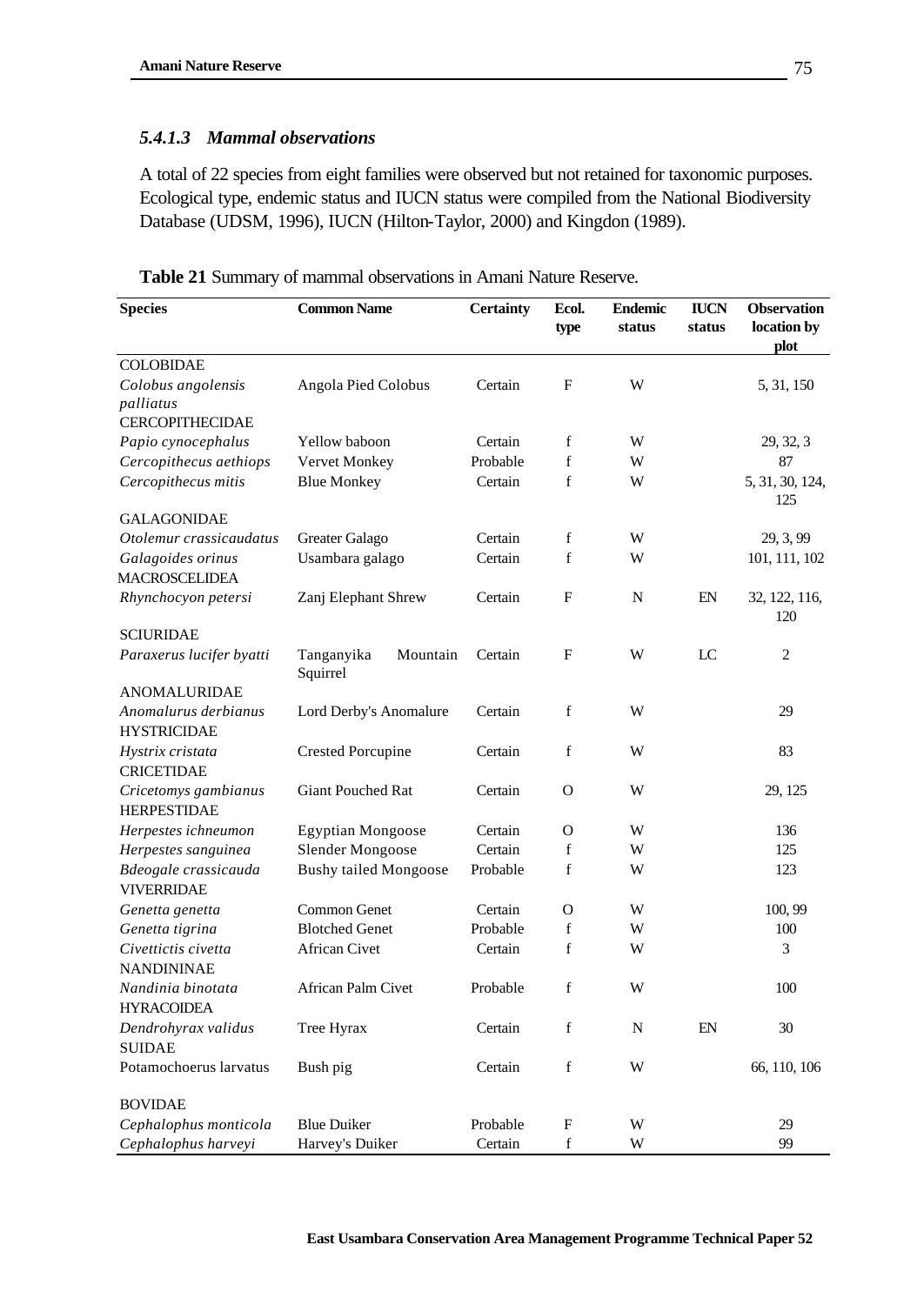#### *5.4.1.4 Bats*

A total of 38 individuals were retained for taxonomic purposes. These represent 16 species from 5 families. Ecological type, endemic status and IUCN status were compiled from the National Biodiversity Database (UDSM, 1996), IUCN (Hilton-Taylor, 2000), Kingdon (1974) and Kingdon (1997). Nomenclature follows Kingdon (1974). Dr D. Kock has confirmed all species determinations.

| <b>Species</b>                                                       | <b>Common name</b>        | Ecol.                    | End.                     | <b>IUCN</b>    |                         |    |    |                |          |                |                | Plot location and number of individuals |
|----------------------------------------------------------------------|---------------------------|--------------------------|--------------------------|----------------|-------------------------|----|----|----------------|----------|----------------|----------------|-----------------------------------------|
|                                                                      |                           | type                     | status                   | status         |                         |    |    |                | captured |                |                |                                         |
| <b>PTEROPODIDAE</b>                                                  |                           |                          |                          |                | 20                      | 25 | 29 | 60             | 94       |                |                | 133 O/R Total                           |
| Rousettus (Stenonycteris)<br>lanosus kempi                           | Mountain fruit bat        | $\mathbf F$              | W                        |                |                         |    |    |                |          |                |                |                                         |
| Lissonycteris angolensis<br>ruwenzorii                               | Angola fruit bat          | f                        | $\gamma$                 |                |                         |    |    |                |          | $\overline{c}$ |                | 2                                       |
| <b>RHINOLOPHIDAE</b>                                                 |                           |                          |                          |                |                         |    |    |                |          |                |                | 0                                       |
| Rhinolophus eloquens                                                 | Horseshoe bat             | f                        | W                        |                |                         |    |    | 1              |          |                |                |                                         |
| Rhinolophus landeri<br>lobatus                                       | Lander's horseshoe<br>bat | $\gamma$                 | ?                        |                |                         |    |    | 6              |          | 1              |                | 7                                       |
| Rhinolophus hildebrandti Horseshoe bat                               |                           | f                        | W                        |                |                         | 1  |    |                |          | 3              |                | 4                                       |
| Rhinolophus deckenii                                                 | Horseshoe bat             | f                        | $\overline{\cdot}$       | $_{\text{LC}}$ |                         |    |    | 1              |          |                |                | 1                                       |
| Rhinolophus clivosus                                                 | Horseshoe bat             | $\gamma$                 | $\gamma$                 |                | 1                       | 1  |    |                |          |                |                | 2                                       |
| keniensis<br><b>NYCTERIDAE</b>                                       |                           |                          |                          |                |                         |    |    |                |          |                |                | 0                                       |
| Nycteris grandis<br><b>HIPPOSIDERIDAE</b>                            | Large Slit-faced bat      | $\mathbf F$              | W                        |                | 1                       |    |    |                | 1        |                |                | 2<br>0                                  |
| Hipposideros ruber                                                   | Leaf-nosed bat            | $\mathbf f$              | W                        |                | 1                       |    | 1  |                |          | $\overline{c}$ |                | 4                                       |
| Hipposideros caffer                                                  | Leaf-nosed bat            | f                        | W                        |                |                         |    |    |                |          | 1              |                | 1                                       |
| Triaenops persicus afer                                              | Persian leaf nose<br>bat  | $\mathbf f$              | W                        |                | 1                       |    |    |                |          |                |                | 1                                       |
| VESPERTILIONIDAE                                                     |                           |                          |                          |                |                         |    |    |                |          |                |                | 0                                       |
| Pipistrellus grandidieri<br>grandidieri                              | Pipistrelle bat           | $\overline{\mathcal{L}}$ | $\overline{\mathcal{L}}$ |                |                         | 3  |    | 1              |          |                |                | 4                                       |
| Pipistrellus africanus                                               | Pipistrelle bat           | ?                        | ?                        |                |                         |    |    |                |          |                | 1              | 1                                       |
| Pipistrellus herperidus<br>(formerly known as P. kuhlii<br>fuscatus) | Pipistrelle bat           | $\dot{?}$                | W                        |                |                         |    |    |                |          | 1              |                | 1                                       |
| Miniopterus fraterculus                                              | Long fingered Bat         | $\overline{\cdot}$       | $\gamma$                 |                |                         | 3  |    | $\overline{c}$ |          |                |                | 5                                       |
| Miniopterus schreibersii<br>arenarius                                | Long fingered Bat         | ?                        | W                        |                |                         |    |    |                |          |                | 1              | 1                                       |
|                                                                      | <b>Total</b>              |                          |                          |                | $\overline{\mathbf{4}}$ | 8  | 1  | 12             | 1        | 10             | $\overline{2}$ | 38                                      |

#### **Table 22** Summary of bats.

KEY TO ABBREVIATIONS FOR Table 22 (Definitions based on those described in Section 1.2).

- Ecological type:
- ß F Forest dependent species: This is defined as primary forest only. It does not include forest edge or secondary forest;

ß f – Forest dwelling but not forest dependent: Species occurring in primary forest as defined above as well as other vegetation types. Thus these are not forest-dependent species; and

ß O – Non-forest species: These are species that do not occur in primary or secondary forest or forest edge. Endemic status:

- N Near endemic: Species with limited ranges usually only including coastal forest and/or the Eastern Arc mountains;
- W Widespread distribution

ß ? - Unknown

IUCN status:

ß LC – Least Concern

OR: Refers to observations outside but in proximity to the reserve to be considered associated to it.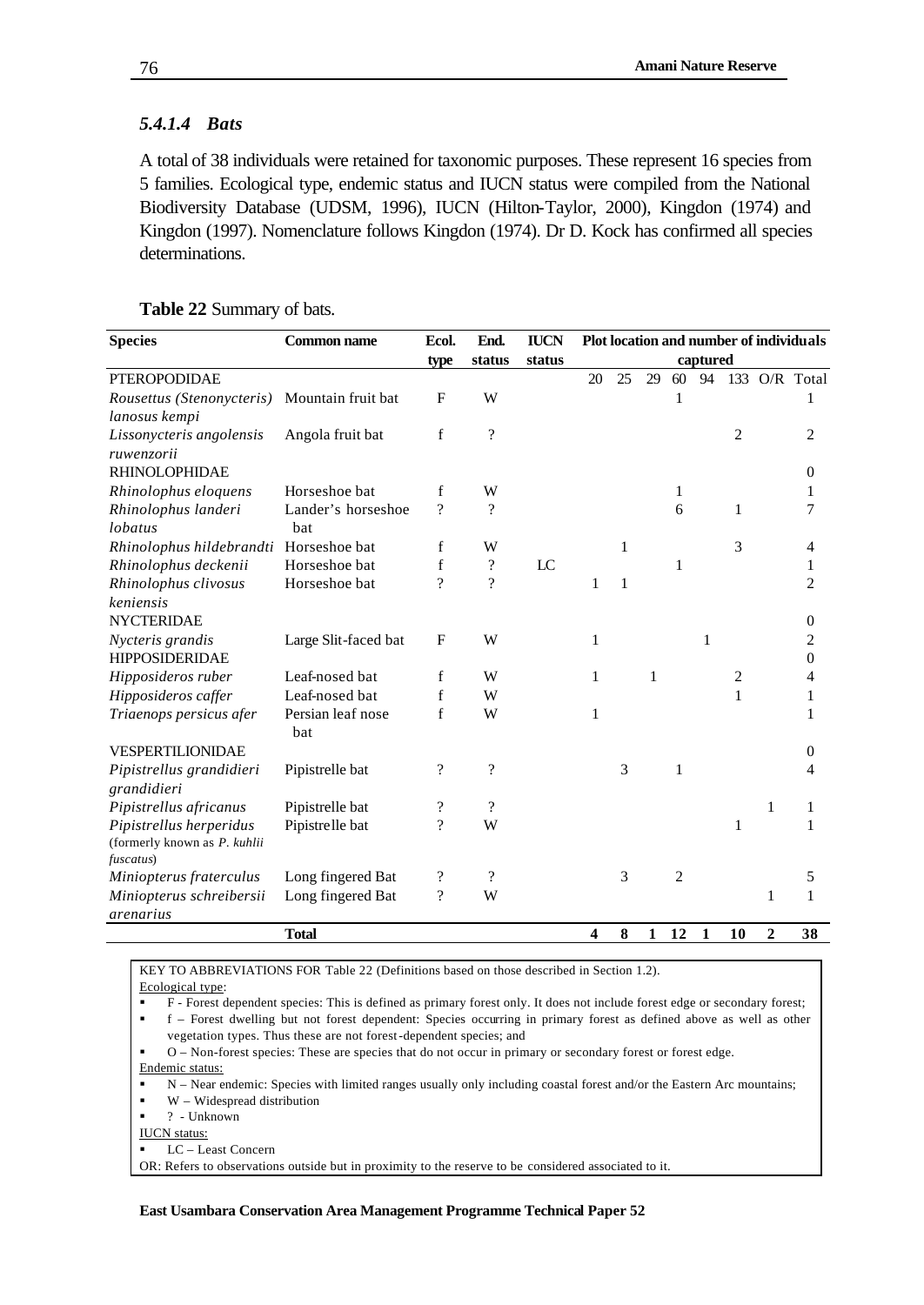

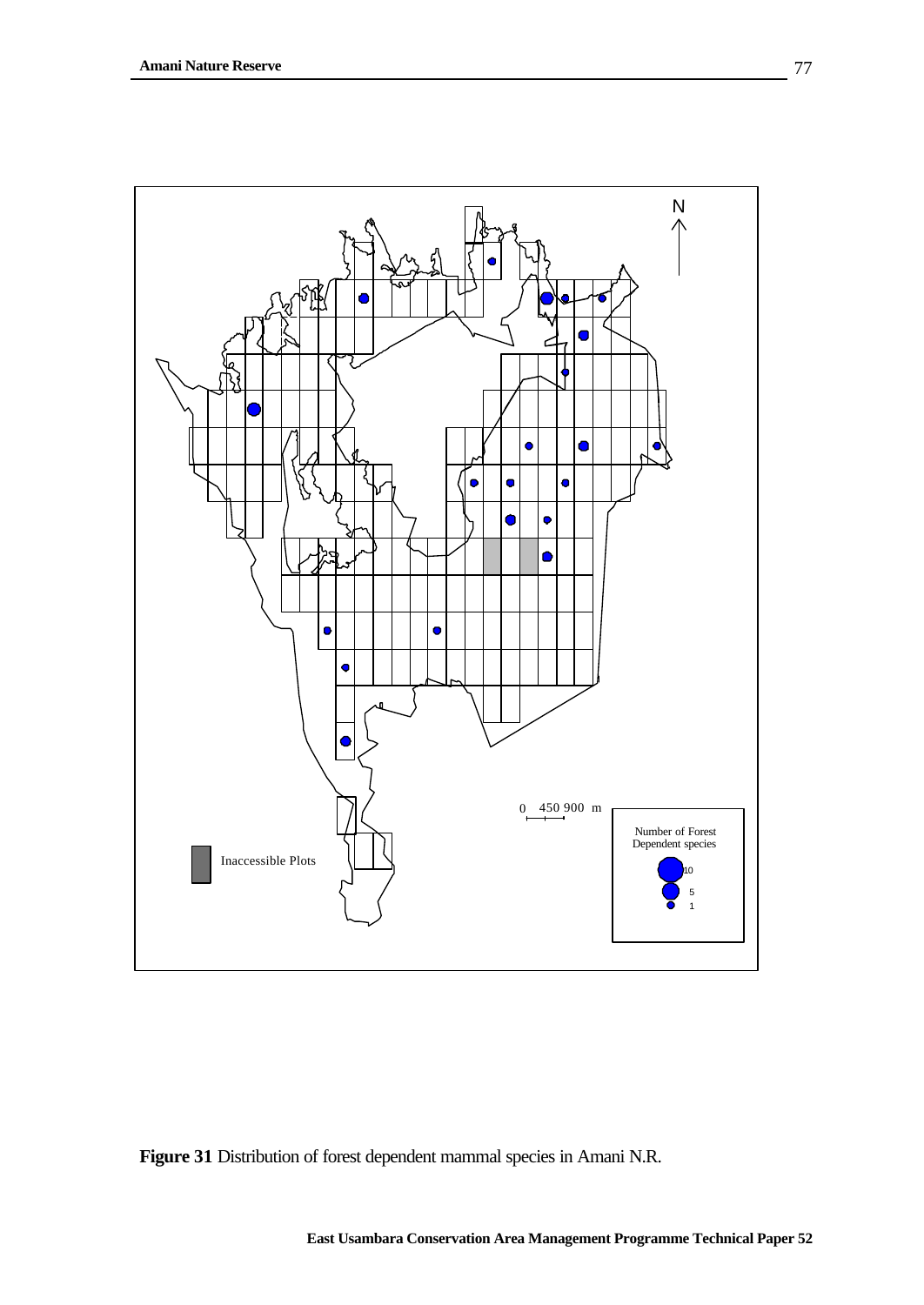

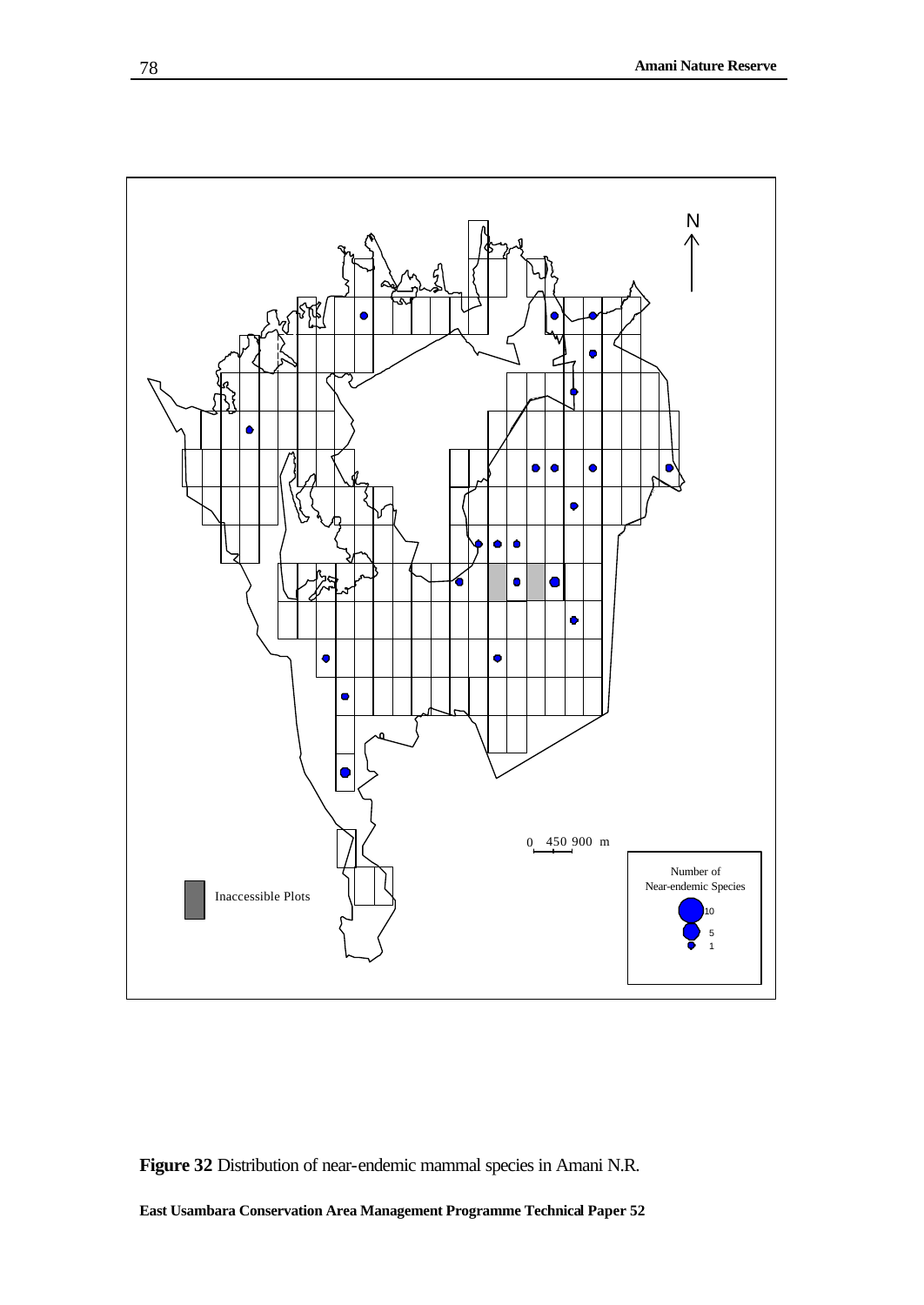#### **5.4.2 Birds**

A total of 65 species from 29 families were recorded. No systematic survey of birds was undertaken, therefore this list does not represent a complete bird species inventory. Unless indicated otherwise, ecological type, endemic status and IUCN status were compiled from the National Biodiversity Database (1997), IUCN (Hilton-Taylor, 2001), Zimmerman *et al.* (1996) and Zimmerman *et al.* (1999).

| <b>Species</b>                              | <b>Common name</b>                      | <b>Certainty</b> | Ecol.<br>type    | End.<br>status | <b>IUCN</b><br>status |              | <b>CITES</b> Location by<br>plot     |
|---------------------------------------------|-----------------------------------------|------------------|------------------|----------------|-----------------------|--------------|--------------------------------------|
| <b>ACCIPITRIDAE</b>                         |                                         |                  |                  |                |                       |              |                                      |
| Macheiramphus alcinus                       | <b>Bat Hawk (Bat-eating</b><br>Buzzard) | Probable         | $\mathbf f$      | W              | LC                    | $\mathbf{I}$ | 25                                   |
| Gypohierax angolensis                       | Palm-nut Vulture                        | Certain          | O                | W              | LC                    | $\rm II$     | 60                                   |
| Lophaetus occipitalis<br><b>COLUMBIDAE</b>  | Long-crested Eagle                      | Probable         | f                | W              | LC                    | $\mathbf{I}$ | $O/R$ , 99                           |
| Treron calva                                | African Green Pigeon                    | Certain          | O                | W              |                       | $\mathbf I$  | 111                                  |
| Turtur tympanistria<br><b>MUSOPHAGIDAE</b>  | <b>Tambourine Dove</b>                  | Certain          | F                | W              |                       | $\rm II$     | 31                                   |
| Tauraco fischeri                            | Fischer's Turaco                        | Certain          | ${\bf F}$        | W              | NT                    | $\rm II$     | 20, 99, 100<br>numerous<br>sightings |
| <b>CUCULIDAE</b>                            |                                         |                  |                  |                |                       |              |                                      |
| Cercococcyx montanus<br>patulus             | <b>Barred Long-tailed</b><br>Cuckoo     | Probable         | F                | W              |                       |              | 94                                   |
| Cuculus s. solitarius                       | Red-chested Cuckoo                      | Certain          | $\mathbf f$      | W              |                       |              | 111                                  |
| Centropus superciliosus White-browed Coucal |                                         | Certain          | O                | W              |                       |              | Common at<br>forest edge             |
| <b>STRIGIDAE</b>                            |                                         |                  |                  |                |                       |              |                                      |
| Strix woodfordii                            | African Wood-owl                        | Certain          | f                | W              | LC                    | $\rm _{II}$  | 99, 101                              |
| Bubo vosseleri<br><b>COLIIDAE</b>           | Usambara Eagle Owl                      | Certain          | $\boldsymbol{F}$ | ${\bf N}$      | VU                    | $\rm II$     | 111                                  |
| Colius striatus<br><b>TROGONIDAE</b>        | Speckled Mousebird                      | Certain          | $\Omega$         | W              |                       |              | O/R                                  |
| Apaloderma narina                           | Narina Trogon                           | Certain          | F                | W              |                       |              | 111                                  |
| Apaloderma vittatum                         | Bar-tailed Trogon                       | Certain          | F                | W              | VU                    |              | 94, 99, 100,<br>111                  |
| <b>ALCEDINIDAE</b>                          |                                         |                  |                  |                |                       |              |                                      |
| Halcyon albiventris                         | Brown-hooded<br>Kingfisher              |                  | $\Omega$         | W              |                       |              | O/R                                  |
| Megaceryle m. maxima<br><b>BUCEROTIDAE</b>  | Giant Kingfisher                        | Certain          | f                | W              |                       |              | O/R                                  |
| <b>Bycanistes</b> brevis                    | Silvery Cheeked Hornbill                | Certain          | F                | W              |                       |              | 99, 100, 111                         |
| <b>Bycanistes bucinator</b>                 | Trumpeter Hornbill                      | Certain          | $\boldsymbol{F}$ | W              |                       |              | 3, 6, 20, 25,                        |
|                                             |                                         |                  |                  |                |                       |              | 30, 31, 32,                          |
|                                             |                                         |                  |                  |                |                       |              | 99, 100, 101,                        |
| <b>CAPITONIDAE</b>                          |                                         |                  |                  |                |                       |              | 102                                  |
| Stactolaema leucotis                        | White-eared Barbet                      | Certain          | F                | W              |                       |              | 30,99, 100,                          |
|                                             |                                         |                  |                  |                |                       |              | 111                                  |
| Stactolaema olivacea                        | Green Barbet                            | Probable         | F                | W              | NT                    |              | 99                                   |

#### **Table 23** Summary of birds.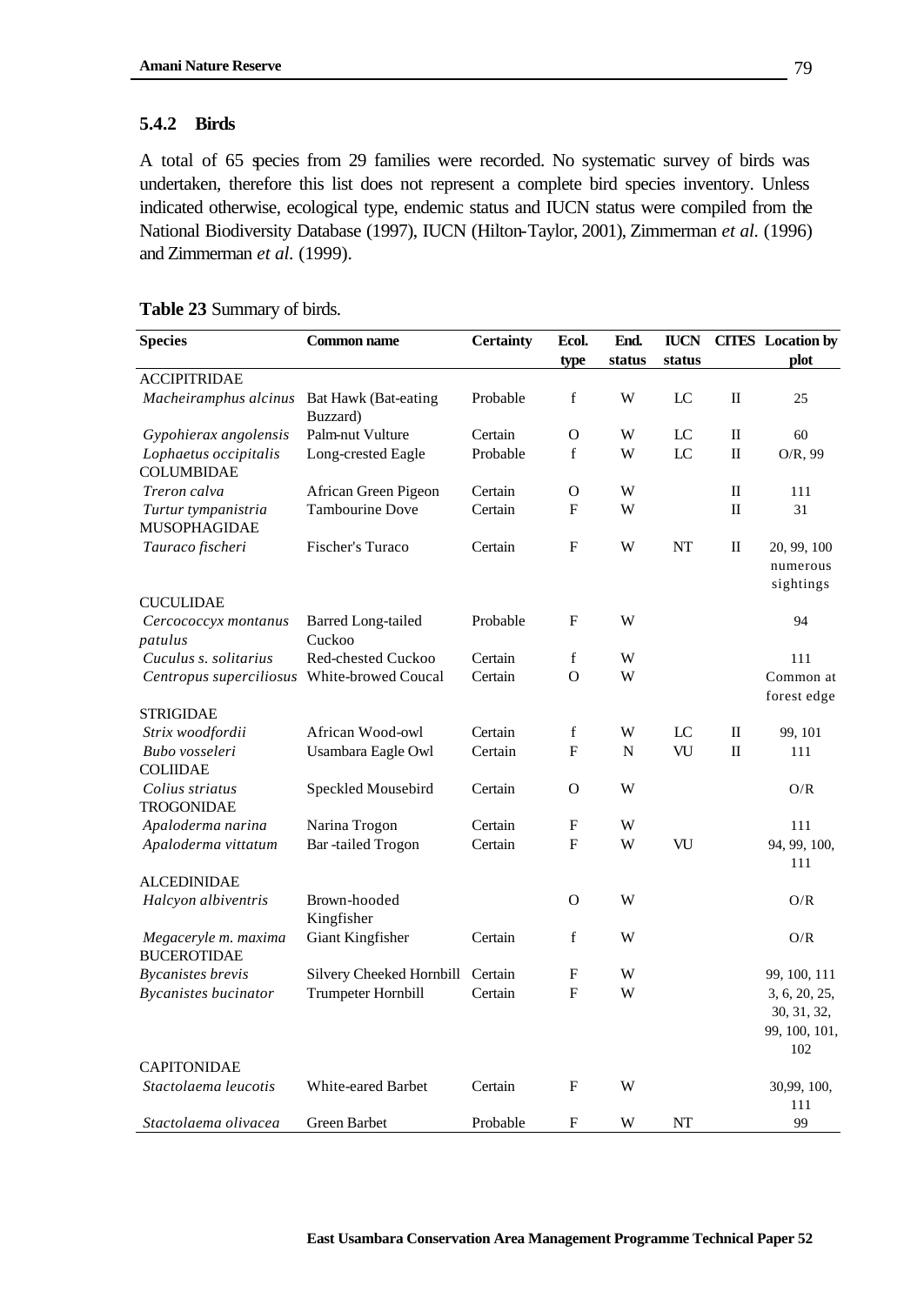## **Table 23** continued

| <b>Species</b>                               | Common name                    | <b>Certainty</b>       | Ecol.<br>type             | End.<br>status | <b>IUCN</b><br>status | <b>CITES</b> Location by | plot                 |
|----------------------------------------------|--------------------------------|------------------------|---------------------------|----------------|-----------------------|--------------------------|----------------------|
| <b>PICIDAE</b>                               |                                |                        |                           |                |                       |                          |                      |
| Campethera cailliautii                       | Green-backed<br>Woodpecker     | Certain                | f                         | W              |                       |                          | 118                  |
| <b>EURYLAIMIDAE</b>                          |                                |                        |                           |                |                       |                          |                      |
| Smithornis capensis                          | African Broadbill              | Certain                | $\mathbf{F}$              | W              | NT                    |                          | 99, 100, 101         |
| <b>MOTACILLIDAE</b>                          |                                |                        |                           |                |                       |                          |                      |
| Motacilla aguimp vidua African Pied Wagtail  |                                | Certain                | $\mathbf O$               | W              |                       |                          | O/R, 99,<br>100, 101 |
| Motacilla clara<br>torrentium                | Mountain Wagtail               | Certain                | f                         | W              |                       |                          | O/R, 99, 100         |
| Motacilla flava<br><b>HIRUNDINIDAE</b>       | Yellow Wagtail                 | Certain                | $\mathbf{O}$              | W              |                       |                          | 99, 100              |
| Hirundo abyssinica                           | <b>Lesser Striped Swallow</b>  | Certain                | $\mathbf O$               | W              |                       |                          | O/R                  |
| unitatis                                     |                                |                        |                           |                |                       |                          |                      |
| <b>PYCNONOTIDAE</b>                          |                                |                        |                           |                |                       |                          |                      |
| Pycnonotus barbatus                          | Common Bulbul                  | Certain                | f                         | W              |                       |                          | 3, 30, 99,           |
|                                              | <b>Mountain Greenbul</b>       | Probable               | $\boldsymbol{\mathrm{F}}$ | W              | NT                    |                          | 100<br>99, 100       |
| Andropadus<br>tephrolaemus                   |                                |                        |                           |                |                       |                          |                      |
| Phyllastrephus                               | Northern Brownbul              | Probable               | f                         | W              |                       |                          | 25                   |
| strepitans                                   |                                |                        |                           |                |                       |                          |                      |
| Phyllastrephus fischeri                      | Fischer's Greenbul             | Possible               | f                         | W              | NT                    |                          | 100                  |
| <b>TURDIDAE</b>                              |                                |                        |                           |                |                       |                          |                      |
| Cossypha natalensis                          | Red-capped Robin-chat          | Probable               | f                         | W              |                       |                          | 30                   |
| Saxicola torquata                            | Common Stonechat               | Probable               | $\mathbf O$               | W              |                       |                          | O/R                  |
| axillaris                                    |                                |                        |                           |                |                       |                          |                      |
| <b>MUSCICAPIDAE</b>                          |                                |                        |                           |                |                       |                          |                      |
| Melaenornis                                  | Southern                       | <b>Black Probable</b>  | f                         | W              |                       |                          | 6, 100               |
| pammelaina                                   | Flycatcher                     |                        |                           |                |                       |                          |                      |
| Bradornis pallidus                           | Pale Flycatcher                | Certain                | f                         | W              |                       |                          | <b>OR</b>            |
| <b>SYLVIIDAE</b>                             |                                |                        |                           |                |                       |                          |                      |
| Prinia subflava                              | Tawny-flanked Prinia           | Certain                | $\mathbf{O}$              | W              |                       |                          | O/R                  |
| Camaroptera brachyura                        | Common Camaroptera             | Certain                | f                         | W              |                       |                          | 30, 99, 100          |
| Phylloscopus                                 | Yellow-throated                | Certain                | F                         | $\mathbf N$    | NT                    |                          | 111                  |
| ruficapillus minullus<br>ZOSTEROPIDAE        | <b>Woodland Warbler</b>        |                        |                           |                |                       |                          |                      |
| Zosterops senegalensis<br><b>MONARCHIDAE</b> | Yellow White-eye               | Certain                | f                         | W              |                       |                          | 111                  |
| Terpsiphone viridis                          | African<br>Flycatcher          | Paradise Probable      | f                         | W              |                       |                          | 6,100                |
| Trochocercus                                 | White-tailed                   | <b>Crested Certain</b> | F                         | W              |                       |                          | 100                  |
| albonotatus                                  | Flycatcher                     |                        |                           |                |                       |                          |                      |
| <b>PLATYSTEIRIDAE</b>                        |                                |                        |                           |                |                       |                          |                      |
| Batis mixta                                  | <b>Forest Batis</b>            | Certain                | f                         | W              | NT                    |                          | 94                   |
| <b>Batis</b> soror                           | Pale Batis                     | Certain                | f                         | $\mathbf N$    |                       |                          | 111                  |
| <b>MALACONOTIDAE</b>                         |                                |                        |                           |                |                       |                          |                      |
| Laniarius aethiopicus                        | <b>Tropical Boubou</b>         | Certain                | f                         | W              |                       |                          | 99, 100              |
| Malaconotus nigrifrons                       | <b>Black-fronted</b><br>Shrike | <b>Bush-Certain</b>    | ${\bf F}$                 | W              |                       |                          | 99, 100              |
| CAMPEPOHAGIDAE                               |                                |                        |                           |                |                       |                          |                      |
| Campephaga flava                             | <b>Black Cuckoo-Shrike</b>     | Certain                | $\mathbf f$               | W              |                       |                          | 99, 100              |
| Coracina caesia pura                         | Grey Cuckoo-Shrike             | Certain                | F                         | W              | NT                    |                          | 99, 101, 100         |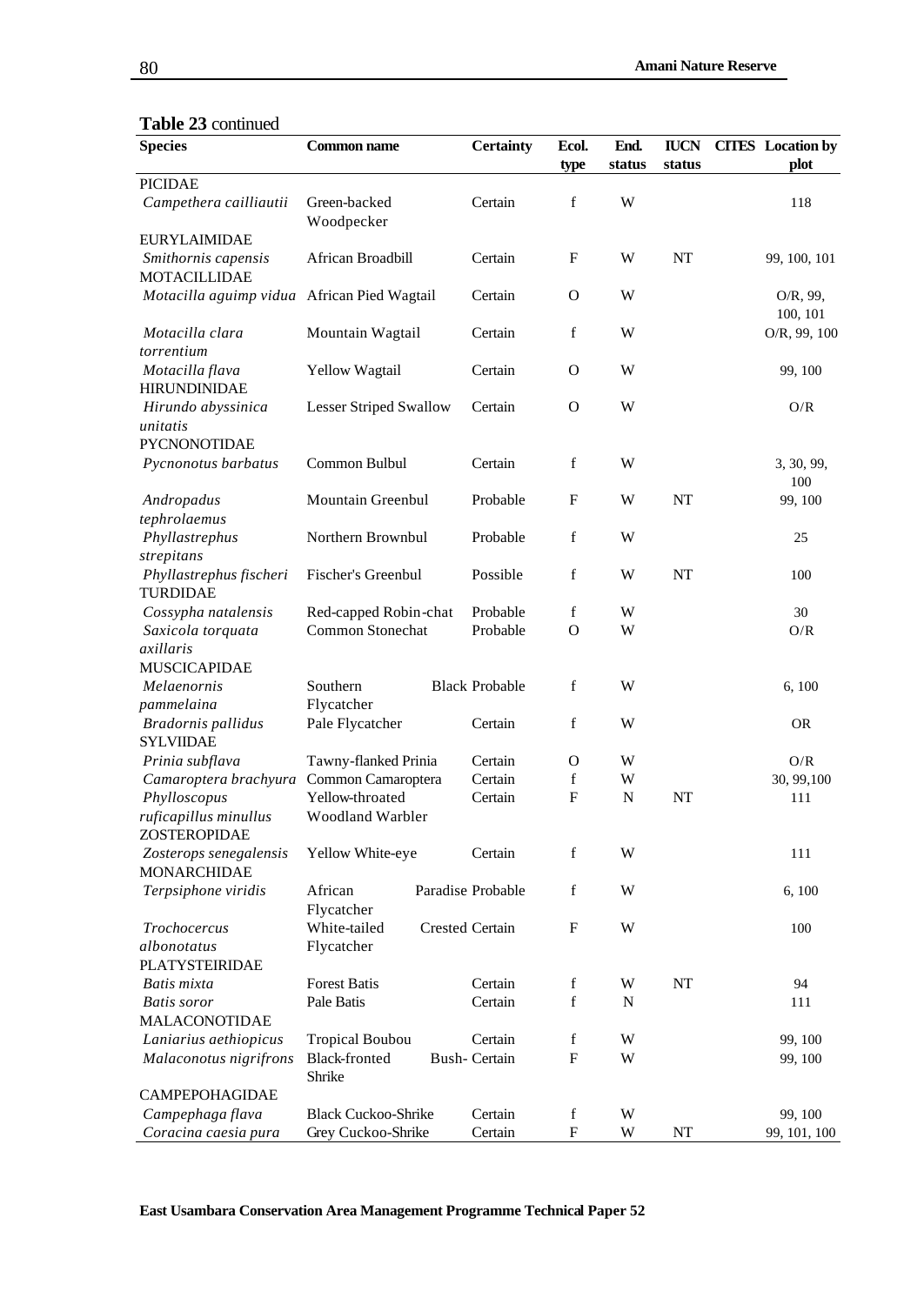#### **Table 23** continued.

| <b>Species</b>                             | Common name                 | <b>Certainty</b> | Ecol.          | End.      | <b>IUCN</b> | <b>CITES</b> Location by |
|--------------------------------------------|-----------------------------|------------------|----------------|-----------|-------------|--------------------------|
|                                            |                             |                  | type           | status    | status      | plot                     |
| <b>DICRURIDAE</b>                          |                             |                  |                |           |             |                          |
| Dicrurus adsimilis                         | Common Drongo               | Certain          | f              | W         |             | 29                       |
| Dicrurus ludwigii                          | Square-tailed Drongo        | Certain          | $\mathbf f$    | W         |             | 20, 30, 99,              |
|                                            |                             |                  |                |           |             | 100                      |
| ORIOLIDAE                                  |                             |                  |                |           |             |                          |
| Oriolus chlorocephalus                     | Green-headed Oriole         | Certain          | F              | W         |             | 30, 100                  |
| Oriolus larvatus rolleti                   | <b>Black-headed Oriole</b>  | Certain          | $\mathbf{F}$   | W         |             | 100                      |
| Oriolus auratus                            | African Golden Oriole       | Certain          | f              | W         |             | 30, 99                   |
| Spermophaga ruficapilla Redheaded Bluebill |                             | Probable         | $\mathbf f$    | ${\bf E}$ |             | 100                      |
| cana                                       |                             |                  |                |           |             |                          |
| Lagonosticta senegala                      | Red-billed Firefinch        | Probable         | $\overline{O}$ | W         |             | 155                      |
| ruberrima                                  |                             |                  |                |           |             |                          |
| <b>STURNIDAE</b>                           |                             |                  |                |           |             |                          |
| Onychognathus walleri                      | <b>Waller's Starling</b>    | Probable         | F              | W         |             | 30                       |
| Poeoptera kenricki                         | Kenrick's Starling          | Probable         | $\mathbf F$    | W         | NT          | 30                       |
| <b>NECTARINIIDAE</b>                       |                             |                  |                |           |             |                          |
| Nectarinia venusta                         | Variable Sunbird            | Certain          | $\mathbf O$    | W         |             | 30                       |
| Nectarinia olivacea                        | Olive Sunbird               | Certain          | f              | W         |             | 99, 100                  |
| Nectarinia amethystina                     | <b>Amethyst Sunbird</b>     | Probable         | f              | W         |             | 150                      |
| Anthreptes rubritorques                    | <b>Banded Green Sunbird</b> | Certain          | $\mathbf F$    | E         | VU          | 99                       |
| <b>PLOCEIDAE</b>                           |                             |                  |                |           |             |                          |
| Euplectes nigroventris                     | Zanzibar Red Bishop         | Certain          | $\Omega$       | W         |             | O/R                      |
| Ploceus baglafecht                         | <b>Baglafecht Weaver</b>    | Certain          | $\Omega$       | W         |             | O/R                      |
| Ploceus bicolor                            | Dark-backed Weaver          | Certain          | $\mathbf{F}$   | W         |             | 2, 30, 3, 99,            |
|                                            |                             |                  |                |           |             | 100                      |
|                                            |                             |                  |                |           |             | frequent                 |
|                                            |                             |                  |                |           |             | sightings                |
| <b>ESTRILDIDAE</b>                         |                             |                  |                |           |             |                          |
| Estrilda astrild                           | Common Waxbill              | Certain          | $\Omega$       | W         |             | O/R                      |
| Estrilda quartinia                         | Yellow-bellied Waxbill      | Probable         | f              | W         |             | O/R                      |
| kilimensis                                 |                             |                  |                |           |             |                          |
| Mandingoa nitidula<br>chubby               | Green-backed Twinspot       | Certain          | $\mathbf f$    | W         |             | 99,100                   |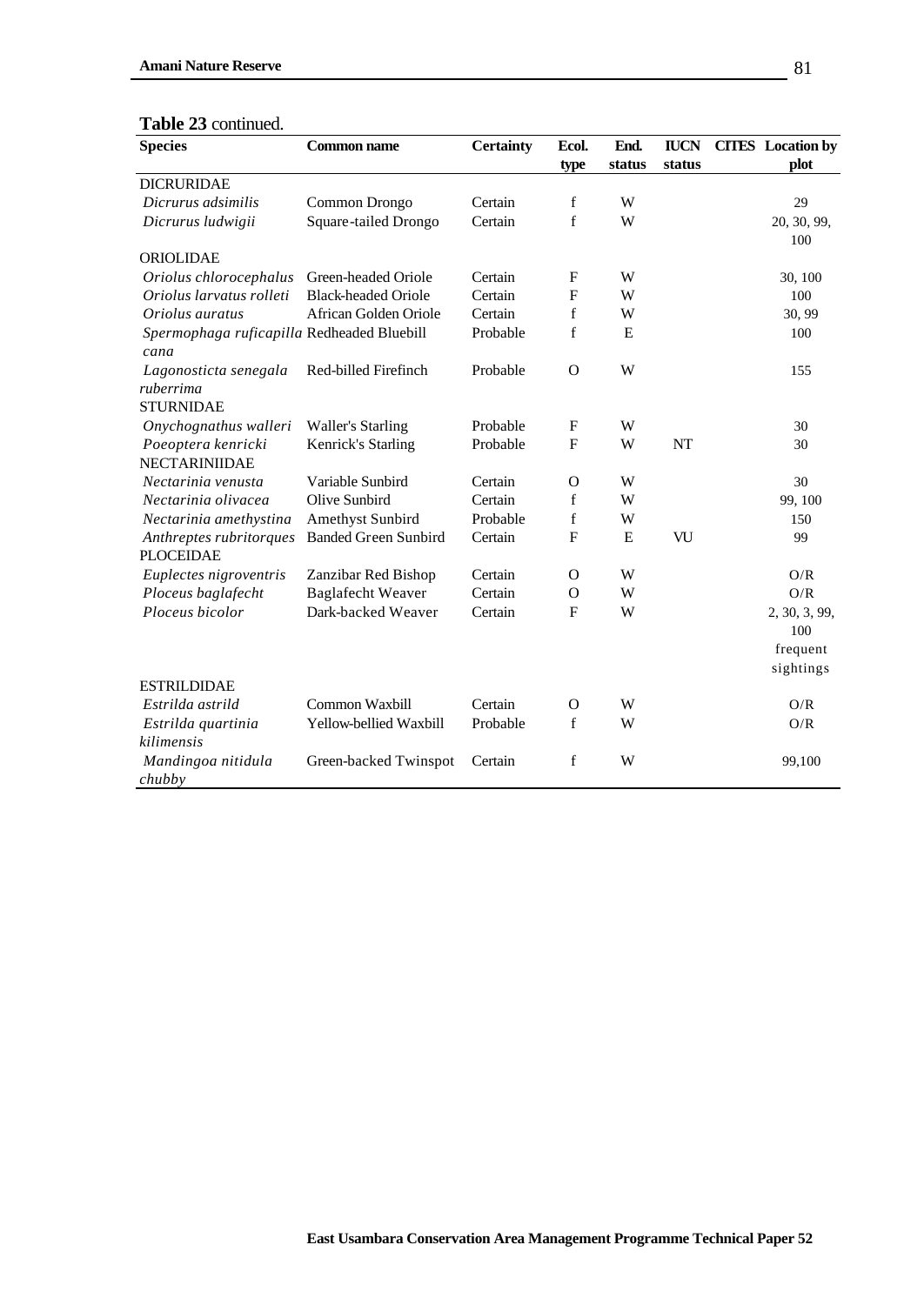| KEY TO ABBREVIATIONS FOR Table 23 (Definitions based on those described in the botanical section of this report).                                                                         |
|-------------------------------------------------------------------------------------------------------------------------------------------------------------------------------------------|
| Ecological (Ecol.) type:                                                                                                                                                                  |
| F - Forest dependent species: This is defined as primary forest only. It does not include forest edge or secondary forest;                                                                |
| f - Forest dwelling but not forest dependent: Species occurring in primary forest as defined above as well as other<br>vegetation types. Thus these are not forest-dependent species; and |
| O - Non-forest species: These are species that do not occur in primary or secondary forest or forest edge.                                                                                |
| Endemic (End.) status:                                                                                                                                                                    |
| E - Endemic: Occurring only in the Usambara mountains;                                                                                                                                    |
| N - Near endemic: Species with limited ranges usually only including coastal forest and/or East African lowland forests;                                                                  |
| W - Widespread distribution.                                                                                                                                                              |
| <b>IUCN Status.</b>                                                                                                                                                                       |
| $V -$ Vulnerable                                                                                                                                                                          |
| $NT - Near Threated$<br>$\bullet$                                                                                                                                                         |
| LC – Least Concern                                                                                                                                                                        |
|                                                                                                                                                                                           |
| <b>CITES</b>                                                                                                                                                                              |

- I Listed on CITES Appendix 1
- II Listed on CITES Appendix II

**Table 24** Ranges of endemic and near-endemic bird species (Zimmerman, 1996 and Zimmerman, 1999).

| <b>Endemic species</b>       | Range                                            |
|------------------------------|--------------------------------------------------|
| Anthreptes rubritorques      | Locally common in Usambara Mountains             |
| Banded Green Sunbird         |                                                  |
| Spermophaga ruficapilla cana | Subspecies <i>cana</i> – East Usambara Mountains |
| Redheaded Bluebill           |                                                  |

| Near-endemic species                                     | Range                                               |
|----------------------------------------------------------|-----------------------------------------------------|
| Batis soror                                              | East Usambara Mountains, selected lowland forest    |
| Pale Batis                                               | in Kenya.                                           |
| Phylloscopus ruficapillus minullus                       | Usambara, South Pare Mountains, Taita Hills         |
| Yellow-throated Woodland Warbler                         | Kenya                                               |
| Bubo vosseleri                                           | Usambara Mountains, Udzungwa Mountains <sup>1</sup> |
| Usambara Eagle Owl                                       |                                                     |
| $\mathbf{r}$ . The contract of the contract $\mathbf{r}$ |                                                     |

**<sup>1</sup>Butynski, T.M. & Ehardt, C.L. (***in press***).**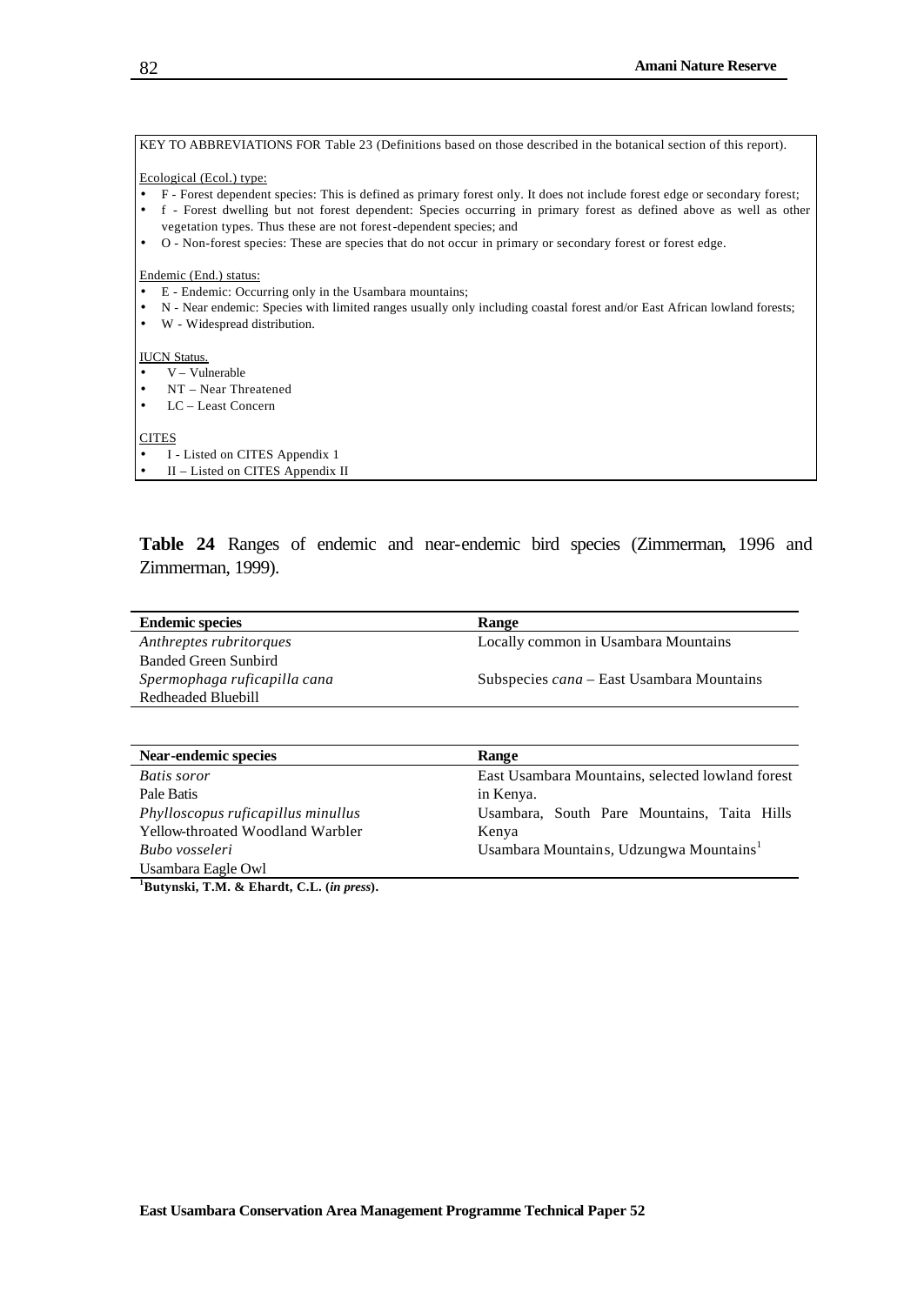## **5.4.3 Reptiles**

A total of 256 individuals were retained for taxonomic purposes. These specimens represent 48 species from 13 families. Ecological type, endemic status and IUCN status were compiled from the National Biodiversity Database (1996), IUCN (Hilton-Taylor 2000), Broadley & Howell (unpubl.), Howell (1993), and Branch (1994). For a summary of capture locations of each species please refer to Appendix 3.

|  |  | <b>Table 25 Summary of reptiles.</b> |
|--|--|--------------------------------------|
|--|--|--------------------------------------|

| <b>Species</b>                                     | <b>Common Name</b>                 | <b>Ecological Endemic</b><br><b>Type</b> | <b>Status</b>      | <b>IUCN/</b><br><b>CITES</b><br><b>Status</b> | <b>Total</b><br>individuals |
|----------------------------------------------------|------------------------------------|------------------------------------------|--------------------|-----------------------------------------------|-----------------------------|
|                                                    |                                    |                                          |                    |                                               |                             |
| PELOMEDUSIDAE                                      |                                    |                                          |                    |                                               |                             |
| Pelomedusa subrufa subrufa                         | <b>Helmeted Terrapin</b>           | $\Omega$                                 | W                  | <b>CITES III</b>                              | 1                           |
| <b>TESTUDINIDAE</b>                                | <b>Tropical Leopard Tortoise</b>   |                                          |                    |                                               |                             |
| Geochelone pardalis babcocki                       |                                    |                                          | W                  | <b>CITES II</b>                               | 1                           |
| <b>GEKKONIDAE</b>                                  |                                    |                                          |                    |                                               |                             |
| Lygodactylus capensis grotei                       | Grote's Dwarf Gecko                |                                          | W                  | LC                                            | 1                           |
| Urocotyledon wolterstorffi                         |                                    | $\mathbf{F}$                             | N                  | VU                                            | 1                           |
| Cnemaspis africana                                 | Usambara Forest Gecko              | F                                        | W                  | NT                                            | 26                          |
| Cnemaspis barbouri                                 | <b>Uluguru Forest Gecko</b>        | F                                        | $\mathbf N$        | EN                                            | 16                          |
| Cnemaspis sp.                                      | Forest Gecko sp.                   | $\overline{\mathcal{C}}$                 | $\gamma$           |                                               | 9                           |
| Hemidactylus mabouia                               | <b>Tropical House Gecko</b>        | f                                        | W                  |                                               | $\sqrt{2}$                  |
| Hemidactylus platycephalus                         | <b>Baobab Gecko</b>                | $\mathbf f$                              | W                  |                                               | 1                           |
| <b>AGAMIDAE</b>                                    |                                    |                                          |                    |                                               |                             |
| Agama montana                                      | Montane Rock Agama                 | F                                        | N                  | VU                                            | 1                           |
| <b>CHAMAELEONIDAE</b>                              |                                    |                                          |                    |                                               |                             |
| Bradypodion (Chamaeleo)                            | Eastern Usambara Two-              | F                                        | N                  | <b>VU CITES</b>                               | 10                          |
| fischeri fischeri                                  | horned Chameleon                   |                                          |                    | $\mathbf{I}$                                  |                             |
| <b>Bradypodion spinosum</b>                        | Rosette-nosed Chameleon            | F                                        | E                  | <b>EN CITES</b><br>$\mathbf{I}$               | $\overline{2}$              |
| Bradypodion (Chamaeleo) tenue Usambara Soft-horned | Chameleon                          | F                                        | N                  | <b>VU CITES</b><br>$\mathbf{I}$               | 3                           |
| Chamaeleo dilepis dilepis                          | Common Flap-necked<br>Chameleon    | $\mathbf f$                              | W                  | <b>CITES II</b>                               | 4                           |
| Chamaeleo deremensis                               | Usambara Three-horned<br>Chameleon | $\mathbf{F}$                             | E                  | <b>EN CITES</b><br>$\mathbf{I}$               | 6                           |
| Rhampholeon brevicaudatus                          | <b>Bearded Pigmy Chameleon</b>     | F                                        | N                  | VU                                            | 4                           |
| Rhampholeon temporalis                             | Pitted Pigmy Chameleon             | F                                        | $\mathbf E$        | EN                                            | $\overline{4}$              |
| Rhampholeon sp.                                    | Pigmy Chameleon sp.                | $\gamma$                                 | $\overline{\cdot}$ |                                               | 1                           |
| <b>SCINCIDAE</b>                                   |                                    |                                          |                    |                                               |                             |
| Scelotes ulugurensis                               | <b>Uluguru Fossorial Skink</b>     | $\mathbf{F}$                             | ${\bf N}$          | EN                                            | $\mathbf{2}$                |
| Mabuya maculilabris<br>maculilabris                | Speckle-lipped Skink               | $\mathbf f$                              | W                  |                                               | 14                          |
| Mabuya varia varia                                 | Variable Skink                     |                                          | W                  |                                               | 1                           |
| Mabyua striata striata                             | Common Striped Skink               |                                          | W                  |                                               | 4                           |
| Lygosoma afrum                                     | Peter's Writhing Skink             | f                                        | W                  |                                               | 3                           |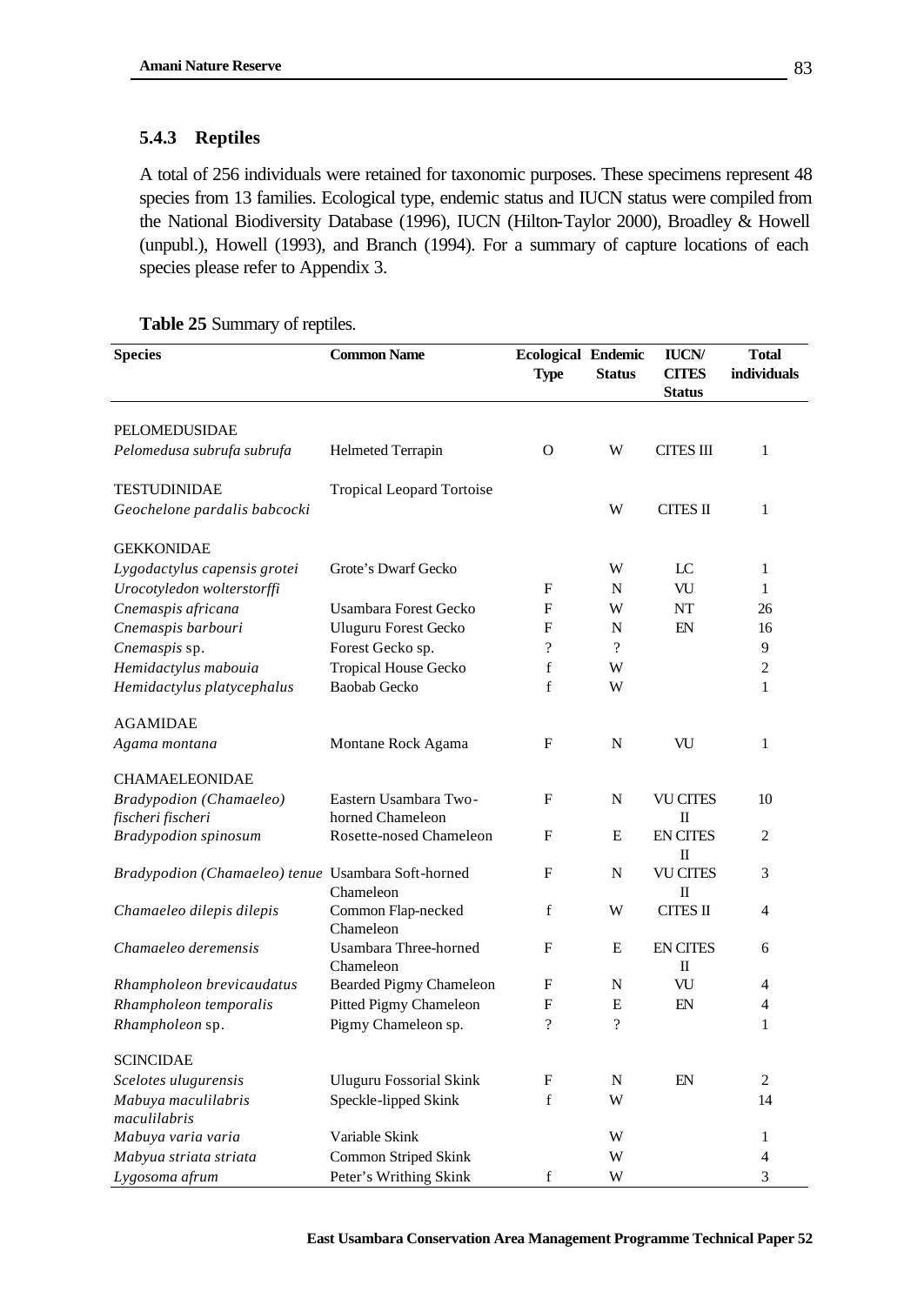|  |  | <b>Table 25 continued</b> |
|--|--|---------------------------|
|--|--|---------------------------|

| <b>Species</b>                            | <b>Common Name</b>                  | <b>Ecological Endemic</b><br><b>Type</b> | <b>Status</b>              | <b>IUCN/</b><br><b>CITES</b><br><b>Status</b> | <b>Total</b><br>individuals |
|-------------------------------------------|-------------------------------------|------------------------------------------|----------------------------|-----------------------------------------------|-----------------------------|
| SCINCIDAE continued.                      |                                     |                                          |                            |                                               |                             |
| Leptosiaphos kilimensis                   | Kilimanjaro Five-toed Skink         | F                                        | N                          | VU                                            | 20                          |
| <b>CORDYLIDAE</b>                         |                                     |                                          |                            |                                               |                             |
| Cordylus tropidosternum<br>tropidosternum | East African Spiny-tailed<br>Lizard | f                                        | W                          | <b>CITES II</b>                               | 1                           |
| TYPHLOPIDAE                               |                                     |                                          |                            |                                               |                             |
| Typhlops lineolatus lineolatus            | Lineolate Blind-Snake               |                                          | W                          |                                               | 1                           |
| Typhlops gierrai                          | Usambara Blind-Snake                | F                                        | N                          | VU                                            | 3                           |
| Typhlops sp. nov. (usambaricus)           |                                     | $\overline{\cdot}$                       | $\boldsymbol{\mathcal{P}}$ |                                               | 1                           |
| Typhlops sp.                              | Blind-Snake sp.                     | $\overline{\cdot}$                       | $\boldsymbol{\mathcal{P}}$ |                                               | 3                           |
| <b>LEPTOTYPHLOPIDAE</b>                   |                                     |                                          |                            |                                               |                             |
| Leptotyphlops macrops                     | Worm-snake                          | $\mathbf{F}$                             | $\mathbf N$                | VU                                            | 1                           |
| <b>BOIDAE</b>                             |                                     |                                          |                            |                                               |                             |
| Python sebae                              | Northern African Python             | $\mathbf{O}$                             | W                          | <b>CITES II</b>                               | 3                           |
| <b>VIPERIDAE</b>                          |                                     |                                          |                            |                                               |                             |
| Atheris ceratophorus                      | Horned Bush-Viper                   |                                          | $\mathbf N$                | <b>NT</b>                                     | 3                           |
| Bitis gabonica                            | Eastern Gaboon Viper                | $\mathbf{F}$                             | W                          |                                               | 2                           |
| <b>ELAPIDAE</b>                           |                                     |                                          |                            |                                               |                             |
| Elapsoidea nigra                          | Usambara Garter-Snake               | $\mathbf{F}$                             | $\mathbf N$                | VU                                            | 9                           |
| Elapsoidea loveridgei                     | Loveridge's Garter-Snake            |                                          | W                          | LC                                            | $\overline{\mathbf{c}}$     |
| Elapsoidea sp.                            | Garter Snake sp.                    | $\overline{\cdot}$                       | $\gamma$                   |                                               | $\overline{c}$              |
| Naja nigricollis nigricollis              | <b>Black-necked Spitting Cobra</b>  | $\mathbf O$                              | W                          |                                               | 1                           |
| Dendroaspis angusticeps                   | Eastern Green Mamba                 | f                                        | W                          |                                               | 3                           |
| <b>COLUBRIDAE</b>                         |                                     |                                          |                            |                                               |                             |
| Lamprophis capensis                       | <b>Common House Snake</b>           | f                                        | W                          |                                               | 3                           |
| Lycophidion meleagre                      | Speckled Wolf Snake                 | $\boldsymbol{\mathrm{F}}$                | W                          |                                               | $\sqrt{2}$                  |
| Lycophidion capense loveridgei            | Loverdige's Wolf-Snake              | F                                        | W                          |                                               | 1                           |
| Mehelya capensis capensis                 | Southern Cape File Snake            | f                                        | W                          |                                               | $\overline{c}$              |
| <b>Buhoma</b> (Geodipsas)<br>vauerocegae  | <b>Usambara Forest Snake</b>        | $\mathbf{F}$                             | $\mathbf N$                | VU                                            | 17                          |
| Buhoma sp.                                | Forest Snake sp.                    | $\boldsymbol{?}$                         | $\boldsymbol{?}$           |                                               | 1                           |
| Aparallactus werneri                      | Usambara Centipede Eater            | F                                        | $\mathbf N$                |                                               | 6                           |
| Natriciteres olivacea                     | Olive Marsh Snake                   | f                                        | W                          |                                               | 4                           |
| Philothamnus macrops                      | Usambara Green Snake                | F                                        | N                          | VU                                            | 22                          |
| Philothamnus hoplogaster                  | Southeastern Green Snake            | f                                        | W                          |                                               | 4                           |
| Philothamnus punctatus                    | Spotted Bush Snake                  | f                                        | W                          |                                               | $\mathfrak{2}$              |
| Crotaphopeltis hotambeia                  | Herald Snake                        | O                                        | W                          |                                               | $\overline{c}$              |
| Crotaphopeltis tornieri                   | Tornier's Cat-Snake                 | F                                        | W                          | VU                                            | $8\,$                       |
| Dipsadoboa werneri                        | Werner's Tree-Snake                 | F                                        | N                          | VU                                            | $\mathfrak{2}$              |
| Thelotornis capensis                      | Mozambique Vine Snake               | f                                        | W                          |                                               | $8\,$                       |
| mossambicanus*<br><b>Total</b>            |                                     |                                          |                            |                                               | 256                         |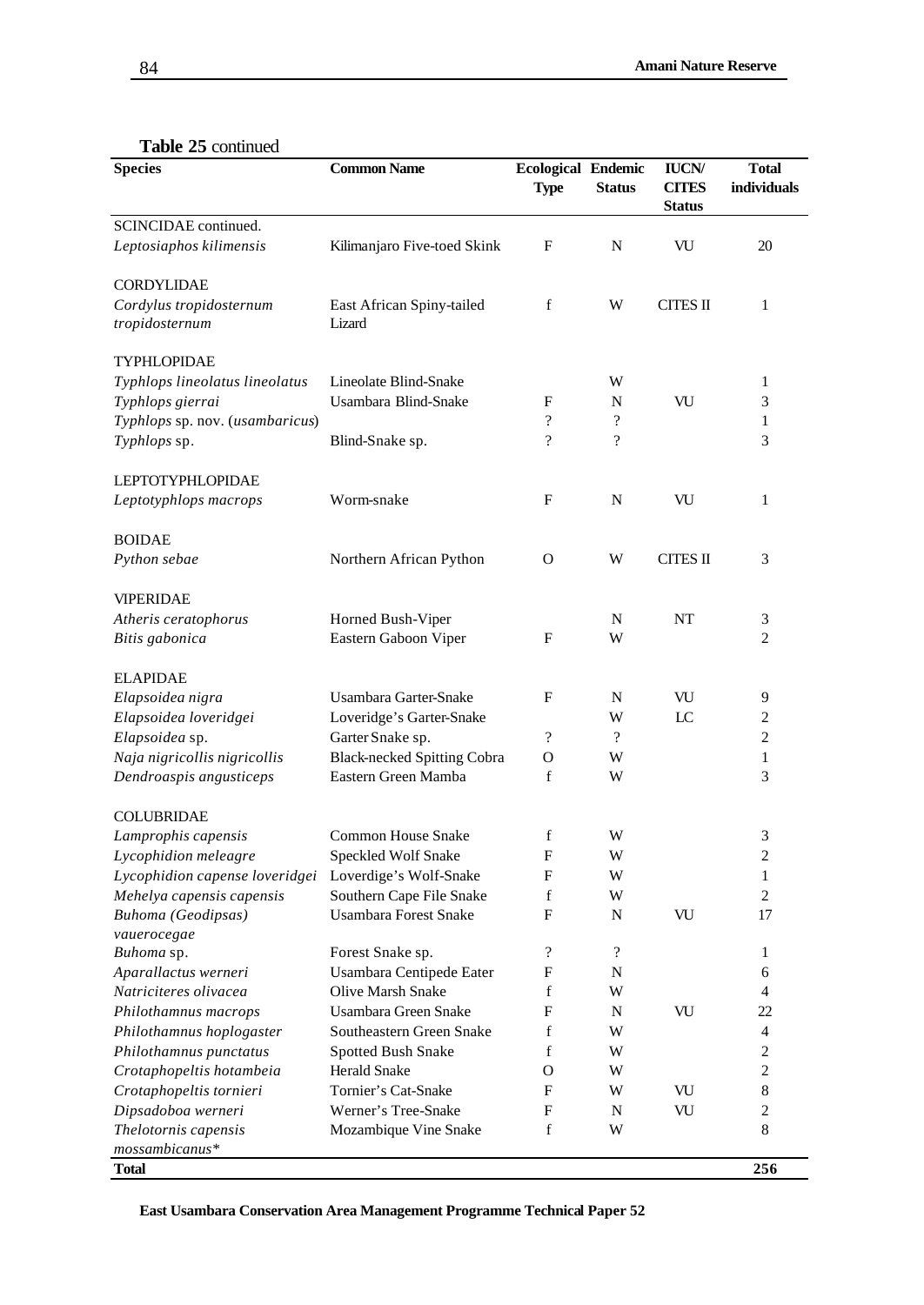| KEY TO ABBREVIATIONS FOR Table 25 Table 27 (Definitions based on those described in the botanical section of this          |
|----------------------------------------------------------------------------------------------------------------------------|
| report).                                                                                                                   |
|                                                                                                                            |
| Ecological type:                                                                                                           |
| F - Forest dependent species: This is defined as primary forest only. It does not include forest edge or secondary forest; |
| f - Forest dwelling but not forest dependent: Species occurring in primary forest as defined above as well as other        |
| vegetation types. Thus these are not forest-dependent species; and                                                         |
| O - Non-forest species: These are species that do not occur in primary or secondary forest or forest edge.<br>$\bullet$    |
| Endemic status:                                                                                                            |
| E - Endemic: Occurring only in the Usambara mountains;<br>$\bullet$                                                        |
| N - Near endemic: Species with limited ranges usually only including coastal forest and/or East African lowland forests;   |
| W - Widespread distribution.                                                                                               |
| <b>IUCN</b> status:                                                                                                        |
| EN - Endangered                                                                                                            |
| V - Vulnerable                                                                                                             |
| NT - Near-threatened                                                                                                       |
| <b>CITES</b> status                                                                                                        |
| $\bullet$ II – Listed on CITES appendix II                                                                                 |
| OR - Refers to observations outside but in proximity to the reserve to be considered associated to it.                     |
| UK - Unknown capture location                                                                                              |
| ? - No data available                                                                                                      |
|                                                                                                                            |
| * See section 5.5.1.2 for discussion of this species                                                                       |

# **Table 26** Ranges for endemic and near-endemic reptile species recorded (Howell, 1993).

| <b>Endemic Species</b>                        | Range                                                   |  |  |  |  |
|-----------------------------------------------|---------------------------------------------------------|--|--|--|--|
| Chamaeleo deremensis                          | East and West Usambara Mountains                        |  |  |  |  |
| <b>Bradypodion spinosum</b>                   | East and West Usambara Mountains                        |  |  |  |  |
| Rhampholeon temporalis                        | East and West Usambara Mountains                        |  |  |  |  |
| <b>Near-endemic Species</b>                   | Range                                                   |  |  |  |  |
| Urocotyledon wolterstorffi                    | East Usambara Mountains and Uluguru Mountains           |  |  |  |  |
| Cnemaspis barbouri                            | East Usambara Mountains; Uluguru Mountains              |  |  |  |  |
| Agama montana                                 | Usambara Mountains; Uluguru Mountains                   |  |  |  |  |
| <i>Bradypodion</i><br>(Chamaeleo)<br>fischeri | Usambara Mountains; Nguru Mountains                     |  |  |  |  |
| fischeri                                      |                                                         |  |  |  |  |
| Bradypodion (Chamaeleo) tenue                 | Usambara Mountains; Shimba Hills, Kenya                 |  |  |  |  |
| Rhampholeon brevicaudatus                     | Usambara<br>Mountains;<br>Uluguru<br>Mountains:<br>East |  |  |  |  |
|                                               | <b>Udzungwa Mountains; Coastal forest</b>               |  |  |  |  |
| Scelotes ulugurensis                          | <b>Uluguru Mountains</b>                                |  |  |  |  |
| Leptosiaphos kilimensis                       | Kenya, Northern Tanzania                                |  |  |  |  |
| Typhlops gierrai                              | Usambara Mountains; Ukaguru Mountains; Uluguru          |  |  |  |  |
|                                               | Mountains                                               |  |  |  |  |
| Typhlops sp. nov. (usambaricus)               | $\gamma$                                                |  |  |  |  |
| Leptotyphlops macrops                         | Coastal forests of Kenya and Tanzania.                  |  |  |  |  |
| Atheris ceratophorus                          | Usambara; Uluguru and Udzungwa Mountains                |  |  |  |  |
| Elapsoidea nigra                              | East Usambara Mountains; West Usambara Mountains;       |  |  |  |  |
|                                               | Ulugurus                                                |  |  |  |  |
| Buhoma (Geodipsas) vauerocegae                | <b>Usambara and Uluguru Mountains</b>                   |  |  |  |  |
| Aparallactus werneri                          | <b>Usambara and Uluguru Mountains</b>                   |  |  |  |  |
| Philothamnus macrops                          | <b>Usambara Mountains; Coastal forest</b>               |  |  |  |  |
| Dipsadoboa werneri                            | Northeastern Tanzania                                   |  |  |  |  |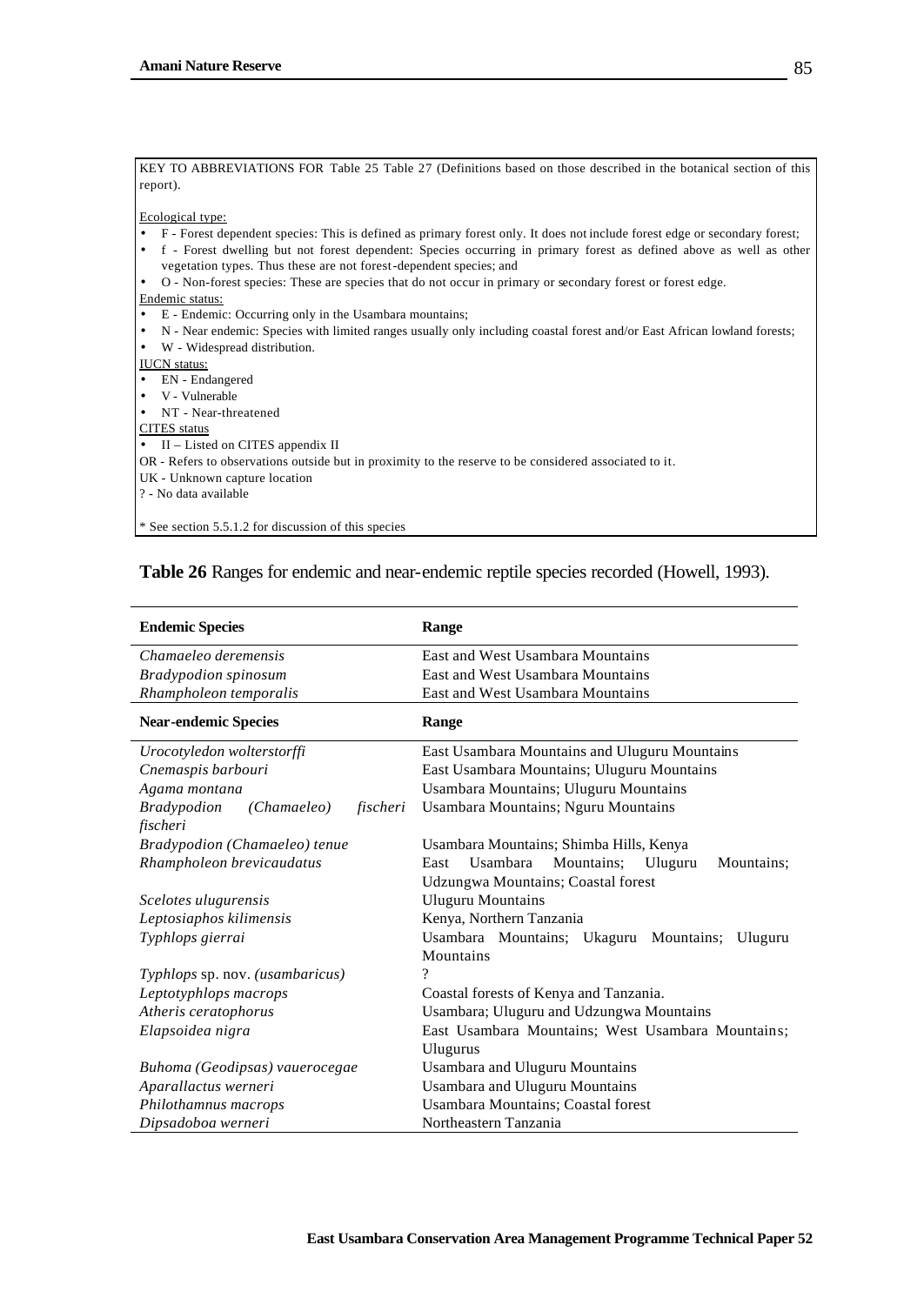Additional casual reptile observations made are listed below, however, only one additional species (*Amblyodipsas polylepis hildebrandtii*) is represented.

| <b>Species</b>                                      | <b>Certainty</b> | <b>Ecological</b><br>type | <b>Endemic</b><br>status | <b>Observation</b><br>location |
|-----------------------------------------------------|------------------|---------------------------|--------------------------|--------------------------------|
| <b>CHAMAELEONIDAE</b>                               |                  |                           |                          |                                |
| Bradypodion (Chamaeleo) fischeri<br>fischeri        | Certain          | $\mathbf{F}$              | N                        | $O/R$ , Plot 115               |
| Chamaeleo deremensis                                |                  | $\mathbf{F}$              | E                        | Plot 99, 124,<br>150           |
| Rhampholeon brevicaudatus<br>Rhampholeon temporalis |                  | $\mathbf{F}$              | N                        | Plot 75, 122<br>O/R            |
| <b>BOIDAE</b>                                       |                  |                           |                          |                                |
| Python sebae                                        |                  | $\Omega$                  | W                        | <b>Plot 108</b>                |
| <b>ELAPIDAE</b>                                     |                  |                           |                          |                                |
| Naja nigricollis nigricollis                        |                  | $\Omega$                  | W                        | Plot 72                        |
| <b>COLUBRIDAE</b>                                   |                  |                           |                          |                                |
| Lamprophis capensis                                 |                  | $\mathbf f$               | W                        | $O/R$ , Plot 42                |
| Aparallactus werneri                                |                  | $\mathbf{F}$              | N                        | Plot 44, 51, 53,<br>150        |
| Amblyodipsas polylepis hildebrandtii                |                  | $\overline{\cdot}$        | W                        | Plot 32                        |
| Philothamnus macrops                                |                  |                           |                          | Unknown<br>location in forest  |
| Crotaphopeltis tornieri                             |                  | $\mathbf{F}$              | W                        | Plot 39, 61                    |

|  |  |  | Table 27 Summary of reptile observations. |
|--|--|--|-------------------------------------------|
|--|--|--|-------------------------------------------|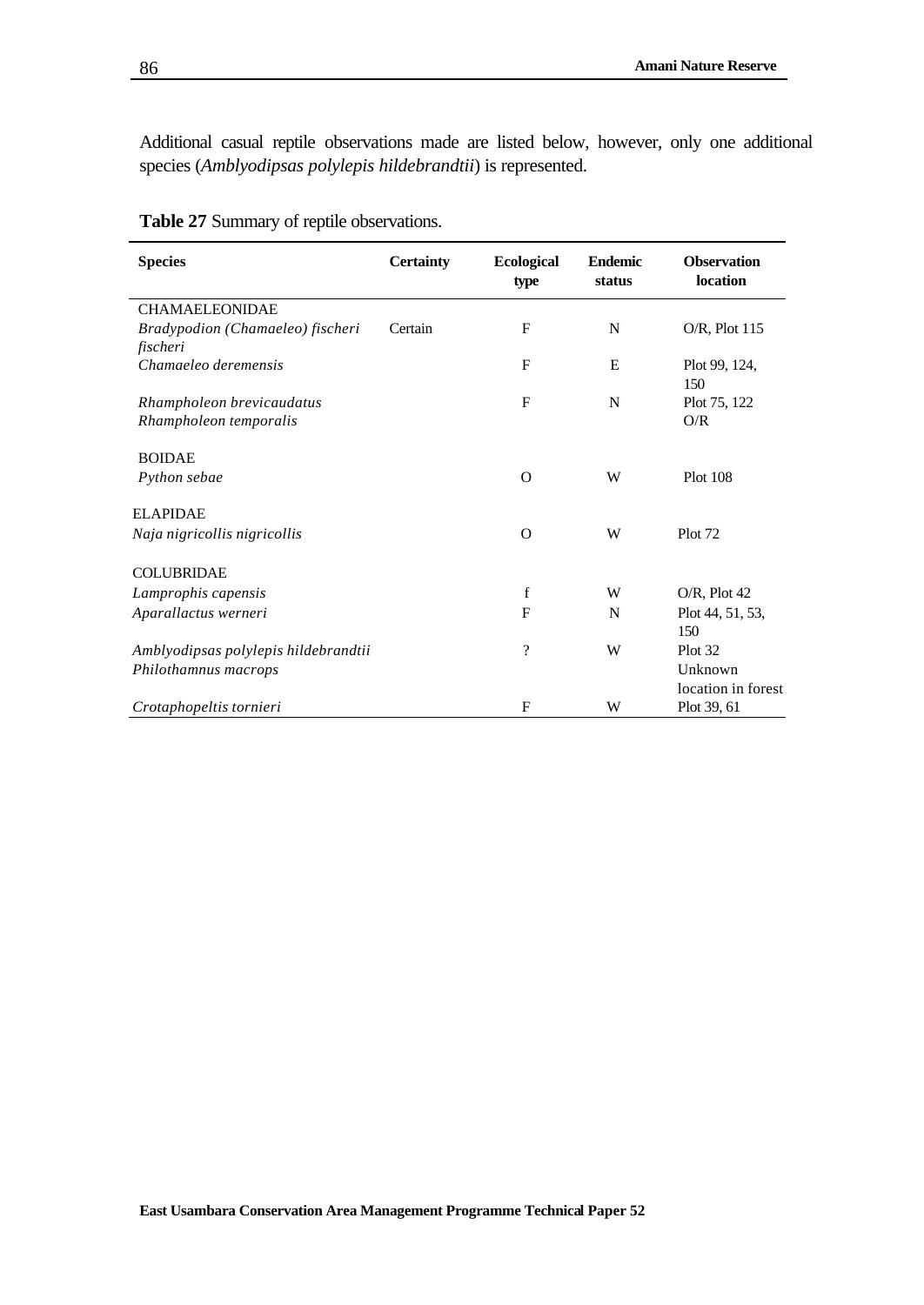

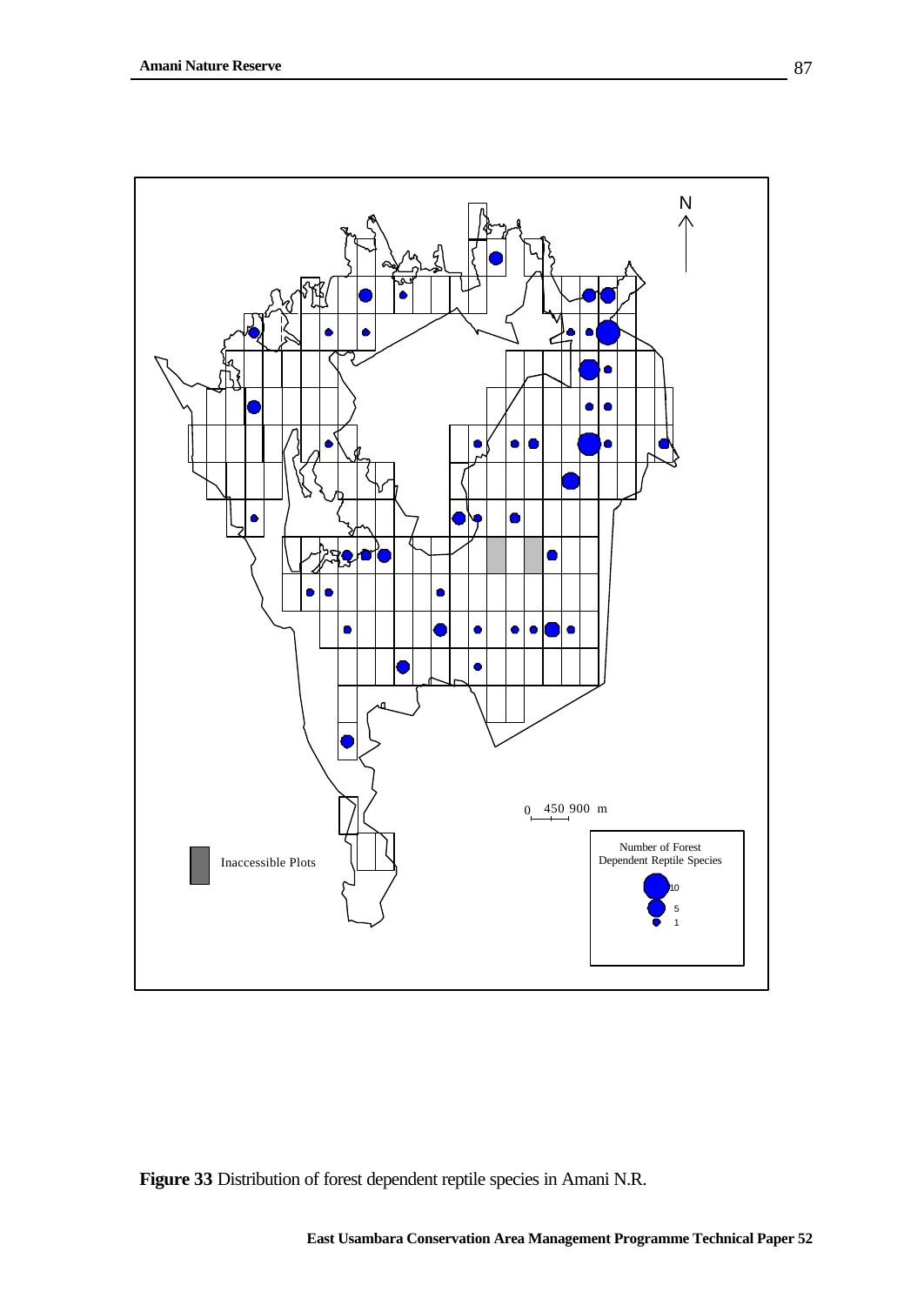

**Figure 34** Distribution of endemic reptile species in Amani N.R.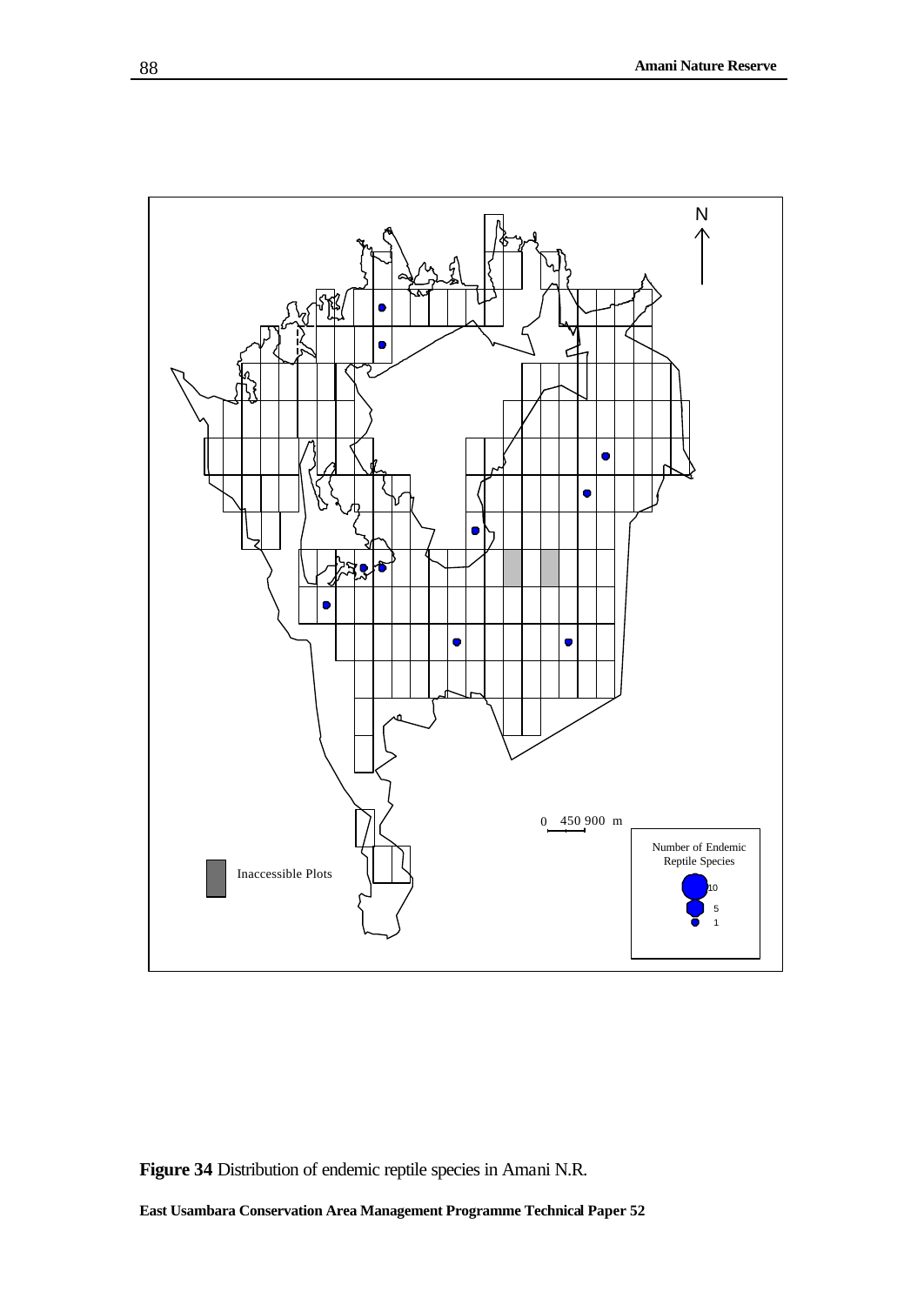

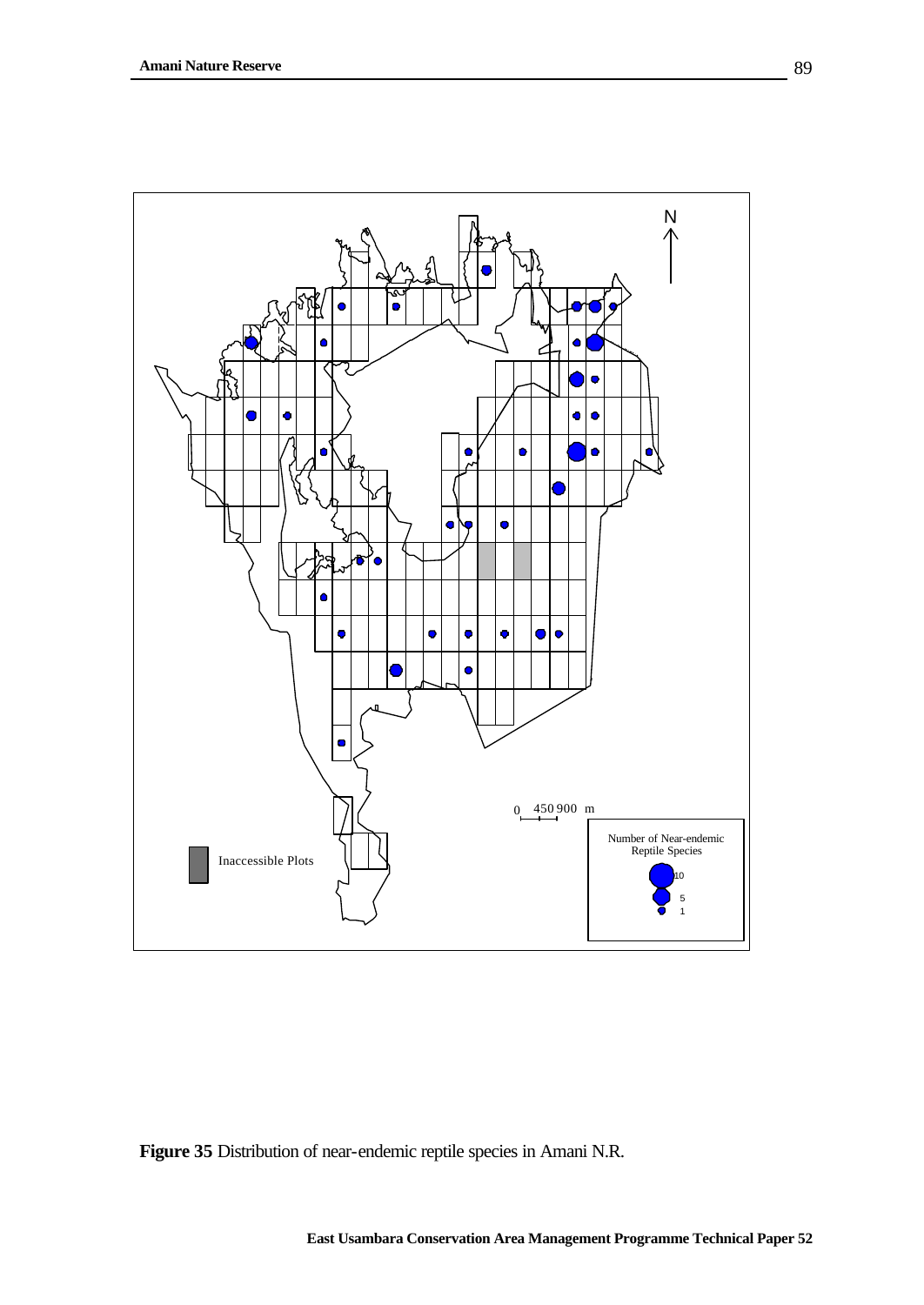# **5.4.4 Amphibians**

A total of 236 individuals were retained for taxonomic purposes. These specimens represent 27 species from 9 families. Ecological type, endemic status and IUCN status were compiled from the National Biodiversity Database (UDSM, 1996), IUCN (Hilton-Taylor, 2000) and Poynton & Broadley (1991). Identifications were provided by either, Prof. K. M. Howell or Prof. J. C. Poynton. Common names are from Passmore and Carruthers (1995).

| <b>Species</b>                   |                           | <b>Ecological Type Endemic Status</b> | <b>IUCN</b><br><b>Status</b> | <b>Total</b>   |
|----------------------------------|---------------------------|---------------------------------------|------------------------------|----------------|
| <b>ARTHROLEPTIDAE</b>            |                           |                                       |                              |                |
| Squeakers                        |                           |                                       |                              |                |
| Arthroleptis affinis             | F                         | N                                     | $\mathbf V$                  | 29             |
| Arthroleptis stenodactylus       | f                         | W                                     |                              | 9              |
| Arthroleptis xenodactyloides     | f                         | W                                     |                              | 5              |
| Arthroleptis xenodactylus        | F                         | ${\bf N}$                             | V                            | 18             |
| Arthroleptis spp.                | ?                         | $\gamma$                              | $\overline{\mathcal{L}}$     | 11             |
| <b>BUFONIDAE</b>                 |                           |                                       |                              |                |
| Dead leaf toad                   |                           |                                       |                              |                |
| Bufo brauni                      | $\boldsymbol{\mathrm{F}}$ | N                                     | V                            | $\overline{4}$ |
| Square-marked toad               |                           |                                       |                              |                |
| <b>Bufo</b> gutturalis           | $\mathbf f$               | W                                     |                              | 4              |
| Bufo spp.                        | $\overline{\mathcal{C}}$  | $\gamma$                              | $\overline{\mathcal{L}}$     | 1              |
| Nectophrynoides tornieri         | F                         | $\mathbf N$                           | V                            | 22             |
| Nectophrynoides spp.             | $\overline{\mathcal{L}}$  | $\gamma$                              | $\gamma$                     | $\overline{c}$ |
| <b>HEMISIDAE</b>                 |                           |                                       |                              |                |
| Hemisus marmoratus               | f                         | W                                     |                              | 2              |
| <b>HYPEROLIIDAE</b>              |                           |                                       |                              |                |
| Leaf-folding frogs               |                           |                                       |                              |                |
| Afrixalus fornasini              | $\mathbf f$               | W                                     |                              | $\mathbf{1}$   |
| Afrixalus ulugurensis            | F                         | N                                     |                              | 6              |
| Afrixalus spp.                   | $\overline{\mathcal{L}}$  | $\overline{\mathcal{C}}$              | $\overline{\mathcal{C}}$     | 1              |
| <b>Reed Frogs</b>                |                           |                                       |                              |                |
| Hyperolius punticulatus          | $\mathbf{F}$              | W                                     |                              | 11             |
| Hyperolius mitchelli             | F                         | W                                     |                              | $\mathbf{1}$   |
| Hyperolius mariae                | F                         | N                                     |                              | 1              |
| Hyperolius spp.                  | ?                         | $\boldsymbol{\mathcal{P}}$            | $\overline{\mathcal{L}}$     | 5              |
| Kassina                          |                           |                                       |                              |                |
| Kassina senegalensis             | f                         | W                                     |                              | 2              |
| Tree frogs                       |                           |                                       |                              |                |
| Leptopelis parkeri               | F                         | $\mathbf N$                           | V                            | 4              |
| Leptopelis ulugurensis           | ${\rm F}$                 | $\mathbf N$                           | V                            | 15             |
| Leptopelis vermiculatus          | F                         | ${\bf N}$                             | NT                           | 16             |
| MICROHYLIDAE                     |                           |                                       |                              |                |
| Callulina kreffti                | ${\bf F}$                 | ${\bf N}$                             | V                            | 5              |
| Hoplophryne rogersi<br>Rain Frog | ${\bf F}$                 | E                                     | V                            | 3              |
| Probreviceps macrodactylus       | $_{\rm F}$                | $\mathbf N$                           | $\rm{NT}$                    | 17             |

**Table 28** Summary of amphibians.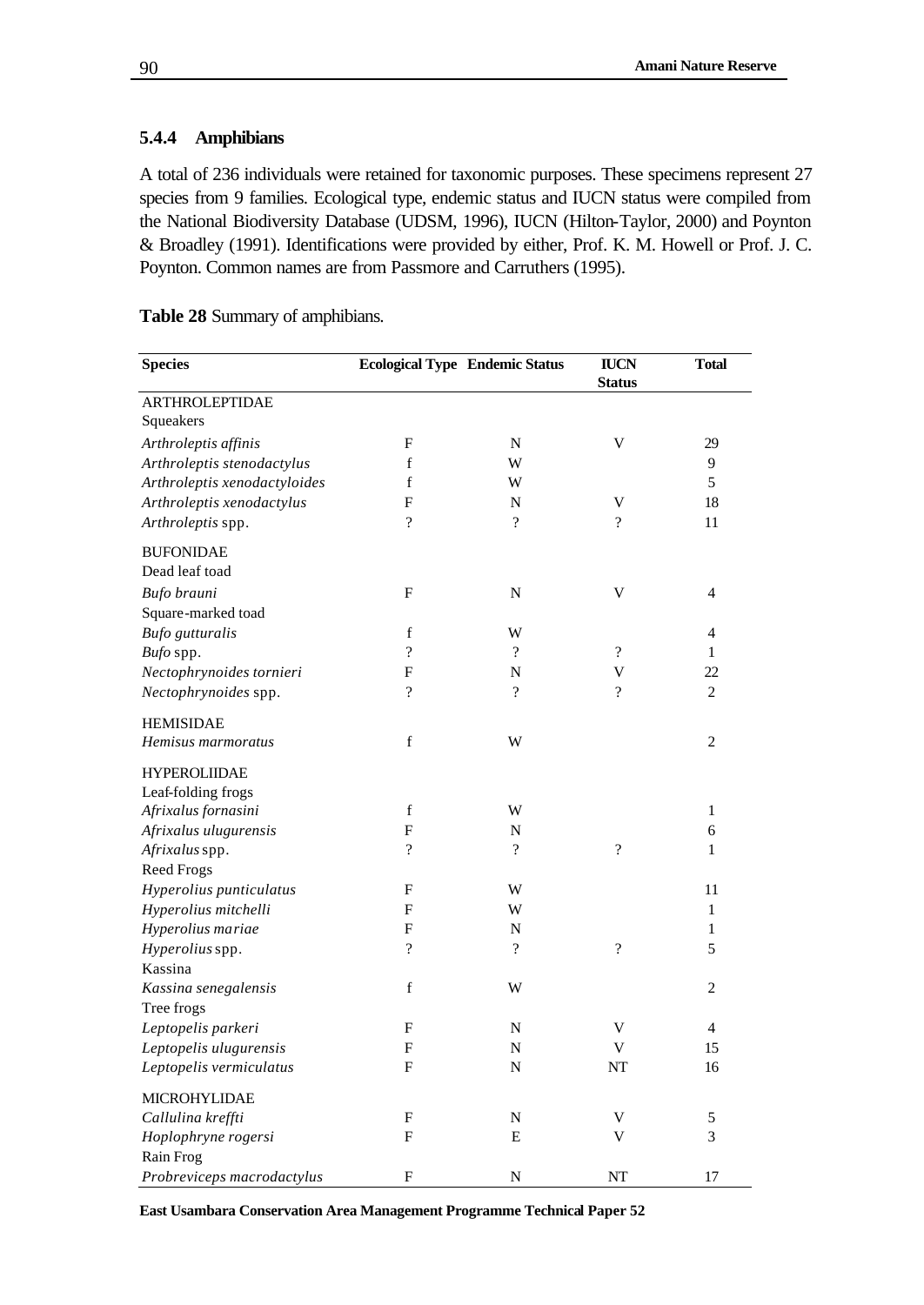#### **Table 28** continued.

| <b>Species</b>                  |             | Ecological Type Endemic Status IUCN / CITES |               | <b>Total</b>   |
|---------------------------------|-------------|---------------------------------------------|---------------|----------------|
|                                 |             |                                             | <b>Status</b> |                |
| <b>PIPIDAE</b>                  |             |                                             |               | $\theta$       |
| Tropical plantanna              |             |                                             |               |                |
| Xenopus muelleri                | f           | W                                           |               | 3              |
| <b>RANIDAE</b>                  |             |                                             |               |                |
| Arthroleptides martiensseni     | F           | N                                           | V             | 12             |
| Puddle frogs                    |             |                                             |               |                |
| Phrynobatrachus krefftii        | F           | E                                           | V             | 9              |
| Phrynobatrachus spp.            | ?           | $\gamma$                                    | $\gamma$      | 1              |
| Grass frog                      |             |                                             |               |                |
| Ptychadena anchietae            | $\mathbf f$ | W                                           |               | 3              |
| Common river frog               |             |                                             |               |                |
| Rana angolensis                 | f           | W                                           |               | 3              |
| <b>GYMNOPHONIA - Caecilians</b> |             |                                             |               |                |
| <b>CAECILIDAE</b>               |             |                                             |               |                |
| Boulengerula boulengeri         | F           | N                                           |               | 8              |
| <b>SCOLECOMORPHIDAE</b>         |             |                                             |               |                |
| Scolecomorphus vittatus         | F           | N                                           | V             | $\overline{2}$ |
| Total individuals               |             |                                             |               | 236            |

KEY TO ABBREVIATIONS FOR Table 28 (Definitions based on those described in the botanical section of this report).

#### Ecological type:

• F - Forest dependent species: This is defined as primary forest only. It does not include forest edge or secondary forest;

• f - Forest dwelling but not forest dependent: Species occurring in primary forest as defined above as well as other vegetation types. Thus these are not forest-dependent species; and

• O - Non-forest species: These are species that do not occur in primary or secondary forest or forest edge.

#### Endemic status:

- E Endemic: Occurring only in the Usambara mountains;
- N Near endemic: Species with limited ranges usually only including coastal forest and/or East African lowland forests;
- W Widespread distribution.

IUCN status:

- EN Endangered
- V Vulnerable
- NT Near-threatened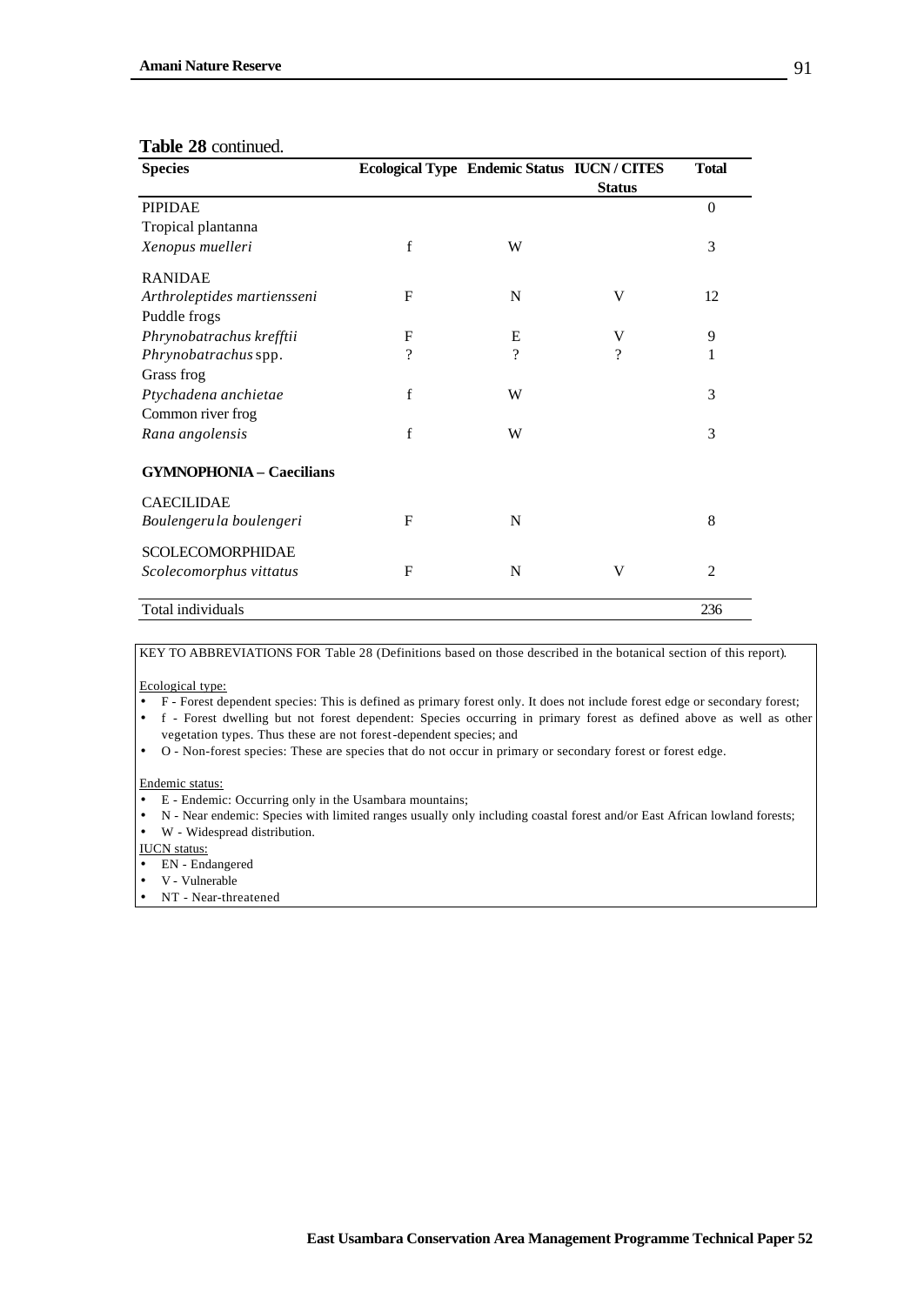| <b>Endemic amphibians</b>   | Range                                                             |
|-----------------------------|-------------------------------------------------------------------|
| Hoplophryne rogersi         | Usambara Mountains                                                |
| Phrynobatrachus krefftii    | Usambara Mountains                                                |
| Boulengerula boulengeri     | Usambara Mountains                                                |
|                             |                                                                   |
| Near-endemic amphibians     | Range                                                             |
| Arthroleptis affinis        | <b>Usambara and Udzungwa Mountains</b>                            |
| Arthroleptis xenodactylus   | <b>Usambara and Uluguru Mountains</b>                             |
| Bufo brauni                 | East Usambara Mountains; West Usambara Mountains; Ulugurus;       |
|                             | Udzungwas.                                                        |
| Nectophrynoides tornieri    | East Usambara, Uluguru, Nguru and Udzungwa Mountains              |
| Afrixalus ulugurensis       | Usambara, Uluguru, and Udzungwa Mountains also Taita Hills, Kenya |
| Hyperolius mariae           | Usambara Mountains; Shimba Hills, Kenya                           |
| Leptopelis parkeri          | Usambara, Uluguru, and Udzungwa Mountains                         |
| Leptopelis ulugurensis      | Usambara, Uluguru, Nguru and Udzungwa Mountains                   |
| Leptopelis vermiculatus     | Usambara; Udzungwa; Uluguru and Rungwe Mountains                  |
| Callulina kreffti           | Usambara, Magarotto, Uluguru, Nguru and Udzungwa Mountains        |
| Probreviceps macrodactylus  | Usambara, Uluguru, Udzungwa and Rungwe Mountains                  |
| Arthroleptides martiensseni | Usambara, Magarotto, Uluguru, Nguru and Udzungwa Mountains        |
| Boulengerula boulengeri     | Usambara Mountains                                                |
| Scolecomorphus vittatus     | Usambara, Magarotto, Uluguru, Mountains                           |

**Table 29** Ranges for endemic and near-endemic amphibian species recorded (Howell, 1993, Vestergaard, 1994, Schiøtz, 1975).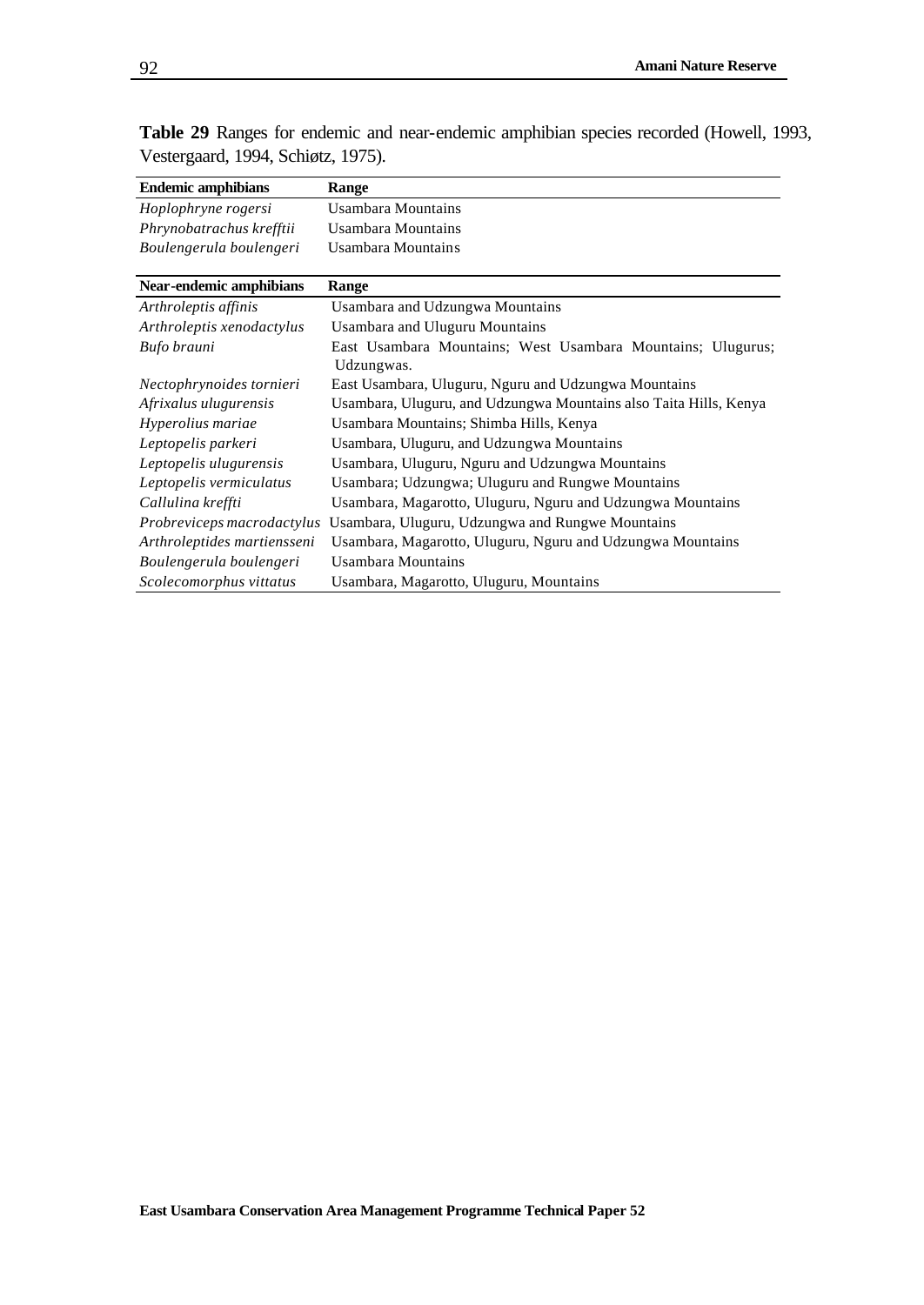

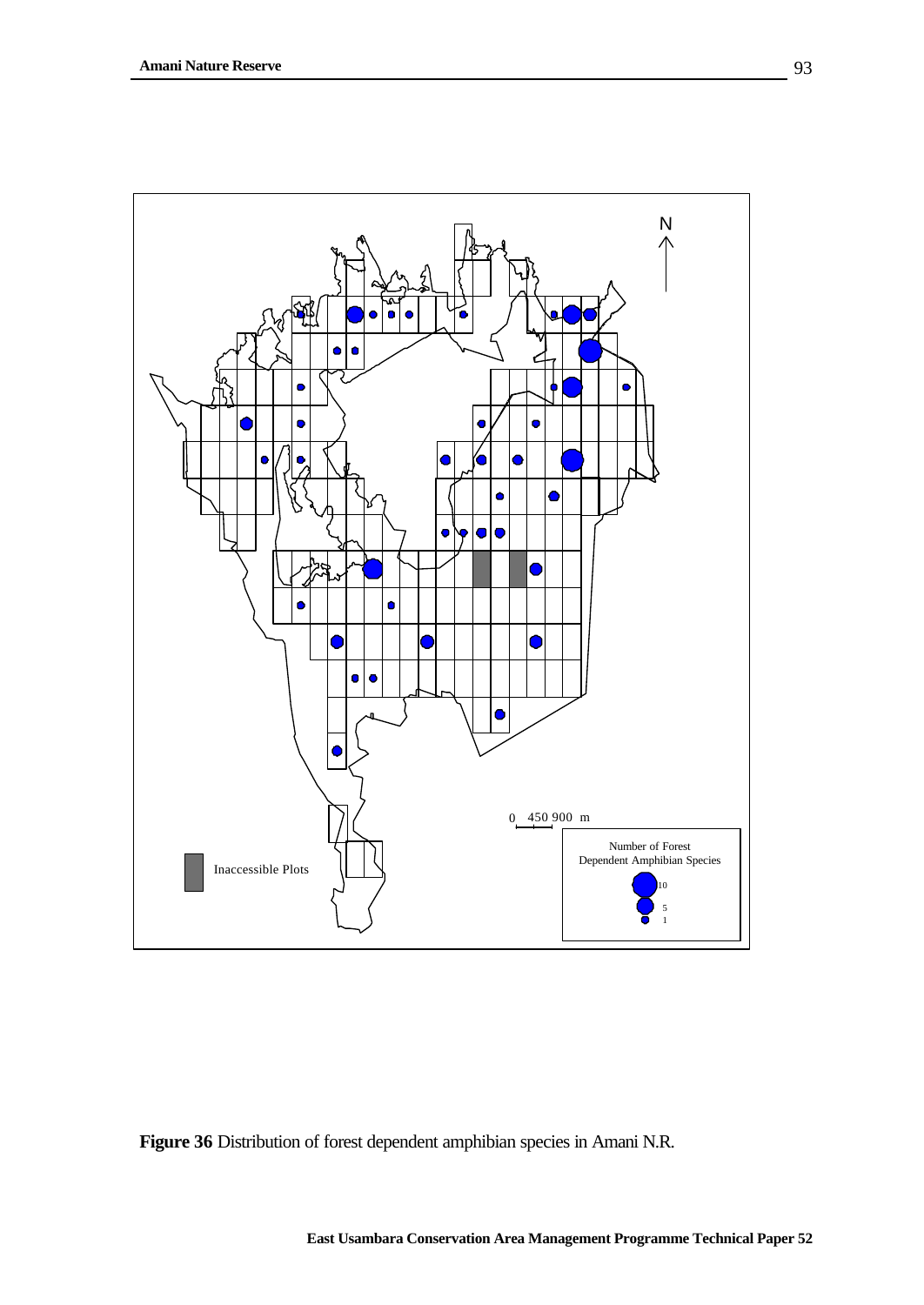

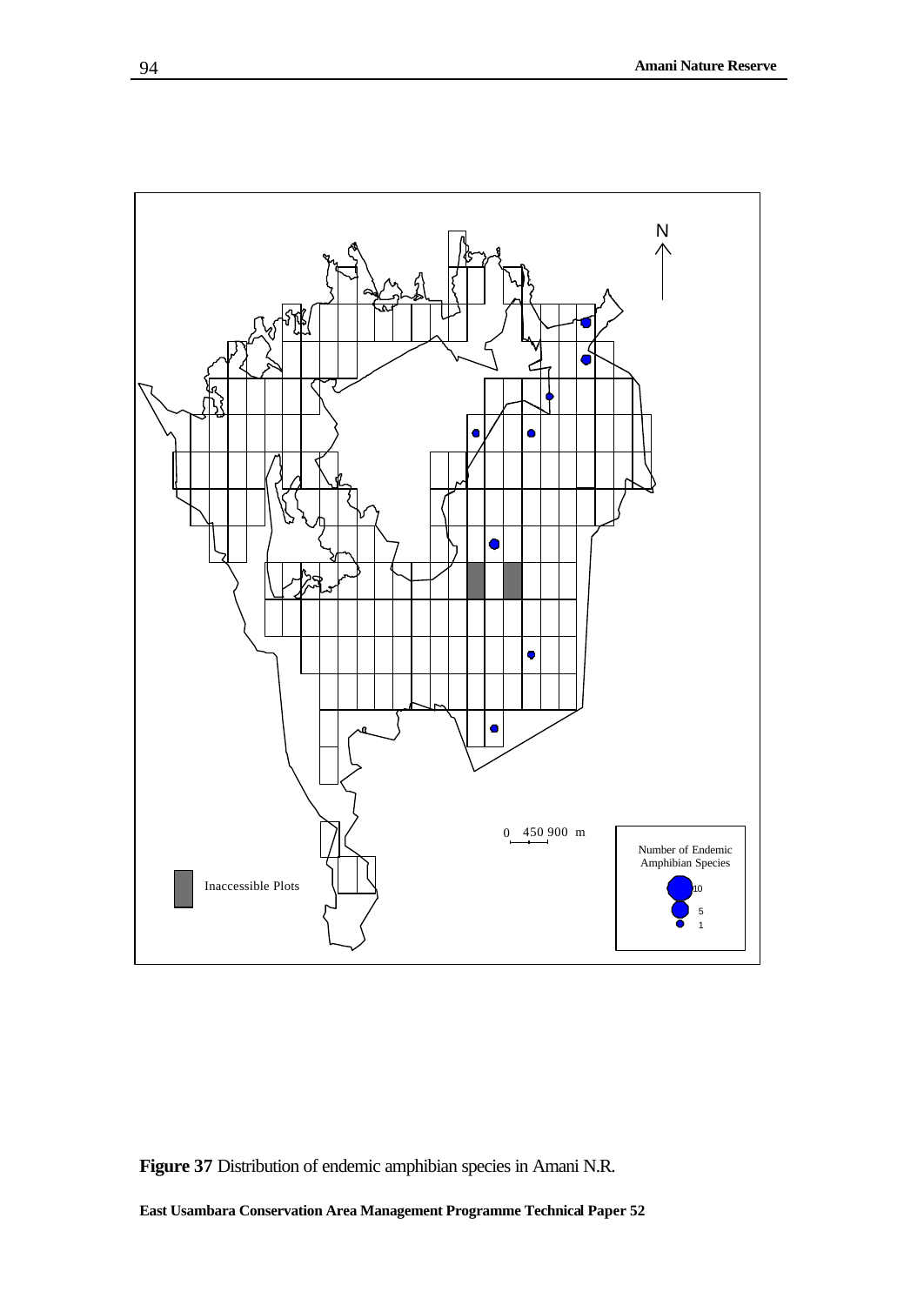

**Figure 38** Distribution of near-endemic amphibian species in Amani N.R.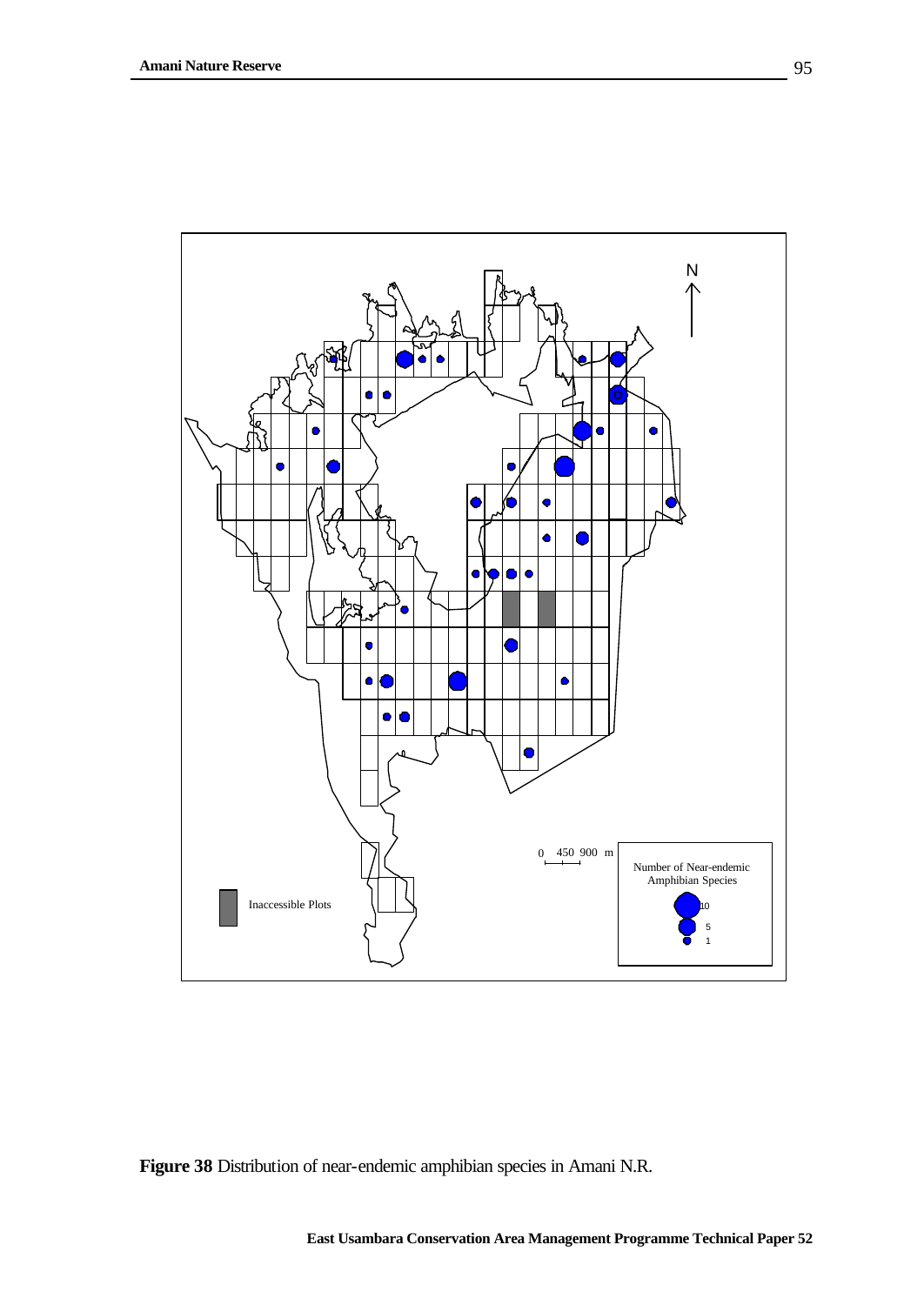## **5.4.5 Invertebrates**

#### *5.4.5.1 Butterflies*

A total of 921 specimens were retained for taxonomic purposes. These represent 112 species from nine families. We are still awaiting confirmation of the tentative determinations presented below. Ecological type and endemic status were compiled from Larsen (1996), and Kielland (1990).

#### **Table 30** Summary of butterflies.

| <b>Species</b>                        | <b>Ecological type</b> | <b>Endemic status</b> |
|---------------------------------------|------------------------|-----------------------|
|                                       |                        |                       |
| <b>PAPILIONOIIDAE</b>                 |                        |                       |
| Papilio dardanus tibullus             | F                      | W                     |
| Papilio echerioides                   | F                      | W                     |
| Papilio hornimani                     | F                      | N                     |
| Papilio jacksoni                      | $\mathbf f$            | W                     |
| Papilio ophidicaphalus ophidicephalus | F                      | W                     |
| Papilio phorcas                       | F                      | W                     |
| Graphium policenes                    | F                      | W                     |
| <b>PIERIDAE</b>                       |                        |                       |
| Catopsilia florella                   | $\mathbf f$            | W                     |
| Eurema floricola floricola            | F                      | W                     |
| Eurema hapale                         | f                      | W                     |
| Eurema hecabe solifera                | $\mathbf f$            | W                     |
| Eurema regularis                      | $\mathbf f$            | W                     |
| Eurema senegalensis                   | $\mathbf f$            | W                     |
| Nepheronia argia mhondana             | f                      | W                     |
| Belenois thysa thysa                  | f                      | W                     |
| Dixeia pigea                          | $\mathbf f$            | W                     |
| Appias lasti lasti                    | $\mathbf f$            | W                     |
| Appias sabina phoebe                  | F                      | W                     |
| Mylothris rubricosta attenuata        | F                      | W                     |
| Mylothris ruppelli rhodesiana         | $\mathbf f$            | W                     |
| Leptosia alcesta inalcesta            | $\mathbf f$            | W                     |
| <b>DANAIDAE</b>                       |                        |                       |
| Danaus petiverana                     | $\mathbf f$            | W                     |
| Amauris niavius dominicus             | $\mathbf{F}$           | W                     |
| Amauris ochlea ochlea                 | $\mathbf f$            | W                     |
| <b>SATYRIDAE</b>                      |                        |                       |
| Gnophodes betsimena diversa           | $\mathbf f$            | W                     |
| Melanitis leda africana               | $\mathbf f$            | W                     |
| Bicyclus campinus ocelligerus         | F                      | W                     |
| Bicyclus dankelmani                   | F                      | N                     |
| Bicyclus safitza                      | $\mathbf f$            | W                     |
| Physcaeneura leda                     | $\mathbf f$            | $\mathbf N$           |
|                                       |                        |                       |
| <b>LIBYTHEIDAE</b>                    |                        |                       |
| Libythea labdaca laius                | F                      | W                     |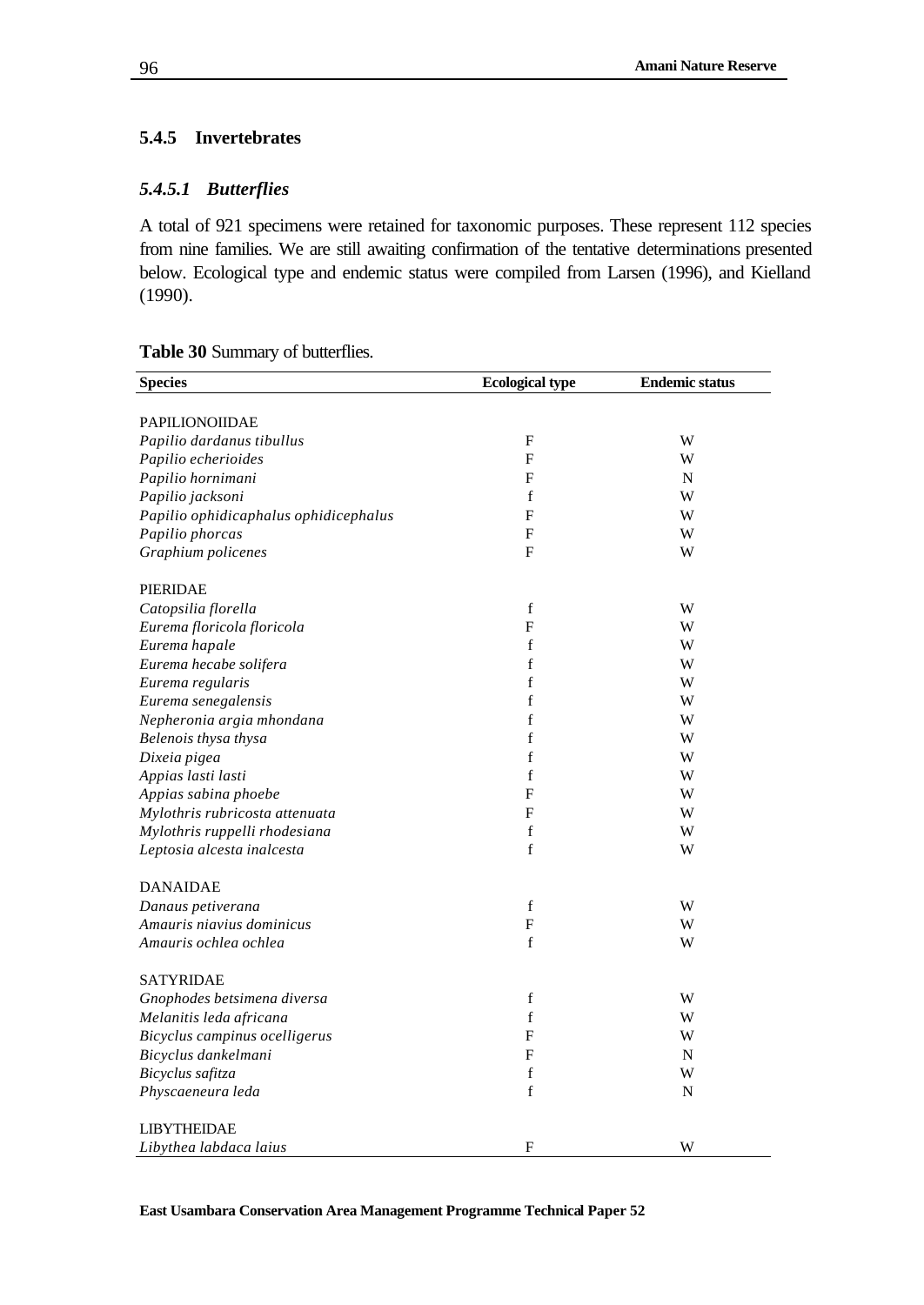| <b>Species</b>                          | <b>Ecological type</b> | <b>Endemic status</b> |
|-----------------------------------------|------------------------|-----------------------|
|                                         |                        |                       |
| <b>NYMPHALIDAE</b>                      |                        |                       |
| Euxanthe tiberius tiberius              | F                      | $\mathbf N$           |
| Euxanthe wakefieldi                     | F                      | W                     |
| Charaxes acuminatus                     | F                      | W                     |
| Charaxes acuminatus usambarensis        | F                      | W                     |
| Charaxes aubyni aubyni                  | f                      | W                     |
| Charaxes brutus alcyone                 | f                      | W                     |
| Charaxes candiope candiope              | f                      | W                     |
| Charaxes castor flavifasciatus          | f                      | W                     |
| Charaxes cithaeron kennethi             | F                      | W                     |
| Charaxes etesipe tavetensis             | F                      | W                     |
| Charaxes lasti lasti                    | f                      | N                     |
| Charaxes pollux mirabilis               | F                      | W                     |
| Charaxes protoclea azota                | f                      | W                     |
| Charaxes usambarae usambarae            | F                      | N(E)                  |
| Charaxes varanes vologeses              | f                      | W                     |
| Charaxes violetta                       | F                      | W                     |
| Charaxes violetta melloni               | F                      | W                     |
| Charaxes xiphares maudei                | F                      | W                     |
| Cymothoe coranus                        | F                      | W                     |
| Euptera kinungnana                      | F                      | W                     |
| Euryphura achlys achlys                 | F                      | W                     |
| Bebearia chriemhilda                    | F                      | N                     |
| Euphaedra neophron littoralis           | F                      | W                     |
| Aterica galene theophanes               | f                      | W                     |
| Catuna sikorana                         | F                      | W                     |
| Pseudacraea dolomena usagara            | F                      | W                     |
| Pseudacraea eurytus condrati f. rogersi | F                      | W                     |
| Pseudacraea lucreta expansa             | f                      | W                     |
| Neptis alta                             | О                      | W                     |
| Neptis goochi                           | F                      | W                     |
| Neptis laeta                            | f                      | W                     |
| Neptis saclava marpessa                 | f                      | W                     |
| Neptis serena                           | f                      | W                     |
| Cyrestis camillus sublineata            | f                      | W                     |
| Sallya boisduvali boisduvali            | f                      | W                     |
| Sallya moranti                          | $\mathbf F$            | W                     |
| Sallya natalensis                       | $\mathbf f$            | W                     |
| Neptidopsis ophione velleda             | f                      | W                     |
| Eurytela dryope angulata                | f                      | W                     |
| Eurytela hiarbas lita                   | $\mathbf F$            | W                     |
| Apaturopsis cleochares schulzei         | f                      | W                     |
| Hypolimnas antevorta                    | $\mathbf F$            | Ε                     |
| Hypolimnas deceptor deceptor            | f                      | W                     |
| Salami parhassus                        | f                      | W                     |
| Juonia terea elgiva                     | $\mathbf f$            | W                     |
| Precis tugela aurorina                  | $\mathbf F$            | W                     |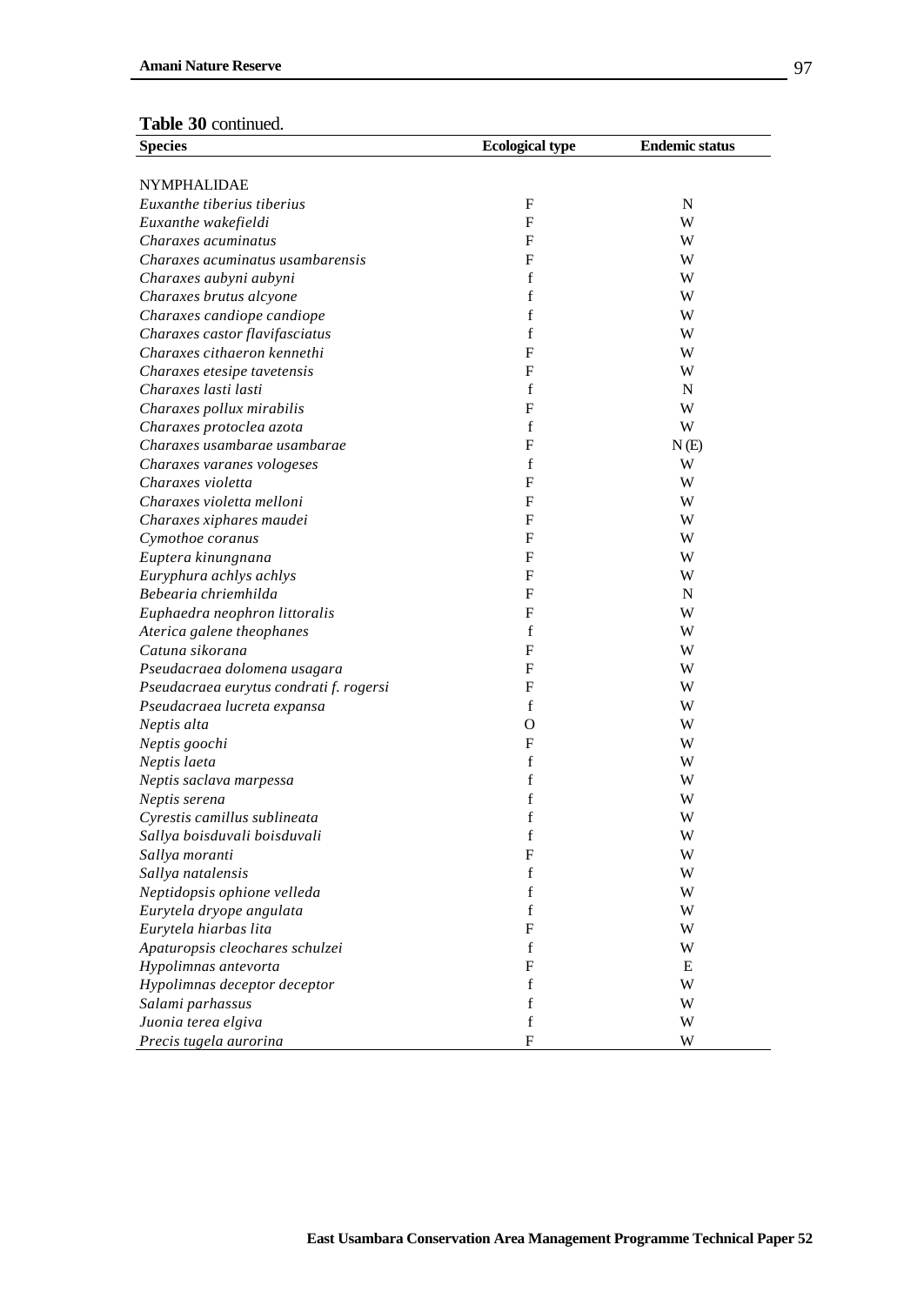#### **Table 30** continued.

| <b>Species</b>                      | <b>Ecological type</b>    | <b>Endemic status</b> |
|-------------------------------------|---------------------------|-----------------------|
|                                     |                           |                       |
| <b>ACRAEIDAE</b>                    |                           |                       |
| Bematistes adrasta                  | F                         | $\mathbf N$           |
| Bematistes aganice montana          | $\mathbf f$               | W                     |
| Acraea cerasa                       | F                         | W                     |
| Acraea igola                        | F                         | W                     |
| Acraea insignis insignis            | f                         | W                     |
| Acraea johnstoni johnstoni          | $\mathbf f$               | W                     |
| Acraea natalica                     | $\Omega$                  | W                     |
| Acraea perenna                      | $\mathbf f$               | W                     |
| Acraea pharsalus pharsaloides       | f                         | W                     |
| Acraea quirina rosa                 | F                         | W                     |
| Acraea satis                        | F                         | W                     |
| Acraea servona orientis             | F                         | W                     |
| Acraea sotikensis                   | f                         | W                     |
| Paradopsis punctatissima            | $\Omega$                  | W                     |
|                                     |                           |                       |
| <b>LYCAENIDAE</b>                   |                           |                       |
| Alaena picata picata                | F                         | W                     |
| Teriominia micra                    | F                         | N                     |
| Virachola lorisona                  | f                         | W                     |
| Anthene kersteni                    | $\mathbf f$               | W                     |
| Anthene larydas                     | f                         | W                     |
| Anthene lasti                       | F                         | W                     |
| Anthene lemnos                      | F                         | W                     |
| Anthene rubrimaculata rubrimaculata | F                         | N                     |
| Petrelaea sichela                   | $\mathbf f$               | W                     |
| Uranothauma falkensteini            | F                         | W                     |
| Cacyreus virils                     | f                         | W                     |
| Leptotes sp.                        |                           |                       |
| Leptotes pirithous                  | f                         | W                     |
| Tuxentius ertli                     | F                         | W                     |
| Zizula hylax                        | $\Omega$                  | W                     |
| Eicochrysops hippocrates            | f                         | W                     |
| Thermoniphas micylus colorata       | $\mathbf f$               | W                     |
| Oboronia bueronica                  | F                         | W                     |
|                                     |                           |                       |
| <b>HESPERIIDAE</b>                  |                           |                       |
| Celaeorrhinus galenus               | $\boldsymbol{\mathrm{F}}$ | W                     |
| Eagris sabadius                     | $\boldsymbol{\mathrm{F}}$ | W                     |
| Tagiades flesus                     | $\mathbf f$               | W                     |

KEY TO ABBREVIATIONS FOR TABLE Table 30 (Definitions based on those described in the botanical section of this report).

Ecological type:

• F - Forest dependent species: This is defined as primary forest only. It does not include forest edge or secondary forest;

• f - Forest dwelling but not forest dependent: Species occurring in primary forest as defined above as well as other vegetation types. Thus these are not forest-dependent species; and

• O - Non-forest species: These are species that do not occur in primary or secondary forest or forest edge.

Endemic status:

- E Endemic: Occurring only in the Usambara mountains;
- N Near endemic: Species with limited ranges usually only including coastal forest and/or East African lowland forests;
- W Widespread distribution.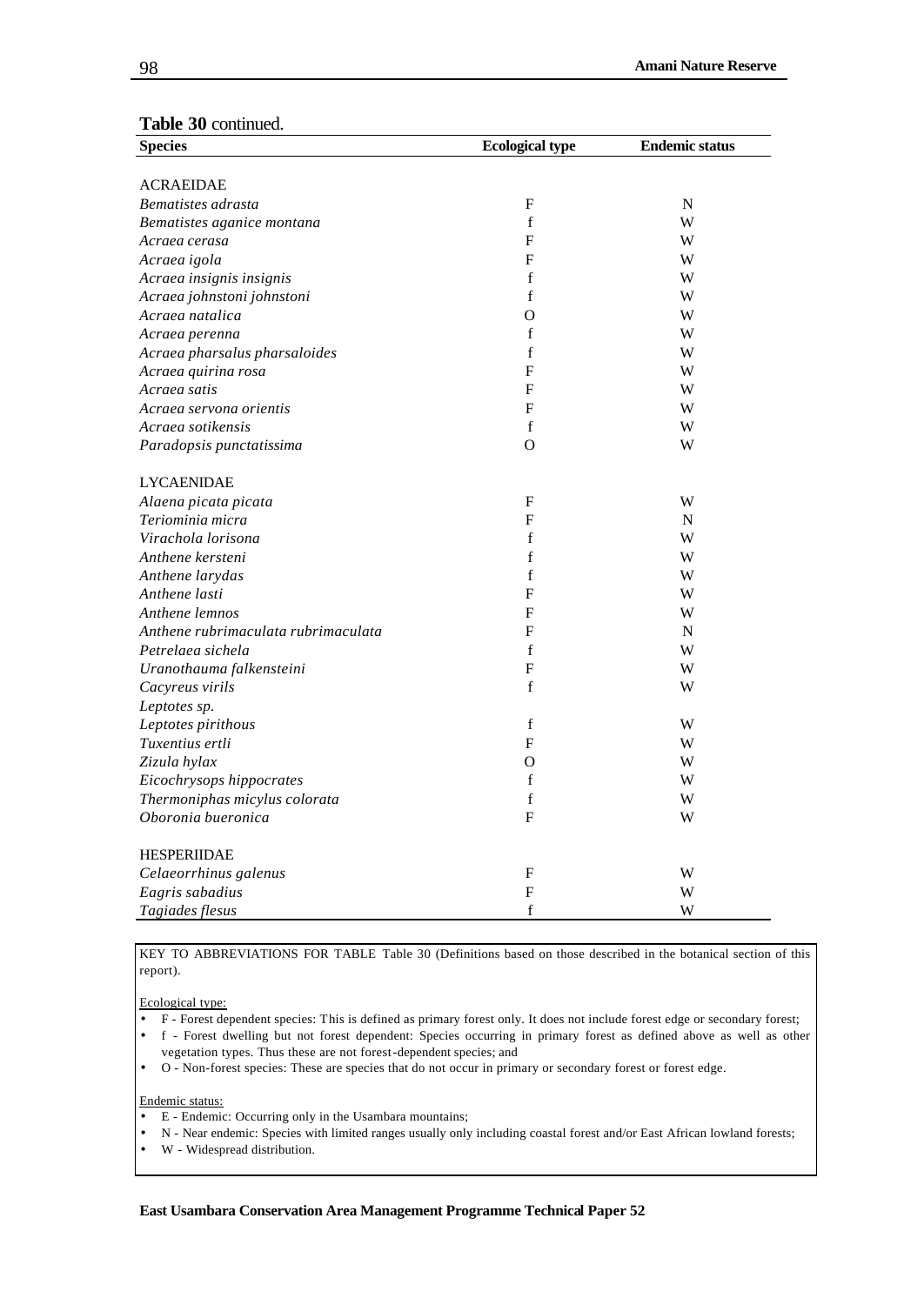#### *5.4.5.2 Molluscs*

Taxonomic determinations were not available at the time of publication. Specimens were deposited at the Zoological Museum of Copenhagen, c/o Dr N. Scharff.

#### *5.4.5.3 Millipedes*

Taxonomic determinations were not available at the time of publication. Specimens were deposited at the Zoological Museum of Copenhagen, c/o Dr N. Scharff.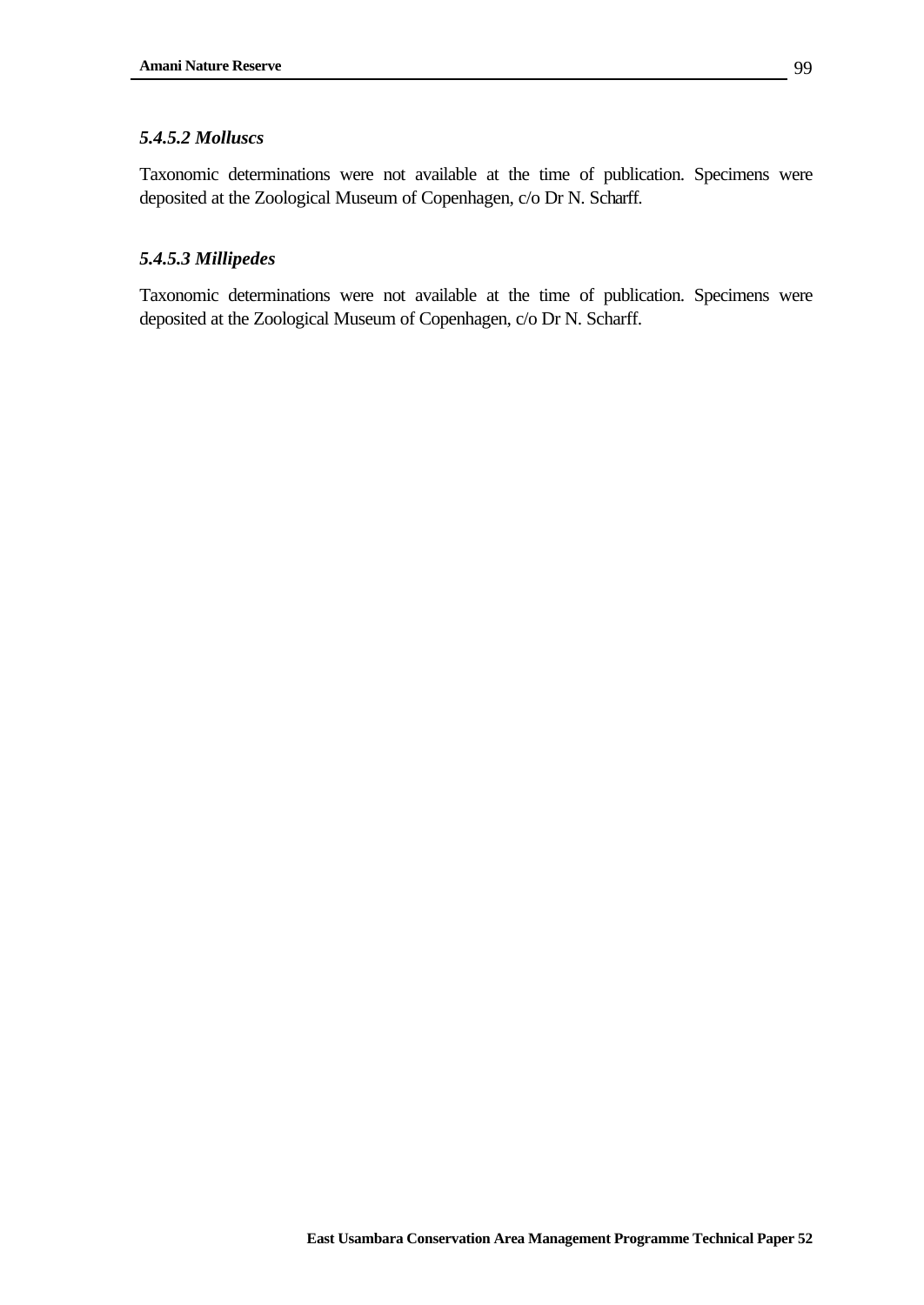## **5.5 Discussion**

## **5.5.5 Species richness and abundance**

In this section, species are examined in terms of how frequently they were recorded. Those species which have been captured or observed three or more times during the survey are considered locally common. An assumption is made that the frequency with which an animal is recorded reflects its abundance. It is recognised that some species are highly cryptic and so are easily overlooked. Such cryptic species may therefore be more abundant than is suggested by this survey. However the objective of this discussion is to identify species which may of concern as well as to broadly describe the typical fauna of the forest.

| <b>Taxon</b>       | <b>Number of families</b> | <b>Number of species</b> |
|--------------------|---------------------------|--------------------------|
| Mammals (not bats) |                           | 43                       |
| <b>Bats</b>        | 5                         | 16                       |
| <b>Birds</b>       | 29                        | 65                       |
| Reptiles           | 13                        | 49                       |
| Amphibians         | 9                         | 27                       |
| <b>Butterflies</b> | Q                         | 112                      |

**Table 31** Summary of faunal families and species (identified to date).

Relative to the other East Usambara forest reserves surveyed by Frontier-Tanzania Amani has above average species richness for mammals, reptiles, butterflies and amphibians.

## *5.5.1.1 Mammals*

The most commonly recorded small mammal species were *Crocidura* sp. and *Praomys* sp.. Other species which appear to be locally common were: *Crocidura flavescens, Crocidura hildegardeae, Crocidura hildegardeae/elgonius, Beamys hindei, Acomys spinosissimus, Lophuromys flavopunctatus*, *Praomys delectorum, Mus minutoides, Grammomys dolichurus, Grammomys* sp.*,* and *Rattus rattus.* However it has not yet been determined whether *Praomys* sp. and *Crocidura* sp. represent multiple species, it is highly likely that several species are represented.

Bat species that appear to be locally common are: *Rhinolophus landeri lobatus, Rhinolophus hildebrandti, Hipposideros ruber, Miniopterus fraterculus* and *Pipistrellus grandidieri grandidieri.*

## *5.5.1.2 Reptiles*

The most commonly recorded reptile species was the gecko *Cnemaspis africana*. Other species which appear to be locally common are: *Cnemaspis barbouri, Bradypodion (Chamaeleo) fischeri fischeri, Bradypodion (Chamaeleo) tenue, Chamaeleo dilepis, Chamaeleo deremensis, Rhampholeon brevicaudatus, Rhampholeon temporalis, Mabuya maculilabris, Mabuya striata striata, Lygosoma afrum, Leptosiaphos kilimensis, Typhlops*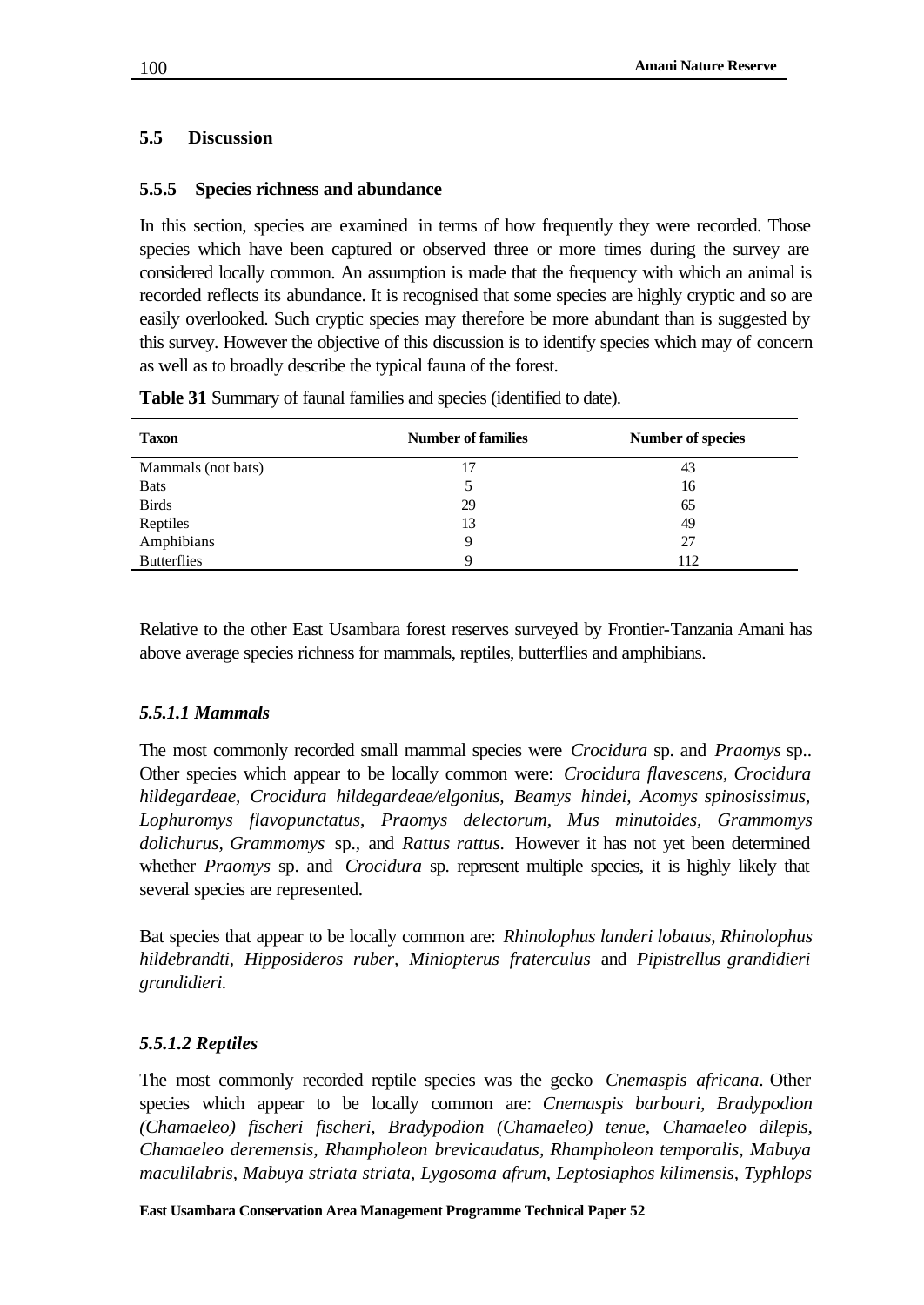*gierrai, Python sebae, Atheris ceratophorus, Elapsoidea nigra, Dendroaspis angusticeps, Lamprophis capensis, Buhoma (Geodipsas) vauerocegae, Aparallactus werneri, Natriciteres olivacea, Philothamnus macrops, Philothamnus hoplogaster*, *Crotaphopeltis tornieri*, and *Thelotornis capensis mossambicanus.*

The Usambara Mountain specimens of *Thelotornis capensis mossambicanus* are soon to be reclassified by taxonomists as *Thelotornis usambaricus* (Dr D. Broadley, pers. comm.).

With 7 chameleon species and 26 snake species Amani Nature Reserve has a particularly rich reptilian fauna. Two snake species, *Atheris ceratophorus* and *Amblyodipsas polylepis hildebrandtii* were recorded for the first time by the East Usambara Biodiversity Surveys.

# *5.5.1.3 Amphibians*

The most common amphibian species was *Arthroleptis affinis.* Other species which appear to be locally common are: *Arthroleptis stenodactylus*, *Arthroleptis xenodactyloides, Arthroleptis xenodactylus, Bufo brauni*, *Bufo gutturalis, Nectophrynoides tornieri, Afrixalus ulugurensis, Hyperolius punticulatus, Leptopelis parkeri, Leptopelis ulugurensis, Leptopelis vermiculatus, Callulina kreffti, Hoplophryne rogersi, Probreviceps macrodactylus, Xenopus muelleri, Arthroleptides martiensseni*, *Phrynobatrachus krefftii, Ptychadena anchietae, Rana angolensis* and *Boulengerula boulengeri*.

With 27 amphibian species Amani Nature Reserve has a particularly rich amphibian fauna.

# *5.5.1.4 Endemics and near-endemics*

Of the 37 mammal, reptile and amphibian species which are endemic or near-endemic to the Usambara Mountains and were recorded during this survey, 29 appear to be locally common (as they were recorded at least three times during the survey). These are: *Arthroleptis affinis, Arthroleptis xenodactylus, Bufo brauni, Nectophrynoides tornieri, Boulengerula boulengeri, Afrixalus ulugurensis, Leptopelis parkeri, Leptopelis ulugurensis, Leptopelis vermiculatus, Callulina krefftii, Hoplophryne rogersi, Probreviceps macrodactylus, Arthroleptides martiensseni, Phrynobatrachus krefftii, Beamys hindei*, *Dendrohyrax validus*, *Rhynchocyon petersi, Philothamnus macrops*, *Aparallactus werneri, Elapsoidea nigra, Buhoma (Geodipsas) vauerocegae, Typhlops gierrai, Atheris ceratophorus, Rhampholeon brevicaudatus, Rhampholeon temporalis, Chamaeleo deremensis, Bradypodion (Chamaeleo) fischeri fischeri, Bradypodion (Chamaeleo) tenue* and *Cnemaspis barbouri.*

# *5.5.1.5 Forest dependent species*

Of the 50 mammal, reptile and amphibian species which are dependent on primary forest and were recorded during this survey, 34 appear to be locally common.

The four locally common forest dependent mammal species are: *Colobus angolensis palliatus, Beamys hindei, Rhynchocyon petersi* and *Praomys delectorum.*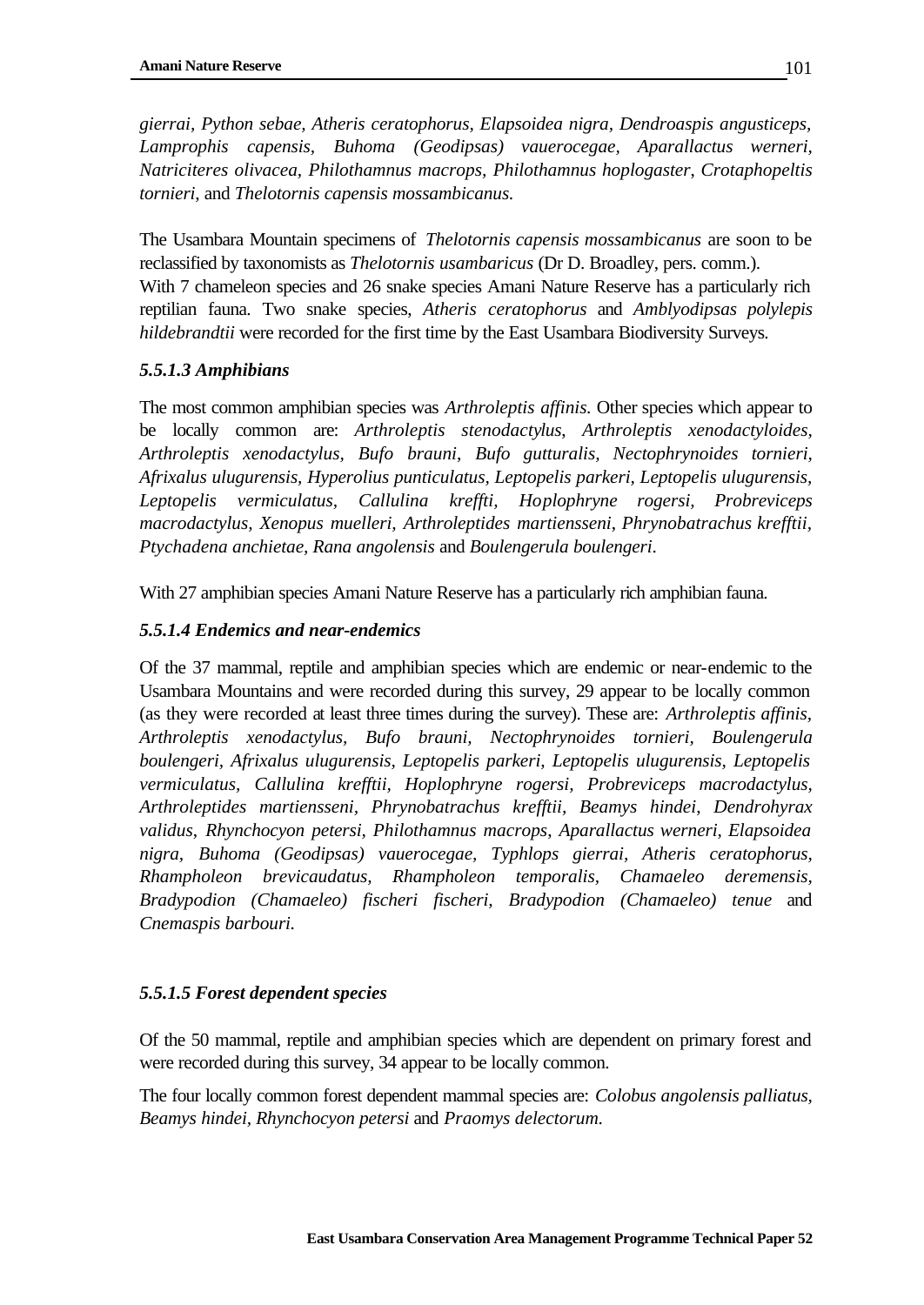The 15 locally common forest dependent reptile species are: *Bradypodion (Chamaeleo) fischeri fischeri, Bradypodion (Chamaeleo) tenue, Chamaeleo deremensis, Rhampholeon brevicaudatus, Rhampholeon temporalis, Aparallactus werneri, Buhoma (Geodipsas) vauerocegae, Crotaphopeltis tornieri, Philothamnus macrops, Elapsoidea nigra, Cnemaspis africana, Cnemaspis barbouri, Leptosiaphos kilimensis, Typhlops gierrai* and *Bitis gabonica.*

The 15 locally common forest dependent amphibian species are: *Arthroleptis affinis, Arthroleptis xenodactylus, Bufo brauni, Nectophrynoides tornieri, Afrixalus ulugurensis, Hyperolius punticulatus, Leptopelis parkeri, Leptopelis ulugurensis, Leptopelis vermiculatus, Callulina kreffti, Hoplophryne rogersi, Probreviceps macrodactylus, Arthroleptides martiensseni, Phrynobatrachus krefftii* and *Boulengerula boulengeri.*

#### *5.5.1.6 High risk species:*

Assuming that the number of individuals of a species captured reflects relative population size, the locally uncommon species that are both forest dependent and near-endemic or endemic species should be of conservation concern due to their low population density. There are eight such species, these are: *Bradypodion spinosum, Agama mossambica montana, Urocotyledon wolterstorffi, Scelotes ulugurensis, Leptotyphlops macrops, Dipsadoboa werneri, Hyperolius mariae* and *Scolecomorphus vittatus.*

#### *5.5.2 Ecological type*

Of the 125 forest dependent species, 9 are mammals, 53 are butterflies, 22 are birds, 23 are reptiles and 18 are amphibians.

Of the 31 species characteristic of open habitats, 15 are birds and four are butterflies. Of the remaining 12 species, six are reptiles (*Python sebae, Crotaphopeltis hotambeia, Naja nigricollis nigricollis, Pelomedusa subrufa subrufa, Mabuya varia varia and Mabyua striata striata*), and six species are mammals (*Cricetomys gambianus*, *Herpestes ichneumon, Grammomys dolichurus, Grammomys macmillani, Rattus rattus* and *Genetta genetta*). Many of the observations of species typical of open habitats were recorded from the forest edge or from land adjoining the forest reserve. However *Python sebae, Crotaphopeltis hotambeia, Naja nigricollis nigricollis, Grammomys dolichurus, Grammomys macmillani* and *Rattus rattus* were all recorded inside the forest reserve.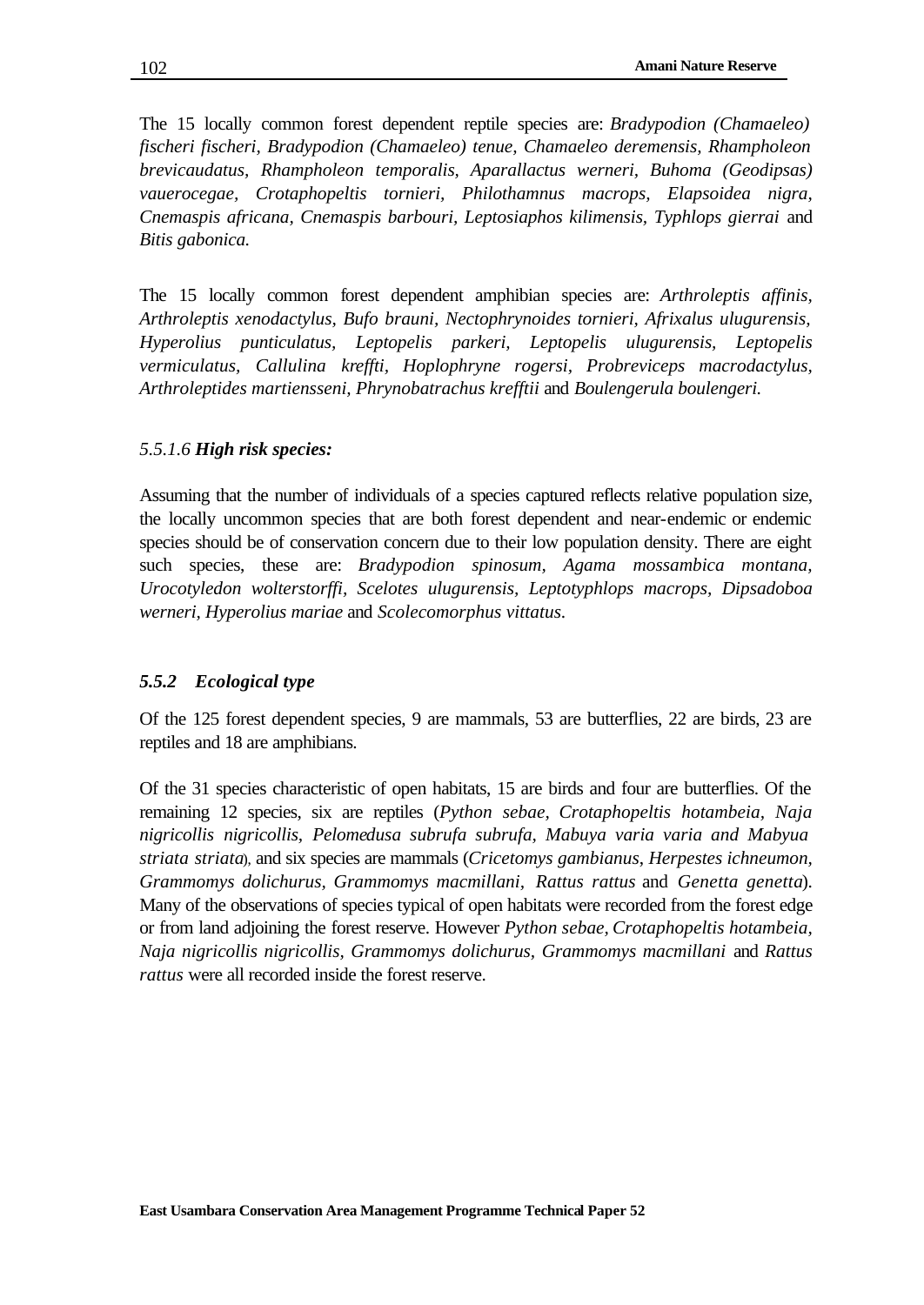| <b>Ecological type</b>                       | No. of species | % of total species<br>recorded |
|----------------------------------------------|----------------|--------------------------------|
| (F) Forest dependent                         | 125            | 40                             |
| (f) Forest dwelling but not forest dependent | 136            | 44                             |
| (O) Non-forest species                       | 31             | 10                             |
| Unknown                                      | 22             | 6                              |
| <b>Total:</b>                                | 312            | 100                            |

**Table 32** Summary of ecological type of mammal, bird, reptile, amphibian and butterfly species.

#### **5.5.3 Endemic Statu***s*

Six of the recorded animal species and one subspecies are endemic to the Usambara Mountains these are:

| Amphibians: | Hoplophryne rogersi and Phrynobatrachus krefftii.                                      |      |  |  |  |  |
|-------------|----------------------------------------------------------------------------------------|------|--|--|--|--|
| Reptiles:   | Bradypodion spinosum and Rhampholeon temporalis.                                       |      |  |  |  |  |
| Birds:      | Anthreptes rubritorques<br>and <i>Spermophaga ruficapilla</i><br>(endemic subspecies). | cana |  |  |  |  |
| Butterfly:  | Hypolimnas antevorta.                                                                  |      |  |  |  |  |

46 of the animal species recorded are near-endemics, of these 14 are amphibians, 16 are reptiles, three are mammals, ten are butterflies and three are birds.

**Table 33** Summary of endemic status of mammal, bird, reptile and amphibian species.

| <b>Endemic status</b>                            | No. of species | % of total species<br>recorded |
|--------------------------------------------------|----------------|--------------------------------|
| (E) Endemic to the Usambara Mountains            |                |                                |
| (N) Near-Endemic: ranges in restricted locations | 46             | 15                             |
| (W) Widespread                                   | 242            | 78                             |
| Unknown                                          | 17             | 5                              |
| <b>Total:</b>                                    | 312            | 100                            |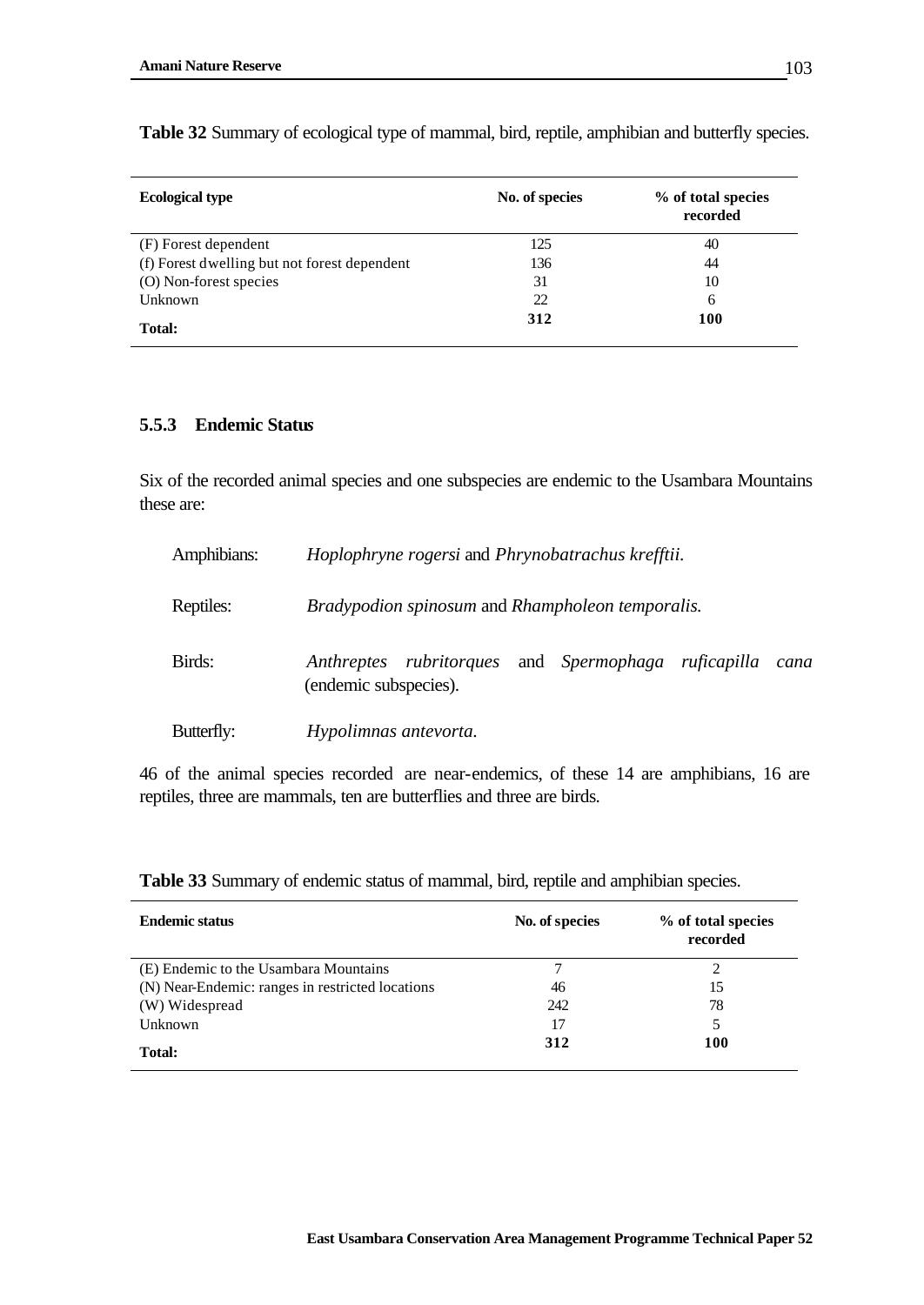#### **5.5.4 IUCN Status**

According to IUCN criteria the survival of seven species found in Amani Nature Reserve is endangered. These species are: *Dendrohyrax validus, Rhynchocyon petersi, Cnemaspis barbouri*, *Bradypodion spinosum, Chamaeleo deremensis, Rhampholeon temporalis* and *Scelotes ulugurensis.* 

According to IUCN criteria the following 26 species are vulnerable to extinction: *Anthreptes rubritorques, Bubo vosseleri, Apaloderma vittatum, Urocotyledon wolterstorffi, Agama montana, Bradypodion (Chamaeleo) fischeri fischeri, Bradypodion (Chamaeleo) tenue, Rhampholeon brevicaudatus, Leptosiaphos kilimensis, Typhlops gierrai, Leptotyphlops macrops, Elapsoidea nigra, Buhoma (Geodipsas) vauerocegae, Philothamnus macrops, Crotaphopeltis tornieri, Aparallactus werneri, Arthroleptis affinis, Arthroleptis xenodactylus, Bufo brauni, Nectophrynoides tornieri, Leptopelis ulugurensis, Callulina kreffti*, *Hoplophryne rogersi, Arthroleptides martiensseni, Phrynobatrachus krefftii* and *Scolecomorphus vittatus.*

According to IUCN criteria the following 13 species are Near Threatened with extinction: *Stactolaema olivacea, Smithornis capensis, Tauraco fischeri, Batis mixta, Andropadus tephrolaemus, Phyllastrephus fischeri, Poeoptera kenricki, Phylloscopus ruficapillus minullus, Coracina caesia pura, Cnemaspis africana, Atheris ceratophorus, Leptopelis vermiculatus* and *Probreviceps macrodactylus.*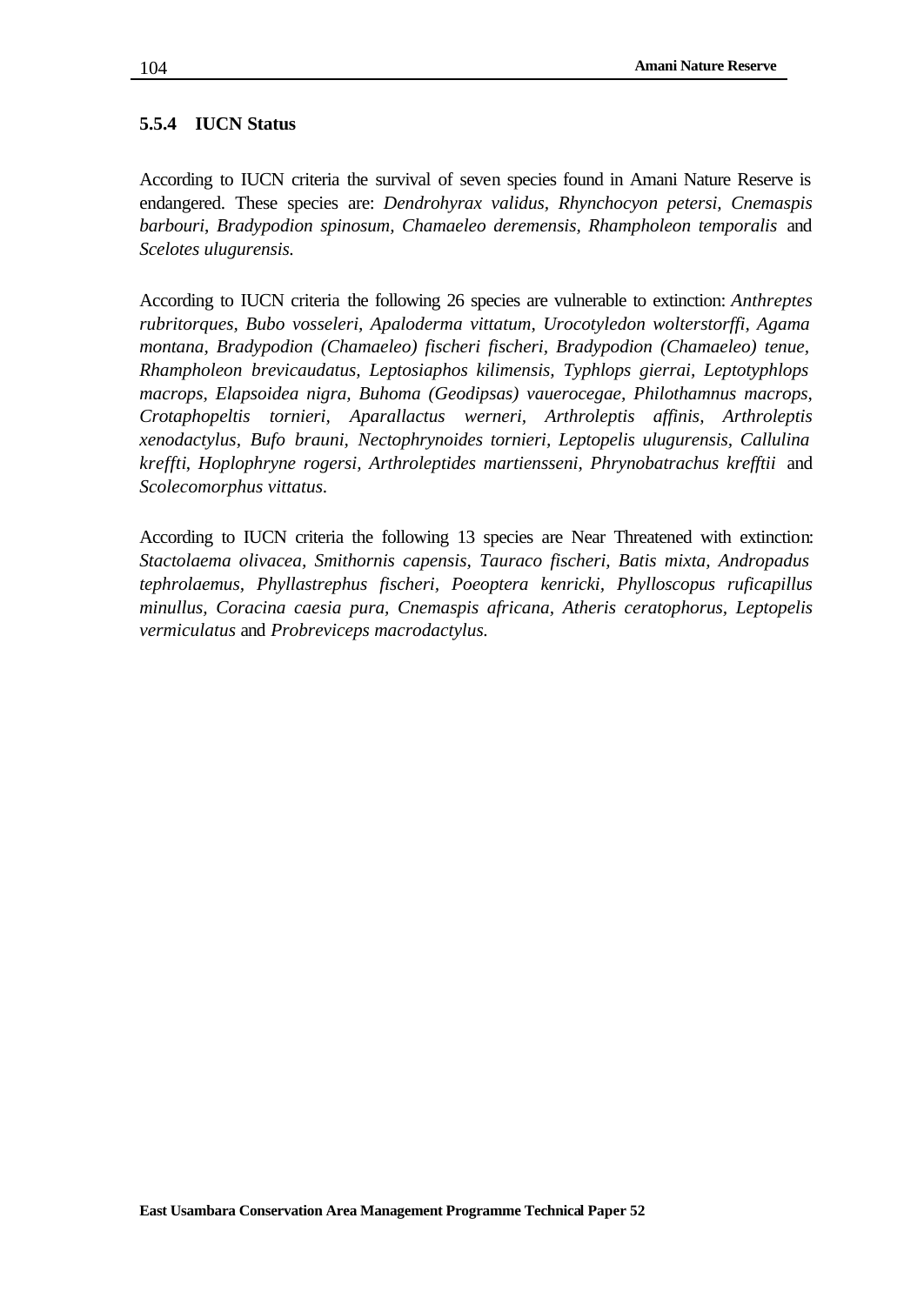

Figure 39 Areas of highest disturbance in relation to the distribution of animal species that are both forest dependent and endemic or near-endemic in Amani N.R. (1999 - 2000).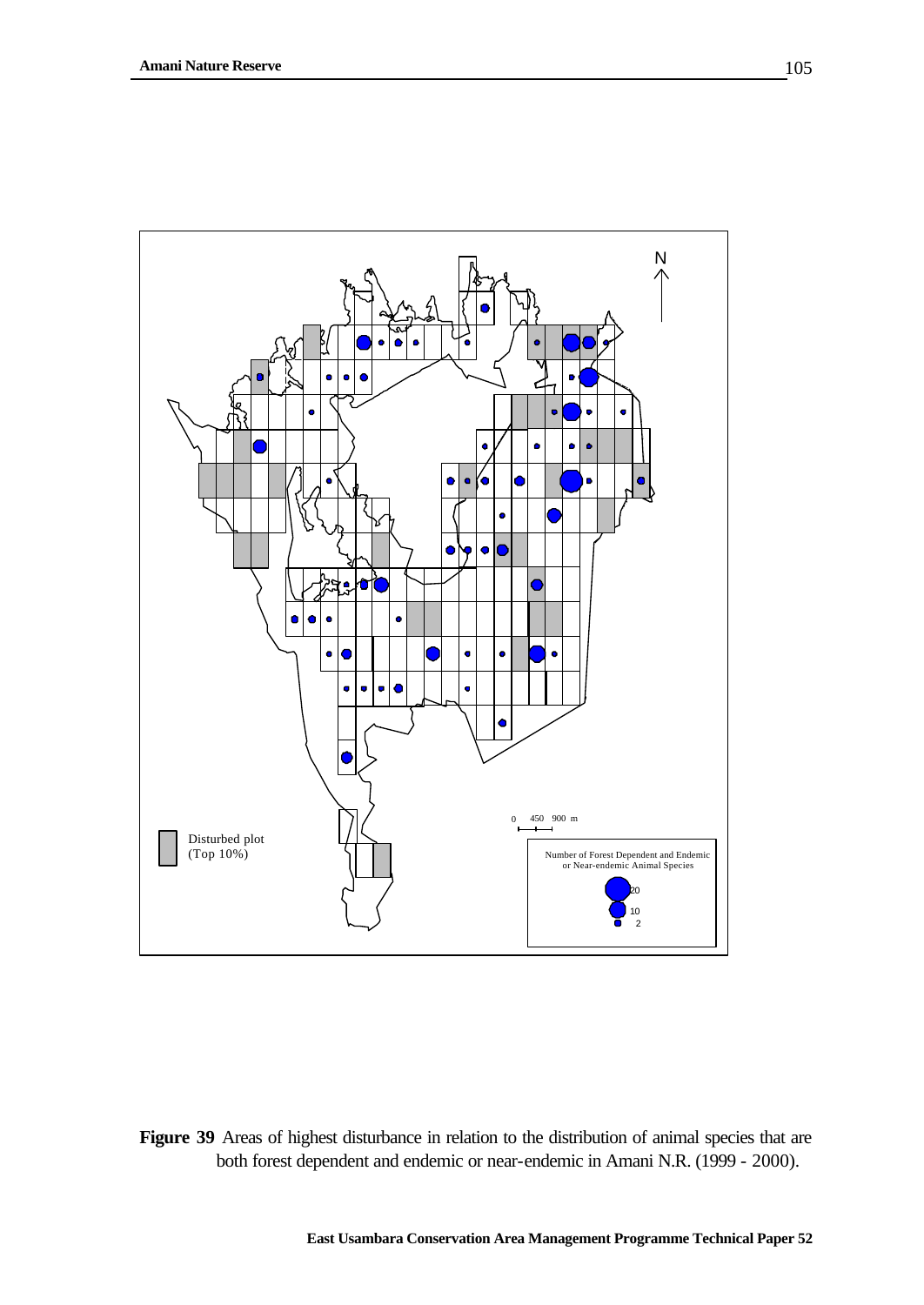# **6.0 CONCLUSIONS**

This report presents the raw data of the survey with preliminary descriptions in terms of ecological type and endemic status. These two factors provide an indication of three aspects of biodiversity and conservation:

- 1. the relationship between forest dependency and endemism;
- 2. the extent to which non-forest species are established in the reserve; and
- 3. the relationship between disturbance and areas of biological value.

Amani Nature Reserve was gazetted in 1997. The gazetted forest covers an area of 8360 ha. With altitudes between approximately 190m and 1130m, the former forest reserves consists of approximately 2199 ha of mature dense lowland forest, 4944.5 ha of mature dense submontane forest, 423 ha of poorly stocked lowland and submontane forest, 600 ha of plantation (mostly *Maesopsis eminii*), and small areas of bush, cultivation, barren land and ponds and rivers.

## *Disturbance*

Poles continue to be taken illegally from across the reserve. Areas of particularly high levels of new pole cutting on the eastern side of the reserve are shown in Figure 18.

Evidence of pit-sawing was observed throughout the reserve on 11 of the 17 transects, however no active saw-pits were observed during this survey.

Fire is a threat to specific areas of the forest; extensive patches of forest were burnt during the survey period in 2000. Open grass/bushland habitats dominate in burnt areas. It is possible that the fires are limiting forest expansion with the Nature Reserve.

Animal trapping continues to be undertaken illegally in the reserve.

The invasive species *Maesopsis eminii* was recorded in 79 of the 173 vegetation plots. *Maesopsis eminii* was the most commonly recorded tree in the systematic survey, although this is partly due to extremely high counts in several plots. Not surprisingly the highest densities of *Maesopsis eminii* were recorded in the plantation forest where the species was planted as a nursery species.

#### *Species Richness*

The forest reserve was found to contain a minimum of 621 species of trees and shrubs; 43 mammal, 16 bat, 65 bird, 49 reptile, 27 amphibian and 112 butterfly species. Relative to the other ten forest reserves surveyed by Frontier-Tanzania Amani Nature Reserve has an above average species richness for plants, mammals, reptiles and amphibians This is possibly partly due to its large size, heterogeneous habitats and wide altitudinal range.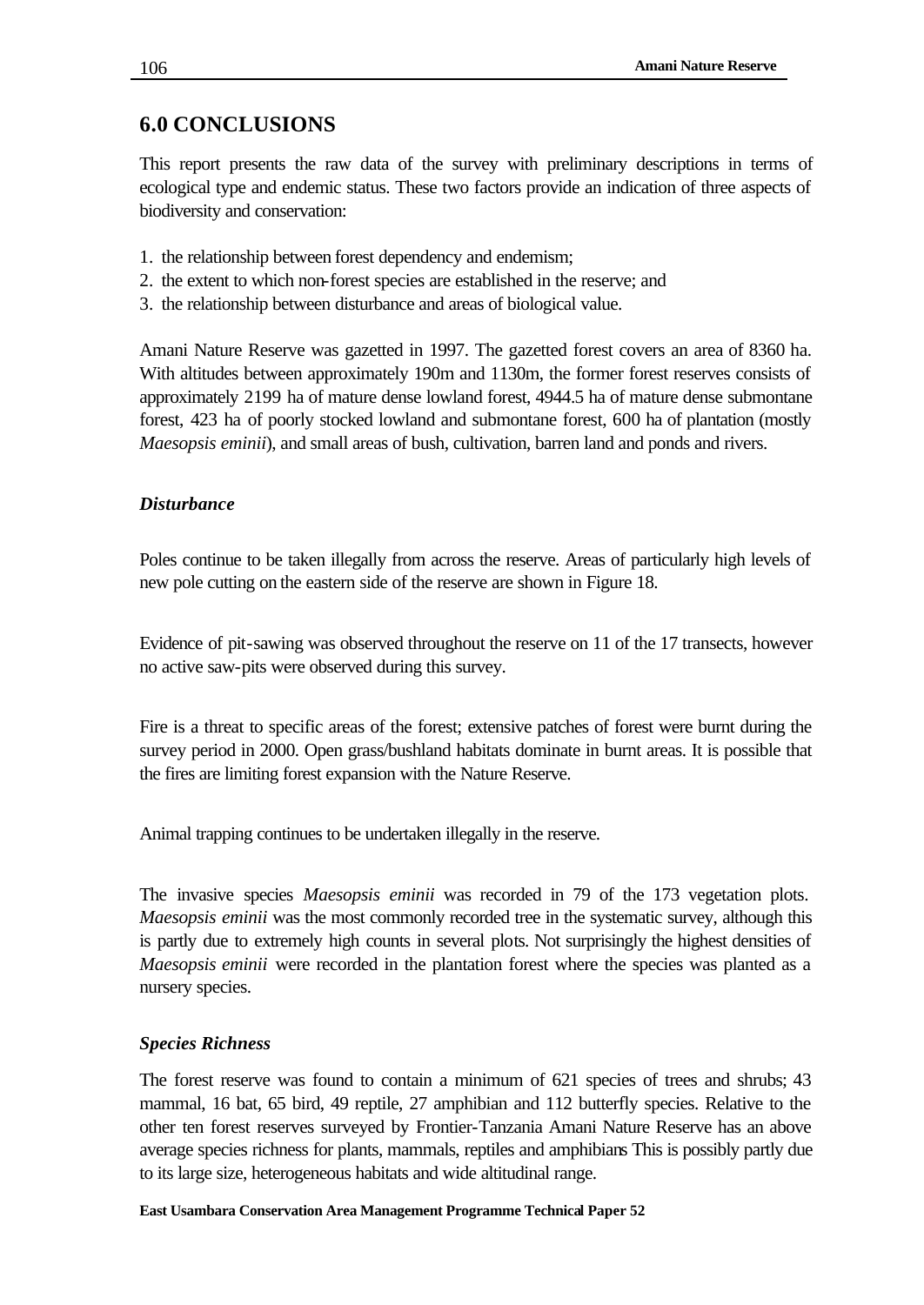#### *Flora*

19 tree and shrub species were recorded in the vegetation plots that are endemic to the Usambara Mountains and 49 have ranges restricted to the Eastern Arc and/or East African lowland forests. 107 species are dependent on primary forest, and of these species, 19 are endemic and 34 are near endemic to the Usambara Mountains.

22 non-forest tree and shrub species are established within the reserve boundaries.

## *Fauna*

Six animal species and one subspecies were recorded that are endemic to the Usambara Mountains, 46 species were recorded as near-endemics, having restricted ranges limited to the Eastern Arc and/or East African lowland forests. 125 animal species are dependent on primary forest, and of these species, 7 are endemic and 41 near endemic to the Usambara Mountains. 31 non-forest animal species are established in the nature reserve.

## *Conservation*

The forests of the East Usambara Mountains are recognised as being part of a Biodiversity Hotspot (Mittermeier, 1999), an Endemic Bird Area (ICBP, 1992), a Centre of Plant Diversity (WWF and IUCN) and a Globally Important Ecoregion (WWF). They are a conservation priority due to their floral and faunal diversity and to the high number of endemic species. The forests also have a direct value to surrounding communities as a principle water catchment area and as a source of fuel-wood and medicinal plants.

The forests of the East Usambara Mountains have been reduced to fragments within a matrix of agricultural land. Little forest remains outside of the gazetted forest reserves. For those species that are forest dependent, the forest reserves now provide almost the only available habitat.

There are differences in the perceived value of the forests between the villagers and the Forest and Beekeeping Division. Alternative sources of building material and fuel are required in order to meet the needs of surrounding villages while ensuring the protection of the forests.

The impact of fire is of serious concern on the southern and western borders of Amani Nature Reserve. Hunting continues illegally, the full impact of hunting on the populations of targeted species is unknown.

Severe degradation of Amani Nature Reserve could lead to local extinctions of populations of those species identified as being at high risk. The loss of forested areas in Amani will also reduce the reliability of the water supply to the region.

Amani Nature Reserve being the largest forest block in the East Usambara Mountains, has a lower risk of population extinction than smaller highly fragmented forest reserves. This gives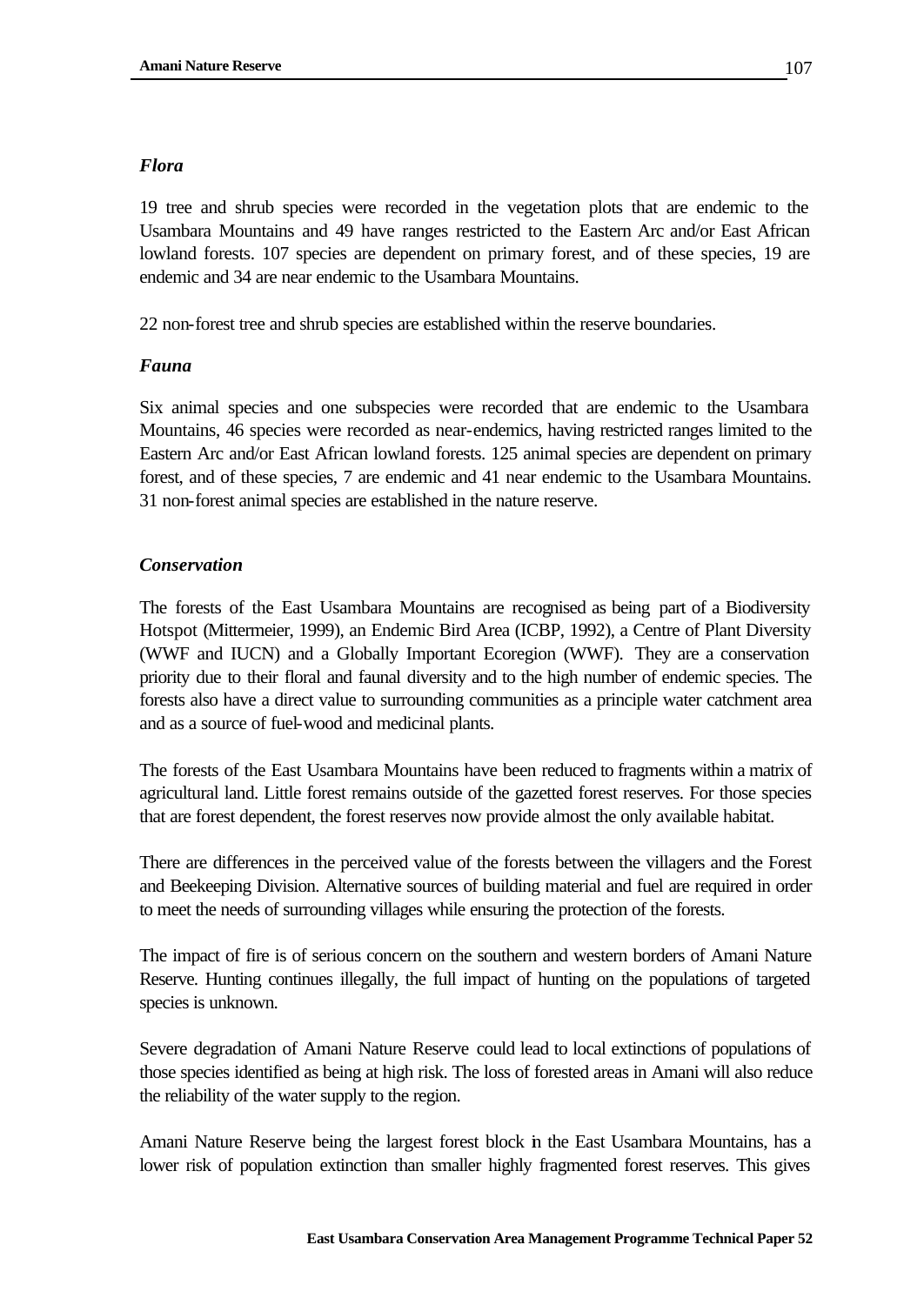Amani Nature Reserve a special value as a 'pool' of individuals of species that might be capable of migration to re-colonise other East Usambara forests, or perhaps could be translocated. However, Amani is largely isolated from other forest reserves in the East Usambara Mountains, the only forested connection is the Derma forest corridor. At present no legal status protects the Derema forest, other than basic legislation regarding water catchments and the felling of specific tree species. Recently there has been extensive discussion regarding the type of legislation that should be instated to protect the Derema forest corridor (pers. comm. Dr Veli Pohjonen, Jambiya. 2000.). The proposals range from gazetting the Derema forest corridor as a nonextractive forest reserve, to handing complete control of the forests to the local communities. The outcome has not yet been decided. From a biological perspective, effective protection of this only forested link from the largest block of forest (Amani) to more northerly forests is of upmost importance. However this decision is not purely based on biological considerations, social factors have to be taken into account to ensure the sustainable protection of the Derema forest corridor.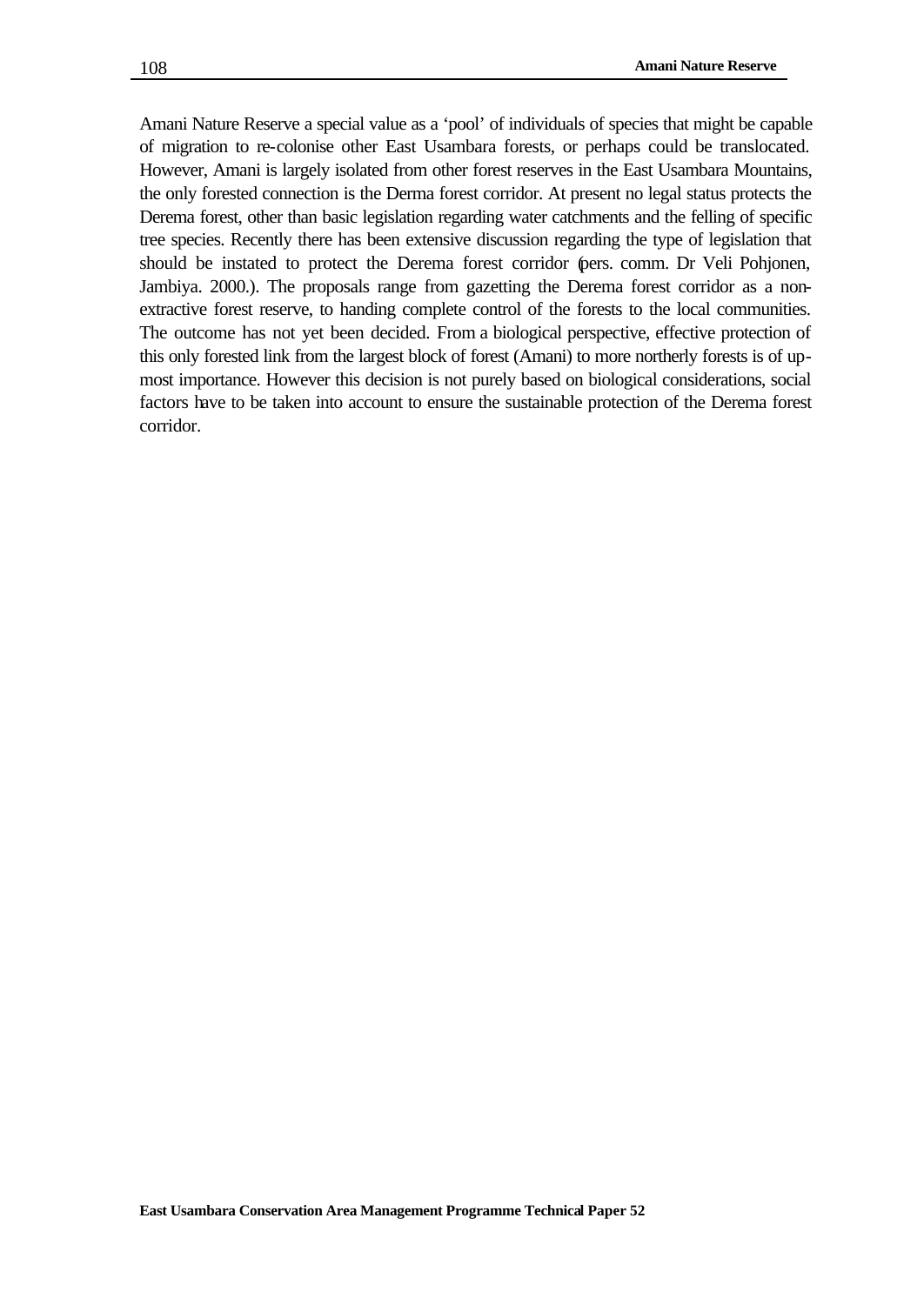# **7.0 REFERENCES**

Binggeli, P. 1989. The ecology of *Maesopsis* invasion and dynamics of the evergreen forest of the East Usambara Mountains, and their implications for forest conservation and forestry practices. In A.C. Hamilton & R. Bensted-Smith (eds.). *Forest conservation in the East Usambara Mountains Tanzania.* IUCN, Gland. pp 269-300.

Branch, B. 1994. Field guide to the snakes and other reptiles of Southern Africa. Struik Publ., Cape Town.

Broadley, D.G. 1995. A new species of *Prosymna* Gray (Serpentes: COLUBRIDAE) from coastal forest in northeastern Tanzania. *Arnoldia Zimbabwe* 10 (4): 29 - 32.

Broadley, D.G. & Broadley, S. 1996. Serpentes Typhlopidae Rhinotyphlops pallidus. *African Herp News* No. 25.

Broadley, D.G. & Howell, K.M., 2000. Reptiles. In: Burgess, N. D and Clarke, G. P. (eds.). C*oastal Forests of Eastern Africa.* xiii + 443 pp. IUCN, Gland, Switzerland and Cambridge, UK.

Bruen, M. 1989. Hydrological considerations of development in the East Usambara mountains. In A.C. Hamilton & R. Bensted-Smith (eds.). *Forest conservation in the East Usambara Mountains Tanzania.* IUCN, Gland. pp 117-139.

Butynski, T.M. & Ehardt, C.L. (*in press*). Notes on Ten Restricted Range Birds in the Udzungwa Mountains, Tanzania. *Scopus*.

Cambridge Tanzania Rainforest Project. 1994. A biological and human impact survey of the lowland forests, East Usambara Mountains, Tanzania. Birdlife Study Report No. 59. Birdlife International, Cambridge.

Collar, N.J.; Crosby, M.J. & Stattersfield, A.J. 1994. Birds to watch 2. The world list of threatened birds. Birdlife International, Cambridge.

Collar, N.J. & Stuart, S.N. 1987. Priorities for conservation action. ICBP Monograph No. 3. 1988. Cambridge.

Cunneyworth, P. & Stubblefield, L 1996a. Magarotto Forest: A biodiversity survey. - East Usambara Conservation Area Management Programme Technical Paper No. 30. Forestry and Beekeeping Division & Metsähallitus Consulting & Society for Environmental Exploration, Dar es Salaam, Vantaa & London.

Cunneyworth, P. & Stubblefield, L 1996b. Bamba Ridge Forest Reserve: A biodiversity survey - East Usambara Conservation Area Management Programme Technical Paper No. 31. Forestry and Beekeeping Division & Metsähallitus Consulting & Society for Environmental Exploration, Dar es Salaam, Vantaa & London.

Cunneyworth, P. & Stubblefield, L. 1996c. Mlungui Proposed Forest Reserve: A biodiversity survey - East Usambara Conservation Area Management Programme Technical Paper No. 32. The Society for Environmental Exploration, London; Forestry & Beekeeping Division, Dar es Salaam; & Finnish Forest & Park Service, Vantaa.

Griffiths, C.J. 1993. The geological evolution of East Africa. In J.C. Lovett, & S.K. Wasser (eds.). *Biogeography and ecology of the rain forests of eastern Africa.* Cambridge University Press, Cambridge. 9- 22 pp.

Hamilton, A.C. 1989. The place and the problem. A survey of forest types on the East Usambara Mountains using the variable-area tree plot method. In A.C. Hamilton & R. Bensted-Smith (eds.). *Forest conservation in the East Usambara Mountains Tanzania.* IUCN, Gland. pp 213-226.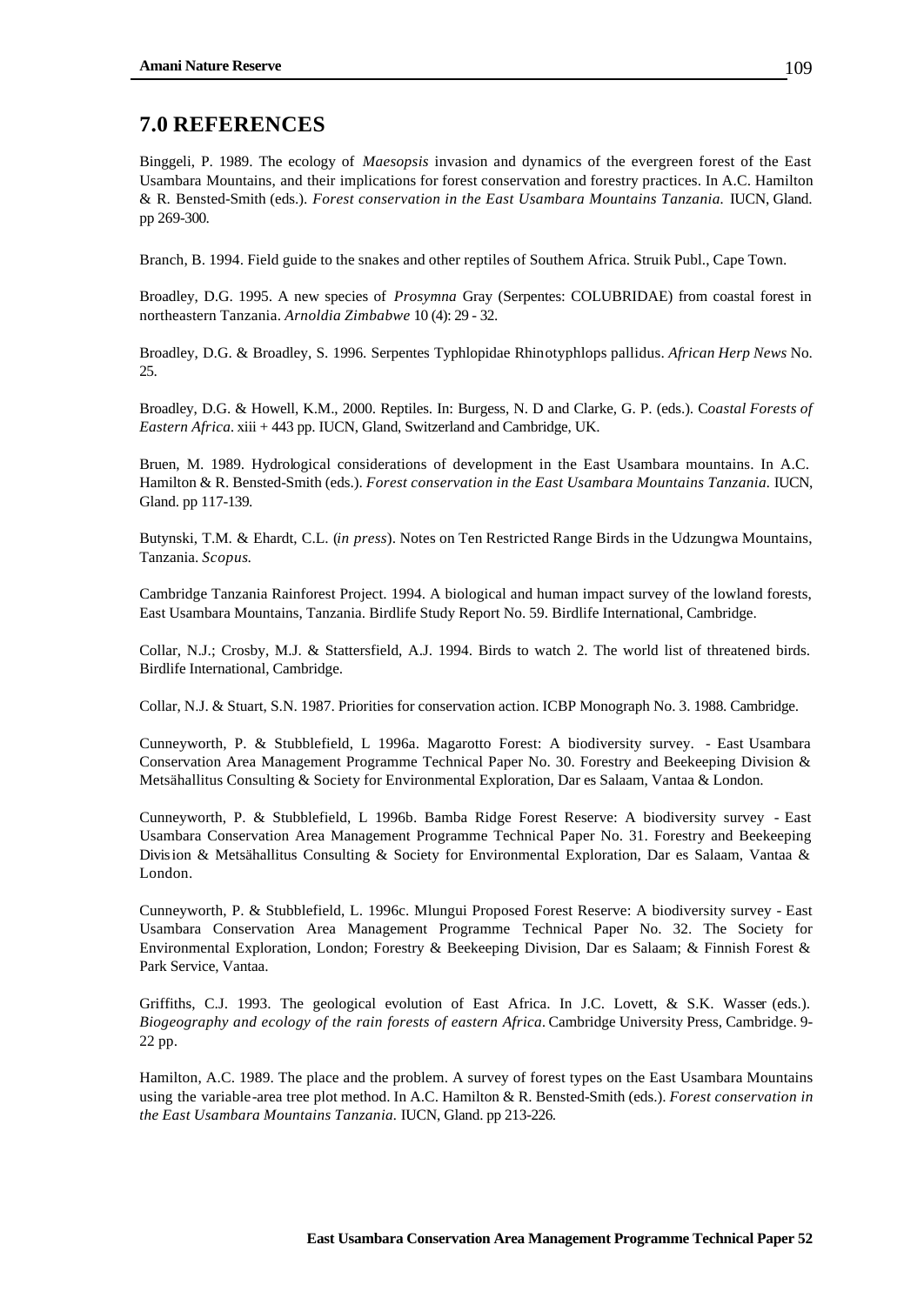Hawthorne, W.D. 1993. East African coastal forest botany. In J.C. Lovett, & S.K. Wasser (eds.). *Biogeography and ecology of the rain forests of eastern Africa.* Cambridge University Press, Cambridge. pp 57-99.

Hilton-Taylor, C. (compiler) 2000. *2000 IUCN Red List of Threatened Species*. IUCN, Gland, Switzerland and Cambridge, UK. xviii + 61 pp.

Howell, K.M. 1989. The East Usambara Fauna*.* In A.C. Hamilton & R. Bensted-Smith (eds.). *Forest conservation in the East Usambara Mountains Tanzania.* IUCN, Gland. pp 315-355.

Howell, K.M. 1993. Herpetofauna of the eastern African forests. In J.C. Lovett, & S.K. Wasser (eds.). *Biogeography and ecology of the rain forests of eastern Africa.* Cambridge University Press, Cambridge. pp 173-201.

Hyytiäinen, K. 1995. Land use classification and mapping for the East Usambara mountains. *East Usambara Conservation Area Management Programme.*

ICBP. 1992. Putting Biodiversity on the Map: Priority areas for conservation. Cambridge, UK. International Council for Bird Preservation.

IUCN 1996. IUCN Red list of threatened animals. IUCN, Gland, Switzerland.

Iversen, S.T. 1991a. The Usambara mountains, NE Tanzania: History, Vegetation and conservation. Uppsala University, Uppsala.

Iversen, S.T. 1991b. The Usambara mountains, NE Tanzania: Phytogeography of the vascular plant flora. Uppsala University, Uppsala.

Jambiya, G. 2000. The Social Impact Assessment of the proposed Derema Forest Reserve and Wildlife Corridors.

Johansson S. & Sandy R. 1996. Updated Forest area information in the Usambara mountains. East Usambara Conservation Area Management Programme, working paper 19.

Kikula, I.S. 1989. Spatial changes in forest cover on the East Usambara mountains. In A.C. Hamilton & R. Bensted-Smith (eds.). *Forest conservation in the East Usambara Mountains Tanzania.* IUCN, Gland. Pp 79 - 86.

Kingdon, J. 1974. East African Mammals. An atlas of evolution in Africa. Vol. 2B: Hares and rodents. University Chicago Press, Chicago.

Kingdon, J. 1989. East African mammals. An atlas of evolution in Africa. Vol. 2A: Insectivores and bats. University of Chicago Press, Chicago.

Kingdon, J. 1997. The Kingdon field guide to African Mammals. Academic Press, London. 464 pages.

Kingdon, J & Howell, K. M. 1993. Mammals in the forests of Eastern Africa. In J.C. Lovett, & S.K. Wasser (eds.). *Biogeography and ecology of the rain forests of eastern Africa.* Cambridge University Press, Cambridge. Pp 229-241.

Knox, E.B. 2000. List of East African Plants (LEAP). *Database compiled largely from the Flora of Tropical East Africa (Rotterdam: Balkema) and Beentje (1994)*.

Litterick, M. 1989. Assessment of water quality of the Sigi river. In A.C. Hamilton & R. Bensted-Smith (eds.). *Forest conservation in the East Usambara Mountains Tanzania.* IUCN, Gland. Pp 141-155.

Lovett, J.C. 1993. Eastern Arc moist forest flora. In J.C. Lovett, & S.K. Wasser (eds.). *Biogeography and ecology of the rain forests of eastern Africa.* Cambridge University Press, Cambridge. pp 33-56.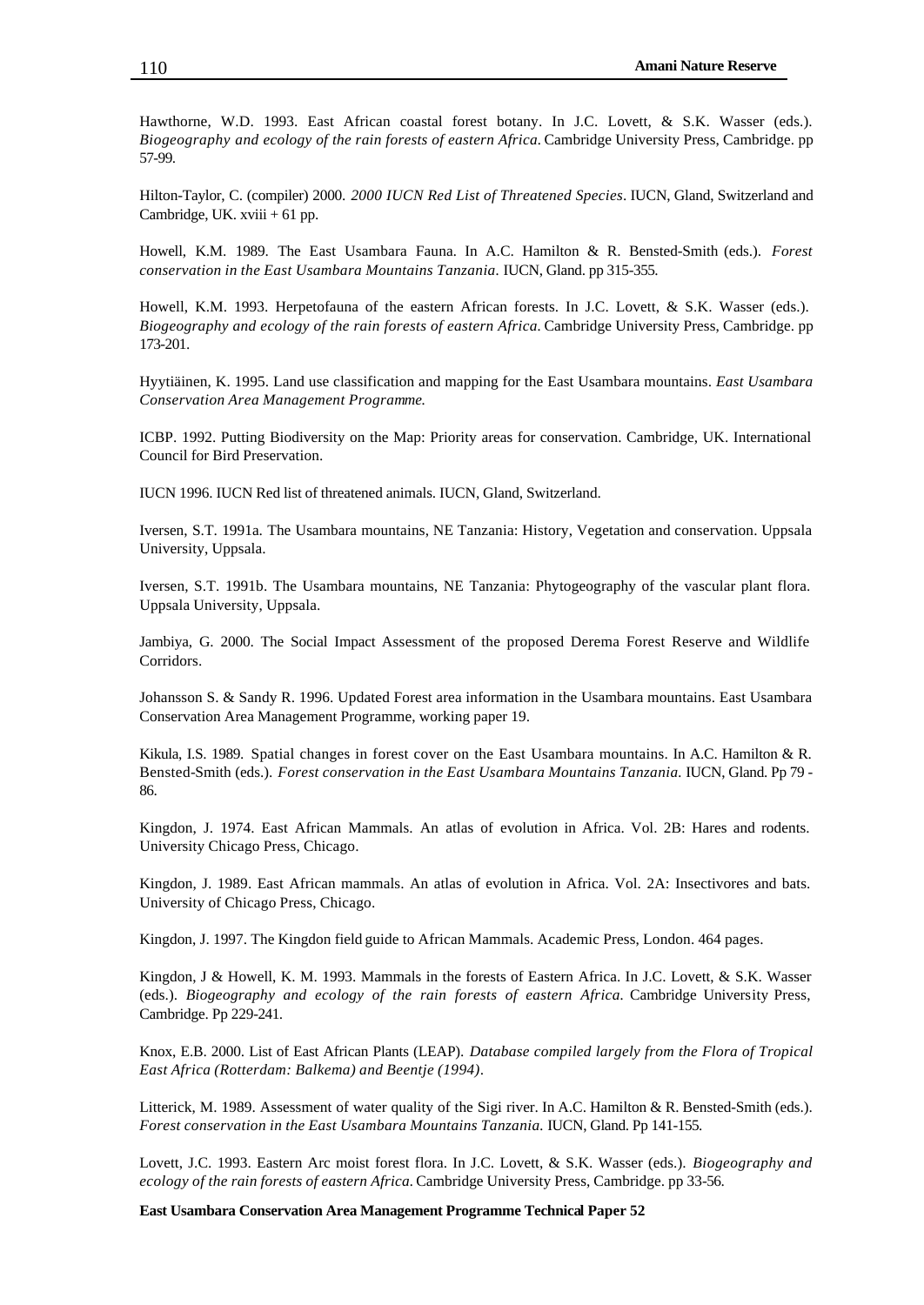Lovett, J.C. 1989. The botanical importance of the East Usambara forests in relation to other forests in Tanzania. In A.C. Hamilton & R. Bensted-Smith (eds.). *Forest conservation in the East Usambara Mountains Tanzania.* IUCN, Gland. Pp 207-212.

Mittermeier, R. A., Myers, N., Gil, P. R., and Mittermeier, C. G., 1999. *Hotspots: Earth's Biologically Richest and Most Endangered Terrestrial Ecoregions*. CEMEX and Conservation International. Washington DC, USA.

Moreau, 1935. A synecological study of Usambara, Tanganyika Territory, with particular reference to birds. J.Ecol. 23:1-43. In: Iversen, S.T. 1991b. The Usambara mountains, NE Tanzania: Phytogeography of the vascular plant flora. Uppsala University, Uppsala.

National biodiversity database 1996. Unpubl. Department of Zoology and Marine Biology, UDSM, Dar es Salaam.

Passmore, N. I. And V. C. Carruthers 1995 South African frogs: a complete guide. Southern book publishers.

Poynton, J.C. 2000. Amphibians. In: Burgess, N. D and Clarke, G. P. (eds.). C*oastal Forests of Eastern Africa.* xiii + 443pp. IUCN, Gland, Switzerland and Cambridge, UK.

Poynton J.C. & Clarke, B.T., 1999. Two species of *Staphopaedes* (Anura: Bufonidae) from Tanzania, with review of the genus. African Journal of Herpetology. 48(1&2): 1-14.

Poynton J.C. & Broadley, D.G. 1991. Amphibia zambesiaca 5. Zoogeography. *Ann. Natal Mus.* Vol 32:221- 277.

Rodgers, W.A. 1996. Biodiversity values of Tanzanian forests: A training and awareness manual for forest managers and conservationists. FAO, Dar es Salaam.

Rodgers, W.A. & Homewood, K.M. 1982. The conservation of the East Usambara Mountains, Tanzania: a review of biological values and land use pressures*. Biol. J. Linn. Soc.* 24: 285-304.

Ruffo. K. 1989. Some useful plants of the East Usambara Mountains. In A.C. Hamilton & R. Bensted-Smith (eds.). *Forest conservation in the East Usambara Mountains Tanzania.* IUCN, Gland. pp 185-194.

Ruffo. K.; Mmari, C.; Kibuwa, S.P.; Lovett, J.; Iversen, S. & Hamilton, A.C. 1989. A preliminary list of the plant species recorded from the East Usambara forests. In A.C. Hamilton & R. Bensted-Smith (eds.). *Forest conservation in the East Usambara Mountains Tanzania.* IUCN, Gland. pp 157-179.

Schmidt, P. 1989. Early exploitation and settlement in the Usambara mountains. In A.C. Hamilton & R. Bensted-Smith (eds.). *Forest conservation in the East Usambara Mountains Tanzania.* IUCN, Gland. pp 357-361.

SEE, 1996. Frontier Tanzania Forest Research Programme: Methodology report 'Old and New'. L. Stubblefield & P. Cunneyworth eds. Technical paper of the Society for Environmental Exploration, London.

Schulman, L., Junikka, L., Mndolwa, A. and Rajabu, I. 1998. Trees of Amani Nature Reserve NE Tanzania. The Ministry of Natural Resources and Tourism. Helsinki University Printing House.

Stuart, S.N. 1989. The avifauna of the East Usambara mountains. Chapter 35 - Forest conservation in the East Usambara mountains Tanzania. In A.C. Hamilton & R. Bensted-Smith (eds.). *Forest conservation in the East Usambara Mountains Tanzania.* IUCN, Gland. pp 357-361.

Tye, A. 1994. Magarotto rainforest conservation - Proposal for establishment of a new reserve. *EUCDP, IUCN, Amani, Tanzania (unpubl.).*

Walker, C. 1996. Signs of the Wild. Struik. 215 pages.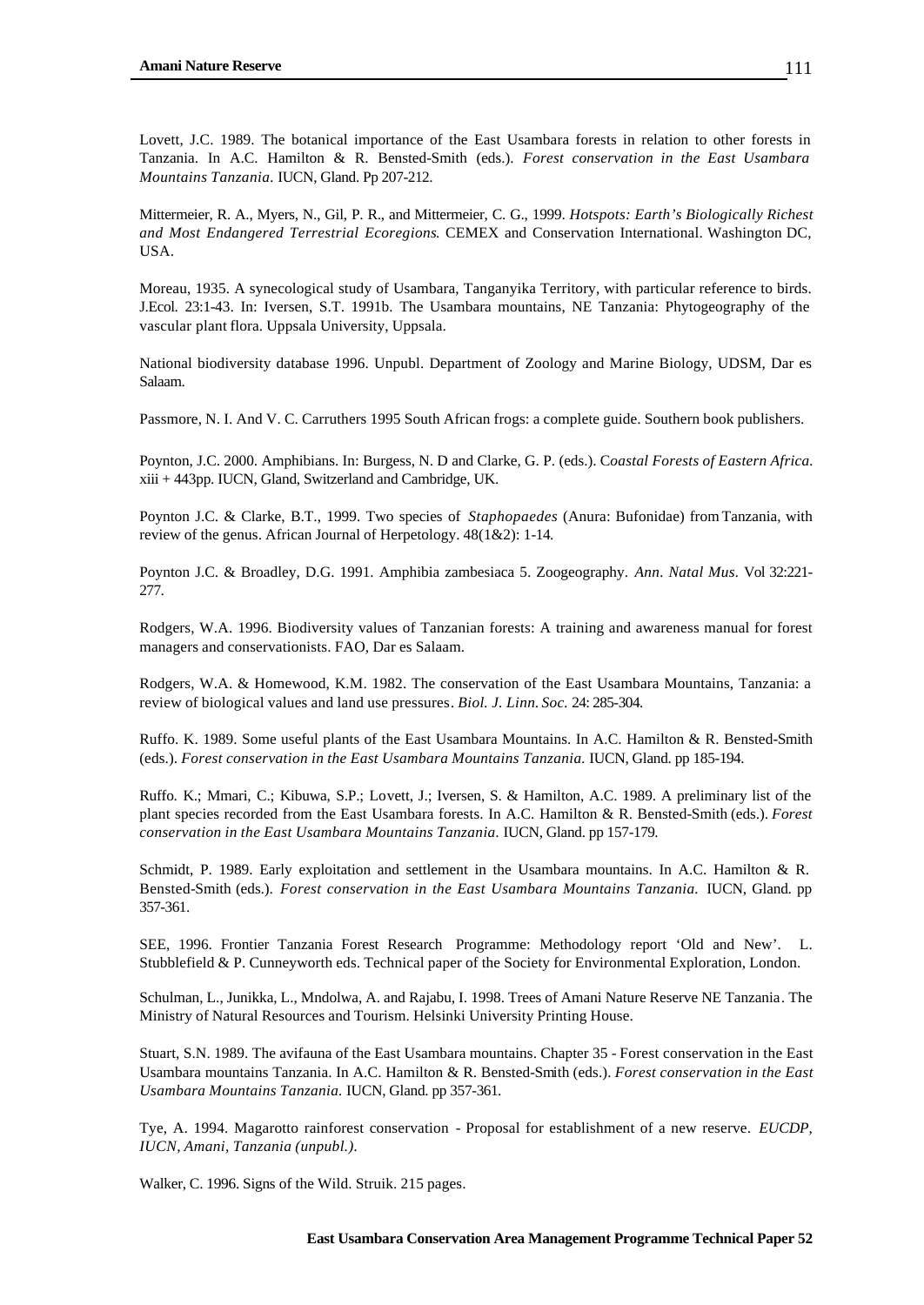Zimmerman, D.A., Turner, D.A. & Pearson, D.J. 1996. *Birds of Kenya and Northern Tanzania.* Russel Friedman Books, South Africa.

Zimmerman, D.A., Turner, D.A. & Pearson, D.J. 1999. *Birds of Kenya and Northern Tanzania.* Christopher Helm (Publishers) Ltd. London, UK.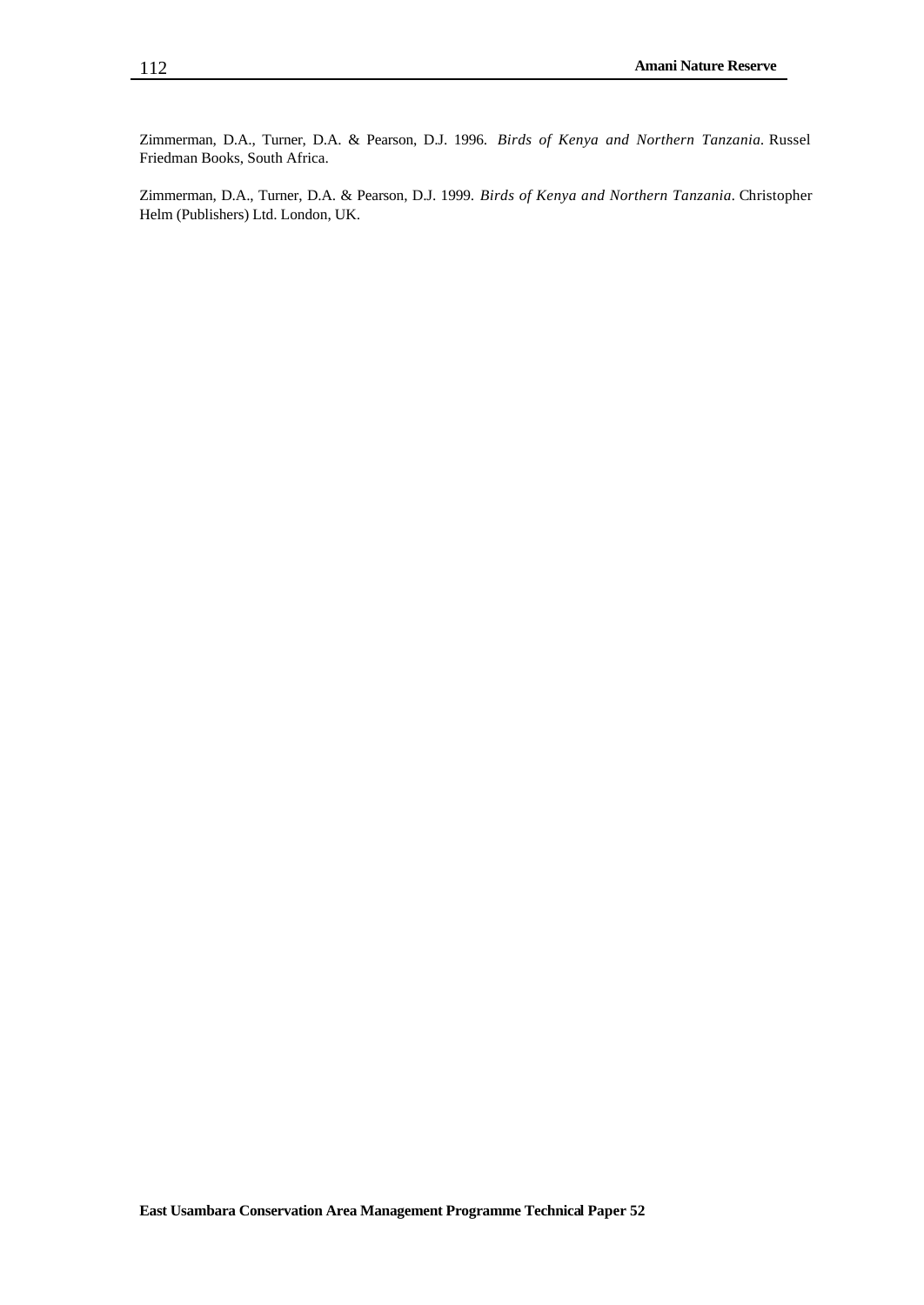| Plot           | <b>Topography</b>                 | <b>Altitude</b> | <b>Slope</b>   | <b>Aspect</b>            | <b>Vegetation</b>      | <b>Canopy Height</b> |
|----------------|-----------------------------------|-----------------|----------------|--------------------------|------------------------|----------------------|
| <b>Number</b>  |                                   | (m asl)         | (degrees)      |                          | <b>Type</b>            | (m)                  |
| $\mathbf{1}$   | VF                                | 690             | 30             | $\ensuremath{\text{NW}}$ | $\mathbf{L}\mathbf{F}$ | 20-30                |
| $\overline{c}$ | $\rm{GMS}$                        | 790             | $26\,$         | $\rm NE$                 | $\mathbf{L}\mathbf{F}$ | 20-30                |
| 3              | <b>SMS</b>                        | 840             | 31             | $\ensuremath{\text{NW}}$ | $\mathbf{L}\mathbf{F}$ | 20-30                |
| $\overline{4}$ | <b>GMS</b>                        | 700             | 25             | $\rm SE$                 | $\mathbf{L}\mathbf{F}$ | 20-30                |
| 5              | <b>SMS</b>                        | 850             | 44             | W                        | <b>SMF</b>             | 20-30                |
| $\epsilon$     | <b>GUS</b>                        | 920             | $20\,$         | $\rm NE$                 | <b>SMF</b>             | 20-30                |
| $\overline{7}$ | <b>GMS</b>                        | 890             | $22\,$         | ${\bf N}$                | <b>SMF</b>             | 20-30                |
| $\,8\,$        | <b>GMS</b>                        | 840             | 19             | $\rm NE$                 | $\mathbf{L}\mathbf{F}$ | 20-30                |
| 9              | SMS                               | 620             | 36             | ${\bf E}$                | $\mathbf{L}\mathbf{F}$ | 20-30                |
| 10             | <b>GUS</b>                        | 830             | 25             | $\ensuremath{\text{NW}}$ | $\mathbf{L}\mathbf{F}$ | $>30$                |
| 11             | <b>GMS</b>                        | 870             | $22\,$         | $\rm NE$                 | <b>SMF</b>             | >30                  |
| 12             | <b>SMS</b>                        | 880             | 35             | ${\bf N}$                | <b>SMF</b>             | $>30$                |
| 13             | R/HT/P                            | 880             | 25             | $\ensuremath{\text{W}}$  | <b>SMF</b>             | 20-30                |
| 14             | SMS                               | 820             | 34             | $\rm SE$                 | $\mathbf{L}\mathbf{F}$ | >30                  |
| 15             | <b>GMS</b>                        | 720             | 15             | ${\bf E}$                | $\mathbf{L}\mathbf{F}$ | >30                  |
| 16             | <b>GLS</b>                        | 560             | 25             | ${\bf E}$                | $\mathbf{L}\mathbf{F}$ | $10 - 20$            |
| 17             | <b>GMS</b>                        | 910             | 14             | ${\bf E}$                | $\mathbf{L}\mathbf{F}$ | >30                  |
| 18             | Gully                             | 940             | 15             | SE                       | <b>SMF</b>             | $>30$                |
| 19             | <b>GMS</b>                        | 1020            | $20\,$         | S                        | <b>SMF</b>             | 20-30                |
| $20\,$         | <b>GMS</b>                        | 990             | 14             | S                        | <b>SMF</b>             | 20-30                |
| 21             | Gully                             | 940             | 20             | W                        | <b>SMF</b>             | 20-30                |
| 22             | $\operatorname{GLS}$              | 780             | 25             | ${\bf E}$                | $\mathbf{L}\mathbf{F}$ | 20-30                |
| 23             | <b>GMS</b>                        | 640             | $25\,$         | E                        | $\mathbf{L}\mathbf{F}$ | 20-30                |
| 24             | GMS/Valley floor                  | 580             | 18             | SW & SE                  | $\mathbf{L}\mathbf{F}$ | 20-30                |
| 25             | <b>GLS</b>                        | 760             | 14             | <b>SE</b>                | $\mathbf{L}\mathbf{F}$ | $10 - 20$            |
| $26\,$         | <b>GMS</b>                        | 780             | 25             | W                        | $\mathbf{L}\mathbf{F}$ | 20-30                |
| $27\,$         | <b>SMS</b>                        | 700             | 35             | S                        | $\mathbf{L}\mathbf{F}$ | >30                  |
| 28             | <b>GMS</b>                        | 680             | 25             | ${\bf E}$                | $\mathbf{L}\mathbf{F}$ | $10 - 20$            |
| 29             | GLS                               | 420             | 26             | $\ensuremath{\text{NW}}$ | $\mathbf{L}\mathbf{F}$ | 20-30                |
|                |                                   |                 |                |                          |                        |                      |
| 30             | $\operatorname{GLS}$              | 450             | 21             | $\rm NE$                 | $\mathbf{RF}$          | $10 - 20$            |
| 31             | GLS                               | 490             | $25\,$         | ${\bf S}$                | $\cal{CF}$             | $10 - 20$            |
| 32             | $\operatorname{GLS}$              | 540             | $27\,$         | ${\bf E}$                | $\mathbf{L}\mathbf{F}$ | $10 - 20$            |
| 33             | <b>GUS</b>                        | 930             | 20             | $\ensuremath{\text{NW}}$ | <b>SMF</b>             | 20-30                |
| 34             | R/HT/P                            | 890             | 10             | E                        | <b>SMF</b>             | 20-30                |
| 35             | <b>SLS</b>                        | 800             | 35             | ${\bf E}$                | <b>SMF</b>             | $20 - 30$            |
| 36             | <b>GLS</b>                        | 960             | 9              | ${\bf E}$                | <b>SMF</b>             | $20 - 30$            |
| 37             | SUS                               | 930             | 35             | <b>NW</b>                | <b>SMF</b>             | $20 - 30$            |
| 38             | SMS                               | 900             | 35             | ${\bf E}$                | <b>SMF</b>             | $20 - 30$            |
| 39             | <b>GUS</b>                        | 810             | 20             | SE                       | <b>SMF</b>             | $20 - 30$            |
| 40             | $\ensuremath{\mathsf{VF}}\xspace$ | 810             | $\overline{4}$ | <b>NW</b>                | H/M/SW                 | $<\!\!10$            |
| 41             | <b>SUS</b>                        | 900             | 30             | $\ensuremath{\text{NW}}$ | <b>SMF</b>             | 20-30                |
| 42             | <b>GUS</b>                        | 950             | 10             | $\rm NE$                 | <b>SMF</b>             | $>30$                |
| 43             | <b>GUS</b>                        | 950             | 12             | $\ensuremath{\text{NW}}$ | <b>SMF</b>             | 20-30                |
| 44             | <b>GMS</b>                        | 910             | 15             | ${\bf E}$                | <b>SMF</b>             | 20-30                |
| 45             | <b>GUS</b>                        | 1000            | $27\,$         | SE                       | <b>SMF</b>             | $20 - 30$            |
| 46             | <b>GUS</b>                        | 1060            | 27             | $\mathbf S$              | <b>SMF</b>             | $20 - 30$            |
| 47             | <b>SLS</b>                        | 985             | 30             | S                        | <b>SMF</b>             | $20 - 30$            |
| 48             | <b>SLS</b>                        | 910             | 30             | <b>SE</b>                | <b>SMF</b>             | $20 - 30$            |
| 49             | Gully                             | 910             | $23 - 30$      | <b>SE&amp;NW</b>         | <b>SMF</b>             | $10-20$              |

**APPENDIX 1: GENERAL PLOT INFORMATION**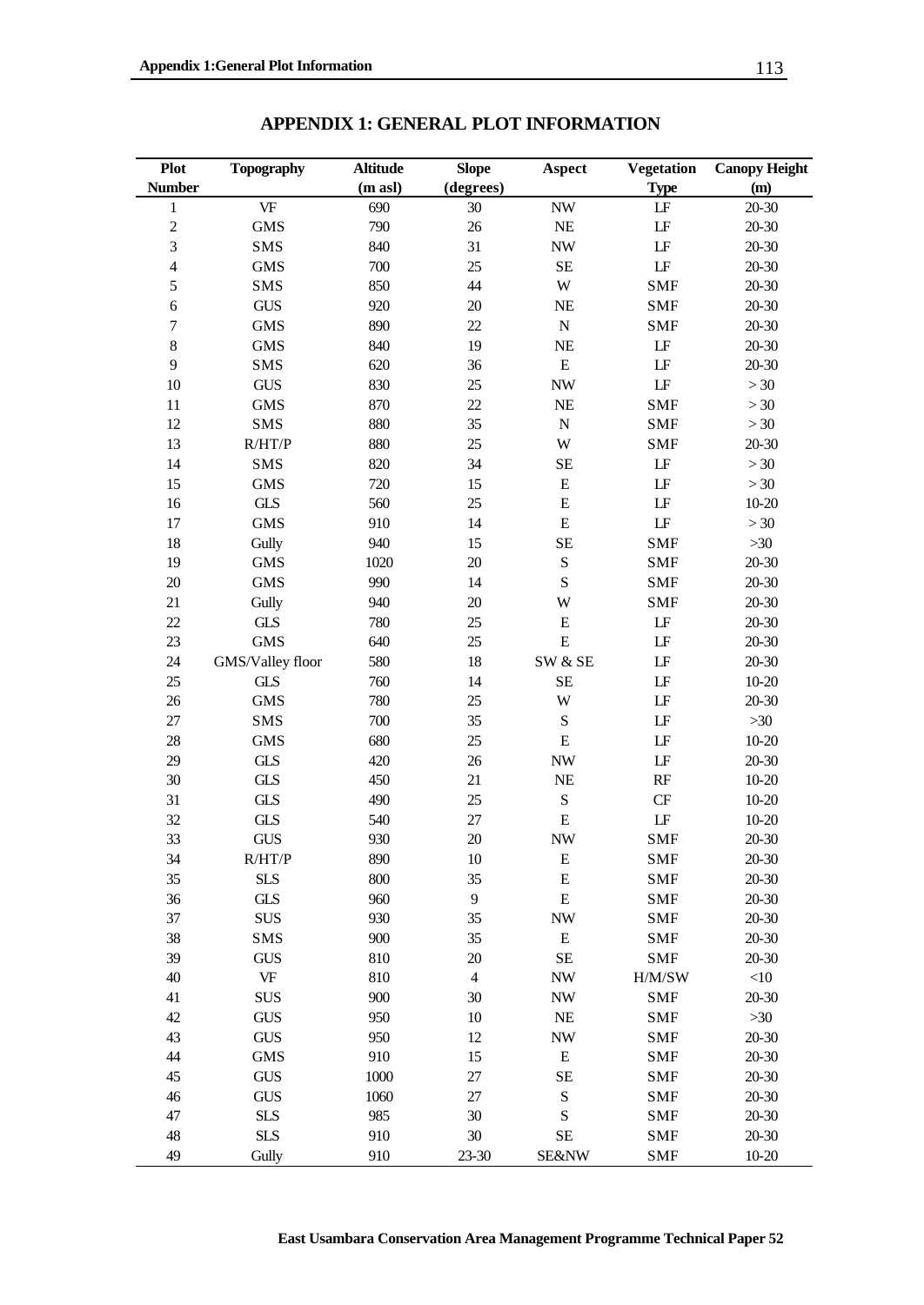| Plot<br><b>Number</b> | <b>Topography</b> | <b>Altitude</b><br>(m asl) | <b>Slope</b><br>(degrees) | Aspect                   | <b>Vegetation</b><br><b>Type</b> | <b>Canopy Height</b><br>(m) |
|-----------------------|-------------------|----------------------------|---------------------------|--------------------------|----------------------------------|-----------------------------|
| 50                    | <b>SUS</b>        | 910                        | 35                        | W                        | <b>SMF</b>                       | $20 - 30$                   |
| 51                    | <b>SUS</b>        | 1040                       | 30                        | ${\bf E}$                | <b>SMF</b>                       | $20 - 30$                   |
| 52                    | <b>GUS</b>        | 955                        | 18                        | $\mathbf E$              | <b>SMF</b>                       | $10 - 20$                   |
| 53                    | <b>GUS</b>        | 800                        | 15                        | $\mathbf E$              | RF                               | $10 - 20$                   |
| 54                    | <b>GUS</b>        | 900                        | 15                        | $\overline{N}$           | <b>SMF</b>                       | $20 - 30$                   |
| 55                    | <b>SMF</b>        | 780                        | 23                        | <b>NE</b>                | $\mathbf{L}\mathbf{F}$           | $10 - 20$                   |
| 56                    | <b>GMS</b>        | 580                        | 26                        | SW                       | LF                               | $20 - 20$                   |
| 57                    | <b>GMS</b>        | 580                        | 24                        | ${\bf S}$                | LF                               | $10 - 20$                   |
| 58                    | <b>GLS</b>        | 400                        | 25                        | $\mathbf E$              | $\mathbf{L}\mathbf{F}$           | $20 - 30$                   |
| 59                    | <b>GLS</b>        | 500                        | 20                        | E                        | LF                               | $10 - 20$                   |
| 60                    | <b>SMS</b>        | 730                        | 37                        | SW                       | $\mathbf{L}\mathbf{F}$           | $10 - 20$                   |
| 61                    | <b>GUS</b>        | 920                        | 28                        | ${\bf E}$                | <b>SMF</b>                       | $20 - 30$                   |
| 62                    | <b>GMS</b>        | 500                        | 5                         | <b>SE</b>                | $\mathbf{L}\mathbf{F}$           | $10 - 20$                   |
| 63                    | <b>GMS</b>        | 615                        | 25                        | <b>SE</b>                | LF                               | $20 - 30$                   |
| 64                    | <b>SUS</b>        | 1040                       | 38                        | <b>SE</b>                | <b>SMF</b>                       | $20 - 30$                   |
| 65                    | <b>SUS</b>        | 960                        | 35                        | <b>SW</b>                | <b>SMF</b>                       | $10 - 20$                   |
| 66                    | <b>GUS</b>        | 1040                       | 15                        | $\ensuremath{\text{NW}}$ | <b>SMF</b>                       | $20 - 30$                   |
| 67                    | Gully             | 1040                       | 27                        | E&W                      | <b>SMF</b>                       | $10 - 20$                   |
| 68                    | <b>SUS</b>        | 580                        | 37                        | ${\bf E}$                | $\mathbf{L}\mathbf{F}$           | $10 - 20$                   |
| 69                    | <b>SMS</b>        | 720                        | 33                        | ${\bf E}$                | $\mathbf{L}\mathbf{F}$           | $10 - 20$                   |
| $70\,$                | <b>GLS</b>        | 450                        | 10                        | <b>SE</b>                | $\mathbf{L}\mathbf{F}$           | $20 - 30$                   |
| 71                    | <b>GLS</b>        | 400                        | 14                        | ${\bf E}$                | LF                               | $10 - 20$                   |
| 72                    | <b>GLS</b>        | 240                        | 20                        | ${\bf S}$                | LF                               | $20 - 30$                   |
| 73                    | <b>GLS</b>        | 245                        | $\boldsymbol{7}$          | W                        | LF                               | $10 - 20$                   |
| 74                    | <b>GLS</b>        | 210                        | 12                        | <b>NW</b>                | $\mathbf{L}\mathbf{F}$           | $10 - 20$                   |
| 75                    | <b>GLS</b>        | 250                        | 3                         | ${\bf E}$                | LF                               | $10 - 20$                   |
| 76                    | <b>GLS</b>        | 845                        | 5                         | S                        | LF                               | $10 - 20$                   |
| $77\,$                | <b>GLS</b>        | 375                        | 29                        | SE                       | LF                               | $20 - 30$                   |
| 78                    | <b>SMS</b>        | 500                        | 30                        | <b>SE</b>                | LF                               | $20 - 30$                   |
| 79                    | <b>GLS</b>        | 190                        | 14                        | ${\bf N}$                | LF                               | $20 - 30$                   |
| 80                    | <b>GLS</b>        | 200                        | 12                        | <b>NW</b>                | LF                               | $>30$                       |
| 81                    | <b>GLS</b>        | 230                        | $\,1$                     | ${\bf E}$                | LF                               | $10 - 20$                   |
| 82                    | GLS               | 255                        | 4                         | $\mathbf N$              | LF                               | $10 - 20$                   |
| 83                    | <b>GLS</b>        | 370                        | 10                        | E                        | LF                               | $10 - 20$                   |
| 84                    | <b>GMS</b>        | 450                        | 25                        | ${\bf E}$                | LF                               | $10 - 20$                   |
| 85                    | <b>GMS</b>        | 615                        | $20\,$                    | ${\bf E}$                | $\mathbf{L}\mathbf{F}$           | $<\!\!10$                   |
| 86                    | <b>SUS</b>        | 940                        | 40                        | ${\bf E}$                | <b>SMF</b>                       | $10 - 20$                   |
| 87                    | <b>GMS</b>        | 320                        | 21                        | ${\bf E}$                | LF                               | $10 - 20$                   |
| 88                    | SMS               | 520                        | 37                        | <b>SE</b>                | LF                               | $10 - 20$                   |
| 89                    | GUS Cliff in plot | 1000                       | 10-40                     | NE                       | <b>SMF</b>                       | $10 - 20$                   |
| 90                    | <b>GMS</b>        | 960                        | $\,$ 8 $\,$               | SW                       | <b>SMF</b>                       | $20 - 30$                   |
| 91                    | <b>GUS</b>        | 1000                       | 5                         | NE                       | <b>SMF</b>                       | 20-30                       |
| 92                    | <b>SUS</b>        | 845                        | 34                        | ${\bf E}$                | <b>SMF</b>                       | $20 - 30$                   |
| 93                    | <b>SUS</b>        | 1010                       | 30                        | SE                       | <b>SMF</b>                       | $10 - 20$                   |
| 94                    | <b>GUS</b>        | 1130                       | 16                        | $\rm NE$                 | <b>SMF</b>                       | $10 - 20$                   |
| 95                    | <b>SUS</b>        | 1100                       | 35                        | $\ensuremath{\text{NW}}$ | $\ensuremath{\text{NW}}$         | $10 - 20$                   |
| 96                    | <b>SMS</b>        | 765                        | 35                        | SW                       | LF                               | $10 - 20$                   |
| 97                    | <b>GMS</b>        | 710                        | 15                        |                          | LF                               | $10 - 20$                   |
| 98                    | <b>GUS</b>        | 940                        | 23                        | ${\bf E}$<br>${\bf E}$   | <b>SMF</b>                       | $20 - 30$                   |
| 99                    |                   | 940                        | 18                        |                          |                                  | $20 - 30$                   |
|                       | <b>GUS</b>        |                            |                           | $\ensuremath{\text{NW}}$ | <b>SMF</b>                       |                             |
| 100                   | <b>GUS</b>        | 1000                       | 15                        | ${\bf E}$                | <b>SMF</b>                       | $20 - 30$                   |
| 101                   | <b>SLS</b>        | 1050                       | 35                        | ${\bf E}$                | <b>SMF</b>                       | 20-30                       |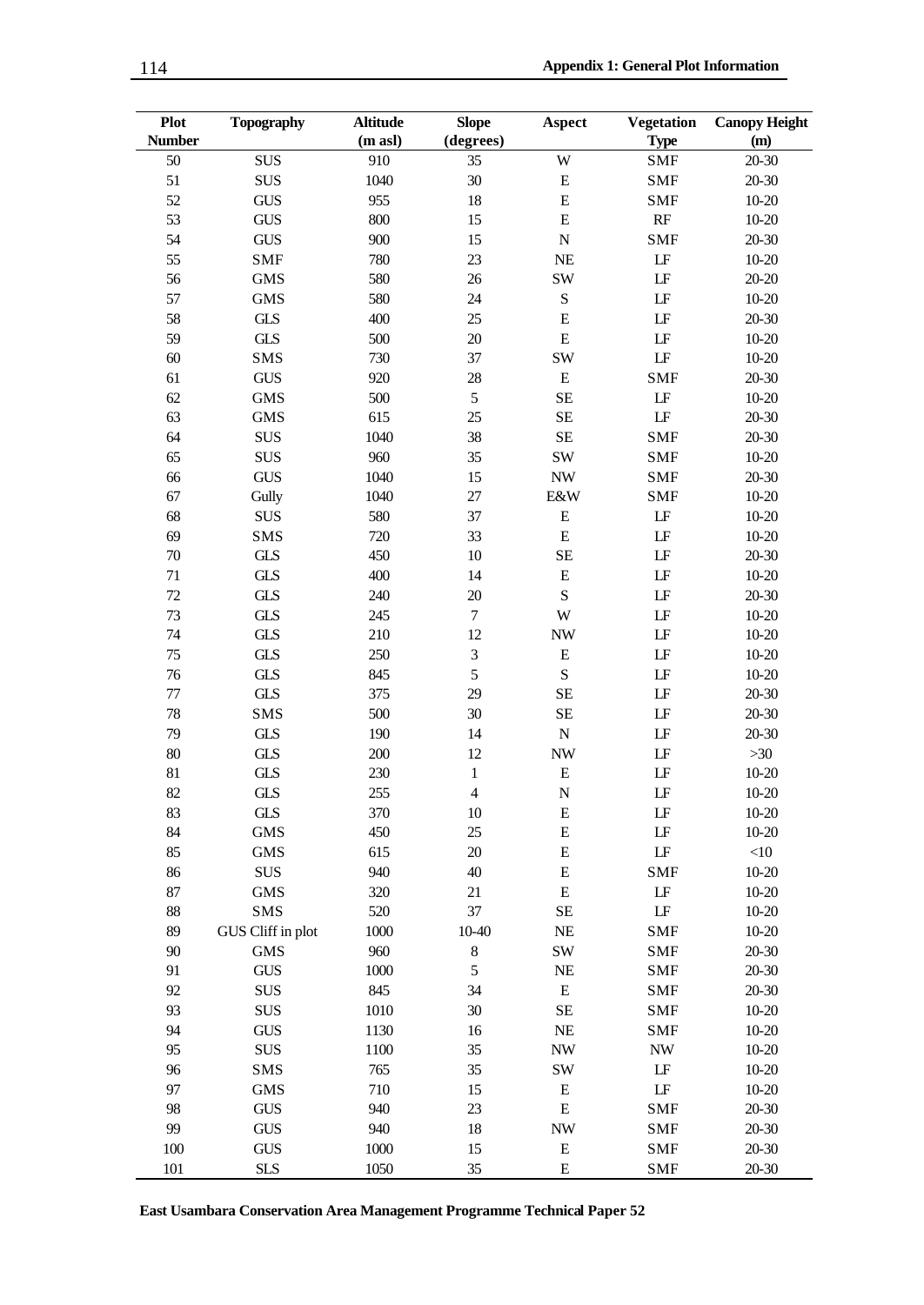| <b>Plot</b>   | <b>Topography</b>                 | <b>Altitude</b> | <b>Slope</b>     | <b>Aspect</b>                | <b>Vegetation</b>      | <b>Canopy Height</b> |
|---------------|-----------------------------------|-----------------|------------------|------------------------------|------------------------|----------------------|
| <b>Number</b> |                                   | (m asl)         | (degrees)        |                              | <b>Type</b>            | (m)                  |
| 102           | <b>GUS</b>                        | 1050            | 12               | W                            | <b>SMF</b>             | $10 - 20$            |
| 103           | <b>SUS</b>                        | 1080            | 37               | $\ensuremath{\text{NW}}$     | <b>SMF</b>             | $10 - 20$            |
| 104           | <b>GUS</b>                        | 1060            | 28               | W                            | <b>SMF</b>             | $10 - 20$            |
| 105           | <b>GUS</b>                        | 980             | 27               | $\ensuremath{\text{NW}}$     | <b>SMF</b>             | $20 - 30$            |
| 106           | <b>GUS</b>                        | 1030            | 24               | <b>SE</b>                    | <b>SMF</b>             | $20 - 30$            |
| $107\,$       | $\ensuremath{\mathsf{VF}}\xspace$ | 1000            | $\overline{c}$   | ${\bf E}$                    | <b>SMF</b>             | $20 - 30$            |
| 108           | <b>GUS</b>                        | 1020            | 12               | ${\bf S}$                    | PF                     | $20 - 30$            |
| 109           | GUS & Gully                       | 960             | 15               | E & W                        | <b>SMF</b>             | $20 - 30$            |
| 110           | <b>GUS</b>                        | 1080            | 25               | NE                           | <b>SMF</b>             | $20 - 30$            |
| 111           | <b>GUS</b>                        | 1000            | 25               | <b>SW</b>                    | <b>SMF</b>             | $10 - 20$            |
| 112           | <b>GUS</b>                        | 1000            | 20               | SW                           | <b>SMF</b>             | $20 - 30$            |
| 113           | <b>GUS</b>                        | 1030            | 20               | ${\bf N}$                    | <b>SMF</b>             | $20 - 30$            |
| 114           | <b>GUS</b>                        | 1015            | 20               | SW                           | <b>SMF</b>             | $10 - 20$            |
| 115           | GUS & VF                          | 995             | 25               | $\mathbf E$                  | <b>SMF</b>             | $20 - 30$            |
| 116           | <b>SUS</b>                        | 840             | 40               | W                            | <b>SMF</b>             | $10 - 20$            |
| 117           | <b>GUS</b>                        | 1140            | 10               | ${\bf N}$                    | <b>SMF</b>             | $10 - 20$            |
| 118           | <b>GUS</b>                        | 1020            | 27               | ${\bf E}$                    | <b>SMF</b>             | $10 - 20$            |
| 119           | <b>SMS</b>                        | 720             | 34               | $\mathbf E$                  | $\mathbf{LF}$          | $10 - 20$            |
| 120           | <b>GLS</b>                        | 960             | 12               | <b>NW</b>                    | <b>SMF</b>             | $10 - 20$            |
| 121           | <b>SUS</b>                        | 900             | 30               | ${\bf E}$                    | <b>SMF</b>             | $<\!\!10$            |
| 122           | R/HT/P                            | 740             | 17               | <b>SE</b>                    | $\mathbf{L}\mathbf{F}$ | $10 - 20$            |
| 123           | <b>GMS</b>                        | 960             | 26               | $\ensuremath{\text{NW}}$     | <b>SMF</b>             | $20 - 30$            |
| 124           | <b>GMS</b>                        | 1020            | 15               | NE                           | <b>SMF</b>             | $10 - 20$            |
| 125           | <b>GMS</b>                        | 1000            | 23               | $\ensuremath{\text{W}}$      | <b>SMF</b>             | $20 - 30$            |
| 126           | <b>GUS</b>                        | 1060            | 15               | $\ensuremath{\text{NW}}$     | <b>SMF</b>             | $20 - 30$            |
| 127           | <b>GLS</b>                        | 1000            | 20               | $\ensuremath{\text{NW}}$     | <b>SMF</b>             | $20 - 30$            |
| 128           | <b>GLS</b>                        | 1025            | 15               | ${\bf N}$                    | <b>SMF</b>             | $10 - 20$            |
| 129           | <b>GUS</b>                        | 1020            | 14               | W                            | <b>SMF</b>             | $20 - 30$            |
| 130           | GLS                               | 1050            | $\sqrt{5}$       | NE                           | <b>SMF</b>             | $>30$                |
| 131           | <b>SLS</b>                        | 1070            | 35               | $\ensuremath{\text{NW}}$     | <b>SMF</b>             | $20 - 30$            |
| 132           | <b>GLS</b>                        | 1080            | 20               | NE                           | <b>SMF</b>             | $20 - 30$            |
| 133           | <b>SUS</b>                        | 1050            | 36               | $\ensuremath{\text{W}}$      | <b>SMF</b>             | $20 - 30$            |
| 134           | <b>GUS</b>                        | 1080            | 20               | $\rm SE$                     | <b>SMF</b>             | $>30$                |
| 135           | <b>GUS</b>                        | 1025            | 15               | E                            | <b>SMF</b>             | $>30$                |
| 136           | <b>GLS</b>                        | 1060            | 13               | <b>SE</b>                    | <b>SMF</b>             | $20 - 30$            |
| 137           | <b>SUS</b>                        | 1180            | 32               | $\ensuremath{\text{W}}$      | <b>SMF</b>             | $20 - 30$            |
| 138           | <b>GLS</b>                        | 1080            | 15               | $\ensuremath{\text{NW}}$     | <b>SMF</b>             | $>30$                |
| 139           | <b>GUS</b>                        | 1140            | 25               | $\ensuremath{\text{W}}$      | <b>SMF</b>             | $20 - 30$            |
| 140           | <b>GUS</b>                        | 1090            | 10               | SW                           | <b>SMF</b>             | $20 - 30$            |
| 141           | <b>SUS</b>                        | 900             | 30               | ${\bf N}$                    | <b>SMF</b>             | $10 - 20$            |
| 142           | <b>GLS</b>                        | 1025            | 15               | $\rm SE$                     | <b>SMF</b>             | $20 - 30$            |
| 143           | <b>GMS</b>                        | 980             | 15               | $\ensuremath{\text{NW}}$     | <b>SMF</b>             | $>30$                |
| 144           | <b>GMS</b>                        | 970             | 20               | ${\bf E}$                    | <b>SMF</b>             | $20 - 30$            |
| 145           | <b>GUS</b>                        | 980             | 10               | SW                           | SW/SMF                 | $20 - 30$            |
| 146           | <b>GMS</b>                        | 1000            | 15               | $\rm SE$                     | <b>SMF</b>             | $10 - 20$            |
| 147           | <b>GLS</b>                        | 995             | 10               | $\ensuremath{\text{NW}}$     | <b>SMF</b>             | $>30$                |
| 148           | $\ensuremath{\mathsf{VF}}\xspace$ | 1020            | 13               | $\ensuremath{\text{NW}}$     | <b>SMF</b>             | $>30$                |
| 149           | <b>GMS</b>                        | 1070            | 26               | ${\bf E}$                    | <b>SMF</b>             | $>30$                |
| 150           | R/HT/P                            | 1055            | $\boldsymbol{0}$ | $\qquad \qquad \blacksquare$ | <b>SMF</b>             | $>30$                |
| 151           | <b>GLS</b>                        | 980             | 20               | W                            | <b>SMF</b>             | $>30$                |
| 152           | <b>GLS</b>                        | 1020            | 13               | W                            | <b>SMF</b>             | $10 - 20$            |
|               |                                   |                 |                  |                              |                        |                      |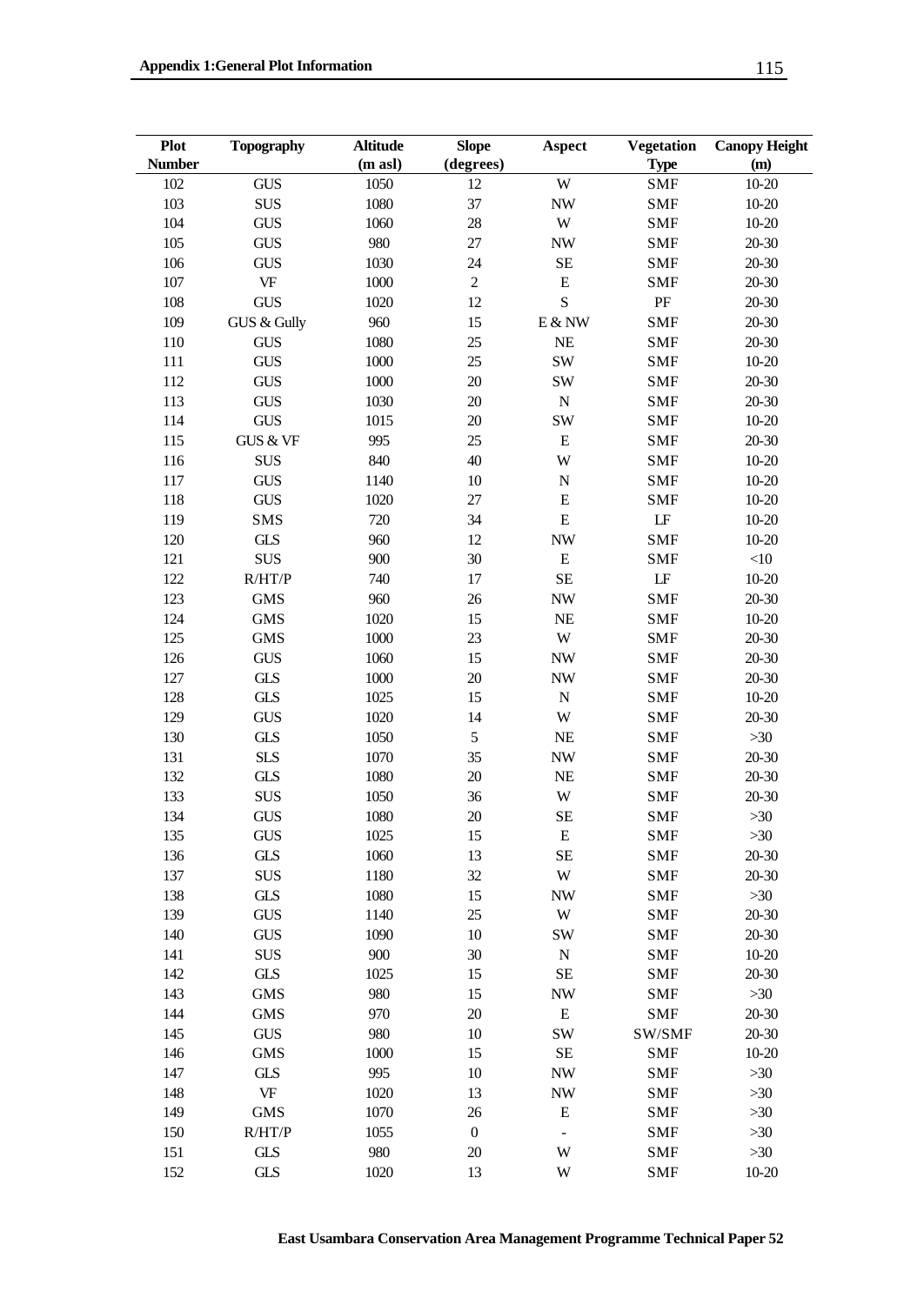| 153           | <b>GLS</b>        | 920             | 11           | SE                       | <b>SMF</b>        | 20-30                |
|---------------|-------------------|-----------------|--------------|--------------------------|-------------------|----------------------|
|               |                   |                 |              |                          |                   |                      |
| <b>Plot</b>   | <b>Topography</b> | <b>Altitude</b> | <b>Slope</b> | <b>Aspect</b>            | <b>Vegetation</b> | <b>Canopy Height</b> |
| <b>Number</b> |                   | (m asl)         | (degrees)    |                          | <b>Type</b>       | (m)                  |
| 154           | <b>GLS</b>        | 1020            | 15           | $\rm NE$                 | <b>SMF</b>        | 10-20                |
| 155           | <b>GMS</b>        | 1050            | 15           | SW                       | S/T/B             | 20-30                |
| 156           | <b>GLS</b>        | 1025            | $\mathbf{1}$ | $\mathbf E$              | <b>SMF</b>        | 10-20                |
| 161           | <b>GMS</b>        | 770             | 18           | SW                       | LF                | >30                  |
| 162           | <b>GMS</b>        | 730             | 15           | SE                       | <b>SMF</b>        | 20-30                |
| 163           | <b>GMS</b>        | 650             | 21           | W                        | W                 | $10 - 20$            |
| 164           | <b>SLS</b>        | 550             | 30           | W                        | W                 | $10 - 20$            |
| 165           | <b>SMS</b>        | 760             | 37           | W                        | LF                | $20 - 30$            |
| 166           | <b>SMS</b>        | 710             | 30           | <b>NW</b>                | LF                | 20-30                |
| 167           | <b>GMS</b>        | 560             | 20           | W                        | LF                | $20 - 30$            |
| 168           | <b>GMS</b>        | 480             | 12           | SW                       | W                 | $<$ 10               |
| 169           | <b>GMS</b>        | 640             | 15           | W                        | W                 | $<\!\!10$            |
| 170           | <b>GLS</b>        | 540             | 12           | E                        | W                 | 20-30                |
| 171           | <b>GLS</b>        | 940             | 22           | E                        | <b>SMF</b>        | $>30$                |
| 172           | <b>VF</b>         | 940             | 31           | $\mathbf N$              | <b>SMF</b>        | >30                  |
| 173           | <b>GMS</b>        | 970             | 15           | SW                       | <b>SMF</b>        | >30                  |
| 174           | <b>GLS</b>        | 900             | 3            | <b>NW</b>                | <b>SMF</b>        | $10-20$              |
| 180           | <b>GMS</b>        | 640             | 9            | $\ensuremath{\text{NW}}$ | W                 | $<\!\!10$            |
| 181           | <b>GMS</b>        | 950             | 15           | E                        | W                 | $<\!\!10$            |
| 182           | <b>GMS</b>        | 780             | 20           | E                        | LF                | 20-30                |

#### KEY TO ABBREVIATIONS Topography Vegetation Type

GLS - gentle lower slope LF - Lowland forest SLS - steep lower slope<br>
SF - Submontane forest<br>
GMS – gentle mid-slope<br>
H/M/SW – Herb Marsh S SMS – steep mid slope<br>
GUS - gentle upper slope<br>
CF - Colonizing forest GUS - gentle upper slope SUS – steep upper slope RF - Riverine forest<br>VF – valley floor S/C/T - Scrub / thick  $R/HT/P$  - ridge / hill top / plateau

 $\rm H/M/SW$  – Herb Marsh Swamp  $\rm W$  - Woodland  $S/C/T$  -  $Scrub$  / thicket / Bush  $\rm PF$  - Plantation forest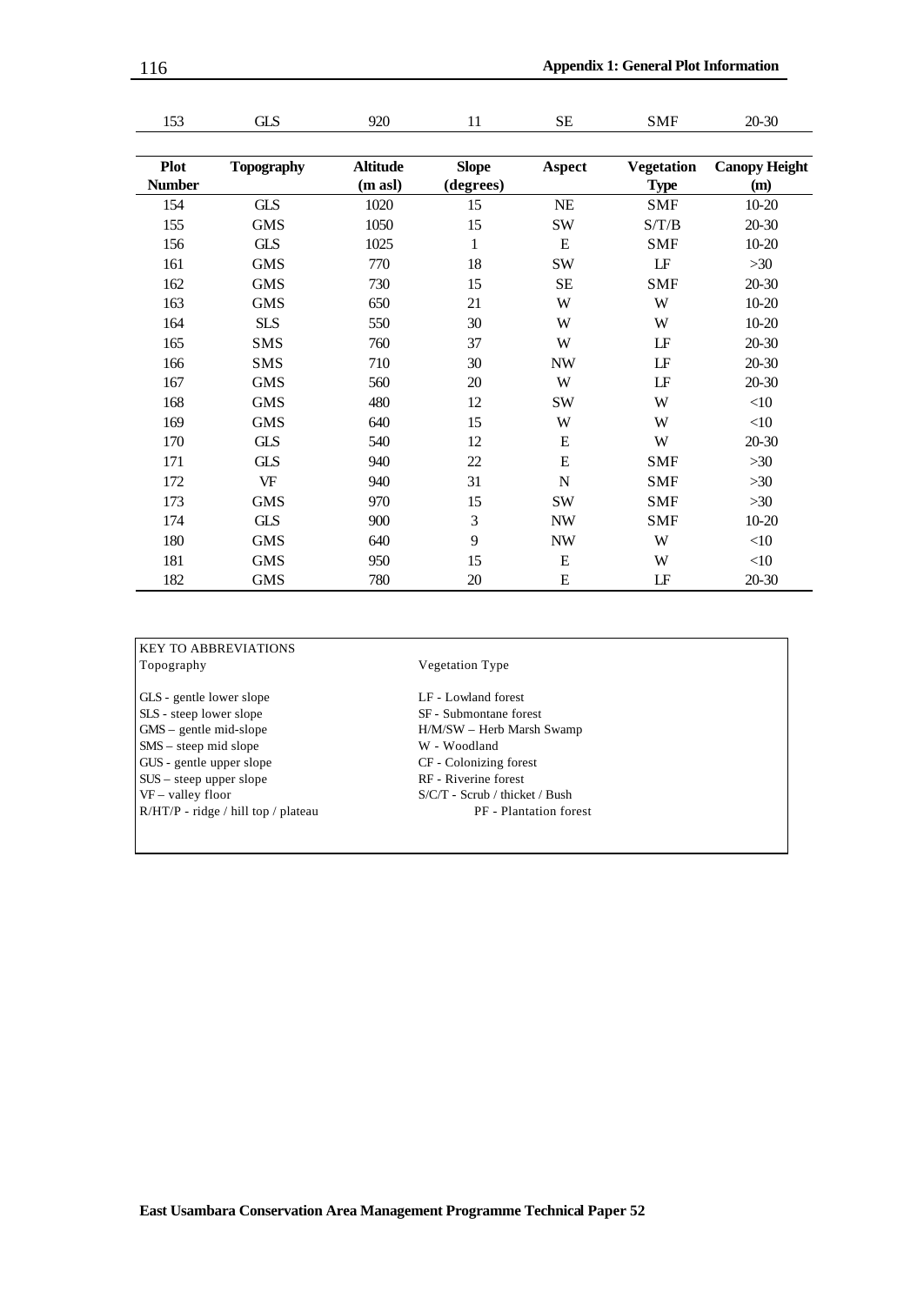#### **APPENDIX 2: TAXONOMIC VERIFICATION**

#### **BOTANY**

| Ahmed Mdolwa | <b>TAFORI</b> | Silvicultural Research Centre, P.O. Box 95, |  |
|--------------|---------------|---------------------------------------------|--|
|              |               | Lushoto, Tanzania                           |  |

#### **ZOOLOGY - VERTEBRATES**

| Bats, Rodents, Shrews and other small mammals: |                                           |                                                                                                                               |
|------------------------------------------------|-------------------------------------------|-------------------------------------------------------------------------------------------------------------------------------|
| Prof. Kim Howell                               | Department of Zoology                     | University of Dar es Salaam, P.O. Box<br>35064, Dar es Salaam, Tanzania<br>khowell@twiga.com                                  |
| Dr. Dieter Kock                                | <b>Frankfurt Zoological Museum</b>        | Saugetiere<br>III.<br>Senckenberg,<br>Senckenberganlage 25, 60325 Frankfurt<br>am Main, Germany<br>dkock@sng.uni-frankfurt.de |
| Amphibians:                                    |                                           |                                                                                                                               |
| Prof. Kim Howell                               | Department of Zoology                     | University of Dar es Salaam, P.O. Box<br>35064, Dar es Salaam, Tanzania<br>khowell@twiga.com                                  |
| Prof. J. Poynton                               | <b>British Natural History Museum</b>     | Cromwell Road,<br>South<br>Kensington,<br>London, UK.                                                                         |
| <b>Reptiles:</b>                               |                                           |                                                                                                                               |
| Prof. Kim Howell                               | Department of Zoology                     | University of Dar es Salaam, P.O. Box<br>35064, Dar es Salaam, Tanzania<br>khowell@twiga.com                                  |
| Dr. Don Broadley                               | The Natural History Museum of<br>Zimbabwe | P.O. Box 240, Bulawayo, Zimbabwe<br>bfa@coldfire.dnet.co.zw                                                                   |

#### **ZOOLOGY - INVERTEBRATES**

| Mollusca:            |                                   |          |                                                                                     |
|----------------------|-----------------------------------|----------|-------------------------------------------------------------------------------------|
| $C/O$ Dr N. Scharff  | Zoological Museum                 |          | University of Copenhagen,<br>Universitetsparken 15, DK-2100,<br>Copenhagen, Denmark |
| <b>Millipedes:</b>   |                                   |          |                                                                                     |
| $C/O$ Dr N. Scharff  | Zoological Museum                 |          | University of Copenhagen,<br>Universitetsparken 15, DK-2100,<br>Copenhagen, Denmark |
| <b>Butterflies</b>   |                                   |          |                                                                                     |
| <b>Steve Collins</b> | Butterfly<br>African<br>Institute | Research | P.O. Box 14308, Nairobi, Kenya<br>collinsabri@iconnect.co.ke                        |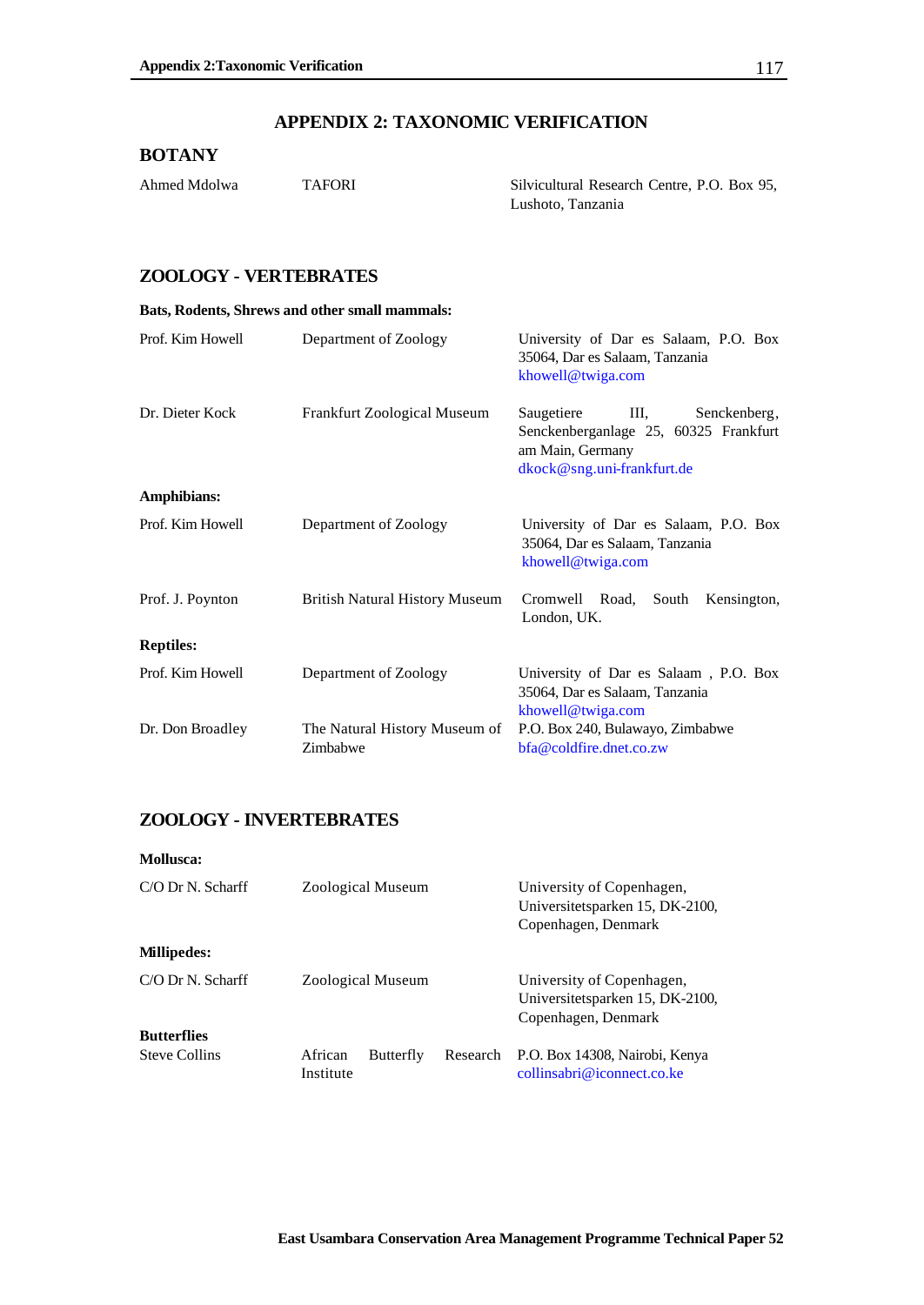## **APPENDIX 3 : CAPTURE LOCATION OF REPTILES IN AMANI NATURE RESERVE**

| <b>Species</b>                                         |                      |              |                |                |                |                |                |          |              |              |  |   |                |  |                             |                | <b>Plot Location and Number of Individuals Captured</b> |   |             |     |              |                     |                |     |                      |
|--------------------------------------------------------|----------------------|--------------|----------------|----------------|----------------|----------------|----------------|----------|--------------|--------------|--|---|----------------|--|-----------------------------|----------------|---------------------------------------------------------|---|-------------|-----|--------------|---------------------|----------------|-----|----------------------|
|                                                        | Plots<br>with<br>one | O/R          | 3 <sup>1</sup> | 6              | 20             |                |                | 24 25 29 |              |              |  |   |                |  | 30 44 50 53 60 75 76 87a 94 | 99             | 100                                                     |   | 101 109 119 | 122 |              | 133 142 146 150 151 |                | 172 | <b>Total</b><br>ind. |
|                                                        | ind.                 |              |                |                |                |                |                |          |              |              |  |   |                |  |                             |                |                                                         |   |             |     |              |                     |                |     |                      |
| PELOMEDUSIDAE                                          |                      |              |                |                |                |                |                |          |              |              |  |   |                |  |                             |                |                                                         |   |             |     |              |                     |                |     |                      |
| Pelomedusa subrufa<br>subrufa                          |                      | -1           |                |                |                |                |                |          |              |              |  |   |                |  |                             |                |                                                         |   |             |     |              |                     |                |     | 1                    |
| <b>TESTUDINIDAE</b>                                    |                      |              |                |                |                |                |                |          |              |              |  |   |                |  |                             |                |                                                         |   |             |     |              |                     |                |     |                      |
| Geochelone pardalis<br>babcocki                        |                      | $\mathbf{1}$ |                |                |                |                |                |          |              |              |  |   |                |  |                             |                |                                                         |   |             |     |              |                     |                |     | 1                    |
| <b>GEKKONIDAE</b>                                      |                      |              |                |                |                |                |                |          |              |              |  |   |                |  |                             |                |                                                         |   |             |     |              |                     |                |     |                      |
| Lygodactylus capensis<br>grotei                        |                      |              |                |                |                |                |                |          |              |              |  |   |                |  |                             |                |                                                         |   |             |     |              |                     |                |     | 1                    |
| Urocotyledon<br>wolterstorffi                          |                      |              |                |                |                |                | $\mathbf{1}$   |          |              |              |  |   |                |  |                             |                |                                                         |   |             |     |              |                     |                |     | 1                    |
| Cnemaspis africana                                     |                      |              |                | $\overline{4}$ | $\overline{4}$ |                | $\mathfrak{Z}$ |          |              | $\mathbf{1}$ |  | 1 |                |  |                             | $\overline{7}$ |                                                         |   |             |     |              |                     | $\mathfrak{Z}$ |     | 26                   |
| Cnemaspis barbouri                                     |                      | $\mathbf{1}$ | $\sqrt{5}$     | $\mathbf{1}$   |                | $\overline{3}$ |                |          | 2            |              |  |   | $\overline{4}$ |  |                             |                |                                                         |   |             |     |              |                     |                |     | 16                   |
| Cnemaspis sp.                                          |                      |              | 4              |                |                |                | $\mathbf{1}$   |          |              | $\mathbf{1}$ |  |   |                |  |                             |                |                                                         |   |             |     | $\mathbf{1}$ |                     |                |     | 9                    |
| Hemidactylus mabouia                                   |                      |              |                |                |                |                |                |          | $\mathbf{1}$ |              |  |   |                |  |                             |                |                                                         |   |             |     |              |                     |                |     | $\overline{2}$       |
| Hemidactylus<br>platycephalus                          |                      |              |                |                |                |                |                |          |              |              |  |   |                |  |                             |                |                                                         |   |             |     |              |                     |                |     | 1                    |
| <b>AGAMIDAE</b>                                        |                      |              |                |                |                |                |                |          |              |              |  |   |                |  |                             |                |                                                         |   |             |     |              |                     |                |     |                      |
| Agama mossambica<br>montana                            |                      |              |                |                |                |                |                |          |              |              |  |   |                |  |                             |                |                                                         |   |             |     |              |                     |                |     | 1                    |
| <b>CHAMAELEONIDAE</b>                                  |                      |              |                |                |                |                |                |          |              |              |  |   |                |  |                             |                |                                                         |   |             |     |              |                     |                |     |                      |
| <b>Bradypodion</b><br>(Chamaeleo) fischeri<br>fischeri |                      | 3            |                |                | $\mathbf{1}$   |                |                |          |              |              |  |   |                |  |                             |                | $\mathbf{1}$                                            | 2 | 2           |     |              |                     |                |     | 10                   |
| <b>Bradypodion spinosum</b>                            | 110                  |              |                |                |                |                |                |          |              |              |  |   |                |  |                             |                |                                                         |   |             |     |              |                     |                |     | $\mathbf{2}$         |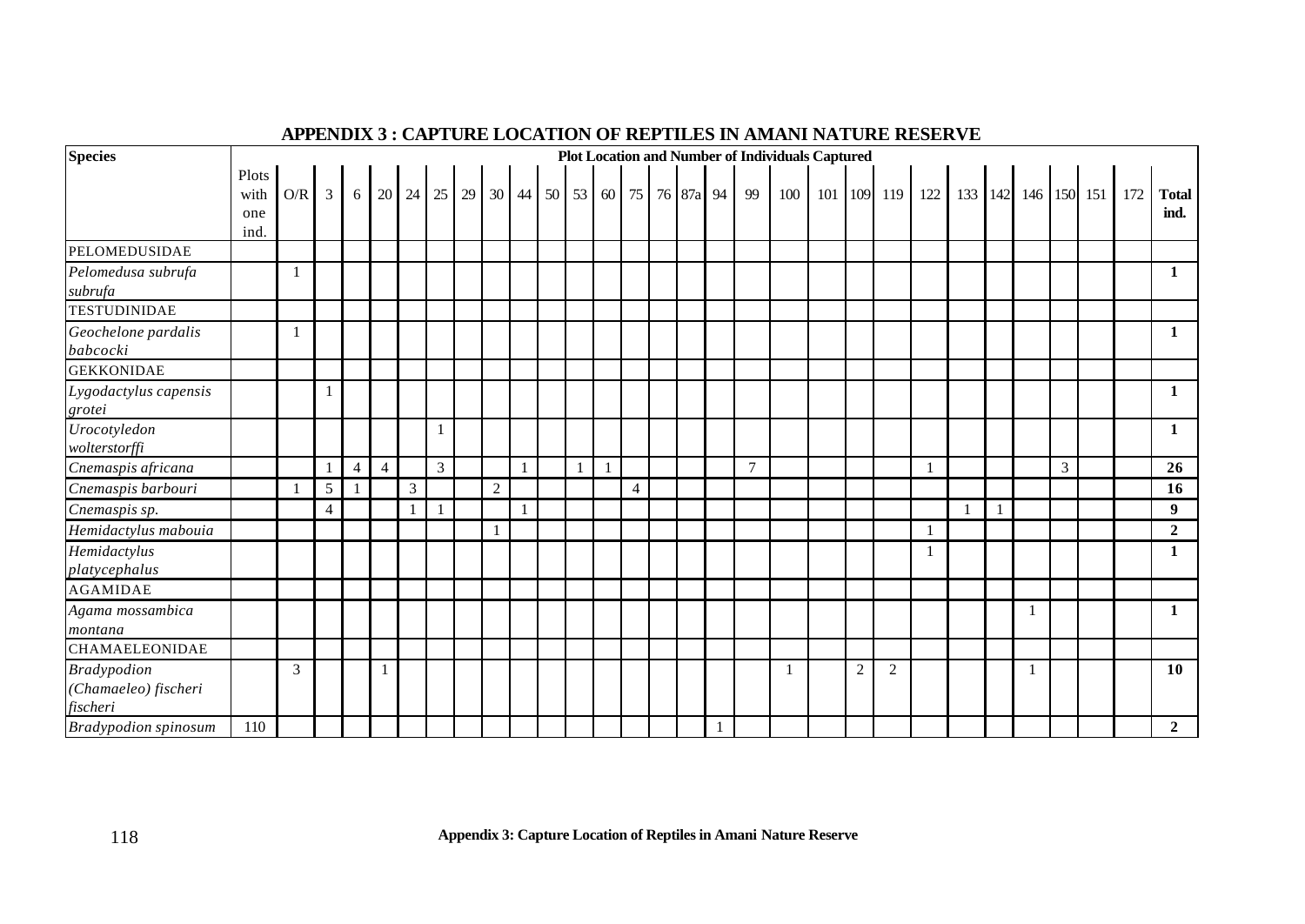#### **Appendix 3 continued**

| <b>Species</b>                          |                                   |     |                |                |                |    |              |                |                |              |              |    |       |              |    | <b>Plot Location and Number of Individuals Captured</b> |              |             |     |     |     |             |                |                |                      |
|-----------------------------------------|-----------------------------------|-----|----------------|----------------|----------------|----|--------------|----------------|----------------|--------------|--------------|----|-------|--------------|----|---------------------------------------------------------|--------------|-------------|-----|-----|-----|-------------|----------------|----------------|----------------------|
|                                         | Plots<br>with a<br>single<br>ind. | O/R | $\overline{3}$ | 6              | 20             | 24 | 25           | 29             |                | $30 \mid 44$ | 50           | 53 | 60 75 | 76 87a 94    | 99 | 100                                                     |              | 101 109 119 | 122 | 133 | 142 | 146 150 151 |                | 172            | <b>Total</b><br>ind. |
| <b>Bradypodion</b><br>(Chamaeleo) tenue | 21, 115                           |     |                |                |                |    |              | $\mathbf{1}$   |                |              |              |    |       |              |    |                                                         |              |             |     |     |     |             |                |                | 3                    |
| Chamaeleo dilepis                       |                                   |     | $\overline{2}$ |                |                |    |              |                |                |              |              |    |       |              |    |                                                         |              |             |     |     |     |             |                |                | 4                    |
| Chamaeleo deremensis                    |                                   |     |                |                |                |    | $\mathbf{1}$ |                |                |              |              |    |       |              |    | $\overline{2}$                                          | $\mathbf{1}$ |             |     |     |     |             |                |                | 6                    |
| Rhampholeon<br>brevicaudatus            |                                   |     |                |                |                |    |              |                |                |              |              |    | 3     |              |    |                                                         |              |             |     |     |     |             |                |                | 4                    |
| Rhampholeon temporalis                  |                                   |     |                |                |                |    |              |                |                |              | $\mathbf{1}$ |    |       |              |    |                                                         |              |             |     |     |     |             | $\overline{2}$ |                | 4                    |
| Rhampholeon sp.                         | 102                               |     |                |                |                |    |              |                |                |              |              |    |       |              |    |                                                         |              |             |     |     |     |             |                |                | 1                    |
| <b>SCINCIDAE</b>                        |                                   |     |                |                |                |    |              |                |                |              |              |    |       |              |    |                                                         |              |             |     |     |     |             |                |                |                      |
| Scelotes ulugurensis                    |                                   |     |                |                | $\overline{c}$ |    |              |                |                |              |              |    |       |              |    |                                                         |              |             |     |     |     |             |                |                | $\overline{2}$       |
| Mabuya maculilabris<br>maculilabris     |                                   |     |                |                |                |    | $\mathbf{1}$ | $\overline{2}$ | 3              |              |              |    | -1    |              |    |                                                         |              |             |     |     |     |             |                | $\mathcal{L}$  | 14                   |
| Mabuya varia varia                      |                                   |     |                |                |                |    |              |                |                |              |              |    |       |              |    |                                                         |              |             |     |     |     |             |                |                | 1                    |
| Mabyua striata striata                  |                                   | 2   |                |                |                |    |              | $\overline{2}$ |                |              |              |    |       |              |    |                                                         |              |             |     |     |     |             |                |                | 4                    |
| Lygosoma afrum                          |                                   |     |                |                |                |    |              |                |                |              |              |    |       | $\sqrt{2}$   |    |                                                         |              |             |     |     |     |             |                |                | 3                    |
| Leptosiaphos kilimensis                 |                                   |     |                | $\mathfrak{Z}$ |                |    |              |                | $\overline{2}$ |              |              |    |       |              | 3  |                                                         |              |             |     | 3   |     |             | 3              | $\overline{2}$ | 20                   |
| <b>CORDYLIDAE</b>                       |                                   |     |                |                |                |    |              |                |                |              |              |    |       |              |    |                                                         |              |             |     |     |     |             |                |                |                      |
| Cordylus tropidosternum                 |                                   |     |                |                |                |    |              |                |                |              |              |    |       | $\mathbf{1}$ |    |                                                         |              |             |     |     |     |             |                |                | $\mathbf{1}$         |
| TYPHLOPIDAE                             |                                   |     |                |                |                |    |              |                |                |              |              |    |       |              |    |                                                         |              |             |     |     |     |             |                |                |                      |
| Typhlops lineolatus<br>lineolatus       |                                   |     |                |                |                |    |              |                |                |              |              |    |       |              |    |                                                         |              |             |     |     |     |             |                |                | $\mathbf{1}$         |
| Typhlops gierrai                        |                                   | 3   |                |                |                |    |              |                |                |              |              |    |       |              |    |                                                         |              |             |     |     |     |             |                |                | 3                    |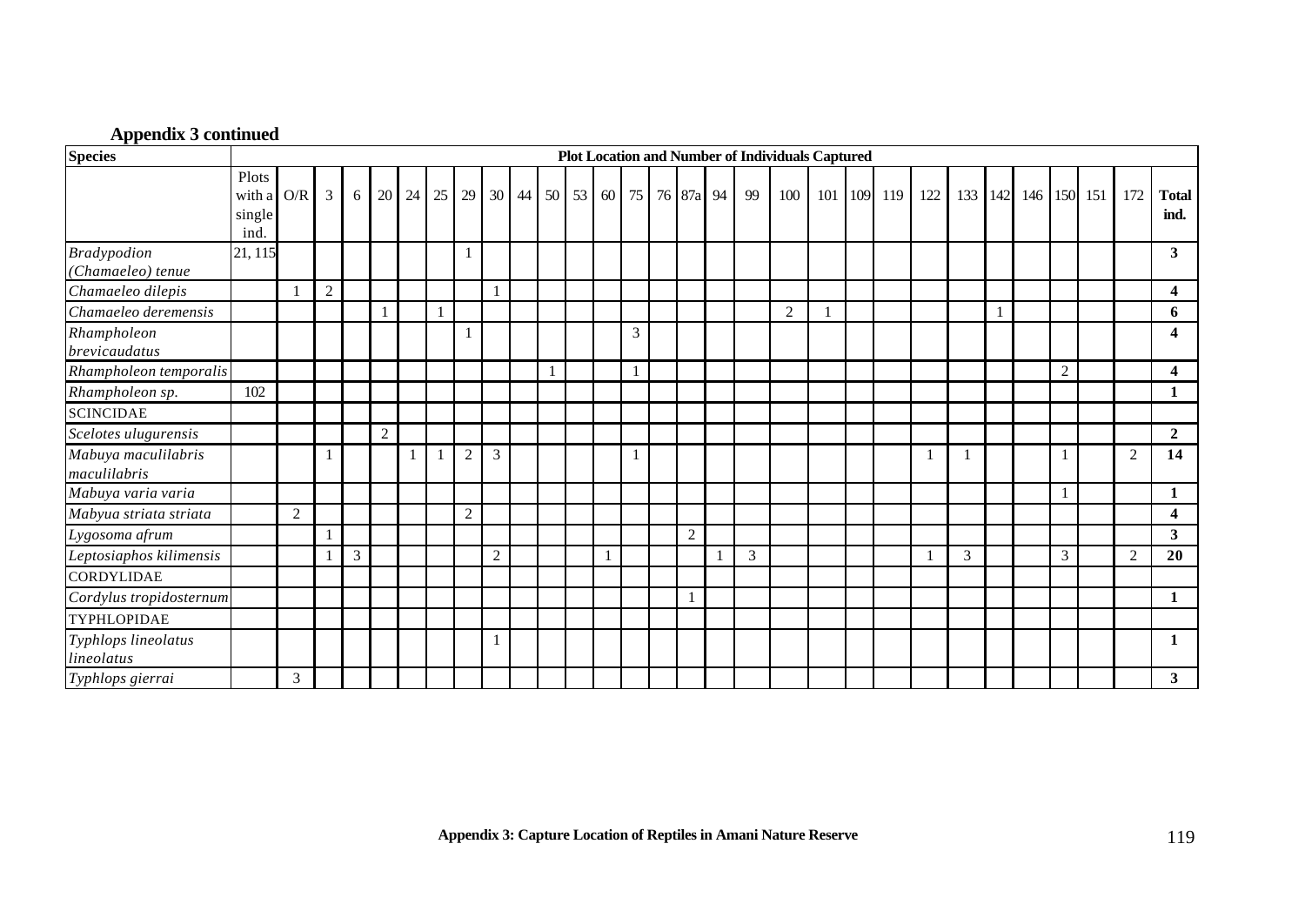## **Appendix 3 continued**

| <b>Species</b>                    |                                   |                         |              |   |    |    |    |                |    |       |    |       |           |    | <b>Plot Location and Number of Individuals Captured</b> |              |             |     |     |     |             |  |                |                      |
|-----------------------------------|-----------------------------------|-------------------------|--------------|---|----|----|----|----------------|----|-------|----|-------|-----------|----|---------------------------------------------------------|--------------|-------------|-----|-----|-----|-------------|--|----------------|----------------------|
|                                   | Plots<br>with a<br>single<br>ind. | $\mathrm{O}/\mathrm{R}$ | 3            | 6 | 20 | 24 | 25 | 29             | 30 | 44 50 | 53 | 60 75 | 76 87a 94 | 99 | 100                                                     |              | 101 109 119 | 122 | 133 | 142 | 146 150 151 |  | 172            | <b>Total</b><br>ind. |
| Typhlops sp. nov.<br>usambaricus  |                                   |                         |              |   |    |    |    |                |    |       |    |       |           |    |                                                         |              |             |     |     |     |             |  |                | 1                    |
| Typhlops sp.                      |                                   | 3                       |              |   |    |    |    |                |    |       |    |       |           |    |                                                         |              |             |     |     |     |             |  |                | 3 <sup>1</sup>       |
| <b>LEPTOTYPHLOPIDAE</b>           |                                   |                         |              |   |    |    |    |                |    |       |    |       |           |    |                                                         |              |             |     |     |     |             |  |                |                      |
| Leptotyphlops macrops             |                                   | $\mathbf{1}$            |              |   |    |    |    |                |    |       |    |       |           |    |                                                         |              |             |     |     |     |             |  |                | 1                    |
| <b>BOIDAE</b>                     |                                   |                         |              |   |    |    |    |                |    |       |    |       |           |    |                                                         |              |             |     |     |     |             |  |                |                      |
| Python sebae                      | 82                                | $\overline{2}$          |              |   |    |    |    |                |    |       |    |       |           |    |                                                         |              |             |     |     |     |             |  |                | 3 <sup>1</sup>       |
| <b>VIPERIDAE</b>                  |                                   |                         |              |   |    |    |    |                |    |       |    |       |           |    |                                                         |              |             |     |     |     |             |  |                |                      |
| Atheris ceratophorus              | 131                               |                         |              |   |    |    |    |                |    |       |    |       |           |    |                                                         |              |             |     |     |     |             |  |                | 3 <sup>1</sup>       |
| Bitis gabonica                    |                                   |                         | $\mathbf{1}$ |   |    |    |    |                |    |       |    |       |           |    |                                                         | $\mathbf{1}$ |             |     |     |     |             |  |                | $\overline{2}$       |
| Elapsoidea nigra                  | 144                               |                         |              |   |    |    |    |                |    |       |    |       |           |    |                                                         |              |             |     |     |     |             |  | $\overline{2}$ | 9                    |
| Elapsoidea loveridgei             |                                   | 1                       |              |   |    |    |    |                |    |       |    |       |           |    |                                                         |              |             |     |     |     |             |  |                | $\overline{2}$       |
| Elapsoidea sp                     |                                   | $\mathbf{1}$            |              |   |    |    |    |                |    |       |    |       |           |    |                                                         |              |             |     |     |     |             |  |                | $\overline{2}$       |
| Naja nigricollis<br>nigricollis   | 59                                |                         |              |   |    |    |    |                |    |       |    |       |           |    |                                                         |              |             |     |     |     |             |  |                | 1                    |
| Dendroaspis angusticeps           |                                   |                         |              |   |    |    |    | $\overline{2}$ |    |       |    |       |           |    |                                                         |              |             |     |     |     |             |  |                | $\mathbf{3}$         |
| <b>COLUBRIDAE</b>                 |                                   |                         |              |   |    |    |    |                |    |       |    |       |           |    |                                                         |              |             |     |     |     |             |  |                |                      |
| Lamprophis capensis               |                                   | $\overline{2}$          |              |   |    |    |    |                |    |       |    |       |           |    |                                                         |              |             |     |     |     |             |  |                | $\mathbf{3}$         |
| Lycophidion meleagre              |                                   |                         |              |   |    |    |    |                |    |       |    |       |           |    |                                                         |              |             |     |     |     |             |  |                | $\mathbf{2}$         |
| Lycophidion capense<br>loveridgei |                                   |                         |              |   |    |    |    |                |    |       |    |       |           |    |                                                         |              |             |     |     |     |             |  |                | 1                    |
| Mehelya capensis<br>capensis      |                                   | -1                      | -1           |   |    |    |    |                |    |       |    |       |           |    |                                                         |              |             |     |     |     |             |  |                | $\mathbf{2}$         |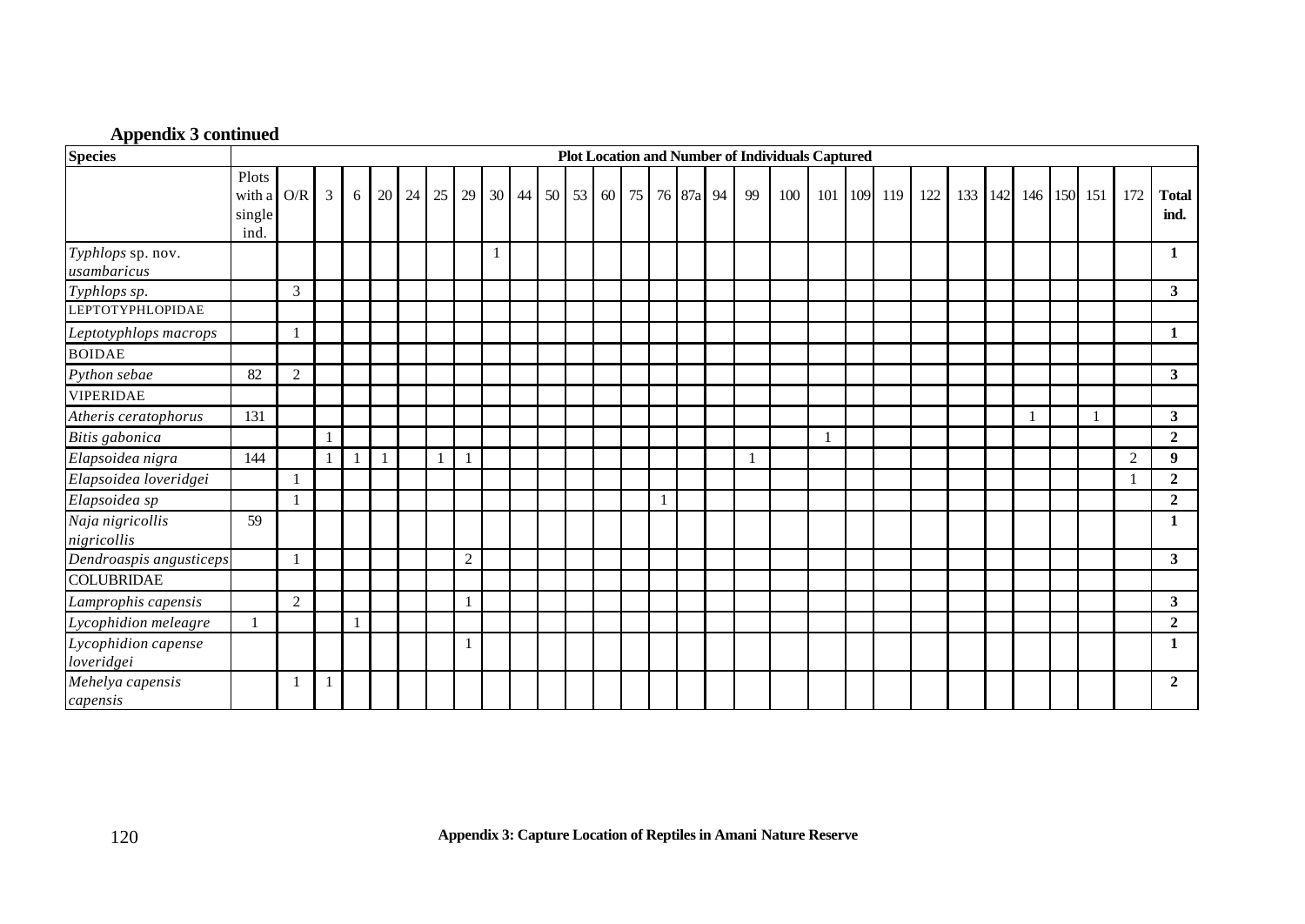| <b>Appendix 3 continued</b> |  |  |  |  |
|-----------------------------|--|--|--|--|
|-----------------------------|--|--|--|--|

| <b>Species</b>                                  |                                                     |                |                |                |                |              |                |    |              |                |              |   |          |                |              |                         |    |     | <b>Plot Location and Number of Individuals Captured</b> |           |    |             |     |              |                               |     |                             |             |         |                         |
|-------------------------------------------------|-----------------------------------------------------|----------------|----------------|----------------|----------------|--------------|----------------|----|--------------|----------------|--------------|---|----------|----------------|--------------|-------------------------|----|-----|---------------------------------------------------------|-----------|----|-------------|-----|--------------|-------------------------------|-----|-----------------------------|-------------|---------|-------------------------|
|                                                 | Plots<br>with a<br>single<br>ind.                   | O/R            | $\mathfrak{Z}$ | 6              | 20             | 24           | 25             | 29 |              | 30 44          | 50           |   | 53 60    | 75             |              | 76 87a                  | 94 | 99  | 100                                                     |           |    | 101 109 119 | 122 | 133          | 142                           |     |                             | 146 150 151 | 172     | <b>Total</b><br>ind.    |
| <b>COLUBRIDAE</b> cont.                         |                                                     |                |                |                |                |              |                |    |              |                |              |   |          |                |              |                         |    |     |                                                         |           |    |             |     |              |                               |     |                             |             |         |                         |
| <b>Buhoma</b><br>(Geodipsas)<br>vauerocegae     | 7, 13                                               |                | $\overline{2}$ | $\overline{3}$ | $\mathbf{1}$   |              | $\overline{1}$ |    |              | $\overline{2}$ |              | 1 |          |                |              |                         |    |     |                                                         |           |    |             |     | 3            |                               |     |                             |             |         | 17                      |
| Buhoma sp.                                      |                                                     |                |                |                |                |              |                |    |              |                |              |   |          |                |              |                         |    |     |                                                         |           |    |             |     |              |                               |     |                             |             |         | 1                       |
| Aparallactus werneri                            | 51                                                  |                | $\mathbf 1$    |                | $\overline{2}$ |              |                |    |              |                |              |   |          |                |              |                         |    |     |                                                         |           |    |             |     | $\mathbf{1}$ |                               |     |                             |             |         | 6                       |
| Natriciteres olivacea                           |                                                     |                |                |                |                |              |                |    |              |                |              |   |          |                |              |                         |    |     |                                                         |           |    |             |     |              |                               |     |                             |             |         | $\overline{\mathbf{4}}$ |
| Philothamnus macrops                            | 2, 29a,<br>41, 74,<br>77, 85,<br>92,<br>128,14<br>8 | 2              | $\overline{4}$ |                |                |              |                |    | 3            |                |              |   |          |                |              |                         |    |     |                                                         |           |    |             |     |              |                               |     |                             |             |         | 22                      |
| Philothamnus<br>hoplogaster                     | 89                                                  | 3              |                |                |                |              |                |    |              |                |              |   |          |                |              |                         |    |     |                                                         |           |    |             |     |              |                               |     |                             |             |         | $\overline{\mathbf{4}}$ |
| Philothamnus punctatus                          |                                                     |                |                |                |                |              |                |    |              |                |              |   |          |                |              |                         |    |     |                                                         |           |    |             |     |              |                               |     |                             |             |         | $\overline{2}$          |
| Crotaphopeltis<br>hotambeia                     | 79a                                                 |                |                |                |                |              |                |    |              |                |              |   |          |                |              | $\mathbf{1}$            |    |     |                                                         |           |    |             |     |              |                               |     |                             |             |         | $\overline{2}$          |
| Crotaphopeltis tornieri                         | 43, 169                                             |                | $\mathbf{1}$   |                |                | $\mathbf{1}$ |                |    |              |                | $\mathbf{1}$ |   |          | $\overline{2}$ | $\mathbf{1}$ |                         |    |     |                                                         |           |    |             |     |              |                               |     |                             |             |         | 8                       |
| Dipsadoboa werneri                              | 12                                                  |                |                |                |                |              |                |    |              |                |              |   |          |                |              |                         |    |     |                                                         |           |    |             |     |              |                               |     |                             |             |         | $\overline{2}$          |
| <b>Thelotornis</b><br>capensis<br>mossambicanus | 84,<br>134,<br>160                                  | $\overline{2}$ | $\mathbf{1}$   |                |                |              |                | 1  | $\mathbf{1}$ |                |              |   |          |                |              |                         |    |     |                                                         |           |    |             |     |              |                               |     |                             |             |         | 8                       |
| <b>Total</b>                                    |                                                     | 33             | 31             | 20             |                | 33 30        | 34             | 41 | 45           | 48             |              |   | 54 55 62 | 86 78          |              | $\overline{\mathbf{4}}$ | 97 | 111 |                                                         | 103   103 | 11 | 123         | 128 | 142          | 14<br>$\overline{\mathbf{4}}$ | 150 | 16 <sup>1</sup><br>$\bf{0}$ |             | 153 181 | 256                     |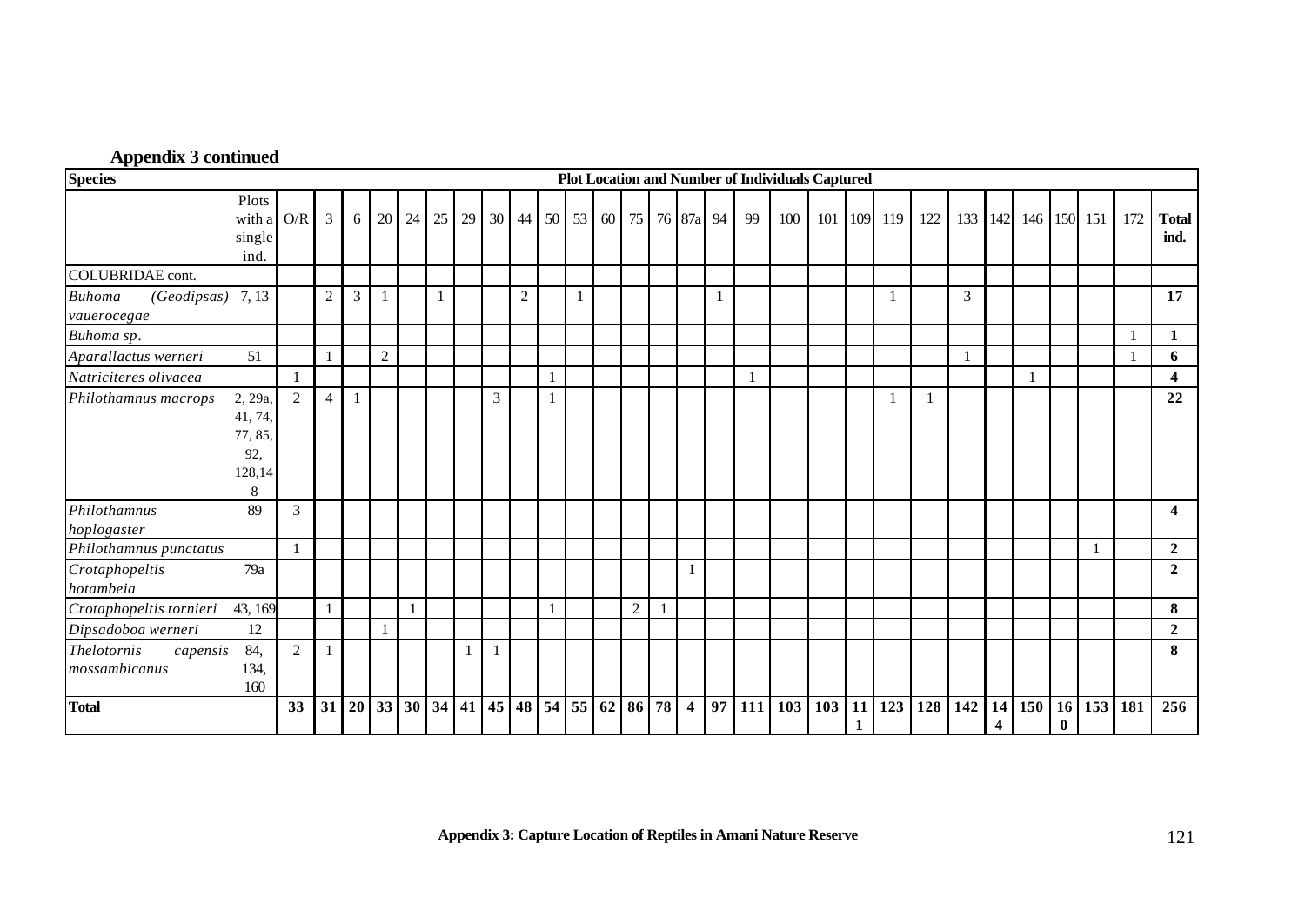# **APPENDIX 4 : CAPTURE LOCATION OF AMPHIBIANS IN AMANI NATURE RESERVE**

| <b>Genus</b>                 | Ecol.                     | End.                     | <b>IUCN</b>                | <b>Plots with</b>    |                |                |                |              |                |                |                |              |  |                |              |   |  |                |                |                | 122                      | 129 | 133            | 148 | 150 | 160            | <b>Total</b>            |
|------------------------------|---------------------------|--------------------------|----------------------------|----------------------|----------------|----------------|----------------|--------------|----------------|----------------|----------------|--------------|--|----------------|--------------|---|--|----------------|----------------|----------------|--------------------------|-----|----------------|-----|-----|----------------|-------------------------|
|                              |                           |                          | Type Status CITES          | one                  |                |                |                |              |                |                |                |              |  |                |              |   |  |                |                |                |                          |     |                |     |     |                |                         |
|                              |                           |                          | <b>Status</b>              | individual           |                |                |                |              |                |                |                |              |  |                |              |   |  |                |                |                |                          |     |                |     |     |                |                         |
| <b>ARTHROLEPTIDAE</b>        |                           |                          |                            |                      |                |                |                |              |                |                |                |              |  |                |              |   |  |                |                |                |                          |     |                |     |     |                |                         |
| Arthroleptis affinis         | $\boldsymbol{\mathrm{F}}$ | N                        | Vu                         | 9                    | $\overline{4}$ | $\overline{7}$ | $\overline{3}$ | $\mathbf{1}$ |                | $\overline{2}$ |                | $\mathbf{1}$ |  | $\overline{3}$ |              |   |  | $\overline{4}$ | $\overline{1}$ |                |                          |     |                |     |     |                | 29                      |
| Arthroleptis stenodactylus   | $\mathbf{f}$              | W                        |                            | 68, 114, 137,<br>161 |                |                |                |              | $\overline{2}$ |                |                |              |  |                |              |   |  |                | $\overline{1}$ |                | $\overline{\phantom{a}}$ |     |                |     |     |                | 9                       |
| Arthroleptis xenodactyloides | $\mathbf f$               | W                        |                            |                      |                |                |                |              | $\overline{4}$ |                |                |              |  |                |              |   |  | 1              |                |                |                          |     |                |     |     |                | 5                       |
| Arthroleptis xenodactylus    | ${\bf F}$                 | $\mathbf N$              | Vu                         |                      | 6              | $10\quad2$     |                |              |                |                |                |              |  |                |              |   |  |                |                |                |                          |     |                |     |     |                | 18                      |
| Arthroleptis spp.            | $\gamma$                  | $\gamma$                 | $\boldsymbol{\mathcal{C}}$ |                      |                |                |                |              |                |                |                |              |  |                |              |   |  |                | $\overline{2}$ |                | $\mathfrak{S}$           |     |                |     |     |                | 11                      |
| <b>BUFONIDAE</b>             |                           |                          |                            |                      |                |                |                |              |                |                |                |              |  |                |              |   |  |                |                |                |                          |     |                |     |     |                |                         |
| Bufo brauni                  | ${\bf F}$                 | ${\bf N}$                | Vu                         |                      |                |                |                |              |                |                | $\overline{2}$ |              |  |                |              |   |  |                |                |                |                          |     |                |     |     |                | $\overline{\mathbf{4}}$ |
| <b>Bufo</b> gutturalis       | $\mathbf f$               | W                        |                            | 24                   |                |                |                |              |                |                |                |              |  |                | $\mathbf{1}$ |   |  |                |                |                | $\overline{2}$           |     |                |     |     |                | $\overline{\mathbf{4}}$ |
| Bufo spp.                    | $\overline{?}$            | $\overline{?}$           | $\overline{\mathcal{L}}$   |                      |                |                |                |              |                |                |                |              |  |                |              |   |  |                |                |                |                          |     |                |     |     |                | 1                       |
| Nectophrynoides tornieri     | ${\bf F}$                 | ${\bf N}$                | Vu                         | 105                  |                | $\mathfrak{Z}$ | 6              |              |                |                |                |              |  |                |              | 6 |  |                | 3              |                |                          |     |                |     |     |                | 22                      |
| Nectophrynoides spp.         | $\gamma$                  | $\gamma$                 | $\overline{\mathcal{L}}$   |                      |                |                | $\overline{2}$ |              |                |                |                |              |  |                |              |   |  |                |                |                |                          |     |                |     |     |                | $\overline{2}$          |
| <b>HEMISIDAE</b>             |                           |                          |                            |                      |                |                |                |              |                |                |                |              |  |                |              |   |  |                |                |                |                          |     |                |     |     |                |                         |
| Hemisus marmoratus           |                           | W                        |                            |                      |                |                |                |              |                |                |                |              |  |                |              |   |  |                |                |                |                          |     |                |     |     |                | $\overline{2}$          |
| <b>HYPEROLIIDAE</b>          |                           |                          |                            |                      |                |                |                |              |                |                |                |              |  |                |              |   |  |                |                |                |                          |     |                |     |     |                | $\mathbf{0}$            |
| Afrixalus fornasini          |                           | W                        |                            |                      |                |                |                |              |                |                |                |              |  |                |              |   |  |                |                |                |                          |     |                |     |     |                | 1                       |
| Afrixalus ulugurensis        | F                         | ${\bf N}$                |                            | 118, 153             |                |                |                |              |                |                |                |              |  |                |              |   |  |                |                |                |                          |     |                |     | 2   |                | 6                       |
| Afrixalus spp.               | $\gamma$                  | $\gamma$                 | $\overline{?}$             |                      |                |                |                |              |                |                |                |              |  |                |              |   |  |                |                |                |                          |     |                |     |     |                |                         |
| Hyperolius punticulatus      | ${\bf F}$                 | W                        |                            | 31, 130, 152         | $\overline{2}$ |                |                |              |                |                |                |              |  |                |              |   |  |                | $\overline{4}$ |                |                          |     |                |     |     |                | 11                      |
| Hyperolius mitchelli         | ${\bf F}$                 | W                        |                            |                      |                |                |                |              |                |                |                |              |  |                |              |   |  |                |                |                |                          |     |                |     |     |                | 1                       |
| Hyperolius mariae            | $\mathbf F$               | N                        |                            | 142                  |                |                |                |              |                |                |                |              |  |                |              |   |  |                |                |                |                          |     |                |     |     |                | 1                       |
| Hyperolius spp.              | $\gamma$                  | $\overline{\mathcal{L}}$ | $\gamma$                   | 108                  |                |                |                |              |                |                |                |              |  |                |              |   |  |                |                |                |                          |     |                |     |     | $\overline{2}$ | 5                       |
| Kassina senegalensis         | f                         | $\ensuremath{\text{W}}$  |                            |                      |                |                |                |              |                |                |                |              |  |                |              |   |  |                |                |                | $\overline{2}$           |     |                |     |     |                | $\boldsymbol{2}$        |
| Leptopelis parkeri           | $\boldsymbol{\mathrm{F}}$ | N                        | Vu                         | 48                   |                | $\mathfrak{2}$ |                |              |                |                |                |              |  |                | $\mathbf{1}$ |   |  |                |                |                |                          |     |                |     |     |                | 4                       |
| Leptopelis ulugurensis       | $\boldsymbol{\mathrm{F}}$ | N                        | Vu                         | 5, 10, 147           |                | $\mathbf{1}$   |                |              |                |                |                | $\mathbf{1}$ |  |                |              |   |  |                | $\sqrt{2}$     |                |                          |     | $\overline{2}$ |     |     |                | 15                      |
| Leptopelis vermiculatus      | $\mathbf F$               | ${\bf N}$                | <b>NT</b>                  | 110, 117, 143        |                |                | $\overline{4}$ |              |                |                |                |              |  |                |              |   |  |                | 3              | $\overline{2}$ |                          |     |                |     |     |                | 16                      |

122 **Appendix 4: Capture Location of Amphibians in Amani Nature Reserve**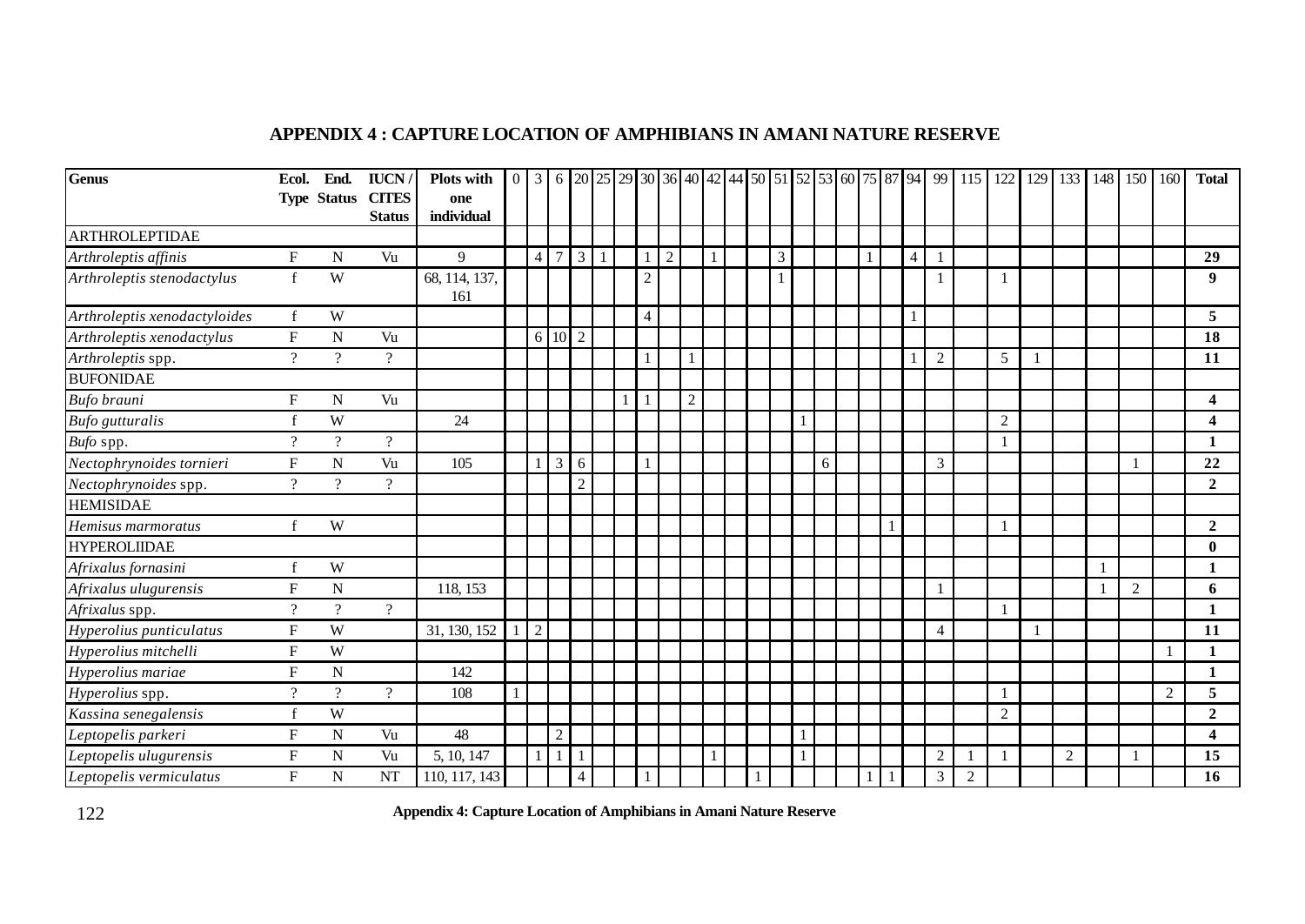## **Appendix 4 continued.**

| <b>Genus</b>                    | Ecol.                     | End.               | <b>IUCN</b>   | <b>Plots with</b> $\begin{bmatrix} 0 & 3 \end{bmatrix}$ |            |   |                |  |                             |  |                |  |                        |                 |  |                    |                | $6 20 25 29 30 36 40 42 44 50 51 52 53 60 75 87 94 99 115 122 $ | 129            | 133            |                | 148 150 | 160          | <b>Total</b>   |
|---------------------------------|---------------------------|--------------------|---------------|---------------------------------------------------------|------------|---|----------------|--|-----------------------------|--|----------------|--|------------------------|-----------------|--|--------------------|----------------|-----------------------------------------------------------------|----------------|----------------|----------------|---------|--------------|----------------|
|                                 |                           | <b>Type Status</b> | <b>CITES</b>  | one                                                     |            |   |                |  |                             |  |                |  |                        |                 |  |                    |                |                                                                 |                |                |                |         |              |                |
|                                 |                           |                    | <b>Status</b> | individual                                              |            |   |                |  |                             |  |                |  |                        |                 |  |                    |                |                                                                 |                |                |                |         |              |                |
| MICROHYLIDAE                    |                           |                    |               |                                                         |            |   |                |  |                             |  |                |  |                        |                 |  |                    |                |                                                                 |                |                |                |         |              |                |
| Callulina kreffti               | F                         | N                  | Vu            |                                                         |            |   | $\overline{c}$ |  |                             |  |                |  |                        |                 |  |                    |                |                                                                 |                |                |                |         |              | 5              |
| Hoplophryne rogersi             | F                         | E                  | Vu            |                                                         |            |   |                |  |                             |  |                |  |                        |                 |  |                    |                |                                                                 |                |                |                |         |              | 3              |
| Probreviceps macrodactylus      | F                         | N                  | NT            | 149                                                     |            | 4 | $\overline{2}$ |  |                             |  | $\overline{4}$ |  |                        |                 |  |                    |                |                                                                 |                | $\overline{2}$ |                |         |              | 17             |
| <b>PIPIDAE</b>                  |                           |                    |               |                                                         |            |   |                |  |                             |  |                |  |                        |                 |  |                    |                |                                                                 |                |                |                |         |              | $\mathbf{0}$   |
| Xenopus muelleri                |                           | W                  |               |                                                         |            |   |                |  |                             |  |                |  |                        |                 |  | 3                  |                |                                                                 |                |                |                |         |              | 3              |
| <b>RANIDAE</b>                  |                           |                    |               |                                                         |            |   |                |  |                             |  |                |  |                        |                 |  |                    |                |                                                                 |                |                |                |         |              | $\mathbf{0}$   |
| Arthroleptides martiensseni     | $\boldsymbol{\mathrm{F}}$ | N                  | Vu            | 136                                                     |            |   |                |  |                             |  |                |  |                        | $\Omega$<br>∠   |  |                    | $\overline{c}$ | $\overline{2}$                                                  |                | $\overline{2}$ |                |         |              | 12             |
| Phrynobatrachus krefftii        | $F_{\rm}$                 | E                  | Vu            |                                                         |            |   | $\,8\,$        |  |                             |  |                |  |                        |                 |  |                    |                |                                                                 |                |                |                |         |              | $\mathbf{9}$   |
| Phrynobatrachus spp.            | $\Omega$                  | $\Omega$           | $\gamma$      |                                                         |            |   |                |  |                             |  |                |  |                        |                 |  |                    |                |                                                                 |                |                |                |         |              |                |
| Ptychadena anchietae            |                           | W                  |               |                                                         |            |   |                |  |                             |  |                |  |                        |                 |  |                    |                |                                                                 |                |                |                |         |              | 3              |
| Rana angolensis                 |                           | W                  |               | 49, 127                                                 |            |   |                |  |                             |  |                |  |                        |                 |  |                    |                |                                                                 |                |                |                |         |              | 3              |
| <b>GYMNOPHONIA - Caecilians</b> |                           |                    |               |                                                         |            |   |                |  |                             |  |                |  |                        |                 |  |                    |                |                                                                 |                |                |                |         |              |                |
| <b>CAECILIDAE</b>               |                           |                    |               |                                                         |            |   |                |  |                             |  |                |  |                        |                 |  |                    |                |                                                                 |                |                |                |         |              |                |
| Boulengerula boulengeri         | F                         | N                  |               |                                                         | $\sqrt{2}$ |   |                |  |                             |  |                |  |                        |                 |  |                    |                |                                                                 |                |                |                |         |              | 8              |
| <b>SCOLECOMORPHIDAE</b>         |                           |                    |               |                                                         |            |   |                |  |                             |  |                |  |                        |                 |  |                    |                |                                                                 |                |                |                |         |              |                |
| Scolecomorphus vittatus         | F                         | N                  | Vu            |                                                         |            |   |                |  |                             |  |                |  |                        |                 |  |                    |                |                                                                 |                |                |                |         |              | $\overline{2}$ |
|                                 |                           |                    |               |                                                         |            |   |                |  |                             |  |                |  |                        |                 |  |                    |                |                                                                 |                |                |                |         |              |                |
| <b>Total individuals</b>        |                           |                    |               |                                                         |            |   |                |  | 5 18 28 31 2 4 13 2 4 2 5 2 |  |                |  | $4 \mid 3 \mid 7 \mid$ | $4 \mid 4 \mid$ |  | $3 \mid 8 \mid 21$ | 5              | 17                                                              | $\overline{2}$ | 6              | $\overline{2}$ | 6       | $\mathbf{3}$ | 236            |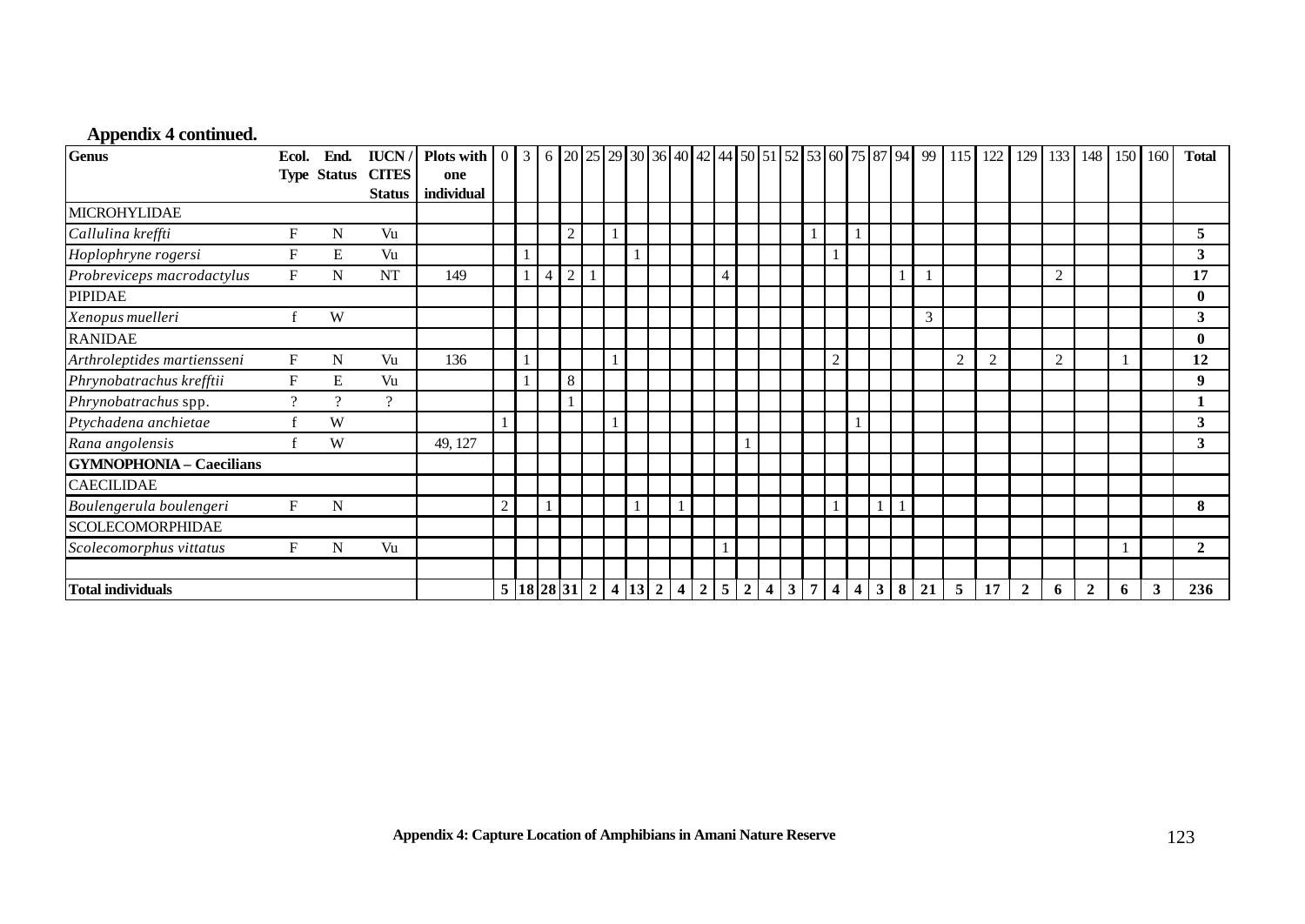#### **East Usambara Conservation Area Management Programme Technical Paper Series**

#### (ISSN 1236-620X)

The East Usambara Conservation Area Management Programme Technical Papers Series consists of reports on forestry issues in the East Usambara Mountains. This series started in 1991. These reports aim to make information more widely available to staff members of the East Usambara Conservation Area Management Programme, to the Forestry and Beekeeping Division, and to other institutions and individuals concerned and interested in the conservation of the East Usambara forests.

The reports are prepared by staff members of the East Usambara Conservation Area Management Programme or by other researchers, consultants and interested individuals. The views expressed in the reports are those of the author(s).

#### **Current titles in the series are:**

- 1. Mwihomeke, S.T. 1991. Some notes to identify and discuss cooperation in forestry research in the East Usambara mountains.
	- Räsänen, P.K. 1991. Outline of a research planning programme for the East Usambara Catchment Forest Project.
- 2. Hyytiäinen, K. 1992. Forest management plan for Longuza teak plantations.
- 3. Seymour, M. 1992. Manual harvesting of *Maesopsis eminii* in the East Usambara mountains, Tanzania.
- 4. Newmark, W.D. 1992. Recommendations for wildlife corridors and the extension and management of forest reserves in the East Usambara mountains, Tanzania.
- 5. Häkkinen, I. & Wambura, M. 1992. A Frame plan for the Amani Nature Reserve.
- 6. Masilingi, W.M.K. 1992. Consultancy report on the legal establishment of the Amani Nature Reserve.
- 7. Binagi, E.R. 1992. Consolidation of environmental education for adults: critique of FINNIDAfunded forestry projects in Tanzania. A case study of the East Usambara Catchment Forest Project.
- 8. Tuominen, V. 1993. Marking of the forest reserve boundaries in the East Usambara mountains.
- 9. Pirttilä, I. 1993. The discharge of Sigi River as an indicator of water catchment value of the East Usambara mountains in Tanzania.
- 10. Hyytiäinen, K. 1993. Combined seed and timber production in Longuza Teak plantations, Tanzania.
- 11. Kajembe, G.C. & Mwaseba, D. 1994. The extension and communication programme for the East Usambara Catchment Forest Project.
- 12. Hyytiäinen, K. 1995. Land use classification and mapping for the East Usambara Mountains.
- 13. Hall, J.B. 1995. *Maesopsis eminii* and its status in the East Usambara Mountains.
- 14. Heinonen, P. 1995. PSPs in East Usambara Mountains: present findings and future recommendations.
- 15. Mnyuku, F.C.N. 1995. Report on an inventory of selected proposed forest reserves in Muheza District, Tanga Region.
- 16. Kamugisha, S.M. & Materu, E.M.A. 1995. Preliminary results from a study on water flow and in Sigi and Bombo rivers in the East Usambara mountains.
- 17. Ellman, A., Tye, A., Rwamugira, S., Mallya, B., Mahenge, F. and Mndolwa, A. 1995. Development of forest trails and drive routes in the Amani Nature Reserve.
- 18. Ellman, A.E. 1996. Handing over the stick? Report of a village forest management and farm forestry consultancy
- 19. Kigula, J.J., Kijazi, M., Nyangasa, H., Mtango, J., Mahenge, F. 1998. Local communities aspirations and needs.